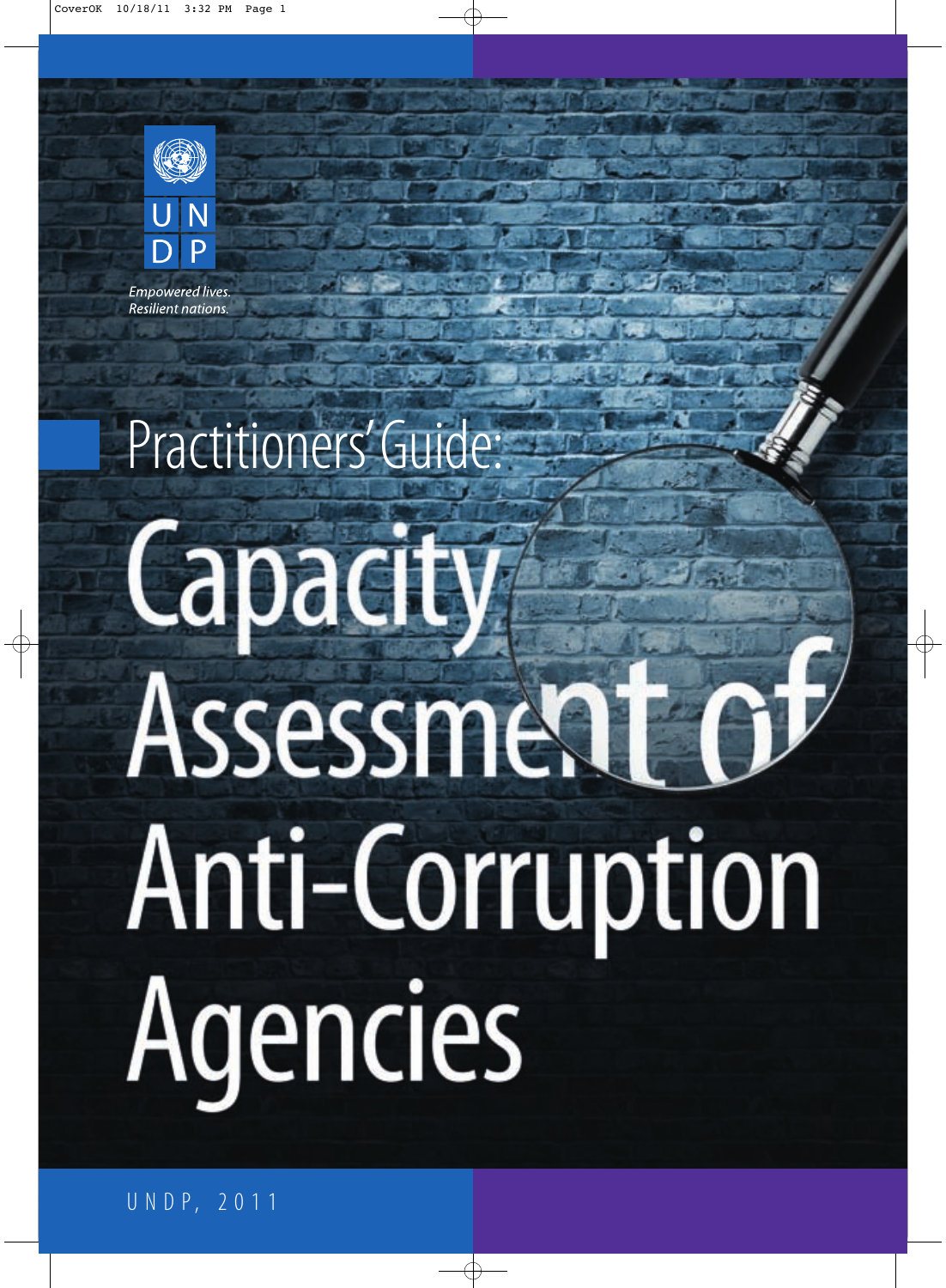# **Practitioners' Guide:**

# **Capacity Assessment of Anti-Corruption Agencies**

UNDP, October 2011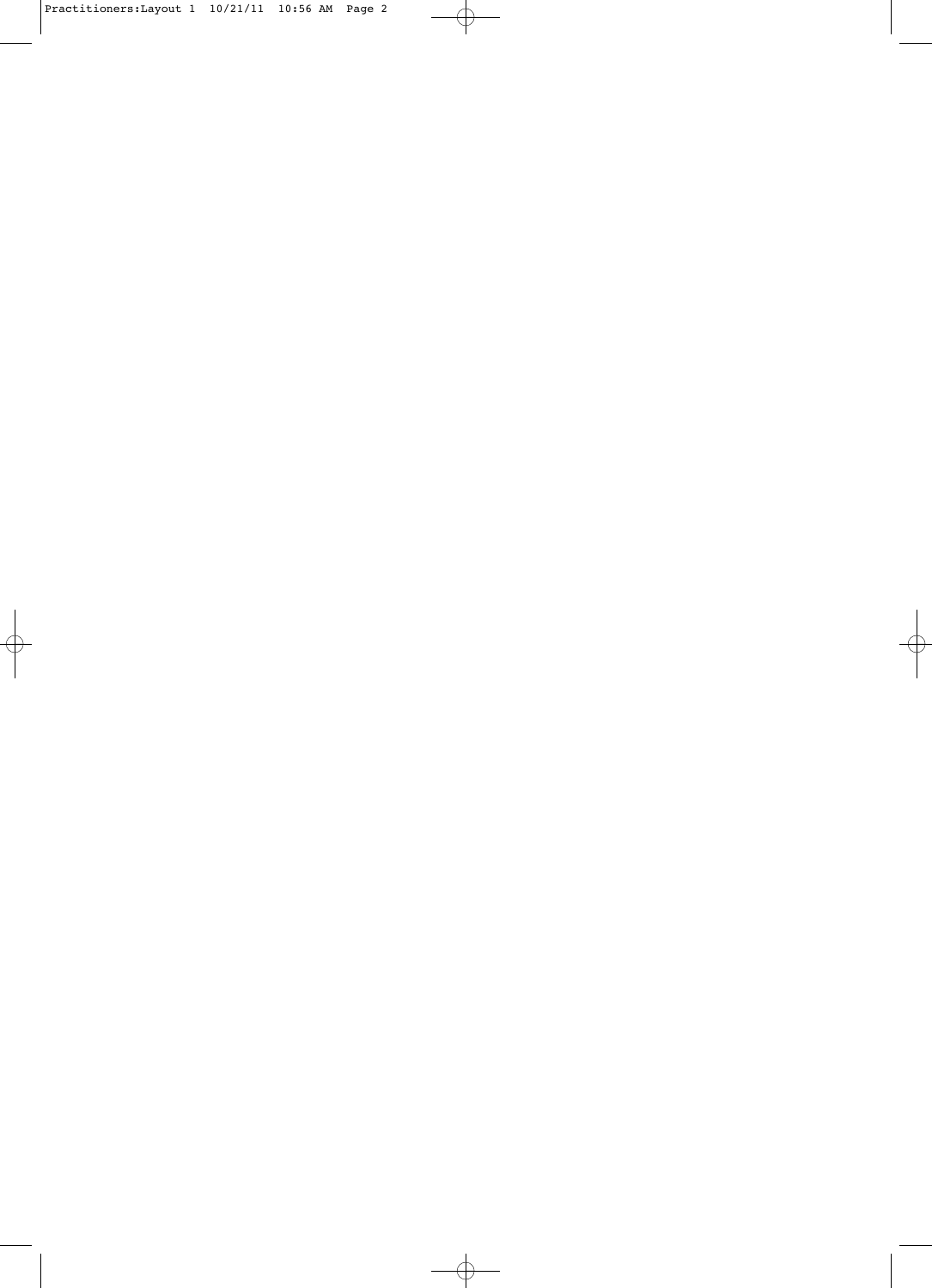### **Preface**

oday, the adverse impact of corruption on sustainable human development is undisputed. Corruption undermines the achievement of countries' poverty oday, the adverse impact of corruptio<br>
on sustainable human development is<br>
undisputed. Corruption undermines<br>
the achievement of countries' poverty<br>
reduction and development goals; in particular, it has a disproportionately negative impact on the poor.

Over the years, countries have focused increasingly on developing strategies to tackle corruption. Globally, the United Nations Convention against Corruption is a groundbreaking international instrument which commits State parties to working together to address corruption nationally, and transnationally.

Domestically, the establishment of anti corruption agencies has emerged as a core component in the reforms pursued by governments. However, while often established with great optimism, experience has shown that the effectiveness of anti corruption agencies has varied greatly from country to country. Lessons learned show that capable anti-corruption agencies tend to be well-resourced, headed by strong leadership with visible integrity and commitment, and situated amongst a network of state and non-state actors who work together to implement anti-corruption interventions. On the other hand, weaker anti corruption agencies have often been undermined by weak political will, manifested in limited resources and staff capacity.

UNDP is committed to supporting the capacity development of anti-corruption agencies, as part of its contribution to enhancing democratic institutions and accountability systems. This effort also supports national commitments to implement UNCAC, which explicitly recognizes anti-corruption agencies as an essential element of any national ant corruption framework.

At a practical level, in order to strengthen the capacity of anti-corruption agencies to more effectively discharge their mandates, it is necessary to first assess the existing capacity. Accordingly, this Practitioners' Guide has been developed to assist national anti corruption officials, as well as UNDP Country Offices and other development partners, to carry out capacity assessment of anti corruption agencies. Cognizant of the variety of cultural, legal and administrative circumstances in which anti-corruption agencies operate, this Practitioners' Guide has been designed flexibly. Part 2 of the Practitioners' Guide provides a range of assessment modules and sample surveys which can be adapted to the specific local context and institutional model. The results from such an adapted capacity assessment provide the basis for developing and implementing a comprehensive capacity development plan, thereby linking analysis with action.

The fight against corruption requires the active involvement of different parts of society. Strong political will and leadership at the highest level needs to be complemented by a well-coordinated network of state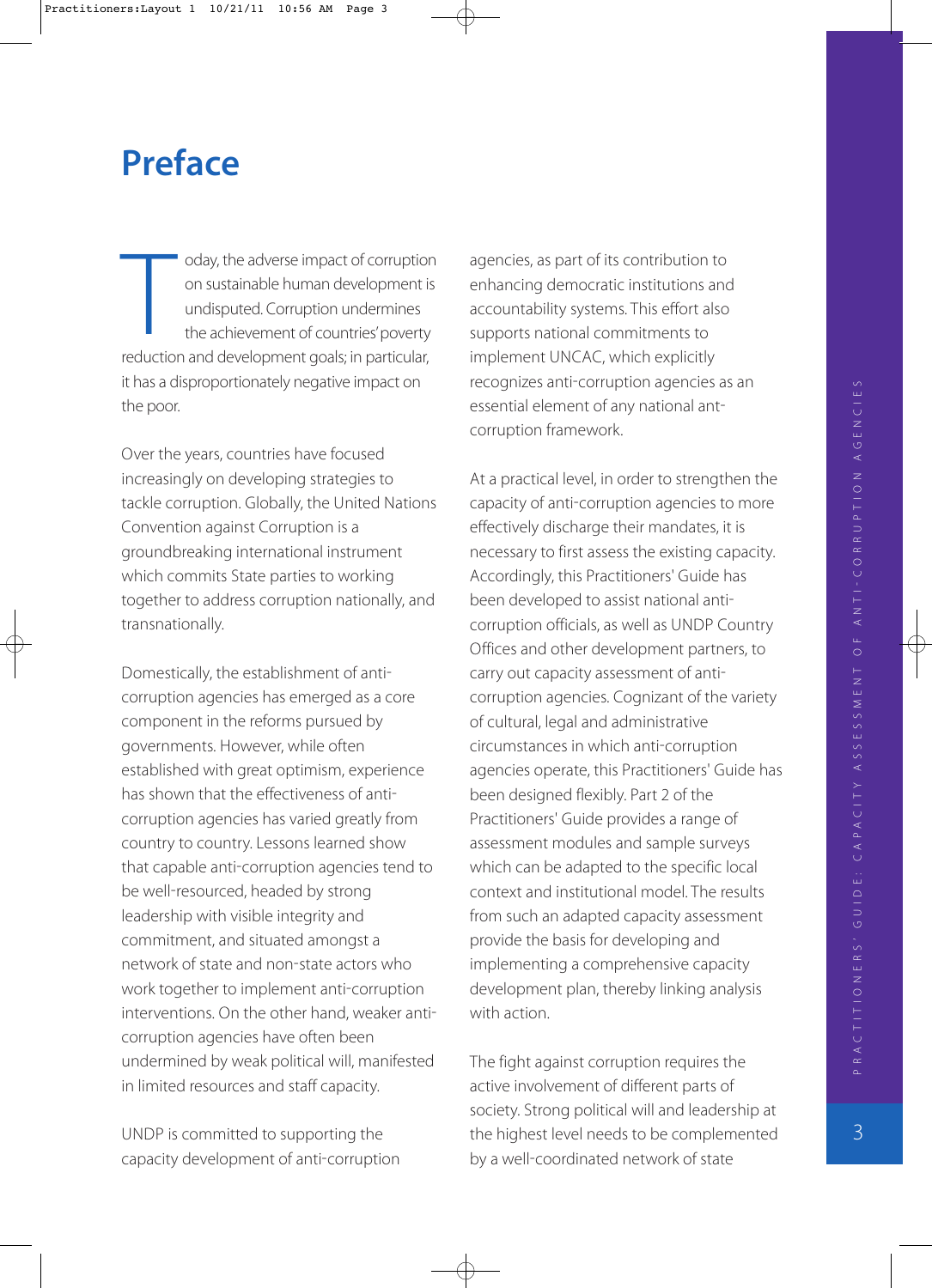institutions, complemented by the vigorous engagement of the media and civil society. Anti-corruption agencies have a crucial role to play in this network of accountability institutions, and it is hoped that this Practitioners' Guide will provide a practical resource to assist those agencies to develop and strengthen their capacity and thereby empower them to confidently and effectively promote cleaner, more transparent and accountable governance for all people.

We would like to acknowledge Tsegaye Lemma, Phil Matsheza, and Anga Timilsina's efforts in coordinating the development process for this Practitioners' Guide. We are especially grateful to the principal authors of this Practitioners' Guide: Robert Bernardo,

Francesco Checchi, Samuel De Jaegere, Dan Dionisie, Alan Doig, and Charmaine Rodrigues. The authors drew upon earlier work published by the UNDP Bratislava Regional Centre, as well as an e-discussion on anti-corruption agencies conducted by the UNDP Asia-Pacific Regional Centre in November 2009. The draft Practitioners' Guide benefited from valuable inputs from stakeholders attending the Bratislava review and validation workshop in July 2011. Finally, we would like to express our thanks to Nigel Coulson, Shervin Majlessi, Harald Mathisen, Constantine Palicarsky, Karam Singh, Pauline Tamesis, and Dasho Neten Zangmo for their observations and contributions in finalizing this Practitioners' Guide.

yeraldine 9. traser-Wisleteta

Geraldine Fraser-Moleketi Nils Boesen UNDP/BDP UNDP/BDP

 $d\mu$ 

Director, Democratic Governance Group Director, Capacity Develompment Group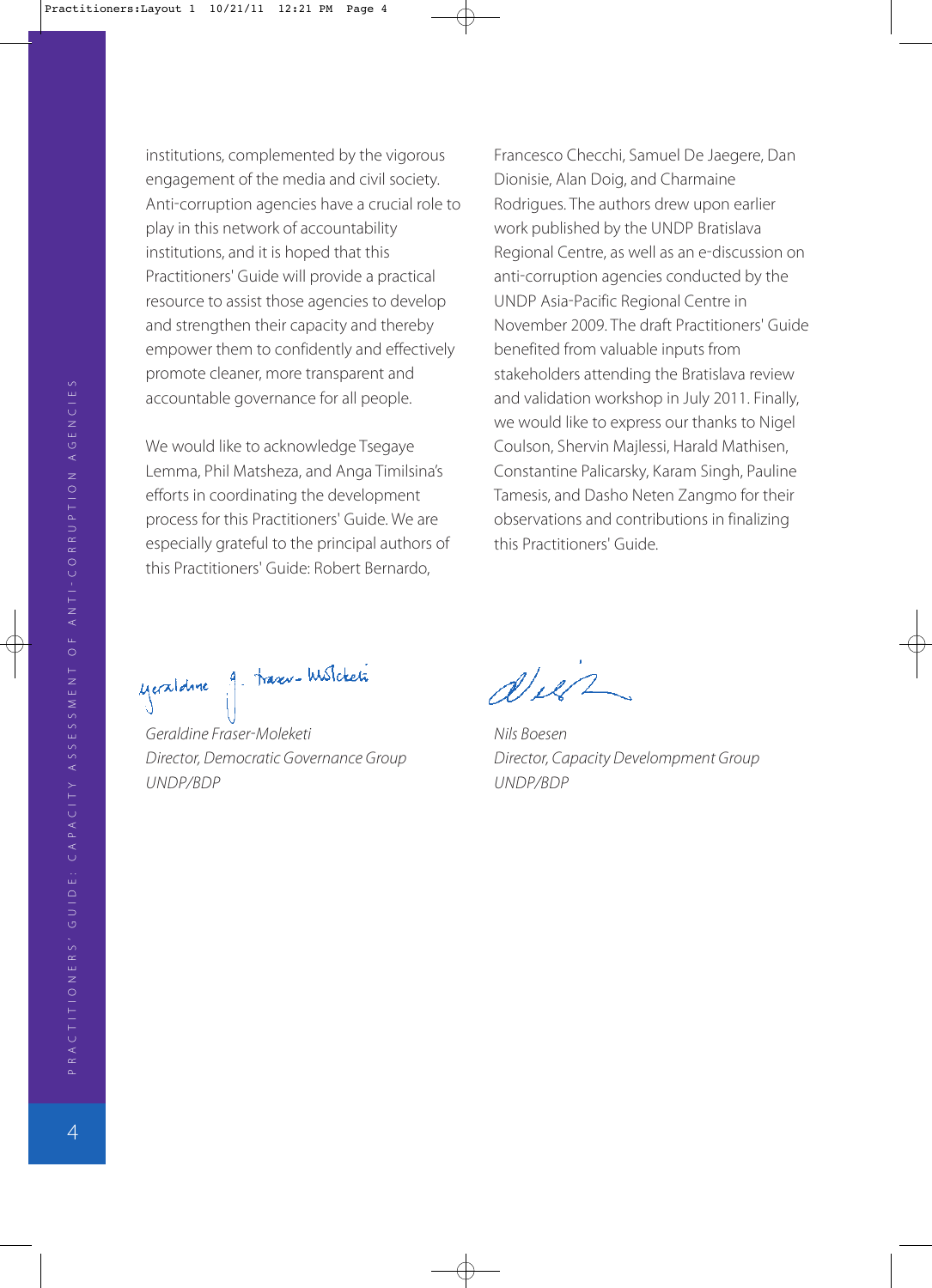# **Table of Contents**

| 5. How to use the Capacity Assessment Methodology for Anti-Corruption Agencies26 |  |
|----------------------------------------------------------------------------------|--|
| 6. Applying the Capacity Assessment Methodology to Anti-Corruption Agencies27    |  |
|                                                                                  |  |
|                                                                                  |  |
|                                                                                  |  |
|                                                                                  |  |
|                                                                                  |  |
|                                                                                  |  |
|                                                                                  |  |
|                                                                                  |  |
|                                                                                  |  |
|                                                                                  |  |
|                                                                                  |  |
|                                                                                  |  |

 $\overline{5}$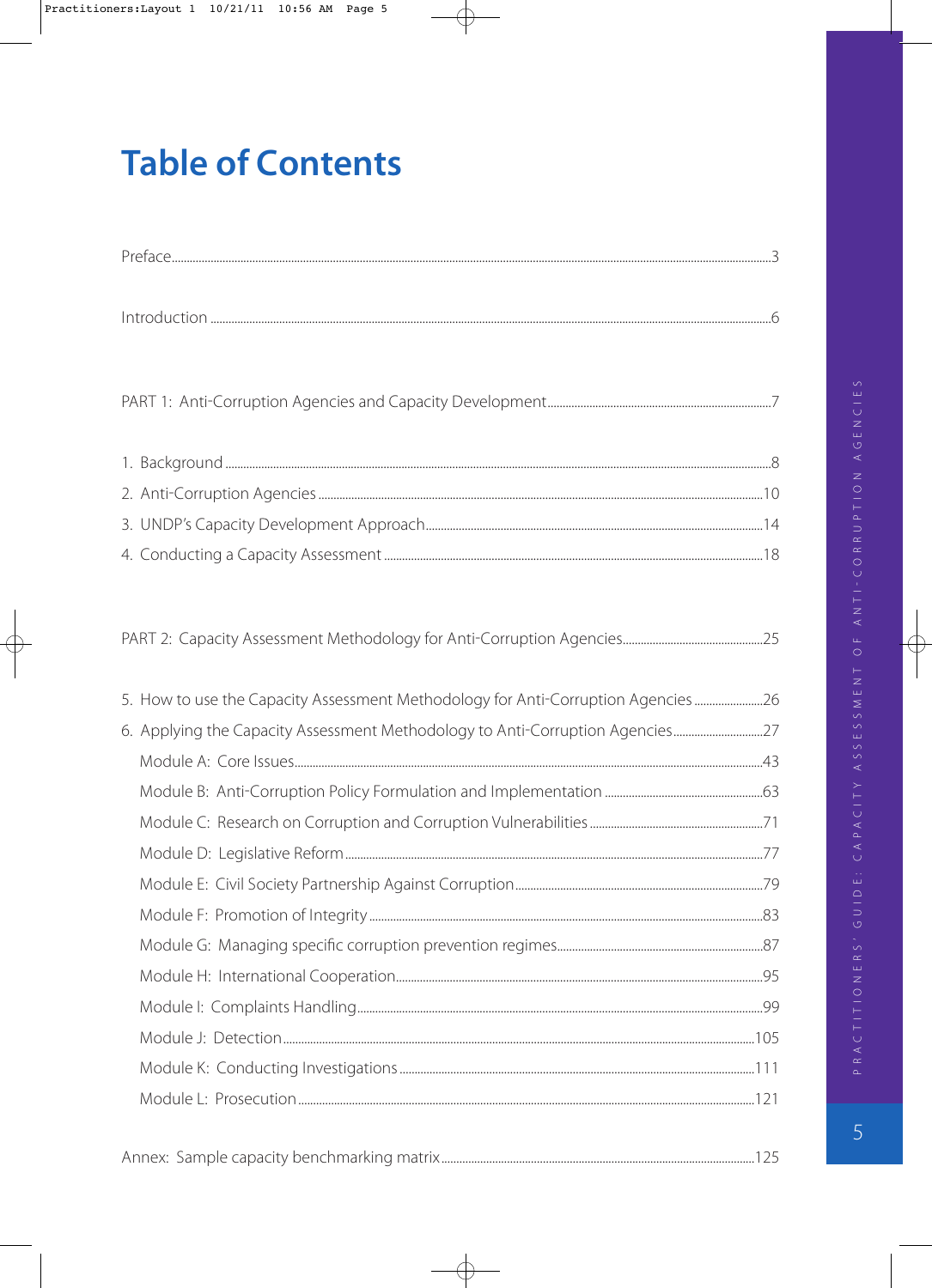### **Introduction**

#### **Purpose of the Practitioners' Guide**

This Practitioners' Guide is designed to be used by senior officials working in anti-corruption agencies (ACAs), as well as UNDP Country Offices and other anti-corruption practitioners. It aims to provide users with a simple tool to assess the existing capacities of a target ACA, keeping in mind the capacities that the ACA actually needs in order to discharge its mandate. Developing the capacities of ACAs requires a careful assessment of all the factors contributing to their functioning.

The results from the capacity assessment of ACAs provide the basis to develop and implement a comprehensive capacity development plan, thereby linking analysis with action. This Capacity Development Plan usually comprises an integrated set of sequenced actions designed to address the capacity development needs of a given ACA. The specific indicators and benchmarks established during the capacity assessment process can serve as a foundation for subsequent monitoring and evaluation of the implementation of the Capacity Development Plan of the ACA.

#### ■ Scope of the Practitioners' Guide

In accordance with the United Nations Convention Against Corruption UNCAC, the Practitioners' Guide covers the capacities to undertake both (i) preventive functions (Article 6) and (ii) law enforcement functions (Article 36. The Practitioners' Guide has been designed to focus on functions performed by an agency, rather than the institutional arrangement or the title of the agency. Thus, this tool can be used to assess the capacity of an Independent Commission Against Corruption with both prevention and law enforcement functions, an anti-corruption unit with a prevention function, an Audit Office with an investigation function or even a Department of Prosecution with an enforcement function.

#### ■ How to use the Practitioners' Guide?

Part 1 of the Practitioners' Guide offers background information on:

- Normative frameworks for anti-corruption;
- The diversity of national approaches and a range of different types of ACAs;
- UNDP's approach to capacity development, including the step-by-step process for carrying out a capacity assessment; and
- The core issues and challenges for ACAs that need to be considered during a capacity assessment.

Part 2 of the Practitioners' Guide comprises a number of is presented using a modular approach, where key capacity issues are captured in individual "modules", which allows for flexibility to apply the tool in different context depending on specific functions that a given ACA wishes to review.

The Annexes contains a range of sample stakeholder tools, questionnaires and benchmarks. They are intended to be used and modified as required by the users of this Practitioners' Guide to develop customised country-specific questionnaires and surveys.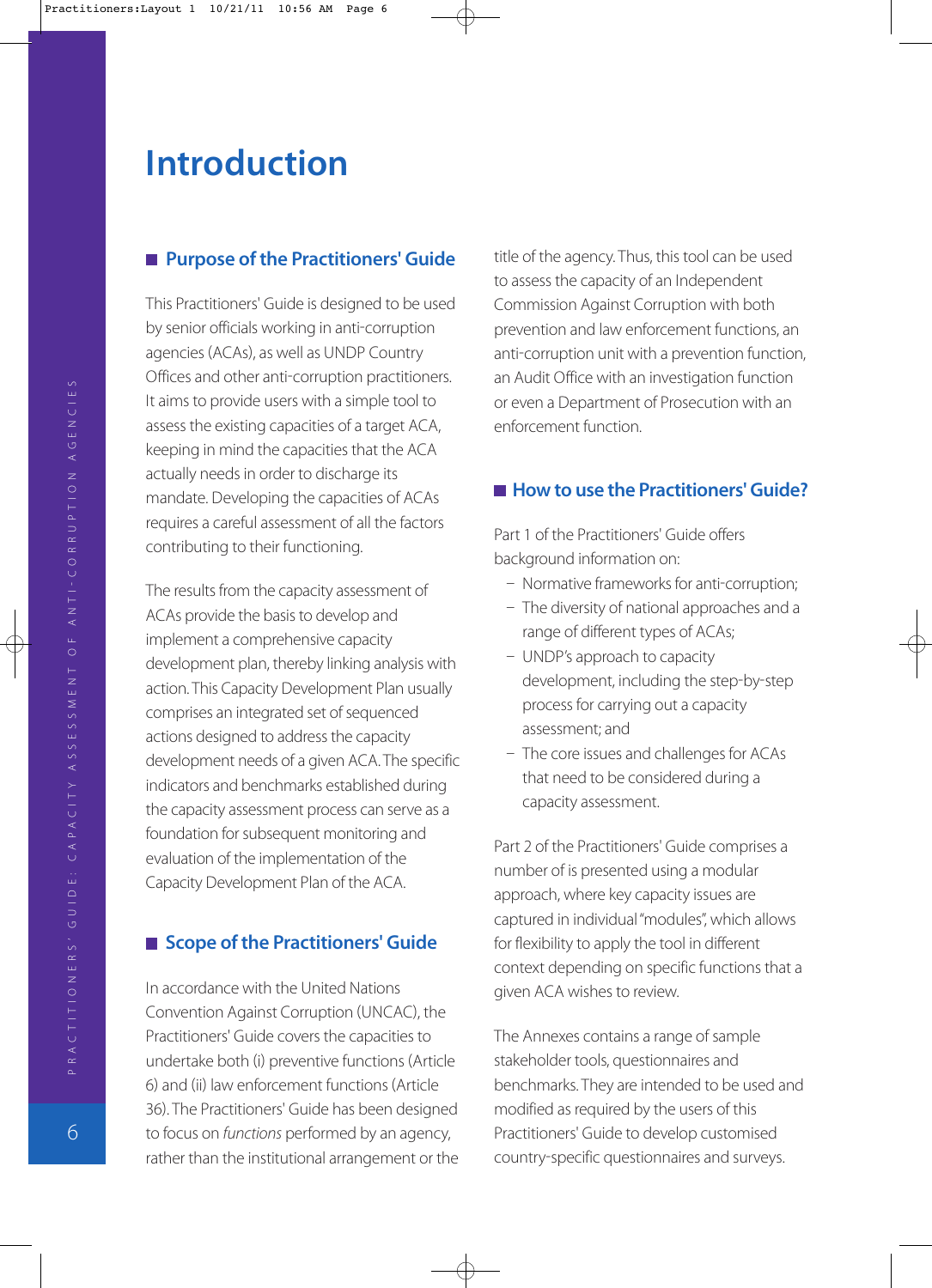# **Part 1:**

# **Anti-Corruption Agencies and Capacity Development**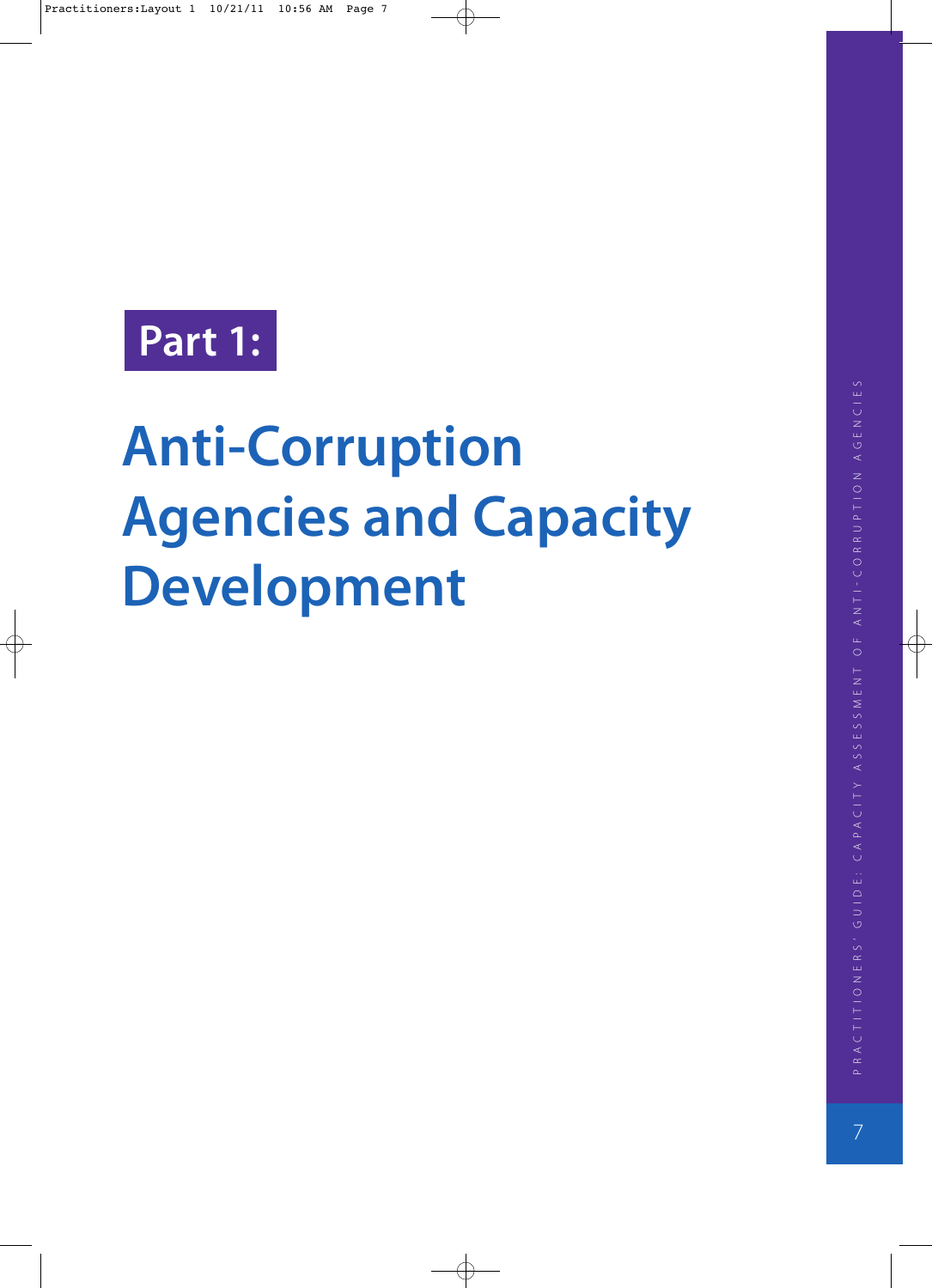# **1. Background**

or many years, the establishment of spe cialized anti-corruption agencies, institutions and bodies (hereafter, this Practitioners' Guide will use the term or many years, the establishment of specialized anti-corruption agencies, institutions and bodies (hereafter, this<br>Practitioners' Guide will use the term<br>"Anti-Corruption Agencies" or "ACAs") has widely been considered to be one of the most impor tant national initiatives necessary to effectively tackle corruption. This belief was largely popu larized by the successful models of the Corrupt Practice Investigation Bureau of Singapore (established in 1952) and of Hong Kong's Independent Commission Against Corruption established in 1974; both institutions were widely considered to be effective in reducing corruption in their countries. During the 1990s and 2000s, specialized anti-corruption agencies were established in many countries. At the same time, a number of countries also explored op tions for integrating anti-corruption functions into existing institutions, such as Ombudsman and Audit Offices.

Despite the increasing prevalence of national ACAs, these agencies have often been criticized for not living up to their promise of tackling corruption effectively. While many ACAs have been supported by multilateral and bilateral donors over the years as part of the good governance agenda, empirical evidence appears to suggest that most ACAs have had limited impact.<sup>1</sup> Disappointed at their perceived lack of impact in reducing the incidence of

corruption, members of the public as well as development partners have increasingly questioned the value of ACAs.

While UNDP recognizes that while many ACAs still have considerable work to do in order to live up to the promise and expectations their establishment brought, It nonetheless consid ers that they can, and should, play an important role in a country's national accountability framework and should be provided with appro priate assistance to this end. This commitment is reinforced by the endorsement of States par ties to the United Nations Convention against Corruption (UNCAC) that ACAs are a crucial element of any national ant-corruption framework. Articles 5, 6 and 36 all recognize the need for States parties to ensure the existence of ACAs that have the mandate, independence, quality staff and resources to discharge their mandates effectively (see Table 1 on p.6 for more).

The 2008 UNDP Practice Note on Mainstreaming Anti-Corruption in Development<sup>2</sup> explicitly identifies support to ACAs as a major entry point for UNDP's efforts to support the development of national capacities to fight corruption. The Prac tice Note draws on UNDP's experiences in pro viding technical support to ACAs around the world, which have shown that the capacity of ACAs is at the heart of their failure to meaning fully address corruption at the national level.<sup>3</sup>

<sup>1</sup> Meagher, P. (2005), "Anti-corruption agencies: Rhetoric versus reality", The Journal of Policy Reform, Vol. 8, No.1, pp.69-103.; Heilbrunn, J. (2004) Anti-Corruption Commissions Panacea or Real Medicine to Fight Corruption? Washington DC: World Bank Institute; Doig, A., D. Watt, R. Williams (2005) Measuring 'success' in five African Anti-Corruption Commissions, the cases of Ghana, Malawi, Tanzania, Uganda & Zambia. Bergen: U4. U4 Brief (2007), "Rethinking governance to fight corruption", by Sue Unsworth, www.u4.no/themes/private-sector; UNDP (2008) Anti-Corruption Practice Note.

<sup>2</sup> See http://www.pogar.org/publications/other/undp/governance/mainstream-update-08e.pdf.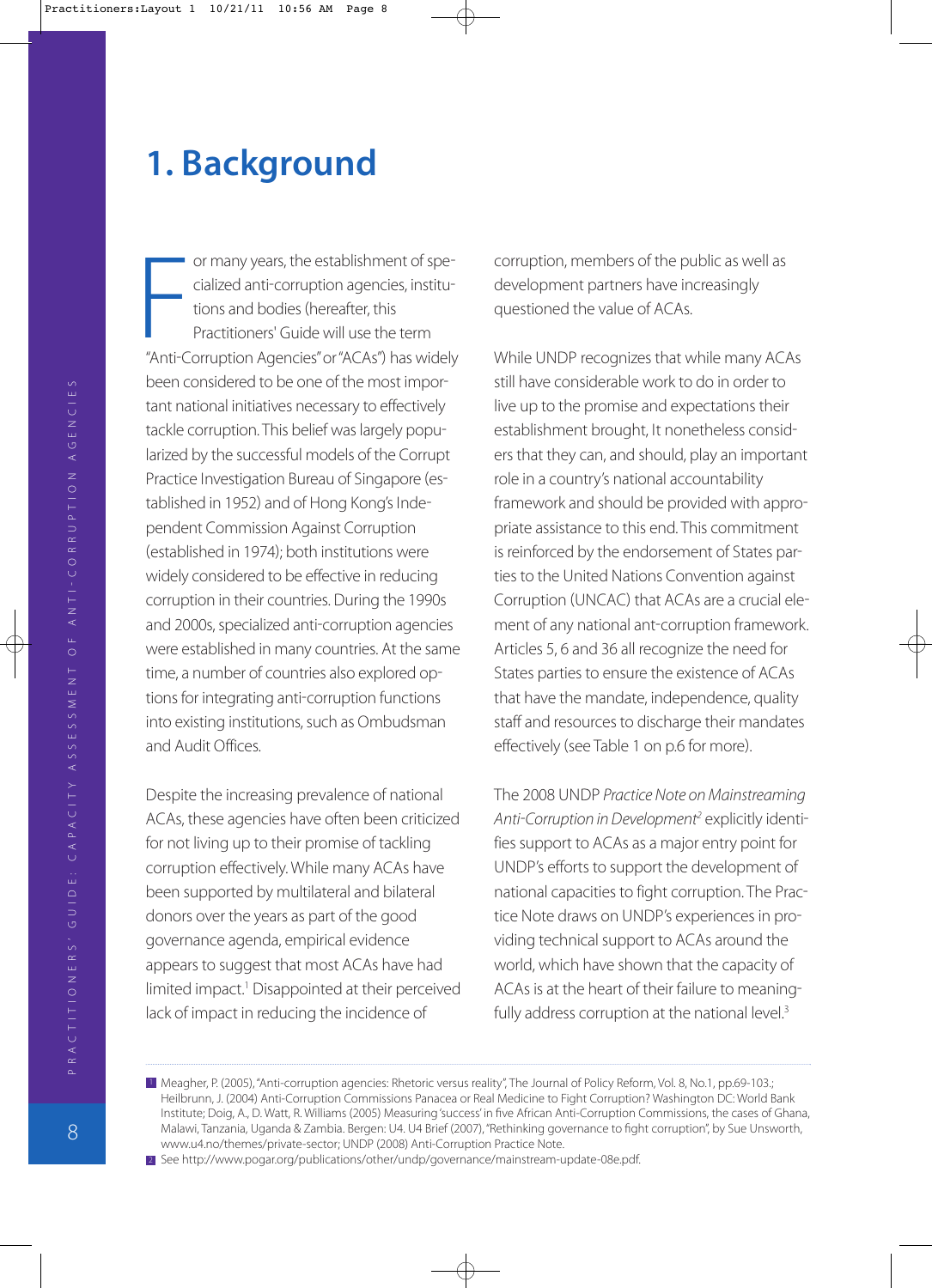Responding to this demonstrated need by ACAs, UNDP has increased resources towards providing specific capacity development sup port to ACAs. For instance, in 2010 UNDP di rectly supported numerous anti-corruption institutions in all of its regions in developing ca pacity to monitor delivery of services by gov ernment institutions, to conduct UNCAC self-assessments, to investigate cases of corruption and to increase the coordination mecha nism among government institutions, media and civil society in the fight against corruption.

To better calibrate UNDP assistance to ACAs, in the last five years, in the Eastern European and CIS region, the Asia Pacific region and the Arab region, UNDP has undertaken a number of spe cific capacity assessments of ACAs, as the first step towards developing effective, targeted ca pacity development programmes for those ACAs. Drawing on UNDP's previous ACA capac ity assessments, in 2008 the UNDP Bratislava Regional Centre developed a Methodology for Assessing Capacities of Anti-Corruption Agencies to Perform Preventive Functions. <sup>4</sup> This Practition ers' Guide expands that initial methodology to include enforcement functions as well, drawing on experiences and lessons learned from the field, including capacity assessments from Bhutan, Mongolia, Montenegro, Kosovo, Turkey, Moldova and the FYR of Macedonia.

In line with UNCAC, the Practitioners' Guide covers the capacities to undertake both (i)

preventive functions (Article 6) and (ii) law enforcement functions (Article 36). Accordingly, the Practitioners' Guide has been designed to focus on functions performed by an agency, rather than the particular institutional arrangement or name of the agency. A modular approach has been used, whereby key capacity issues are captured in individual "modules" which can then be applied depending on which functions are relevant to the specific agency being reviewed.

It is important to keep in mind that a capacity assessment is only a first step in a longer process of developing and implementing a ca pacity development plan. The assessment phase is critical to capacity development efforts because it lays the foundations for the design and implementation of informed, appropriate, and effective capacity development responses. It can also set the baseline for continuous moni toring and evaluation of progress, and thereby lay a solid foundation for long-term planning, implementation and sustainable results from capacity development interventions. This Prac titioners' Guide provides a starting point for these efforts, and but it is merely the first step in a longer-term process. It is essential that ACAs, the governments that establish them and the development partners that support them all stay focused and remain committed to the main goal, namely, to sustainably develop effec tive national capacities to address corruption and thereby improve the lives of citizens.

<sup>&</sup>lt;sup>2</sup> For example, a quick survey conducted by UNDP in 2009 of 12 ACAs from Africa shows that these agencies lack capacities in almost all key areas: capacities to implement national anti-corruption strategies; capacities to effectively investigate the corruption cases (e.g., case management, procedural standards for evidence management, coordination and advice during investigations, handling of witnesses, interviews, information collection, electronic surveillance and undercover operation); seizure, freezing and confiscation (tracking/detecting of assets, use of forensic auditors, gathering financial data etc.); prosecutorial capacities (prosecutorial strategies and tactics, preparing and handling of witnesses, use of experts and etc.); and cooperation with national and international authorities and organizations.

Available at: http://europeandcis.undp.org/uploads/public1/files/ACPN/ACA%20%20Methodology/Method\_ 4 ACA%20Assessment%20\_June%202011.pdf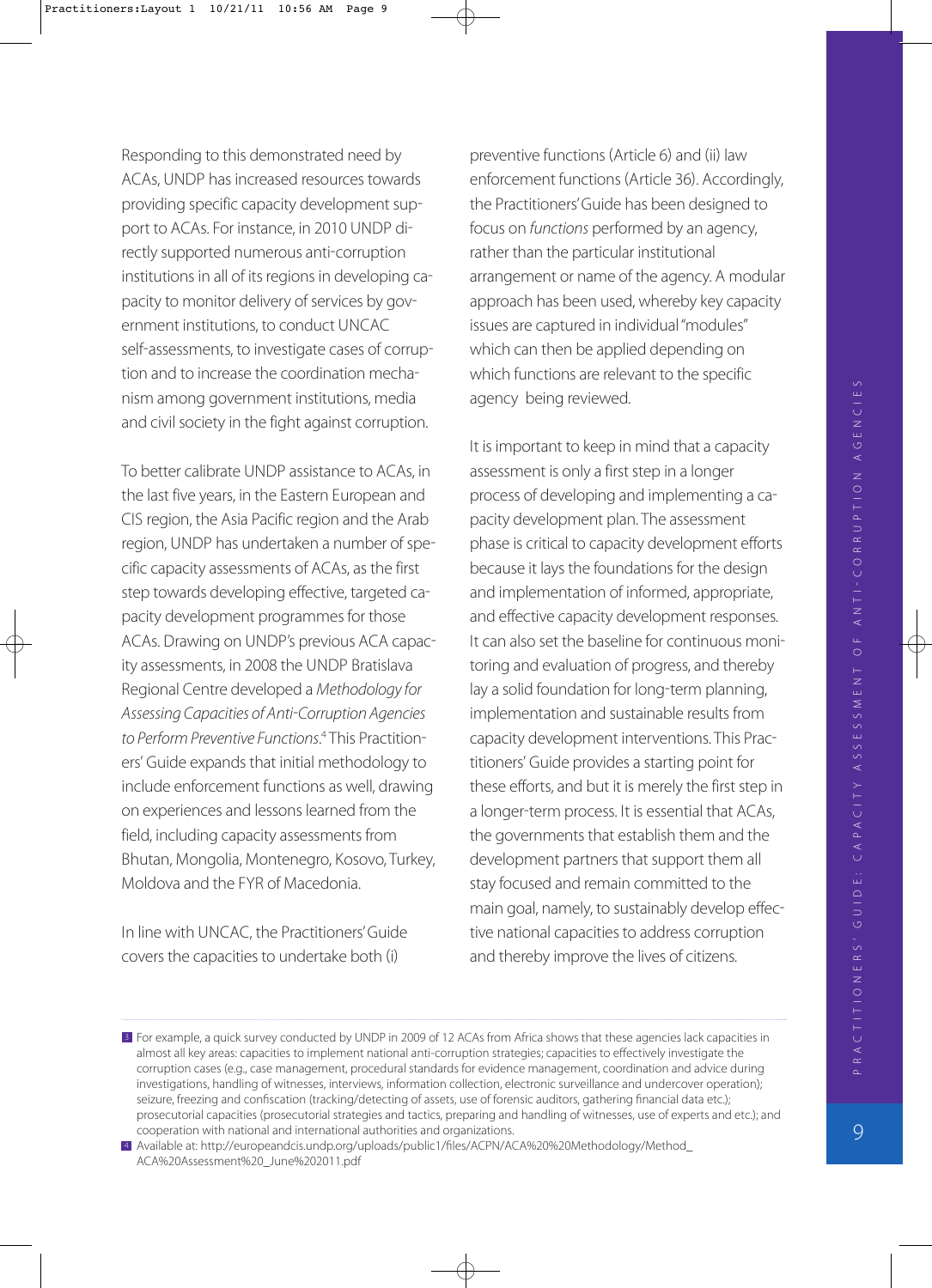# **2. Anti-Corruption Agencies**

hile ACAs have been in existence for more than 50 years, it was only in the 1990s, with the democratization of hile ACAs have been in<br>
existence for more than 5<br>
years, it was only in the 19<br>
with the democratization<br>
Eastern Europe followed by the growing importance of the good governance agenda in development circles, that ACAs were popularized. With the advent of UNCAC in 2005, ACAs now have global recognition as vital elements of national anti-corruption frameworks to prevent and combat corruption. Articles 6 and 36 of UNCAC require State Parties to ensure the existence of bodies dealing with prevention and law enforcement against corruption.

While UNCAC articles 6 and 36 set some basic principles concerning ACAs, as yet no international norms for ACAs have been drawn up.5 It is also notable that UNCAC specifically recognizes that States parties must ensure "ensure the existence *of a* agency or bodies" (emphasis added). States parties recognized that there is no "one-sizefits-all" approach for ACAs. While some countries may place all Article 6 and 36 functions inside a single specialized agency, other countries may split those functions between a number of agencies. Each country's choice will be dependent on its political context, administrative environment and resource envelope.

This Practitioners' Guide recognizes that there is a diversity of national approaches and a range of different types of ACAs. Accordingly, it has been designed to be applied across the spectrum of those different agencies. The most common way to categorize ACAs is by their mandate. Some ACAs combine multiple mandates in one agency; other ACAs only have one specific mandate whether it is prevention or law enforcement.6 ACAs to which this Practitioners' Guide may be usefully applied can be broadly grouped as follows:

#### **Anti-corruption agencies specialized in prevention**

This grouping covers a very wide range of ACAs with different structures, institutional positioning and levels of independence. What they have in common is that they only have prevention functions, with no investigation or prosecution functions. Some of these agencies are Commissions of high-level officials, whose work focuses on defining strategic objectives and priorities, as well as on the coordination of governmental action against corruption. Examples of this type are the Anti-Corruption Council of Armenia, Algeria's National Agency for the Prevention and Combating of Corruption, and the Commission on Combating Corruption of

**E** See in contrast the guidelines that have been set up for other similar institutions, such as Financial Intelligence Units (Statement of Purpose and Principles of Information Exchange of the Egmont Group), Audit Agencies (INTOSAI standards for external government auditing) or even National Human Rights Institutions (Paris Principles by the International Coordination Committee for NHRIs).

<sup>6</sup> See Institutional Arrangements to Combat Corruption, A Comparative Study, UNDP, 2005, p. 6.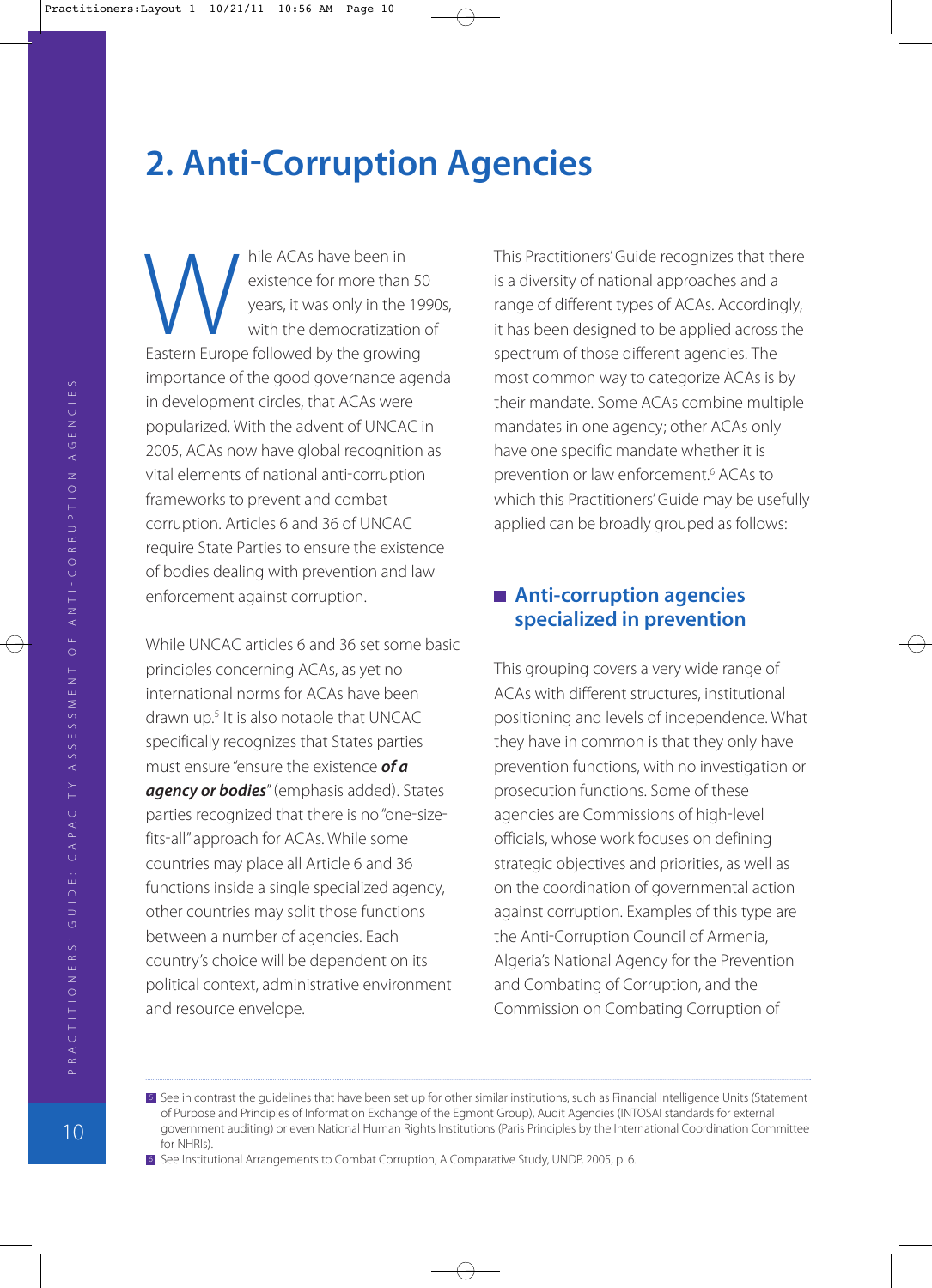#### **Box 1.**

#### **UNCAC Articles on ACAs**

Chapter II (Preventive Measures), UNCAC Article 6: Preventive anticorruption agency or bodies (to be read in conjunction with the article 5 below

- 1. Each State Party shall, in accordance with the fundamental principles of its legal system, ensure the existence of a agency or bodies, as appropriate, that prevent corruption by such means as: a) Implementing the policies referred to in article 5 of this Convention and, where appropriate, overseeing and coordinating the implementation of those policies; b Increasing and disseminating knowledge about the prevention of corruption.
- 2. Each State Party shall grant the agency or bodies referred to in paragraph 1 of this article the necessary independence, in accordance with the fundamental principles of its legal system, to enable the agency or bodies to carry out its or their functions effectively and free from any undue influence. The necessary material resources and specialized staff, as well as the training that such staff may require to carry out their functions, should be provided.
- 3. Each State Party shall inform the Secretary-General of the United Nations of the name and address of the authority or authorities that may assist other States Parties in developing and implementing specific measures for the prevention of corruption.

#### **Chapter III Criminalization and Law Enforcement UNCAC Article 36: Specialized authorities**

Each State Party shall, in accordance with the fundamental principles of its legal system, ensure the existence of a agency or bodies or persons specialized in combating corruption through law enforcement. Such agency or bodies or persons shall be granted the necessary independence, in accordance with the fundamental principles of the legal system of the State Party, to be able to carry out their functions effectively and without any undue influence. Such persons or staff of such agency or bodies should have the appropriate training and resources to carry out their tasks.

#### Chapter II (Prevention Measures), UNCAC Article 5: Preventive anti-corruption policies and practices<sup>7</sup>

- 1. Each State Party shall, in accordance with the fundamental principles of its legal system, develop and implement or maintain effective, coordinated anti-corruption policies that promote the participation of society and reflect the principles of the rule of law, proper management of public affairs and public property, integrity, transparency and accountability.
- 2. Each State Party shall endeavour to establish and promote effective practices aimed at the prevention of corruption.
- 3. Each State Party shall endeavour to periodically evaluate relevant legal instruments and administrative measures with a view to determining their adequacy to prevent and fight corruption.
- 4. States Parties shall, as appropriate and in accordance with the fundamental principles of their legal system, collaborate with each other and with relevant international and regional organizations in promoting and developing the measures referred to in this article. That collaboration may include participation in international programmes and projects aimed at the prevention of corruption.

<sup>7</sup> http://www.unodc.org/documents/treaties/UNCAC/Publications/Convention/08-50026\_E.pdf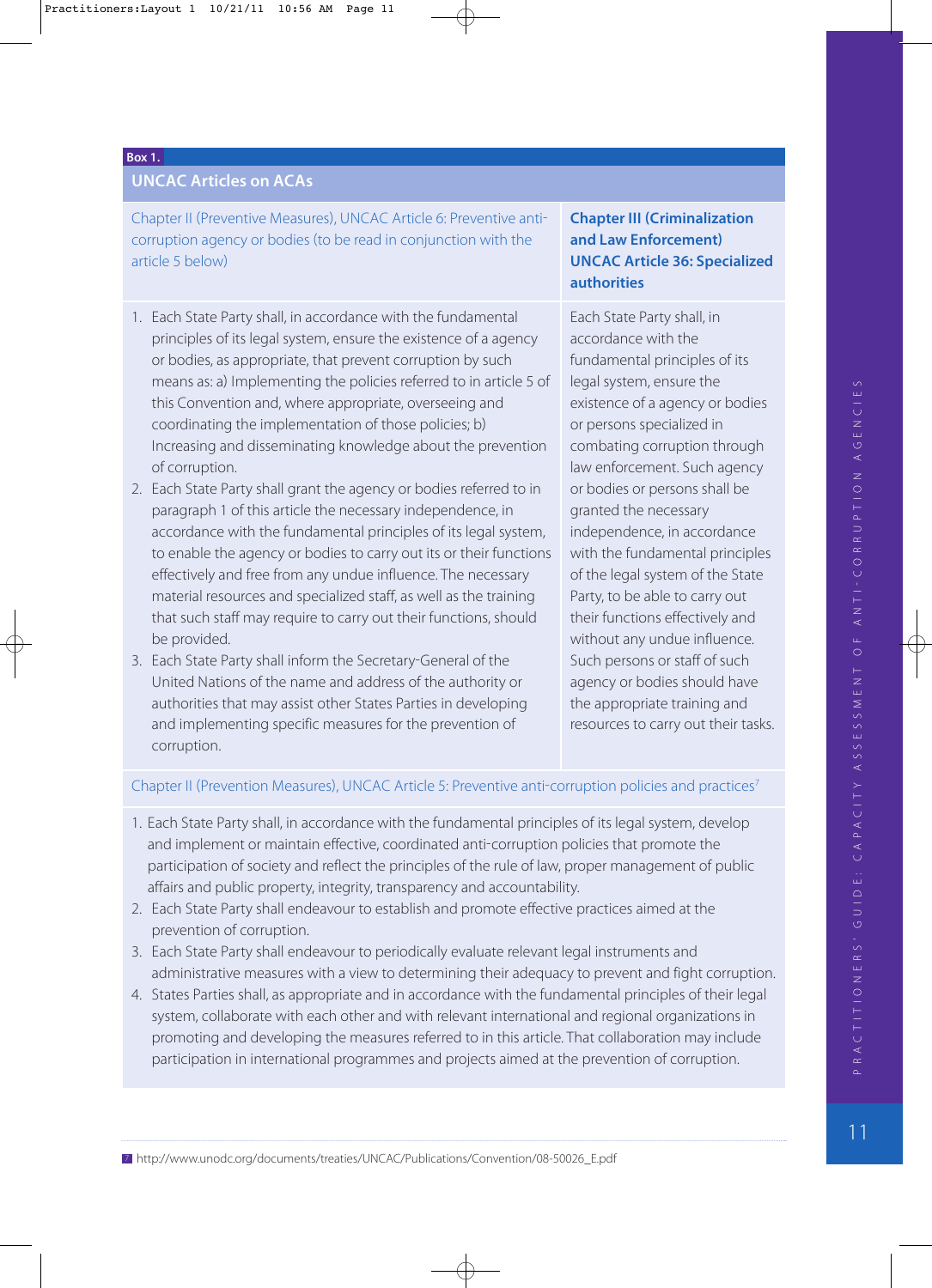Azerbaijan. In some countries, a unit within a Ministry of Government or a Multi-Agency Working Group may be tasked with such anti corruption coordination and priority setting functions. Some preventive agencies have a more substantive role and are equipped with a Secretariat. They are responsible for operational activities generally related to education/training and enforcing public administration legislation and regulations. Examples of this latter type are the Commission for Corruption Prevention of Slovenia, the State Commission for Prevention of Corruption of the Former Yugoslav Republic of Macedonia, the Directorate for Anti-Corruption Initiative of Montenegro and France's Central Services for Prevention of Corruption. Some Ombudsmen also perform these functions, such as the Ombudsmen of Vanuatu and Papua New Guinea, which both have education mandates as well as responsibility for overseeing their national Leadership Codes.

#### ■ Anti-corruption agencies **specialized in law enforcement**

Some ACAs are specialized in combating corruption through law enforcement. These agencies have prosecutorial authority in corruption cases and sometimes also have investigative structures and functions. It is not uncommon for some of these agencies to also have a small prevention of corruption department and in general they will work with other anti-corruption agencies to support prevention activities, for example by providing research, statistical analysis and/or legislative inputs. Agencies particularly representative of this model are the Romanian National Anti Corruption Directorate, the Croatian Office for

the Suppression of Corruption and Organized Crime, the Kenya Anti-Corruption Commission, the Special Investigation Unit of South Africa, the Norwegian National Authority for Investigation and Prosecution of Economic and Environmental Crime, the Central Office for the Repression of Corruption in Belgium, the United Kingdom Metropolitan Police / Anticorruption Command, the Vietnam State Inspectorate and the Lao PDR State Inspectorate. In some countries, special units within the Department of the Public Prosecutor may perform this function. In Palau, legislation establishes a Special Prosecutor with a specific mandate to prosecute corruption offences.

#### ■ Anti-corruption agencies **with prevention and enforcement functions**

A common type of ACA model, inspired by the Hong Kong Independent Commission against Corruption and Singapore Corrupt Practices Investigation Bureau, combines prevention and enforcement functions, undertaking policy development, analysis and technical assistance in prevention, public outreach and information dissemination and investigation. Notably, in most cases, prosecution remains a separate function. The following are examples of the so-called "Hong Kong model" ACAs: the Mongolia Independent Authority Against Corruption; the Maldives Anti-Corruption Commission, the Timor-Leste Anti-Corruption Commission; the Lithuanian Special Investigation Service; the Latvian Corruption Prevention and Combating Bureau; the Independent Commission against Corruption in New South Wales, Australia; Anti-Corruption Commission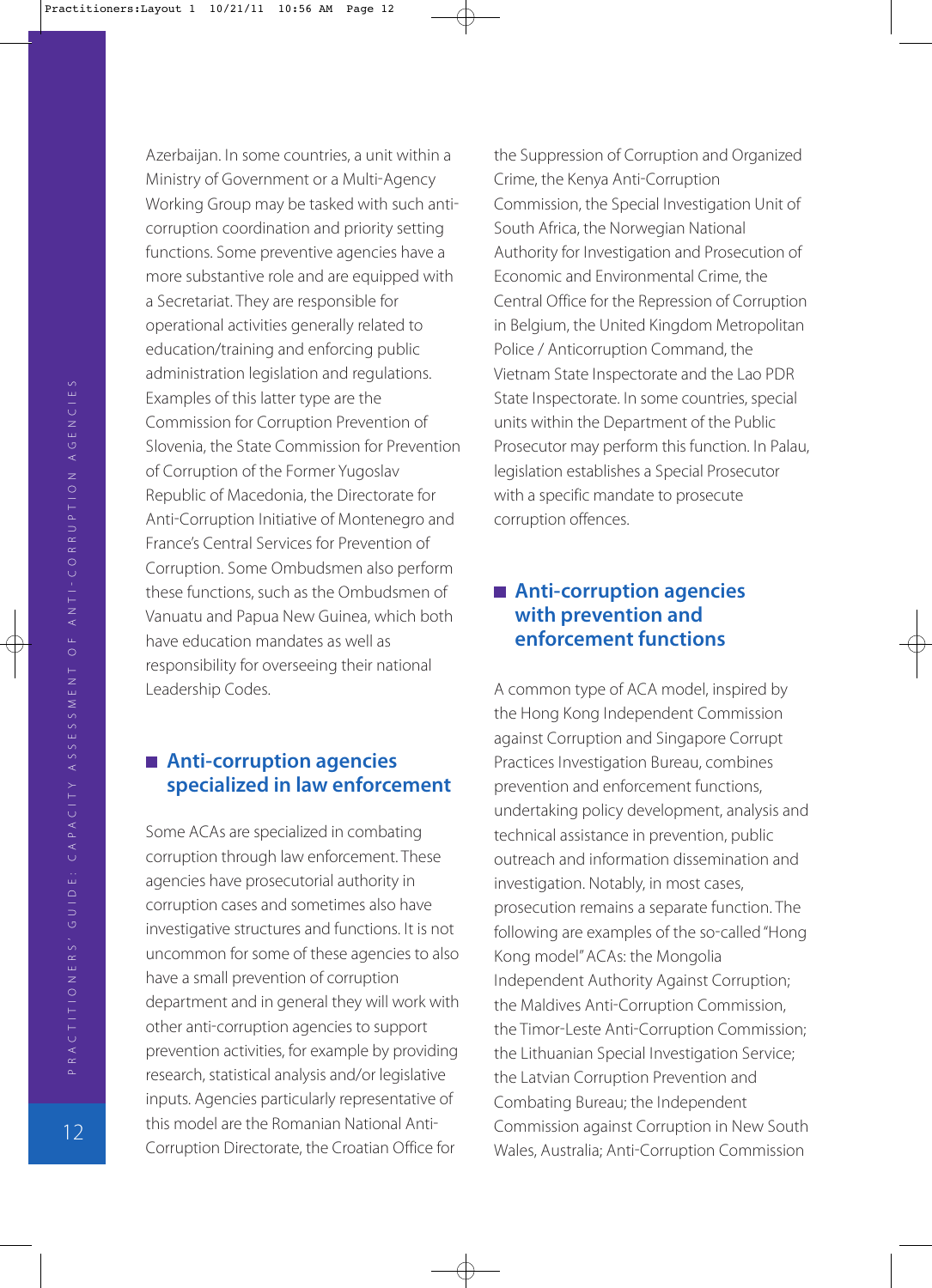of Jordan; Botswana Directorate on Corruption and Economic Crime; and the Ugandan Inspector General of Government. The Indonesian Corruption Eradication Commission (KPK) includes prevention, education, investigation and prosecution functions within its overall mandate. A number of other ACAs have adopted elements of the Hong Kong and Singapore models, but follow them less rigorously, for example in Argentina and Ecuador.<sup>8</sup>

#### **Multi-purpose accountability institutions**

In some countries, particularly those with limited resources, rather than establishing a dedicated ACA, some form of multi-purpose accountability institution may be established. These bodies can often perform a mix of human rights, anti-corruption and/or Ombudsman mandates. In some countries, Supreme Audit Institutions also perform certain corruption prevention and investigation functions. Often, these bodies are not called ACAs, but nonetheless include key anti-corruption activities within their mandates. Such multi-purpose institutions are particularly common in small island states, such as those found in the Caribbean and Pacific regions. Notably, the Government of South Korea also decided recently to merge three institutions to form one Korean Anti-Corruption and Civil Rights Commission and Ghana has a Commission on Human Rights and Administrative Justice which also covers anti-corruption within its mandate. As these agencies take up several mandates,

they can be designated as "multi-purpose accountability institutions", because they take on different roles depending on the type of complaint they are dealing with. They may either provide human rights protection, ombudsman services or engage in anti corruption activities depending on the case.

#### **Commissions of Inquiry**

Commissions of Inquiry can be established to investigate a range of issues, including corruption. Such Commissions of Inquiry are usually established in times of democratic transition, following a coup d'état, a popular uprising or elections resulting in a peaceful transition. They are usually established for a limited period, for example, a designated transition period or until they have exhausted all cases. Usually, these Commissions of Inquiry have a retroactive mandate. They only look at acts committed under a previous regime and are not forward-looking. They usually have law enforcement powers, but sometimes also have preventive mandates, such as developing anti corruption policies. In recent years, Commissions of Inquiry have been set up in a number of countries. For example, in 2011 Tunisia set up the National Fact-Finding Committee on Bribery and Corruption; in 2010 Niger set up the Commission de Lutte contre la Délinquance Economique, Financière et Fiscale et pour la Promotion de la Bonne Gouvernance dans la Gestion des Biens Publics; in 2009, the Maldives set up the Presidential Commission Against Corruption; and in 1996 Tanzania set up the Presidential Commission Against Corruption.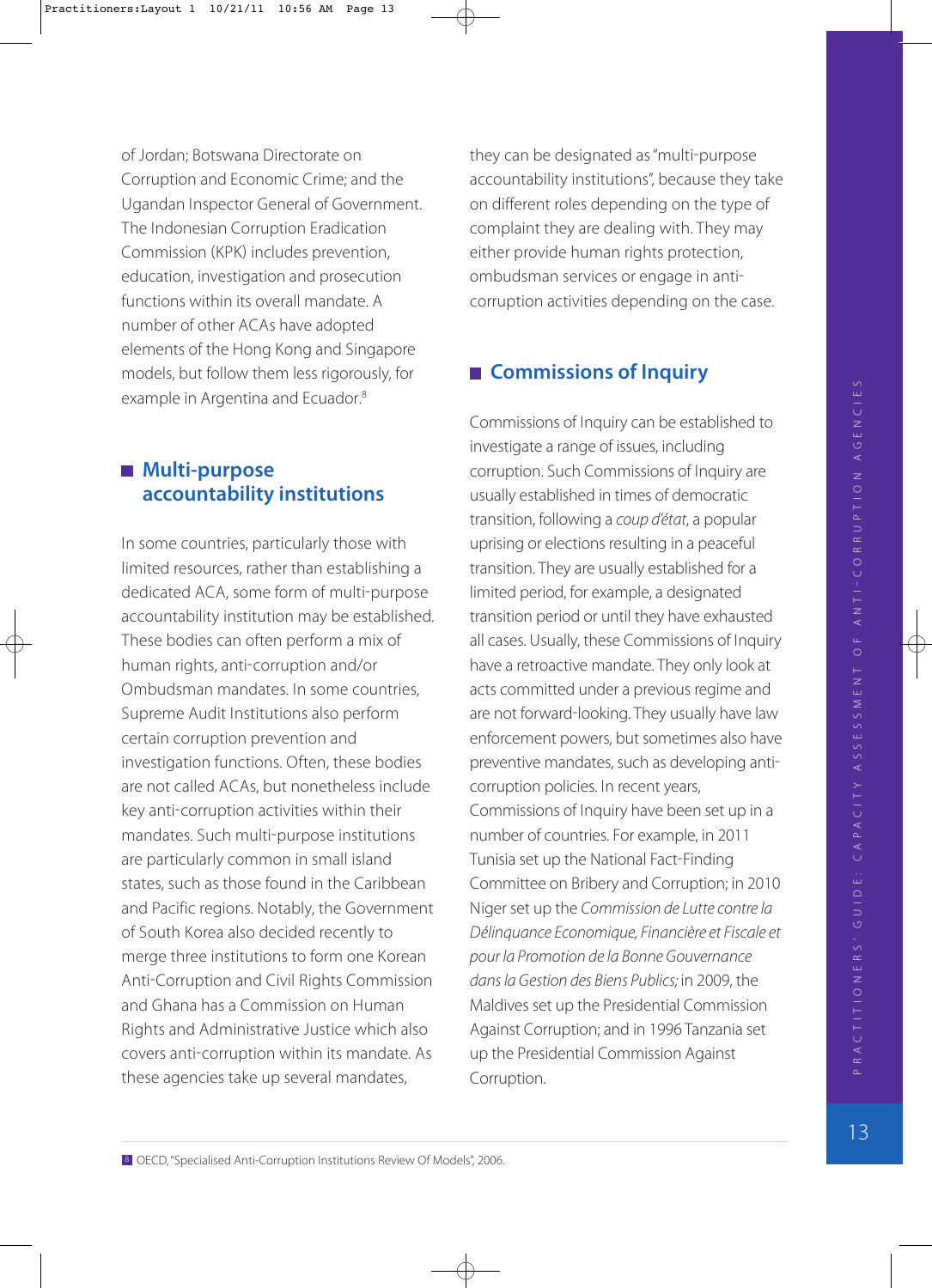## **3. UNDP's Capacity Development Approach**

egardless of the form of anti corruption agency in place, the UNCAC calls for a "comprehensive and multidisciplinary approach" to prevent and combat corruption effectively, as well as "strengthening capacity and [...] institution-building". This recognizes the complex nature of corruption. It is essential to address corruption not only from a technical and legal perspective, but more importantly from a grounded, contextual understanding of corruption practices as they are linked to and/or influenced by in-country political, social and systemic issues. This approach calls for a transformation in the way corruption is perceived and addressed by society, organizations and individuals  $-$  from having passive disregard to corrupt practices, to becoming proactive participants in preventing and combating corruption. Expandless of the form of anti-<br>
corruption agency in place, the<br>
UNCAC calls for a "comprehensive<br>
and multidisciplinary approach" to<br>
prevent and combat corruption effectively, as<br> **Figure 1. Capacity Development Process** 

#### **Box 2.**

**Capacity** is "the ability of individuals, organizations and societies to perform functions, solve problems, and set and achieve objectives in a sustainable manner", while **Capacity Development** is the process through which capacities are obtained, strengthened, adapted and maintained over time.

Source: Capacity Development Practice Note, UNDP, 2007



UNDP's capacity development approach has already been applied in numerous settings. It offers a comprehensive and multidisciplinary approach to assessing the capacity of an ACA to effectively prevent and combat corruption. UNDP's approach recognizes that capacity development is an inherently political and complex process that cannot be rushed. Outcomes cannot be expected to evolve in a controlled and linear fashion.<sup>9</sup> An internallyowned process is therefore required, which can bring about transformation within anti corruption agencies through a facilitated, iterative process of stakeholder engagement (**Step 1** in the capacity development process), a capacity assessment of an anti-corruption agency *Step 2*, formulation of a capacity development plan *Step 3*, implementation of the capacity development plan (**Step 4**) and monitoring and evaluation *Step 5*. This iterative process can be used to continue to

9 Supporting Capacity Development: The UNDP Approach. Capacity Development Group, Bureau for Development Policy, UNDP. New York, June 2007.

PRACTITIONERS / GUIDE: CAPACITY ASSESSMENT OF ANTI-CORRUPTION AGENCIES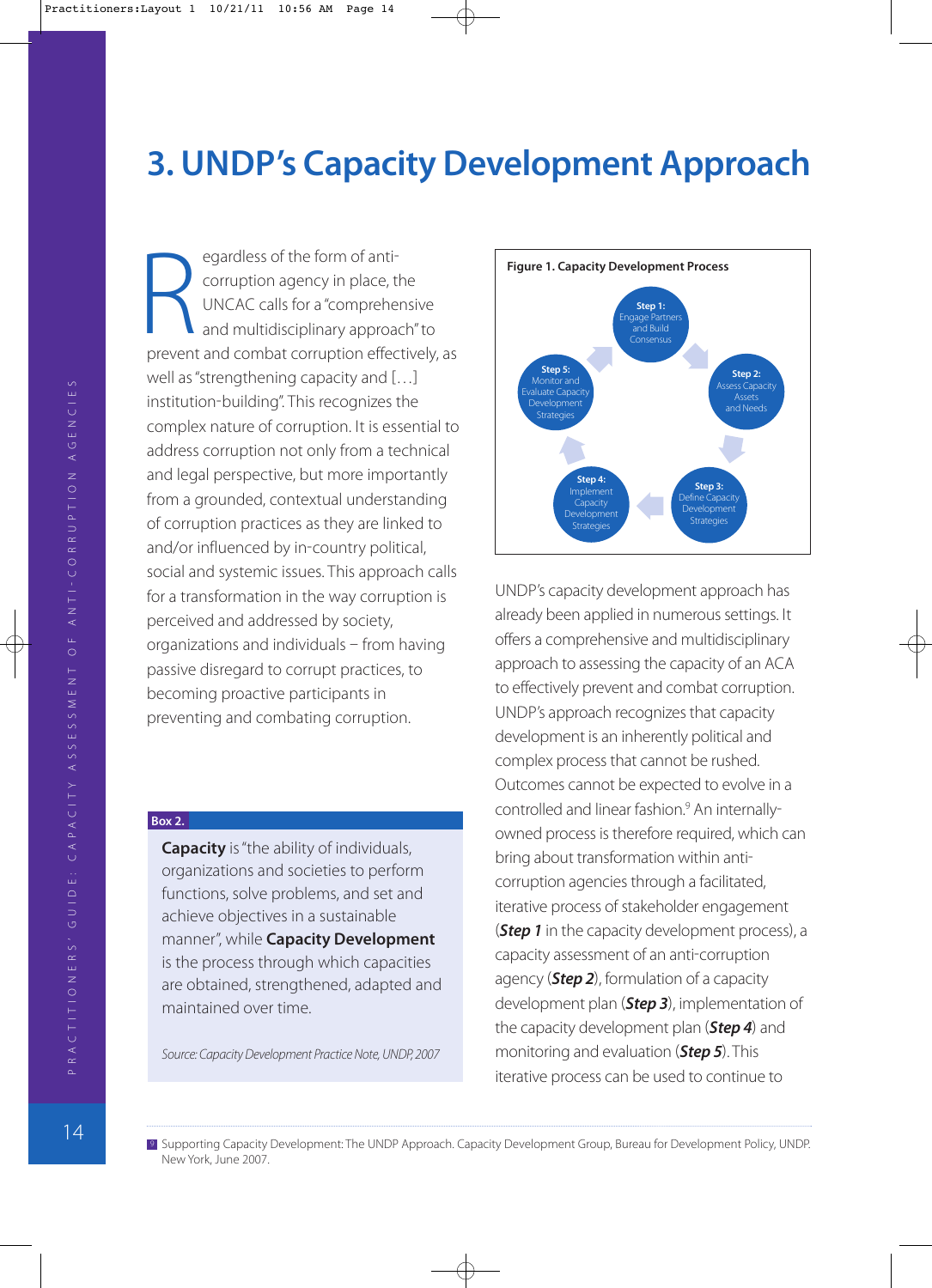improve legislation and regulatory frameworks, organizational systems and mechanisms, and individual knowledge, skills and behavior (see **Figure 1**. **Box 3** presents UNDP's 10 default principles for capacity development.

#### **Key capacity development concepts**

UNDP's integrated approach requires that capacity development be seen through three distinct but inter-connected levels or entry points for capacity development  $-$  the *enabling environment*, the *organizational level*, and the *individual level* (see Figure 2). This is to ensure that the capacity assessment is able to effectively identify the strategic entry points for capacity development, so that the capacity development strategies which are eventually implemented are able to target and leverage specific "pressure points" chosen from amongst the gamut of anti-corruption issues and capacity needs. These capacity development strategies will be focused on bringing about genuine transformation in the system across the three capacity levels. For example, we know that providing a training or exposure mission abroad on asset recovery for staff of an anti-corruption agency *(individual* **level** capacity) will not reap rewards if existing policy frameworks and regulations *enabling* **environment**) on asset recovery are unclear, or where there are no organizational information systems and mechanisms *organizational* **level**) that will allow tracking of assets. Likewise, a 'very good' anti-corruption policy will not matter much if the institutional structures, mechanisms, financial resources and human resources are inadequate to effectively implement the policy.

#### **Box 3.**

#### **Principles for Capacity Development**

- 1. Don't rush. CD is a long-term process.
- 2. Respect the value systems and foster self-esteem.
- 3. Scan locally and globally; reinvent locally.
- 4. Challenge mindsets and power differentials.
- 5. Think and act in terms of sustainable capacity outcomes.
- 6. Establish positive incentives.
- 7. Integrate external inputs into national priorities, processes and systems.
- 8. Build on existing capacities rather than creating new ones.
- 9. Stay engaged under difficult circumstances.
- 10. Remain accountable to ultimate beneficiaries.

Source: Lopes, Carlos and T. Theisohn, Ownership, Leadership and Transformation: can we do better for capacity development?, UNDP, 2003

Inherent to this integrated capacity development approach therefore, is the need to understand *the 'core issues' or challenges* that constrain effective ACAs. This analysis can then serve as fundamental input to defining the scope of the capacity assessment and the capacity development strategies. From UNDP's capacity development experience, there are four core issues that are commonly encountered across sectors and levels of capacity, i.e., institutional arrangements, leadership, knowledge and accountability<sup>10</sup>.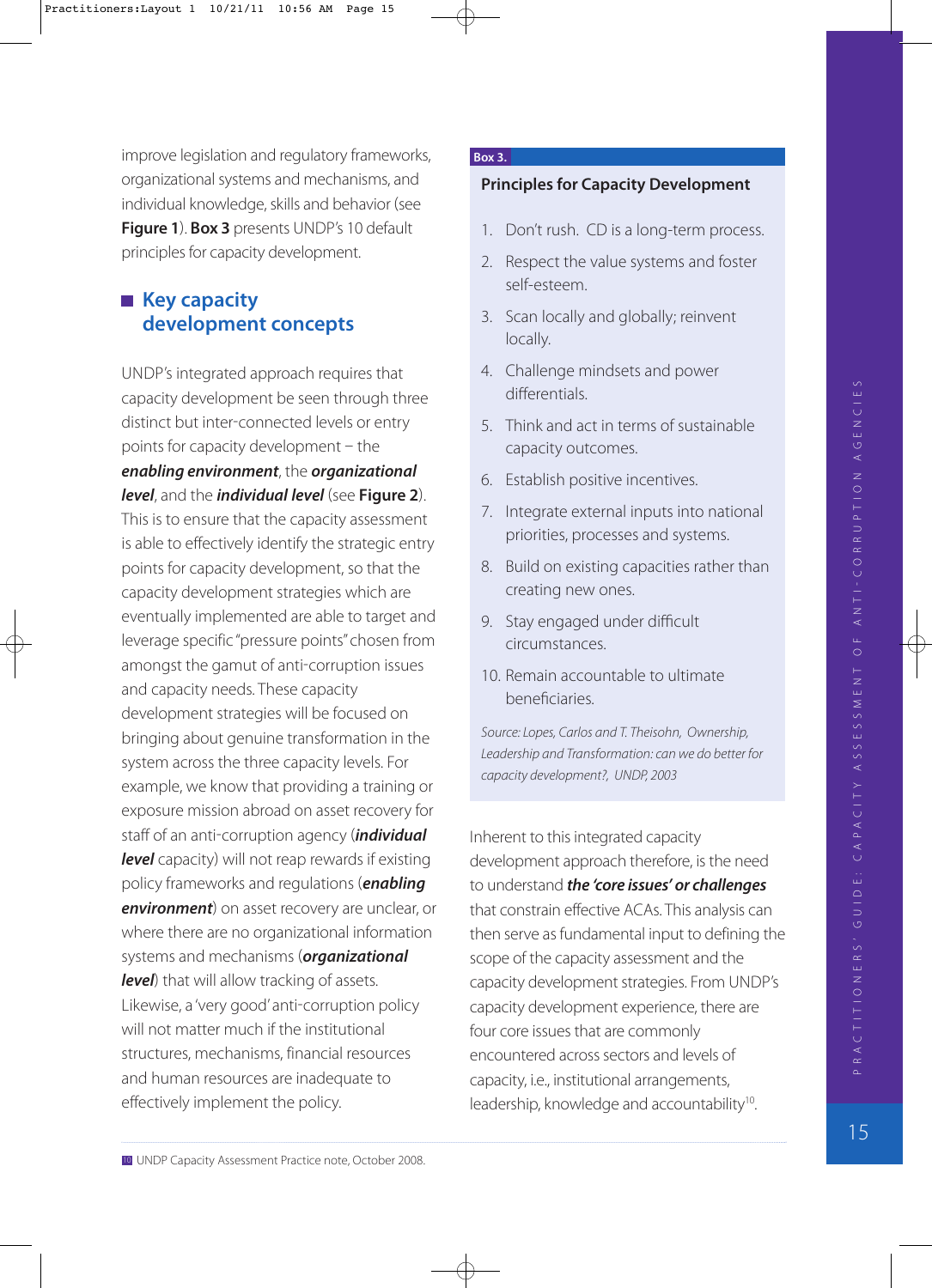From UNDP's anti-corruption experience,<sup>11</sup> for ACAs there are also additional specific core issues and challenges, which are discussed in more detail in Chapter 6. A comprehensive capacity assessment would cover all these core issues and challenges, although it is possible to customize the capacity assessment based on the needs of the client and the situation.

Another strength of UNDP's capacity development approach is that it is a participatory process that generates strong consensus and ownership among stakeholders over the capacity assessment results and the capacity development strategies. The capacity assessment team serve as "process facilitators", drawing on available knowledge, expertise, and experience within an ACA towards jointly identifying priority capacity needs, rather than 'external' experts that collect information about the ACA and makes their own judgment on the anti-corruption capacity of the ACA.

#### **What is a capacity assessment?**

A capacity assessment is "an analysis of current capacities against desired future capacities; this assessment generates an understanding of capacity assets and needs which in turn leads to the formulation of capacity development strategies".12 In the context of anti-corruption agencies, a capacity assessment looks at two particular types of capacities:

**11) Functional or core capacities**, that is, capacities that are necessary for

managing anti-corruption agencies, which are linked to the core issues and challenges of anti-corruption agencies (see Chapter 6 for more); and

**(2) Technical capacities, that is, capacities** that are associated with particular areas of professional expertise or knowledge, which are mostly linked to specific functions of anti-corruption agencies. For example, these could include forensic accounting skills, law/legal expertise, surveillance best practices, knowledge of finance and procurement systems and vulnerabilities, etc (see the Modules in Part 2 for more).



While conventional capacity development interventions have focused largely on technical capacities, there is growing recognition that increased attention to enhancing functional or core capacities offers stronger sustainability and contributions to development outcomes.

PRACTITIONERS / GUIDE: CAPACITY ASSESSMENT OF ANTI-CORRUPTION AGENCIES

<sup>12</sup> UNDP Capacity Assessment Practice Note, October 2008. 11 UNDP Institutional Arrangements to Combat Corruption: A Comparative Study, 2005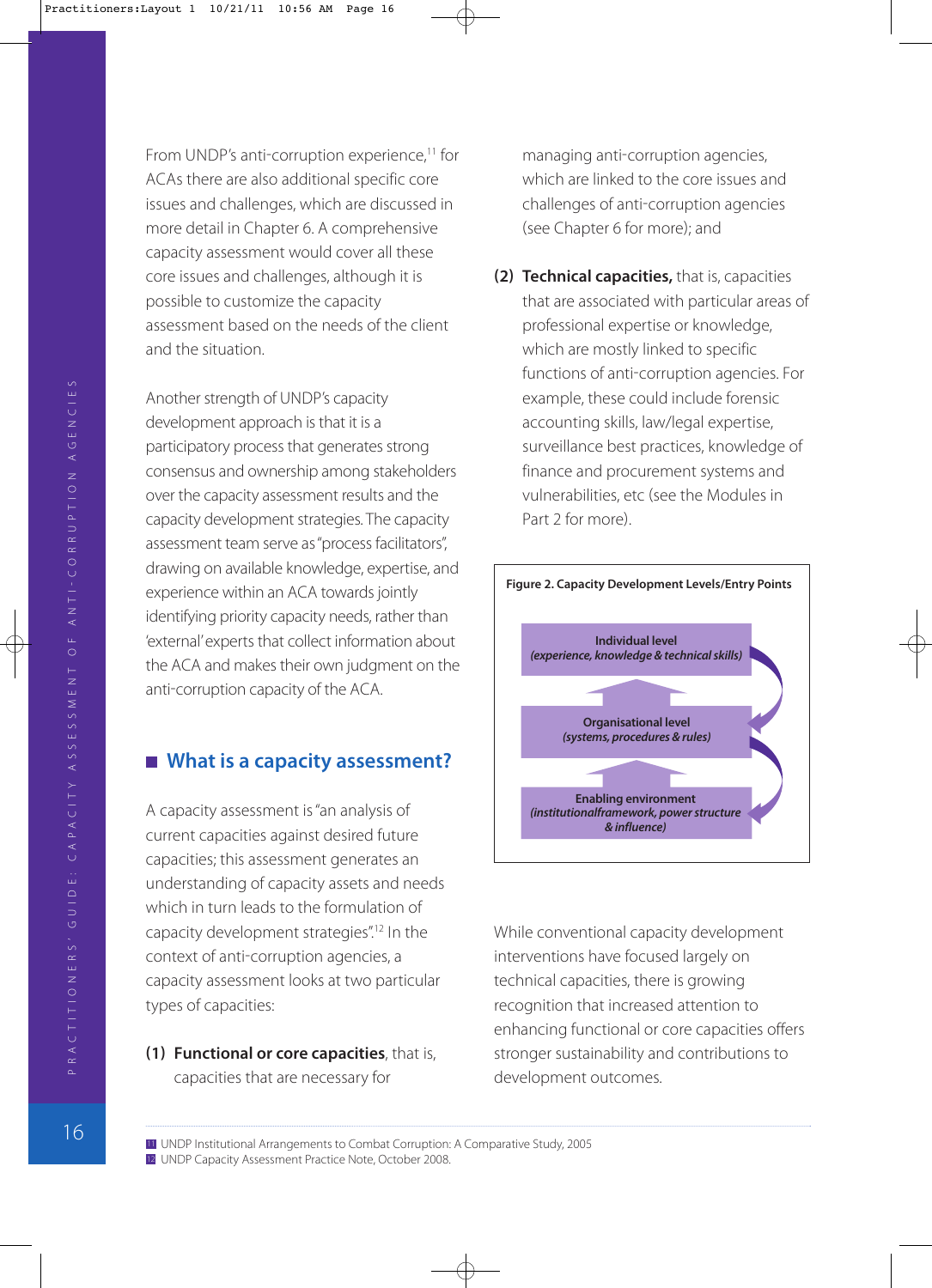A capacity assessment attempts to answer three questions:

- **What** are the current capacities within the anti-corruption agency at all entry levels enabling environment, organizational level and individual level?
- **Where** do capacities need to be strengthened/developed within and around the anti-corruption agency at all entry levels?
- **How** should capacity development be undertaken to fill the gap between current capacities and desired capacities?

Through analyzing the capacity needs (functional/core and technical) at the three

entry point levels (enabling environment, organizational level and individual level, a capacity assessment will allow for a systematic analysis of existing capacity gaps, linked to addressing relevant development challenges and identifying capacity development targets and results over a defined period (eg. in 5 years). A capacity assessment will also provide capacity baselines that will allow a more systematic **measurement of capacity** over time, particularly with regard to how various capacity development strategies have contributed to enhancing organizational and societal stability, adaptability and performance, towards achieving the national development goals.<sup>13</sup>

<sup>13</sup> Please see UNDP Paper on Measuring Capacity (http://content.undp.org/go/cms-service/download/publication/?version=live &id=2679640)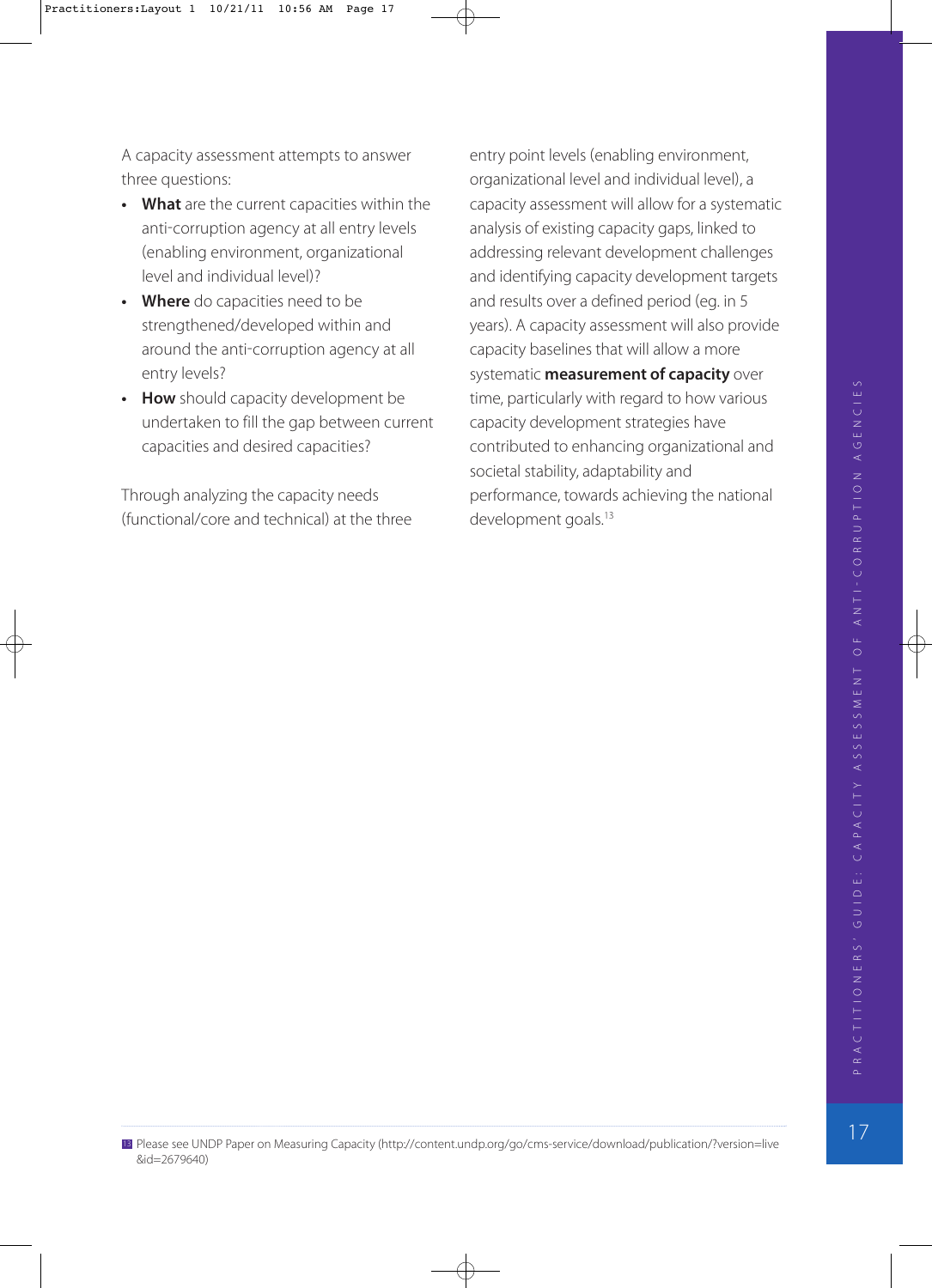# **4. Conducting a Capacity Assessment**

his chapter provides a step-by-step process in conducting a capacity assessment, and also includes examples and tips, as well as potential his chapter provides a step-by-s<br>process in conducting a capacit<br>assessment, and also includes<br>examples and tips, as well as po<br>pitfalls that the capacity assessment team should look out for during the capacity assessment process.

#### **Engaging Stakeholders**

Anti-corruption is a very sensitive field of intervention. Hence, understanding the political context and getting the buy-in from a wide range of stakeholders is important. There must be an official request from the government for a capacity assessment, which demonstrates the demand-responsive nature of the exercise.14 Stakeholder engagement is a crucial part of a capacity assessment, particularly in generating ownership and consensus over: (i) the objectives of the capacity assessment the core anti-corruption issues that need to be addressed from the perspective of the stakeholders; (ii) the priority capacity gaps and needs that would emerge from the capacity assessment; and (iii) the capacity development strategies that would need to be introduced and implemented to address the identified capacity needs.

The capacity assessment process should therefore start with an open dialogue with the in-country stakeholders who are promoting the assessment, in order to clarify:

- **(i) Who** wants the assessment (i.e., the **primary client/s and owner/s** of the assessment;
- (ii) The long-term and short-term development **objectives**, as well as **expectations** with regard to use of the exercise ("why is the capacity assessment necessary?"); and
- (iii) The initial **scope** ("which organization/s to involve and what issues to respond to?").

Following the dialogue, a clear **Terms of Reference** (TOR) should be prepared, which should clearly identify the objectives and initial scope of the exercise,<sup>15</sup> indicate how the client plans to use the capacity assessment results, and who the capacity assessment team members and their respective roles and responsibilities. A draft workplan, including a timeline, for the capacity assessment should also be included.

#### **Establishing the Capacity Assessment Team**

The composition of the capacity assessment team will depend on the initial scope and objectives of the exercise. Ideally, the assessment team should include a combination of expertise, specifically: (a) familiarity with the

14 In some cases, the official request may come after the initial dialogue where UNDP or a development partner may be requested to present the CD approach and the capacity assessment tool.

15 The scope of the capacity assessment may change, depending on the core issues are identified and further analysis (e.g., stakeholder analysis, institutional analysis) which may identify other potentially strategic organizations or entry points for the capacity assessment.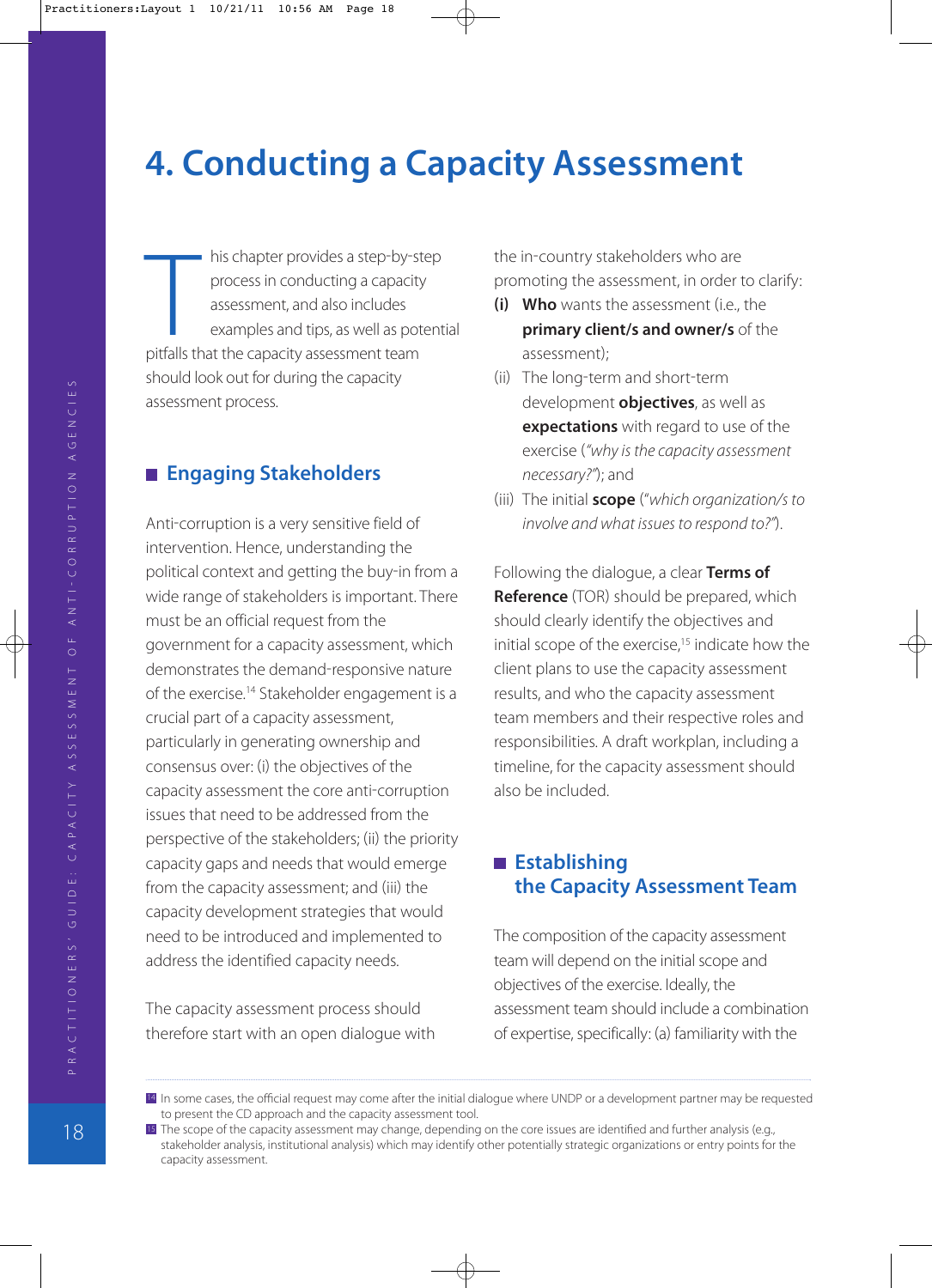national/local context; (b) knowledge of international best practices in strengthening anti-corruption agencies; (c) experience with UNDP's capacity assessment methodology; and (d) representatives from the involved agencies.

An **assessment facilitator** (or team leader) should be assigned to manage the adaptation of the capacity assessment tools (for example, the sample questionnaires in Annexes 1 and 2) to the context at hand; the implementation of the assessment, including quantitative and qualitative data collection; and the interpretation of assessment results which will lead to the formulation of capacity development response strategies. Team members must likewise possess good process facilitation skills. The representation of the client agency(ies) in the team is critical, as their presence not only reinforces the agency's ownership of the process, but also provides a direct link to the officials and staff members of the organization, and facilitate dialogues and data collection.

#### ■ Identifying the stakeholders **who should be involved in the capacity assessment**

While the TOR may identify the initial entry points for the capacity assessment, a stake holder analysis will provide a good understand ing of the interests, importance and influence of the identified organizations, their relationship (if any) with other relevant anti-corruption agencies, and the overall institutional arrange ments for anti-corruption in the country (see Module A for a sample stakeholder survey. The stakeholder analysis should include a considera tion of the role of private and non-government organizations in various aspects of anti-corruption prevention and law enforcement. In some cases, the results of a stakeholder analysis may also shift or expand the focus and/or entry points of the capacity assessment, given the is sues identified through the stakeholder analysis and the potential strategic roles of identified stakeholders in supporting or sustaining anti corruption efforts.



Various tools and approaches exist for analysing stakeholders and managing their  $involvement - like the matrix in Figure 3. The$ team may opt to use any stakeholder analysis and management tool that they may be familiar with, as long as they provide a **participatory process** that allows the agencies to clearly identify key anti corruption stakeholders based on their respective functions, relative influence/power/ authority, and interests.

#### ■ Collecting secondary **information prior to the capacity assessment mission**

Understanding the local context will require some pre-assessment research and a review of relevant documents and reports, including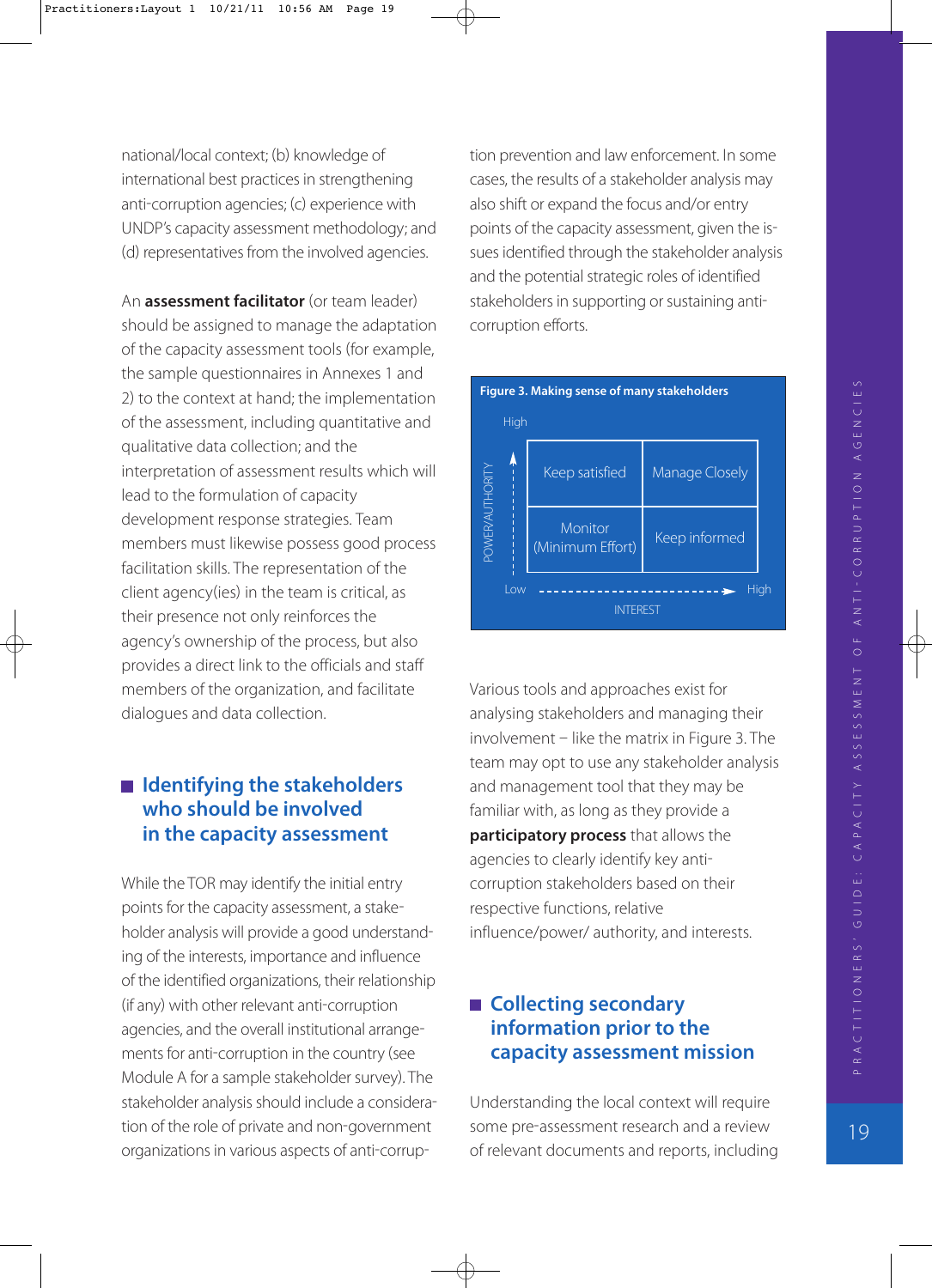PRACTITIONERS / GUIDE: CAPACITY ASSESSMENT OF ANTI-CORRUPTION AGENCIES 20P R AC T I T I O N E R S' G U I D E : C A PAC I T Y A S S E S S M E N T O F A N T I CO R R U P T I O N AG E N C I E S relevant anti-corruption legislation, policies, regulatory frameworks, and institutional arrangements and coordination mechanisms that may have been set up by the government to combat corruption. For specific organizations, collecting the following information will be helpful in understanding their anti-corruption mandate and existing organizational structures and systems: (i) the mandate and relevant anti-corruption functions of the organization and its various departments/units, as stipulated in its enabling law/decree; (ii) organizational structure and staffing profile; and (iii) budgetary allocation and breakdown (for the last three years if possible). These preliminary considerations should allow the identification of the main enabling environment issues and system-related capacity challenges that need to be addressed by the capacity assessment.

#### ■ Conducting the capacity **assessment with stakeholders**

There are a number of tools that can be applied during a capacity assessment. The assessment team will have to decide which tools can be ap plied to ensure that they: (1) prioritise participatory processes that will generate information from the perspective of the stakeholders them selves) on the core anti-corruption issues or challenges that the agency(ies) is facing; (2) generate sufficient understanding of the capac ity gaps and linkages across the three capacity levels (i.e. enabling environment, organization, and individual; and 3) provide an opportunity for the stakeholders to offer local solutions to addressing the identified anti-corruption issues and capacity gaps.

There are three common methodologies applied during a capacity assessment:

| (A)<br><b>Key</b><br><b>Functions of</b><br>my Agency<br>with regard to<br>anti-corruption<br>(or Sector) | (B)<br><b>Strengths and</b><br><b>Assets of my</b><br>agency with<br>regard to per-<br>forming anti-<br>corruption<br><b>functions</b> | (C)<br><b>Challenges/</b><br><b>Issues we face</b><br>in performing<br>these func-<br><b>tions</b><br>(Why are these<br>challenges per-<br>sisting?) | (D)<br><b>Whose capaci-</b><br>ties need to be<br>developed<br>(e.g., divi-<br>sions/units in<br>my agency,<br>other UN agen-<br>cies, other<br>partners) to<br>address these<br>challenges? | (E)<br><b>What capaci-</b><br>ties (e.g., poli-<br>cies, systems,<br>mechanisms,<br>skills, etc.)<br>need to be de-<br>veloped within<br>these agen-<br>cies? |
|-----------------------------------------------------------------------------------------------------------|----------------------------------------------------------------------------------------------------------------------------------------|------------------------------------------------------------------------------------------------------------------------------------------------------|----------------------------------------------------------------------------------------------------------------------------------------------------------------------------------------------|---------------------------------------------------------------------------------------------------------------------------------------------------------------|
|                                                                                                           |                                                                                                                                        |                                                                                                                                                      |                                                                                                                                                                                              |                                                                                                                                                               |
|                                                                                                           |                                                                                                                                        |                                                                                                                                                      |                                                                                                                                                                                              |                                                                                                                                                               |
|                                                                                                           |                                                                                                                                        |                                                                                                                                                      |                                                                                                                                                                                              |                                                                                                                                                               |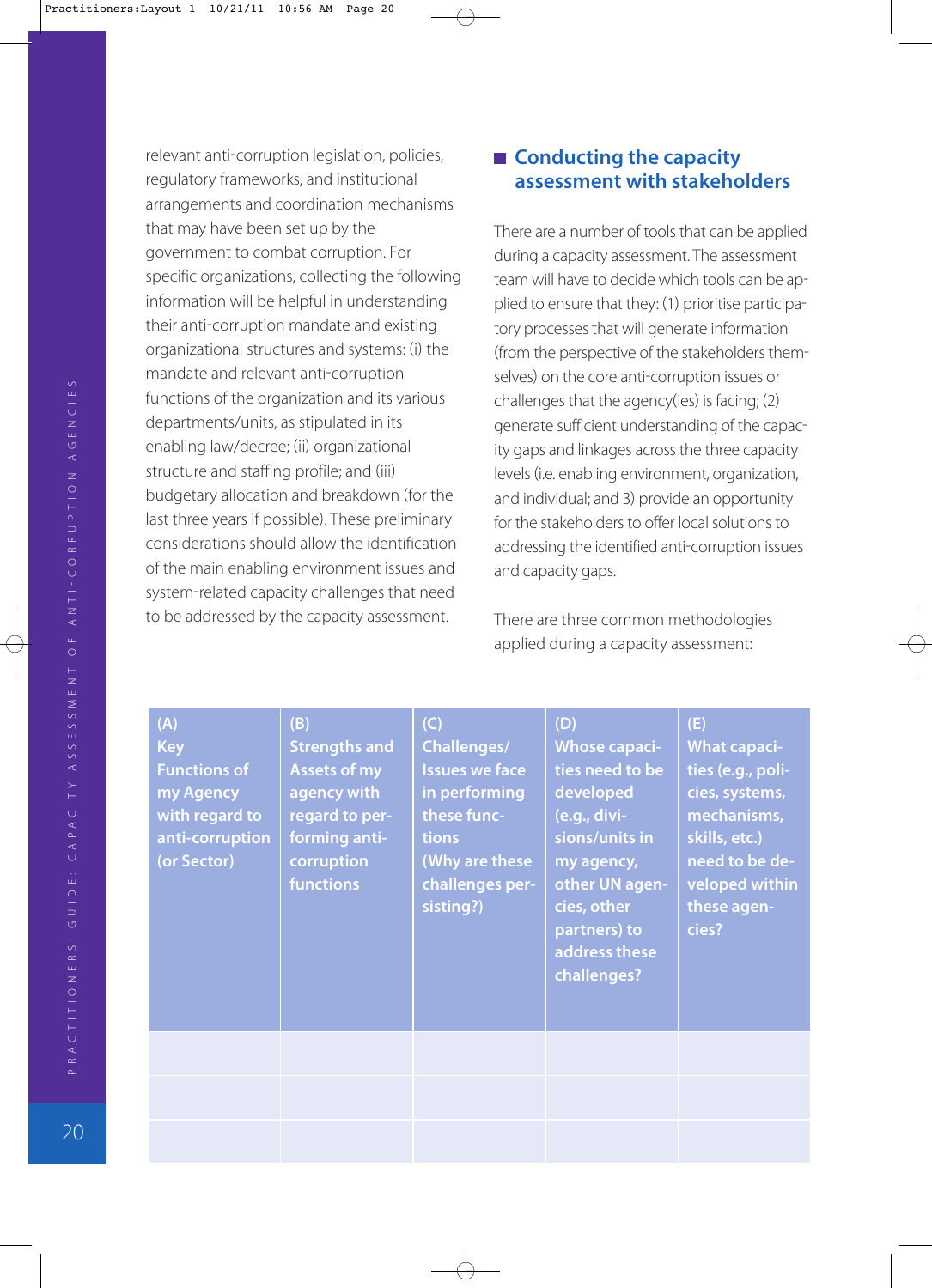**• Focus group discussions**: Focus group discussions are very useful in collecting qualitative information about an issue, or about the entity/sector that is being assessed. Focus group discussions can be conducted to: (1) bring together a diverse group of stakeholders to talk about their **common** experience of engaging with the ACA; or (2) bring together a common stakeholder group (e.g. a group of NGO representatives, staff members from the same division/unit, security personnel, etc. to discuss the capacity of the ACA.

Focus group discussions are particularly helpful in collecting information on anti corruption functions and core challenges within a relatively short period of time. The matrix below may be helpful in identifying

and narrowing down the core issues, the entry points, and the technical/functional capacity needs for the particular organization or sector that is being assessed.

**• Key informant interviews:** Key informant interviews are very useful in drawing more in-depth information about an anticorruption issue or capacity need. Key informants, as the term implies, are individuals who are particularly knowledgeable about a particular subject, topic, sector, or organization that is being studied or assessed. These key informants could be from within the ACA that is being assessed (i.e. an internal key informant) to discuss in greater detail some of issues that may have been raised from focus group discussions or desk review of relevant

| <b>Score</b> | <b>Capacity Level</b> | <b>Description</b>                                                                                                                                                                                              |
|--------------|-----------------------|-----------------------------------------------------------------------------------------------------------------------------------------------------------------------------------------------------------------|
| $1$ (one)    | Very Low Capacity     | There is anecdotal awareness about this anti-corruption<br>capacity but no documented evidence that it exists in my<br>organization/sector                                                                      |
| $2$ (two)    | Low Capacity          | There is some understanding about this anti-corruption<br>capacity and guidelines/strategies/skills have been<br>formulated/developed, but not sufficiently implemented                                         |
| 3 (three)    | Medium Capacity       | There is good understanding about this anti-corruption<br>capacity and guidelines/strategies/skills have been<br>implemented                                                                                    |
| 4 (four)     | <b>High Capacity</b>  | There is adequate anti-corruption capacity that allows my<br>organization to sufficiently monitor and evaluate<br>progress in this particular area                                                              |
| 5(five)      | Very High Capacity    | The lessons learned from previous anti-corruption<br>monitoring and evaluation initiatives are used by my<br>organization effectively to improve our anti-corruption<br>prevention and law enforcement systems. |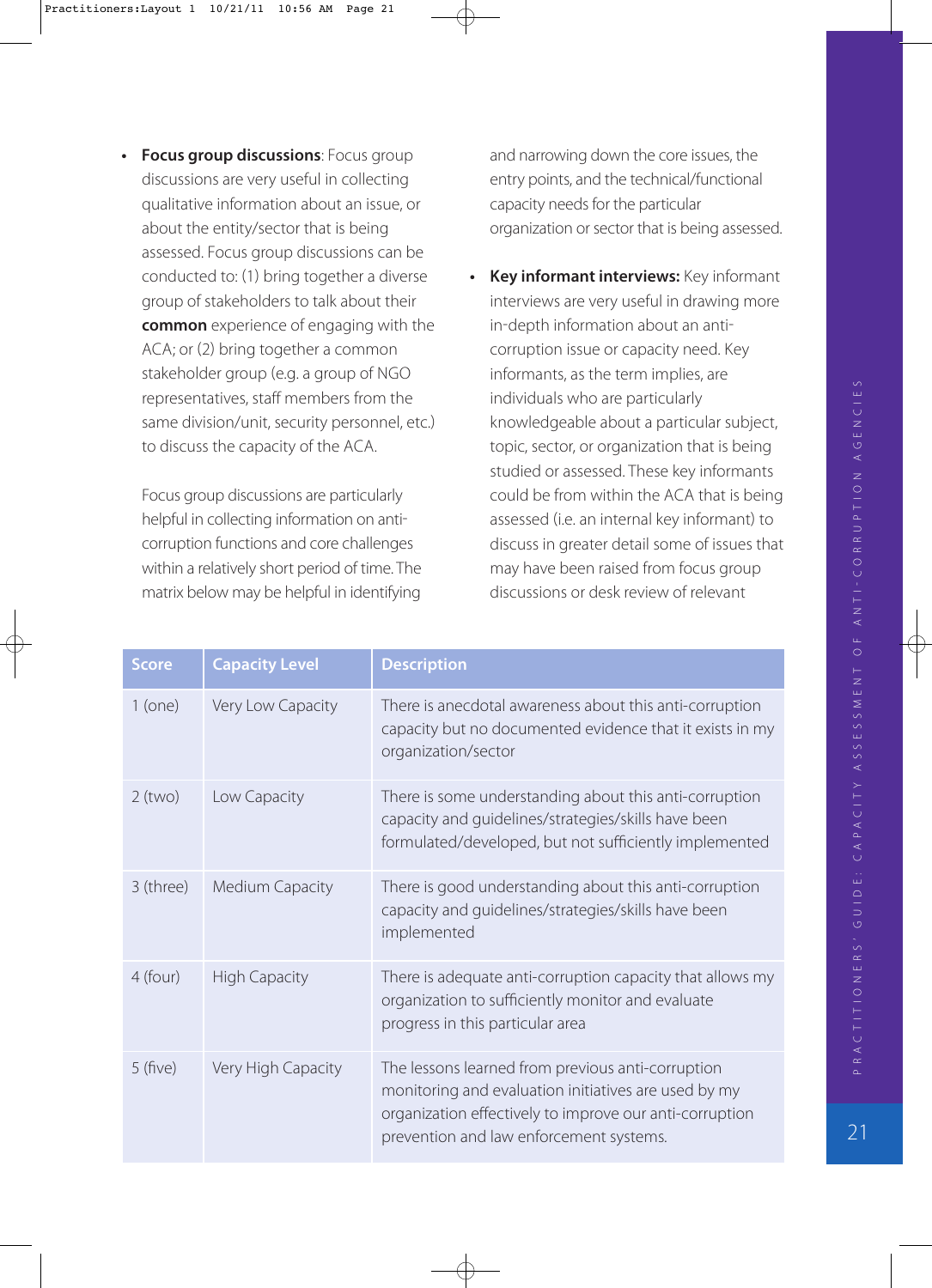documents. A key informant can also come from outside of the organization itself (i.e. an external key informant) who has reliable information about the issue and/or ACA being assessed based on actual experience with the ACA; this external perspective would be very helpful in validating information gathered internally, including the results of the self assessment process.

• Capacity self-assessment: Through a selfassessment process, this methodology al lows respondents to provide qualitative and quantitative information, including poten tially a capacity rating or score for specific ca pacity indicators (please see Section II for capacity assessment questions/parameters for particular anti-corruption functions). A generic capacity rating system may follow the scale shown below.

In addition, other tools such as direct observation (e.g. job shadowing), indirect observation (i.e. what you see when you are in the organization, for example the quality of premises, staff activity during office hours, etc.), quantitative data on service provision by the agency (e.g., number of prosecutions, number of reported corruption cases, etc. can also provide information that can further substantiate the capacity assessment results and inform the formulation of the capacity development strategies.

#### **Analysing the data and drafting a Capacity Assessment Report**

The process of analyzing all the information col lected from various sources and methodologies can be complex, especially in larger ACAs, with

many staff, performing many functions. In prac tice, during this process, ad hoc consultations and discussions with key stakeholders may con tinue to occur. This is where the capacity assess ment team's analytical expertise in relating and integrating various data and information will be very important. The draft Capacity Assessment Report, which will include recommendations for action, needs to acknowledge the various sources of information on which it relies. It should be packaged in a concise but compre hensive manner that will allow decision makers to immediately understand the policy and pro grammatic implications of the capacity assess ment results and capacity development recommendations.

#### ■ Validating the capacity **assessment findings and capacity development recommendations**

Capacity assessments are partnership exercises that involve a range of stakeholders in their undertaking and completion. In this context, it is essential that stakeholders continue to be involved in the finalisaton of the capacity assessment's findings and recommendations. Once the draft Capacity Assessment Report is completed, a validation meeting should be convened, ideally with the involvement of at least senior management of the involved anti-corruption agency/ies. Other key stakeholders may also be involved, such as representatives of oversight bodies, and/or key Ministries (e.g., Ministry of Justice, Ministry of Finance). The validation meeting is also an opportunity to validate the initial Capacity Development Recommendations and start drawing a capacity development plan to address the identified capacity gaps.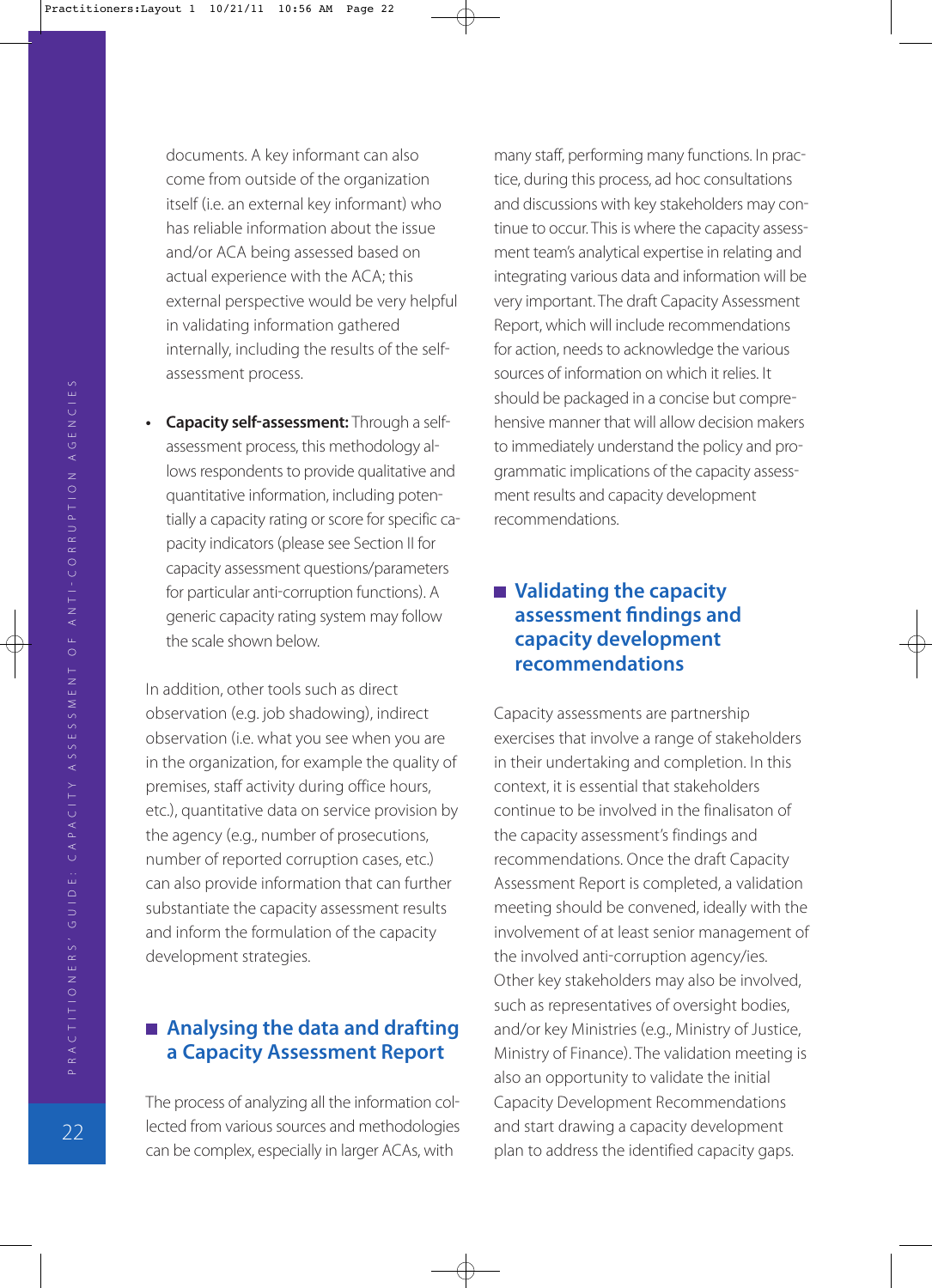Following the validation exercise, the Capacity Development Report, including recommendations, will need to be finalized. It should then be submitted to the Chairperson and Director General of the ACA, for action. If

an oversight agency exists which reviews the work of the ACA, the Capacity Development Report could also be submitted to this agency. It could also be shared with other relevant stakeholders.

#### **Box 4.**

#### **Steps involved in Preparing for a Capacity Assessment of an Anti-Corruption Agency**

#### **1. Preparation:**

- mobilize the stakeholders and ensure political support and buy in
- review the legal basis of the anti-corruption agency
- analyze circumstances of the anti-corruption agency's creation
- identify the main enabling environment issues
- review the mandate (scope of functions performed) and outline the main capacity issues that need to be assessed

#### **2. Clarification of objectives and expectations with primary clients:**

- clarify intentions of the promoters of the assessment
	- who wants the assessment?
	- what are the related long-term development objectives?
	- How the results of the assessment will be used?
- secure agreement to provide all the necessary data
- obtain commitment that the identified needs will be addressed
- review the expertise, time, funds available, and clarify the scale and scope of the assessment

#### **3. Identification and engagement of stakeholders:**

- identify all relevant stakeholders
	- state institutions
	- civil society
	- private sector
	- other
- agree on terms of stakeholder input

#### **4. Determining data collection and analysis approach**

- identify the types of data needed for evaluating the range of capacity issues identified in Step 1
- correlate available data sources against data needs
- review feasibility of generating needed data
- compile overview of qualitative and quantitative data that will be collected or generated, and review data analysis requirements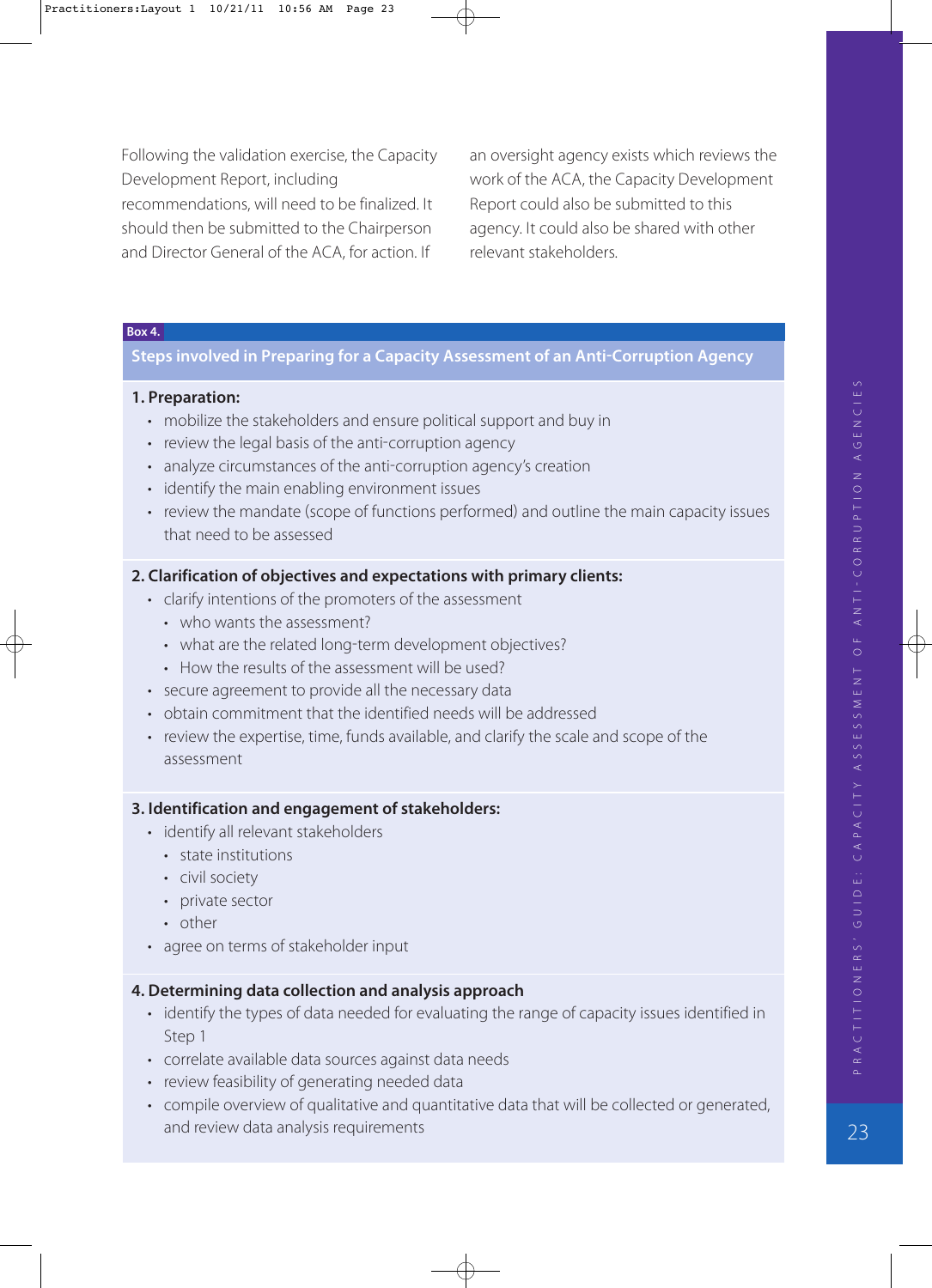#### **Steps involved in Preparing for a Capacity Assessment of an Anti-Corruption Agency**

#### **5. Defining how the assessment will be conducted**

- define the assessment team
- determine participants
- decide on location
- define in detail the following:
	- steps/tasks of the assessment and their sequence
	- human and financial resources needed for each step/tasks
	- person(s) responsible for each step/task
	- timeline for each step/task
- plan how the results will be used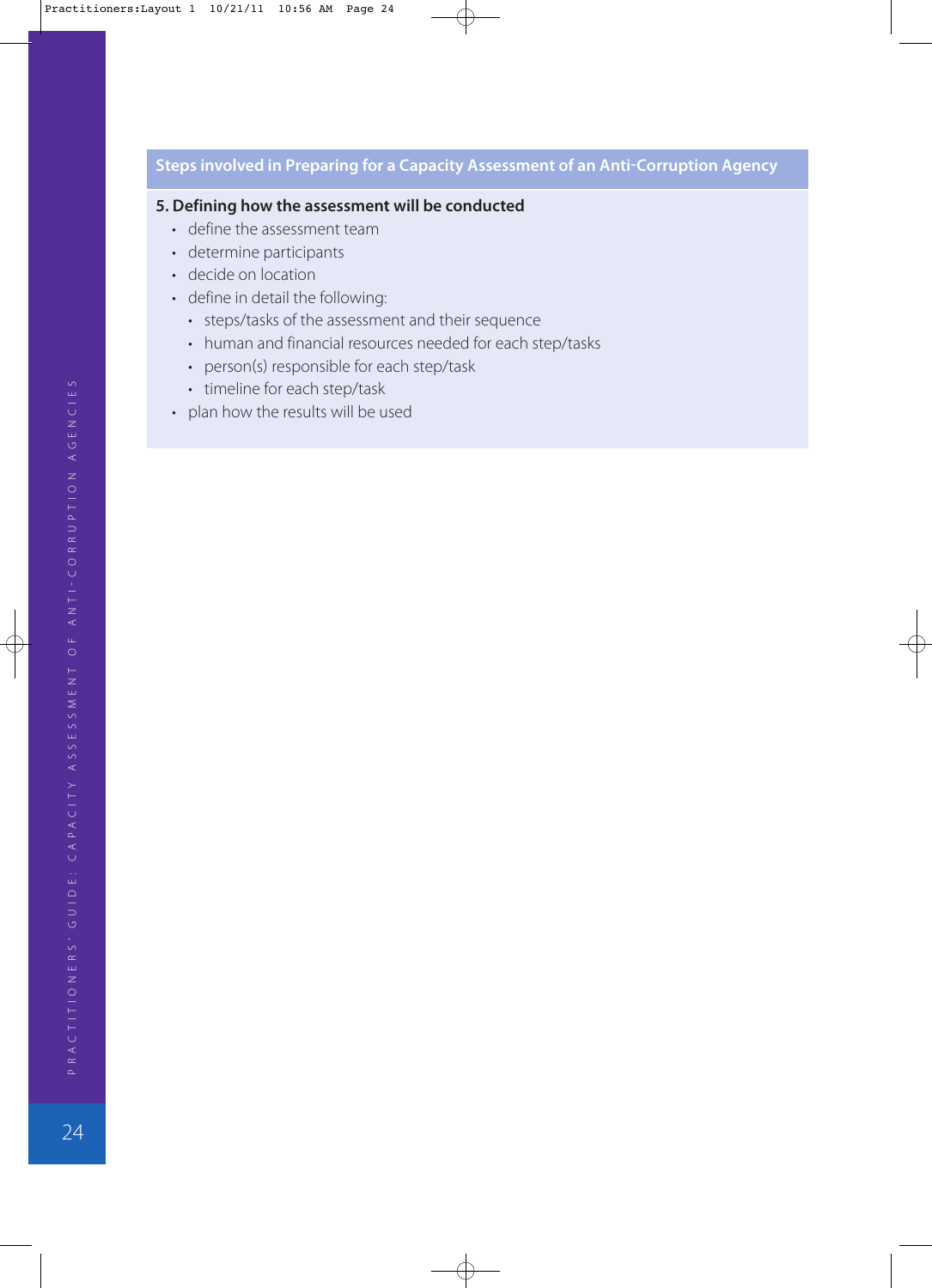# **Part 2:**

# **Methodology for Capacity Assessment of Anti-Corruption Agencies**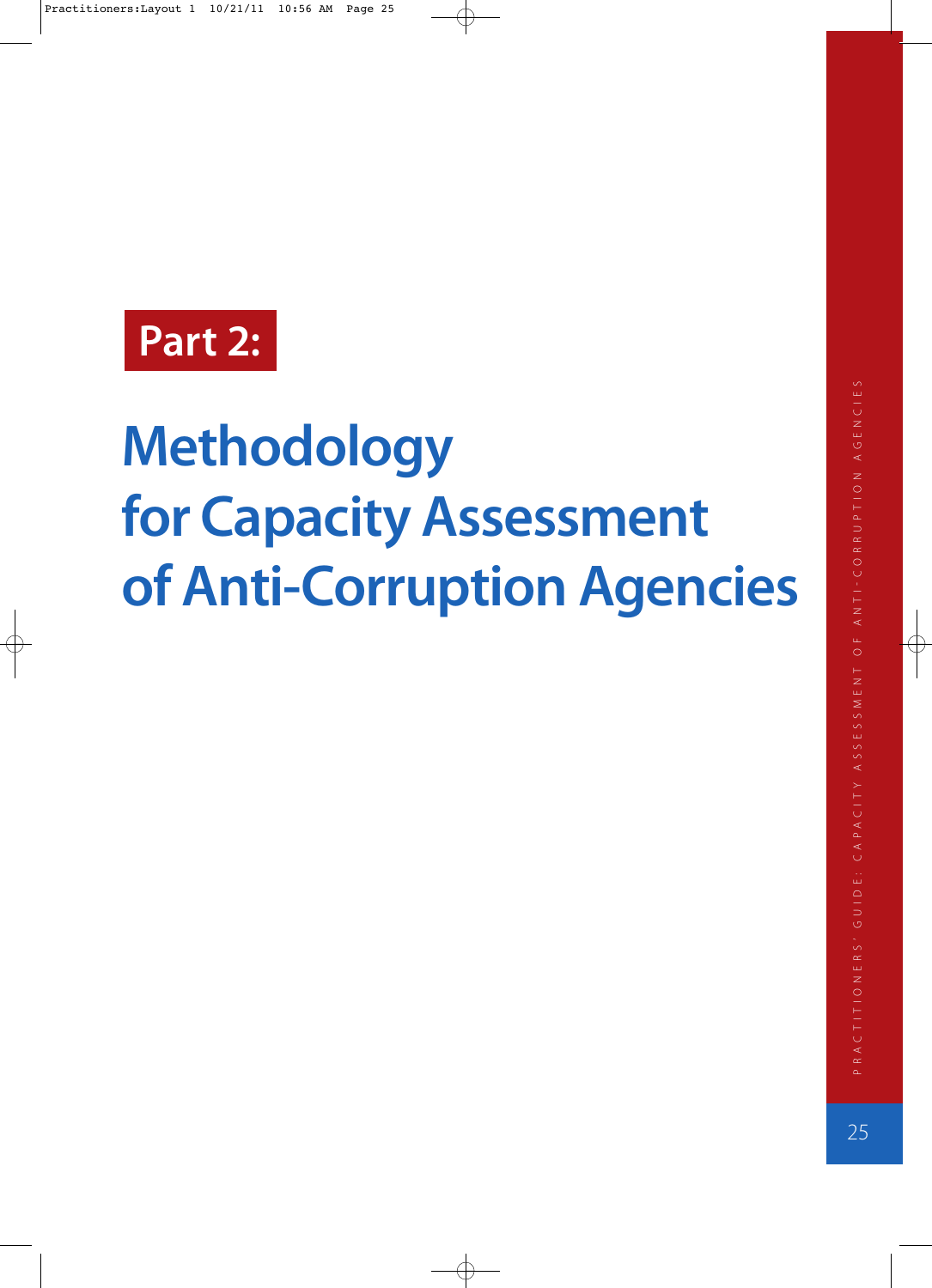# **5. How to use the Capacity Assessment Methodology for Anti-Corruption Agencies**

art 2 of this Practitioners' Guide is designed to support ACAs and their partners to plan and undertake a capacity assessment in advance of art 2 of this Practitioners' Guide is<br>designed to support ACAs and th<br>partners to plan and undertake a<br>capacity assessment in advance o<br>formulating a capacity development plan. Part 1 provided a general overview of capacity development concepts, while Part 2 has been designed as a practical capacity assessment toolkit.

Chapter 6 provides a detailed guide to the core issues that will need to be considered and assessed during the ACA Capacity Assessment. It is then followed by a set of different capacity assessment modules which focus on different activities that an ACA has to undertake. Depending on the specific mandate of a given ACA and the agreed scope of the capacity assessment, a selection of different modules can be adapted and applied.

| Module A. | Core Issues (common to all    |
|-----------|-------------------------------|
|           | ACA capacity assessments)     |
| Module B. | <b>Anti-Corruption Policy</b> |
|           | Formulation and               |
|           | Implementation                |
| Module C. | Research on Corruption and    |
|           | Corruption Vulnerabilities    |
| Module D. | Legislative Reform            |
| Module E. | Civil Society Partnership     |
|           | <b>Against Corruption</b>     |
| Module F. | Promotion of Integrity        |
| Module G. | Managing specific corruption  |
|           | prevention regimes            |
| Module H. | International Cooperation     |
| Module I. | Complaints Handling           |
| Module J. | Detection                     |
| Module K. | Conducting Investigations     |
| Module L. | Prosecution                   |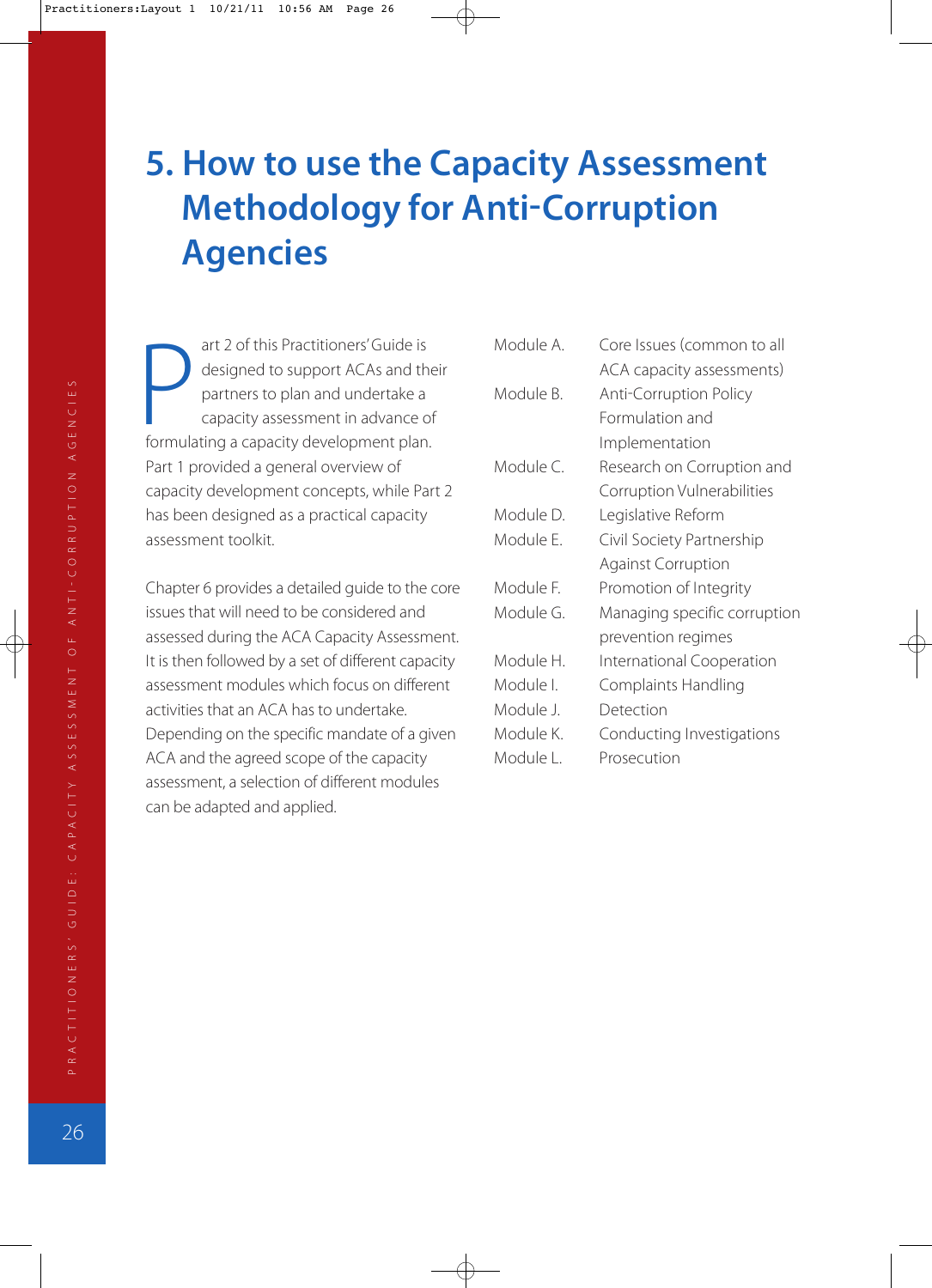# **6. Applying the Capacity Assessment Methodology to Anti-Corruption Agencies**

his chapter presents the core issues and challenges faced by ACAs specifically, at the enabling environment, organizational level his chapter presents the core issues<br>
and challenges faced by ACAs<br>
specifically, at the enabling<br>
environment, organizational level<br>
and individual level. Module A which follows this chapter provides a more detailed technical tool to guide the assessment of these core issues as they relate to the target ACA. Module A should be used when undertaking any ACA capacity assessment. The additional Modules address a range of common functions carried out by ACAs.

#### **Enabling environment**

It is well known that any anti-corruption agency cannot win the fight against corruption alone and the effectiveness of an ACA is also dependent on its enabling environment, which should be understood as

#### **Box 5.**

#### **Enabling environment in the context of anti-corruption agencies:**

- Social, economic and political context including political will
- Institutional arrangement and coordination mechanisms
- Legal framework and the clarity of mandates
- The level of independence
- Availability of human and financial resources
- Oversight over the ACA

the social, economic, and political context and the national policies, institutional arrangements, the legislative framework and the accountability mechanisms, within which the agency operates. The capacity assessment should consider the extent to which the agency's constitutional mandate, level of independence, extent of oversight, and powers in relation to other state bodies are appropriate and sufficient for the functions that it is mandated to perform.

#### **1. Social, economic and political context**

All anti-corruption agencies operate in different contexts from country to country. Analyzing **the social, political and economic context** is a pre-requisite for understanding the enabling environment. The informal "rules of the game" are as important as the formal institutional arrangements and legal frameworks supporting the ACA. Hence, a **thorough political economy analysis** such as identification of political actors supportive of the ACA and the historical background behind the creation of such institution will help in assessing the capacity of the ACA. The political situation, particularly the **political** will of the government for anti-corruption is an important parameter to determine the effectiveness of ACAs.

Other factors to take into account include whether a country is in democratic transition,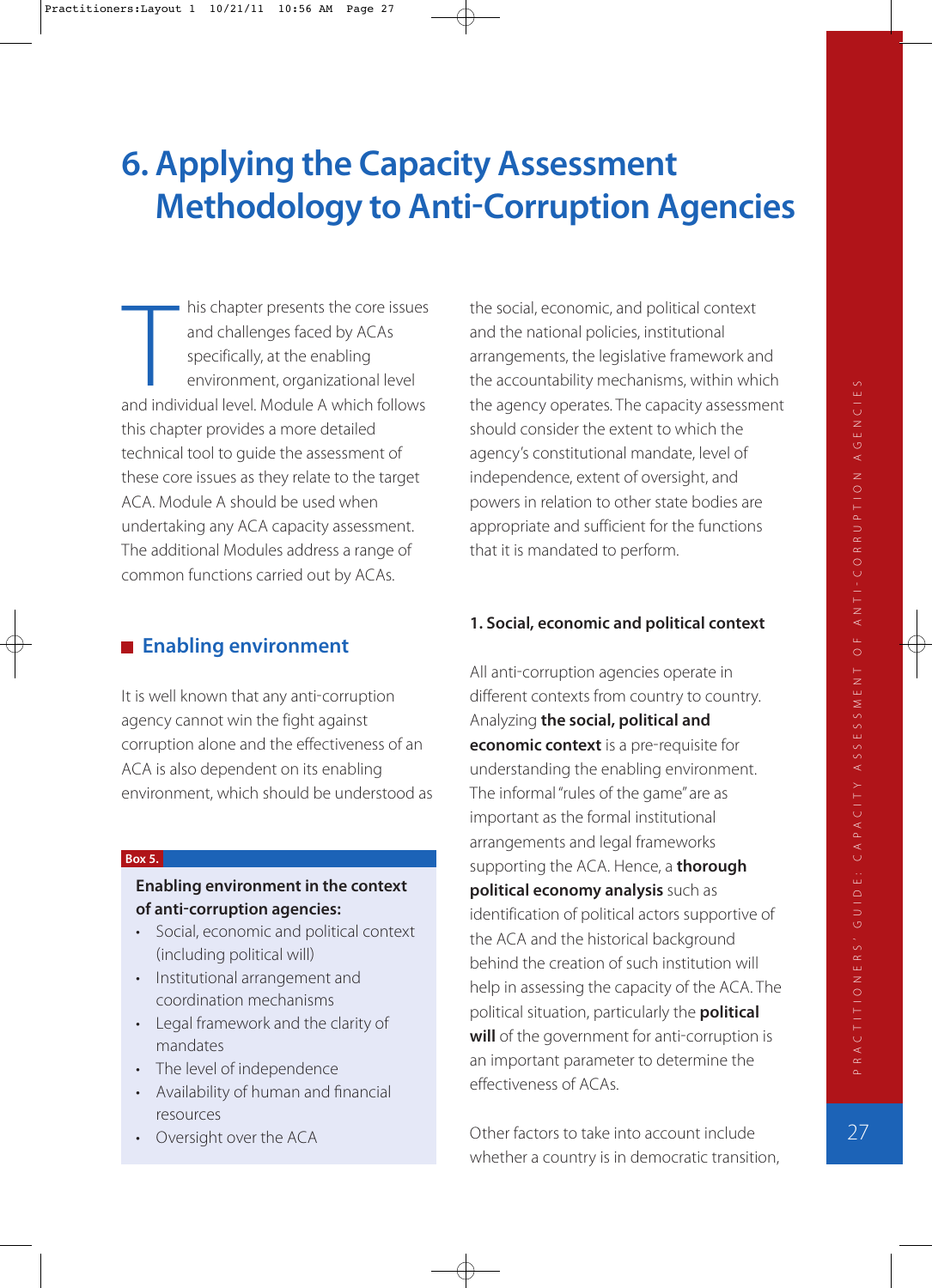post-conflict reconstruction or is/has emerged from a political settlement. Cross border issues also need to be considered, such as the linkages between corruption and transnational organized crime and drug trafficking. Similarly, the geographical situation (small vs. vast territories) and the types of corruption perceived to be pervasive in the country (grand vs petty) are also relevant to the enabling environment. Cultural understanding is also important; traditional kinship (clan) networks, although informal, may hold sway in some societies and traditional practices such as gift giving may not be considered as corruption. The economic context also has a bearing on the ACA. For example, what are the main economic activities in the country? Where are the opportunities for corruption? Are any natural resources being exploited in the country? Is the economy export driven?

#### **2. Institutional arrangements and coordination mechanisms**

Fighting corruption requires more than one single ACA. The multitude of UNCAC articles on preventive measures, criminalization, international cooperation and asset recovery clearly demonstrate that tackling corruption requires the support and engagement of many institutions. The ACA needs to be integrated into this wider **national integrity system**. A number of state bodies will be mandated to perform specific functions which may be closely related to the ACA's mandate and upon which the effectiveness of ACA may depend. The capacity assessment will reveal where other institutions support the ACA and contribute to its work and where they hamper its effectiveness. It is important

#### **Box 6.**

**The status of political will can be categorized as follows:**

- **Compromised political will** is where leaders are personally involved in corruption.
- **Weak political will** is found where leaders show no initiative against corruption.
- **Committed but untested political will** is seen where leaders oppose corruption, but yet have to establish credibility.
- **Strong and credible political will** is manifested where leaders have demonstrated record of effective action against corruption.

Source: Edward G. Hoseah, "Measures to combat Corruption at the Local, National and International Level", 15th International Conference on Politics, Crime and Criminal Justice, Canberra, Australia, August 2001

to map all the actors working on anti corruption and to assess their impact on the ACA (see Annex 1 for a sample stakeholder survey. Common institutional partners include: President's Office, Prime Minister & Cabinet, Parliamentary Committees, Auditor General, Internal Audit, Financial Intelligence Unit, Police Department, Attorney Generals Department, Department of Public Prosecutions, National Human Rights Institution, Ombudsman, Public Service Commission, Ministry of Education, academic institutions, etc.

Challenges for the ACA may include: inadequate positioning within the institutional system, overlapping mandates or lack of authority, all of which may result in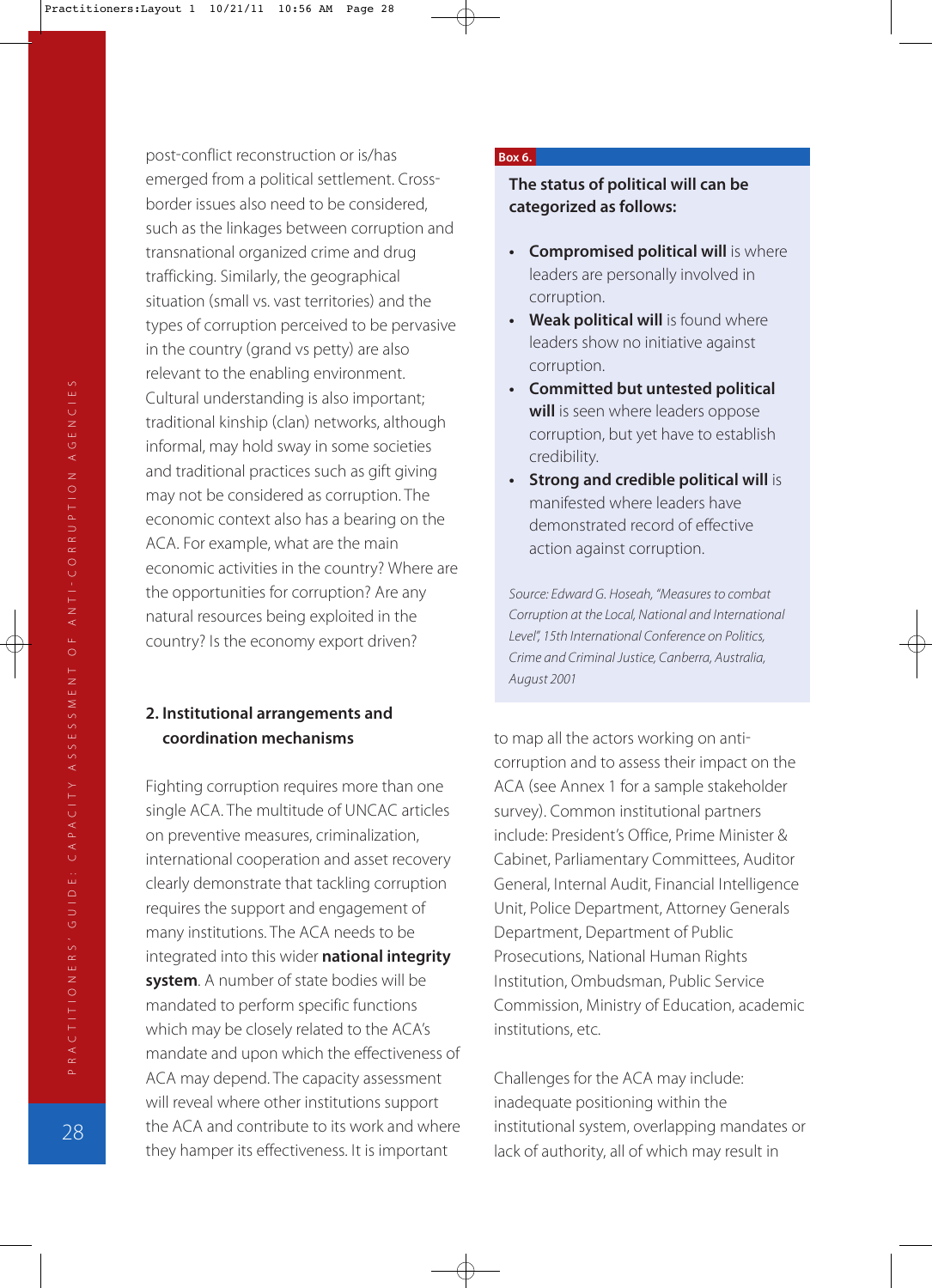institutional rivalries and poor coordination. In some countries, ACAs are newly established institutions and therefore face, in addition to inherent issues of institutional build-up, challenges in inserting and profiling themselves within the existing institutional landscape. For instance, it is not unusual for multiple institutions (such as the police department, the ACA and the ombudsman to be mandated to carry out investigations, resulting in the weakening of the authority of one or all of the particular institutions. Thus, an analysis of the dynamics of inter institutional relations is also necessary. Ideally, the national integrity system should allow for inter-institutional collaboration within a coherent institutional framework with effective coordination mechanisms in place.

The assessment should also seek to gain insights into the informal relationships of key agency staff. Personal/Political affiliations, sympathies, or rivalries may impact on working relations between agencies. The stature and professional background of the head and the staff of the ACA (e.g. former lawyers vs. former police officers or a former judge vs a former minister) may also impact on the capacity of the ACA to lead the national anti-corruption agenda and foster coordination among institutions.

#### **3. Legal Framework**

The legal framework pertaining to ACAs is of key importance. The ACA need a clear legal **mandate** for its work. Some ACAs may only have a preventive mandate, others only a law enforcement mandate. Still others may have both mandates. Some anti-corruption agencies only have temporary mandates.

Whatever the mandate, it is important for an anti-corruption agency to be clear on its mandate. Any duplication with other institutions should be avoided.

In terms of prevention of corruption, a broad range of legislation pertaining to, among other issues, **access to public information, civil service, public procurement, political party financing** should be reviewed as they may have direct implications for the work of the ACA being assessed. To strengthen preventive work, ACAs should also have the **legal authority to provide directives** to government departments to develop and implement new procedures to reduce corruption risks.

ACAs with law enforcement functions will only be able to undertake effective action against corruption offenders if the law

#### **criminalizes all corruption offences**.

UNCAC Chapter III provides a comprehensive list of corruption offences that need to be criminalized under the law. Ideally, non mandatory provisions in the UNCAC, such as illicit enrichment, should also be criminalized under the national law. Another important offence to undertake action against corruption offenders is money laundering. This will allow ACAs to take action against corruption offenders even in the absence of a conviction for a predicate offence. By freezing, seizing and confiscating the proceeds of corruption, the ACA may reduce the incentives for corrupt transactions. The statutes of limitation and immunity from prosecution should also be reviewed under the legal framework, as they may hamper the ACA's mandate.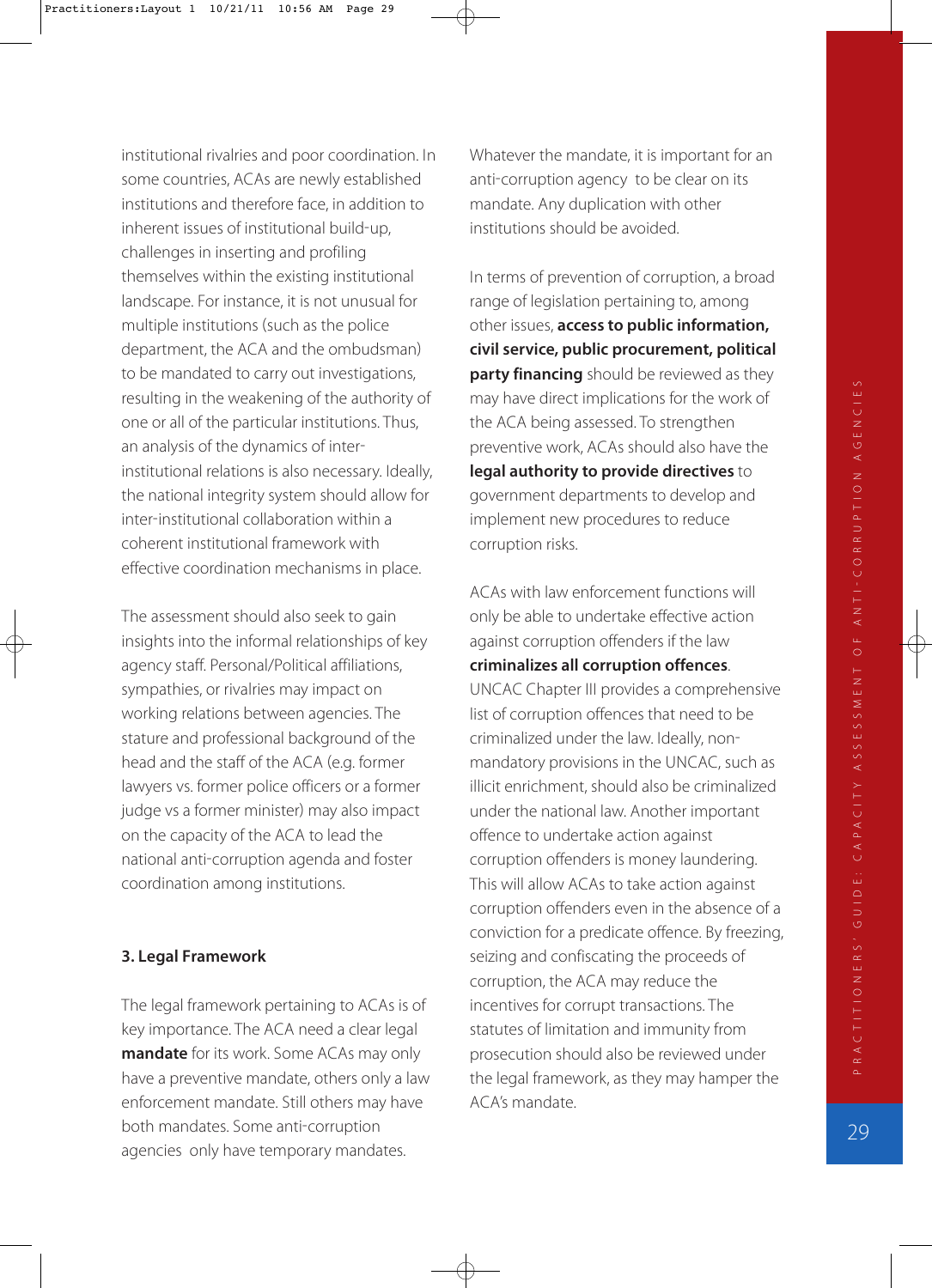#### **4. Independence**

An assessment of the legal framework must further look at the **level of independence** that is required for an ACA to perform its functions. Article 6 of the UNCAC states that "each State Party shall grant the [anticorruption] agency or bodies the necessary independence to carry out its or their functions effectively and free from any undue influence. In practice, the issue is a rather complex one, as independence is a highly contextual concept.16

A distinction between various forms of independence is useful, and a systematization offered by the International Organization of Supreme Audit Institutions (INTOSAI) applies equally to agencies considered here. INTOSAI distinguishes between three types of independence, as follows:

- **•** Organizational independence refers to the least possible degree of government participation in the appointment of the agency's authorities, implementation of its functions, and its decision-making;
- **•** Functional independence refers to the agency's ability to can carry out its functions without the undue interference of any third party or the executive;
- **•** Financial independence refers to the impossibility of the government to impede or restrict the agency's activities by reducing its budget.

The level of each of types of independence needs to be reviewed in line with the specific functions that the ACA performs, as different

#### **Box 7.**

#### **Issues affecting the independence of ACAs**

Legal provisions protecting an ACAs independence should include:

- **•** The mandate, competencies, and powers of the ACA defined by law;
- **Financial independence (see best** practices for establishing the budgets of ACAs below;
- **•** Adequate positioning of the agency within the national institutional framework with clear accountability lines, cooperation protocols and coordination mechanisms;
- **•** Clear and transparent procedures for appointing and dismissing the head of the agency and the highest-ranking staff, including:
- **•** Involvement of the highest authorities of the judiciary and the legislature (including the Opposition), civil society, and other relevant stakeholders in the selection processfor the head of the ACA;
- **•** A 2/3 or special majority in parliament for appointing and dismissing the head of the agency.
- **•** Open and transparent recruitment processes for lower-raking staff with involvement and endorsement by ACA senior staff.

functions will require different types and levels of independence. For instance, if an agency is mandated to implement preventive anti-corruption policies, its independence is unlikely to be organizational, simply because

<sup>16</sup> The guidelines presented here draw in part on a discussion of the issue in the U4 Issue Paper 2009:4 "Institutional arrangements for corruption prevention," www.cmi.no/publications/file/?3343=institutional-arrangements-for-corruption. They are also based on UNDP experience working with ACAs.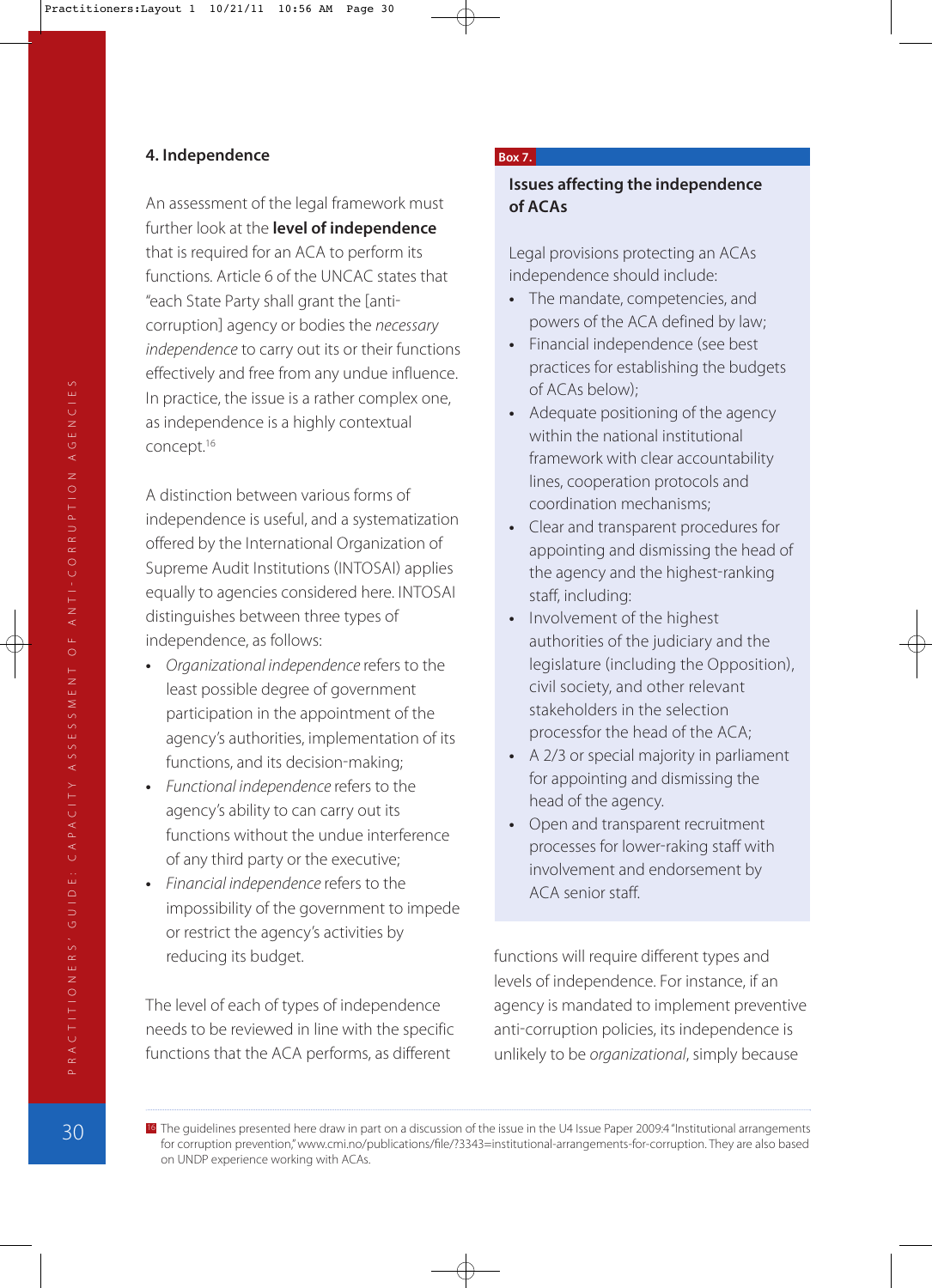most implementing agencies form part of the executive and are therefore unlikely to be organizationally independent. However, that same agency should enjoy a level of functional independence so that another government agency cannot unduly interfere with its initiatives. For instance, if an ACA is responsible for implementing the national conflict of interest regime, it should be able to impose sanctions on all non-compliant officials without fearing interference for the executive in this function.

Most of these independence issues will be regulated by the legislation through which the agency is established. In most cases, agencies should be created through a law adopted through a (normal) legislative procedure, rather than by decree or another type of act that can easily be changed or even abolished. In order to guarantee the operational independence, the Constitution or the statute should guarantee that the most senior officials in the ACA are appointed and dismissed through clear and transparent procedures and have security of tenure and the ACA should have a say in the recruitment process of its lower ranking officials.

Arrangements for the ACA's **budget** also need to be closely reviewed as financial resources have the most direct impact on institutional capacity. Indeed, many ACAs have failed, or endured periods of decline, due to a lack of resources. The establishment and operation of a successful ACA implies substantial costs that have to be borne by the government, sometimes at the expense of other items on the national budget. Strong political

commitment is required to allocate to an ACA the human and financial resources that it  $requires. A predictable budget – or a guarantee$ of budgetary stability<sup>17</sup> – can go a long way in ensuring ACA effectiveness. Another useful measure is to allow for the ACA to share in the proceeds from corruption cases which they have investigated and resolved.

#### **Box 8.**

#### **Best practices for establishing the budgets of ACAs**

- **•** The ACA should have either the ability to propose a budget directly to the parliament or a guarantee of budgetary stability. The final annual budget should be guaranteed by law or by the Constitution.
- Performance-based budgeting is recommended if it allows for the budget to be increased based on demonstrated effectiveness of the ACA in tackling corruption. It should not be used as an excuse to lower funding to the ACA.
- **•** The ACA should have the possibility to utilize extra funding which arises from its work, e.g. proceeds from the sale of confiscated assets.

#### **5. Accountability**

While it is essential that ACAs have sufficient authority and independence, at the same time, it is important that there is also a proportional level of **accountability**. Although not an explicit UNCAC requirement, ACAs may operate more effectively if they are required to

17 For example, the Anti-Corruption Law of Mongolia stipulates in article 29.3: "The budget of The Anti-Corruption Agency for a given year may not be less than the agency's budget in the previous year."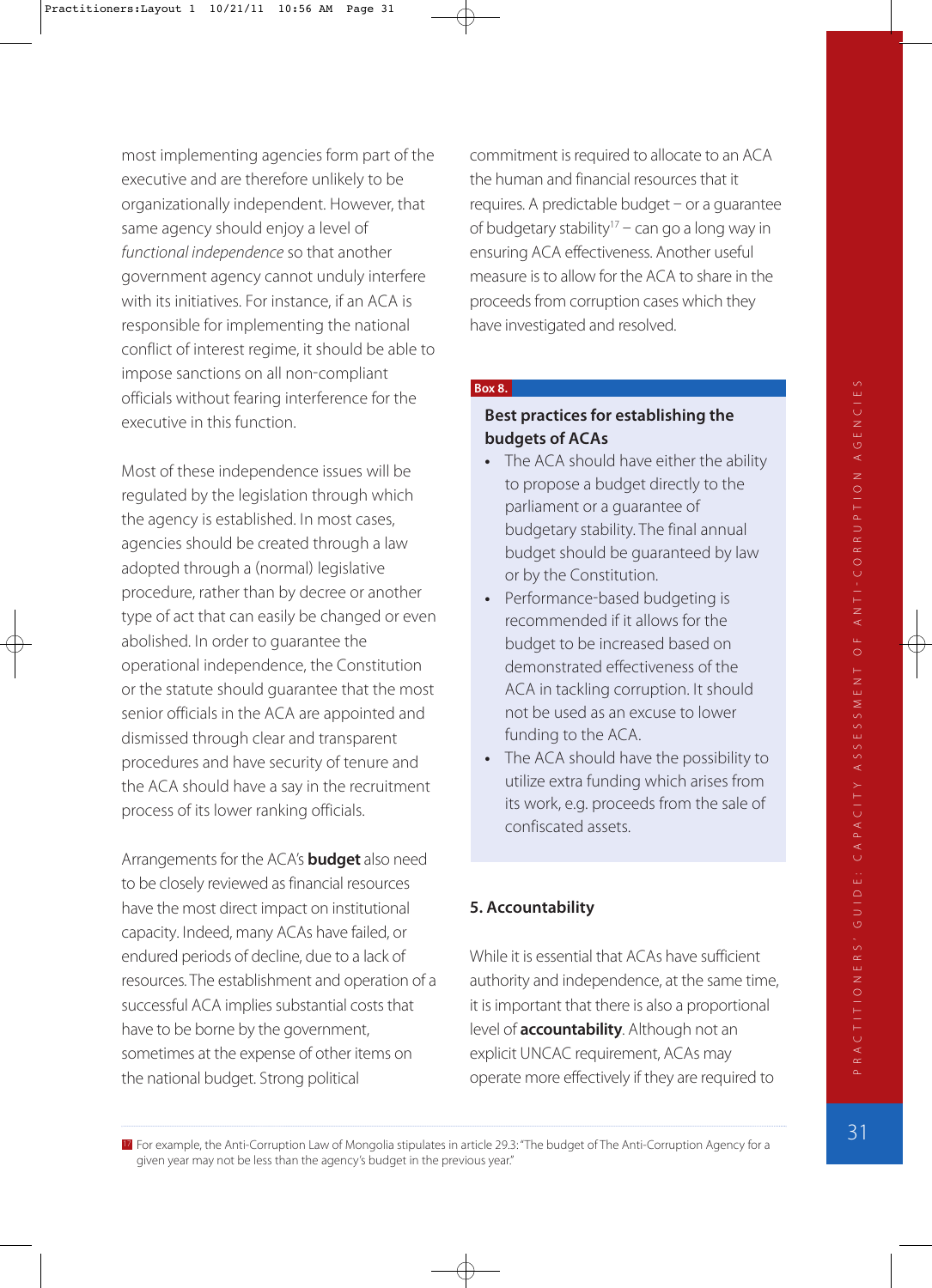PRACTITIONERS' GUIDE: CAPACITY ASSESSMENT OF ANTI-CORRUPTION AGENCIES 32P R AC T I T I O N E R S' G U I D E : C A PAC I T Y A S S E S S M E N T O F A N T I CO R R U P T I O N AG E N C I E S

report to an oversight body, such as Parliament or a Public Council<sup>18</sup> (including representation of civil society, academia, professional associations such as bar associations, employers' associations, or unions, as well as key national authorities). An oversight body with sufficient authority to review and report on the ACA's conduct may enhance the ACA's public credibility and shield it from adverse public opinion. It should have the ability to review the ACA's decision to cease investigating a complaint or even to provide directives to undertake an investigation (but not the reverse, i.e. to stop an on-going investigation). Oversight bodies may also look at the financial and resource needs of the anti-corruption agency and make recommendations to the government. Furthermore, oversight bodies may organize public meetings or media conferences to share their views on the ACA's progress and priorities. Accountability systems help track performance. An effective accountability mechanism should lead to credibility and stronger public support.

Moreover, in order to enhance transparency and accountability, the ACA should consider developing internal mechanisms to facilitate its own reporting on activities, decisions taken and results. Clear procedures for case initiation and management are important and may be facilitated by case management systems<sup>19</sup>. These systems allow for easy statistical information on case take up, processing and final outcome, as well as on performance of ACA staff handling complaints and investigating cases.

#### **Box 9.**

#### **Key issues at the organizational level:**

- Vision and mission
- **Leadership**
- Multi-year strategy and annual workplans
- Structure based on the mandates, strategy and workplans
- Human resources management including performance management and incentives
- Knowledge and information management
- Partnerships, public relations, media and communication strategy
- Monitoring and evaluation processes
- Staff training and mentoring

#### **The organizational level**

The organizational level capacities frame the policies, procedures and business processes that are essential for effective performance of the agencies. It also includes the infrastructure necessary to enable the ACA to deliver on its mandate. A number of core  $is  $-$  internal institutional arrangements,$ leadership capacities, knowledge and skills required to perform the mandated functions, and internally-driven accountability systems  $$ must be considered.

<sup>18</sup> For example, Romania's National Integrity Agency is overseen by a National Integrity Council comprising representatives of political groups in Parliament, of the ministries of Justice and Public Finance, of associations of local authorities, of civil servants, of magistrates, and of civil society.

<sup>19</sup> Like the UNODC GoCase software, Anti-Corruption Commission of Bhutan case management system or Timor Leste Integrated Management System.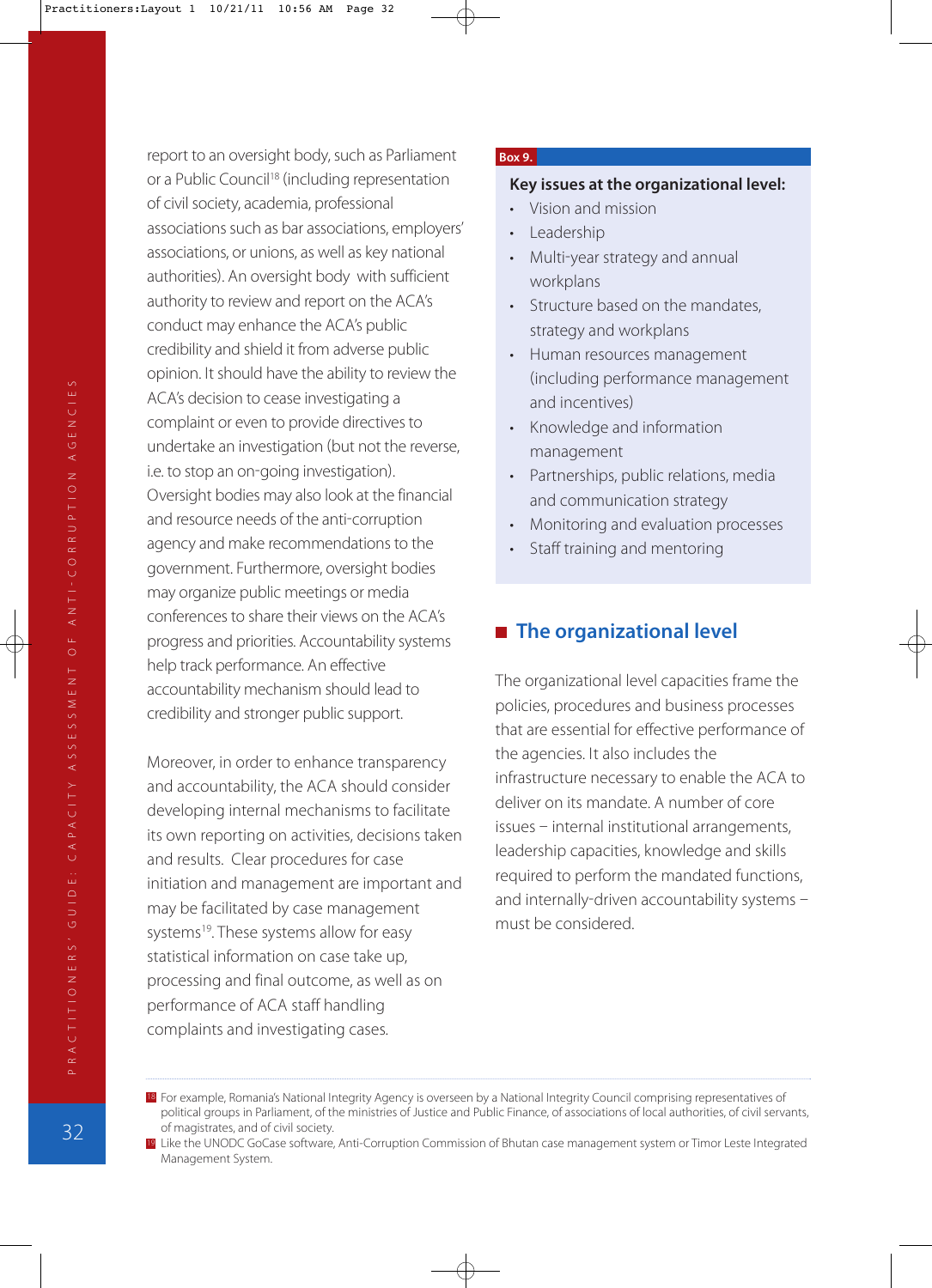#### **1. Vision and mission**

Based on the ACA's mandate, it is essential for institutional identity, for motivating staff and creating a sense of purpose, to develop a **vision and a mission**, codified through succinct statements. The vision and mission statements should be publicly available (e.g. on the website of the anti-corruption agency), should be well known by the staff and should be internalized as part of the organizational culture. The initial version of the vision and mission statements should be developed through a participatory process involving all staff in order to ensure ownership, possibly with external facilitation. The vision and mission statements should be revisited and refreshed periodically (annually or every 2-3 years) to ensure their continued relevance, to strengthen organizational identity after staff turnover. If properly done, this process ensures better consistency, alignment and staff adherence to the mandate of the ACA, while also facilitating strategic planning within the organization.

#### **2. Leadership**

Leading an ACA requires knowledge, skills, courage, dynamism and the commitment to pursue a difficult job sometimes with risks to career or personal security. Effective leadership is essential to implement the ACA's mandate and vision by promoting successful, win-win relationships with others, both within and outside the organization, and delivering positive and reinforcing messages to motivate people. In an ACA, leadership is primarily embodied by its chairperson and Director General. As mentioned under the section on the legal

framework, normally the chairperson and Director General of the ACA should be appointed following clearly established criteria in a transparent process. The same holds for the other layers of leadership within the ACA, notably any commissioners or senior management. These high ranking officials should be appointed based on merit and should be able to manage and lead lower ranking officials within the anti corruption agency.

The capacity assessment will need to assess both the legal aspects affecting the leadership of the organization, as well as the practical elements of the leadership being displayed. Ideally, the chairperson will demonstrate integrity, as well as high levels of competence and knowledge. He/She should command respect in society and lead by example. It is important that the ACAs leadership can promote successful, win-win relationships with others, both within and outside the organization; deliver positive and reinforcing messages to motivate people; and have the capacity to delegate and encourage others to make decisions and take charge. Good and strong leadership is essential to reflect the values for which the ACA stands. The same holds for the other layers of leadership within the ACA, notably any commissioners or senior managers. Since corruption involves money and power, the political will of the leadership of the ACA to take on corruption, sometimes at personal risk, is extremely important.

The capacity assessment not only needs to assess the leadership capacity of the chairperson and other high ranking officials, but will also need to assess the broader organizational leadership structure. The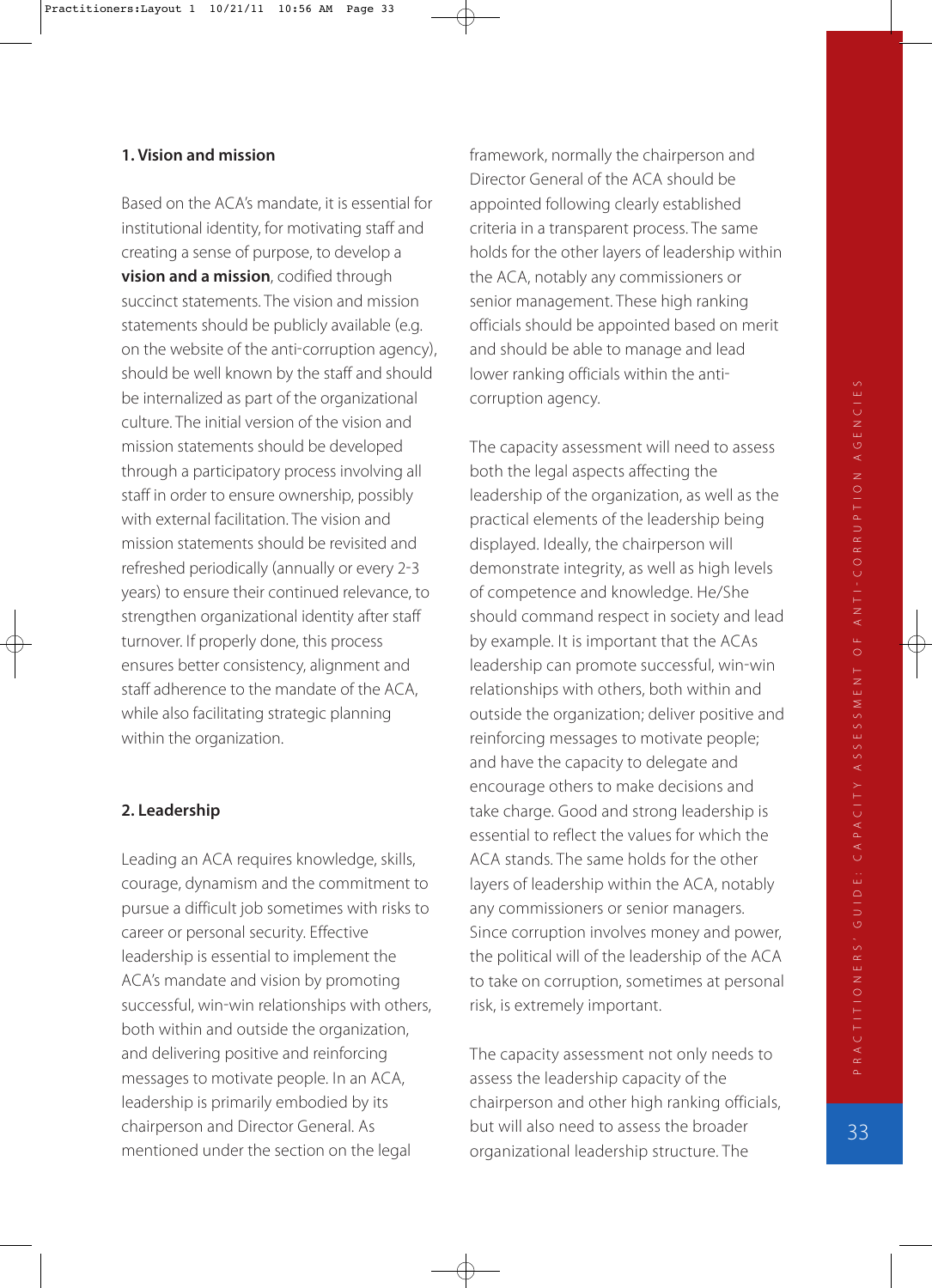enabling legislation and/or subsidiary policies need to set up a clear division of labour between the different layers of leadership. The day-to-day management of the ACA's operations may need to be separated from the overall direction and strategic planning. This will have to be reflected in the organizational chart, job descriptions and policies and procedures. The capacity assessment will also need to look at the configuration of the management team. Does it have a sufficient depth of expertise? Some organization's depend too heavily on the chairperson reliance is normal, but not dependence. The management team should have sufficient ability to continue to operate in the absence of the senior leader. An assessment should be made of all members of the management team, including their capacity

to take on the Director General's role. Staff empowerment and appropriate delegation of tasks and authority help strengthen the organization's resilience to transitions in leadership.

#### **3. Strategic planning**

The existence of clear linkages between Agency's vision and long term strategy and department level and individual level work plans is fundamental as explained in this scheme:

The effectiveness of an ACA also depends on whether the institution undertakes regular **strategic planning**. To be effective with given resources and pressing challenges, ACAs should take stock of their enabling

#### **Box 10.**

#### **Illustration of Agency's Vision, Strategy and Work Plans**

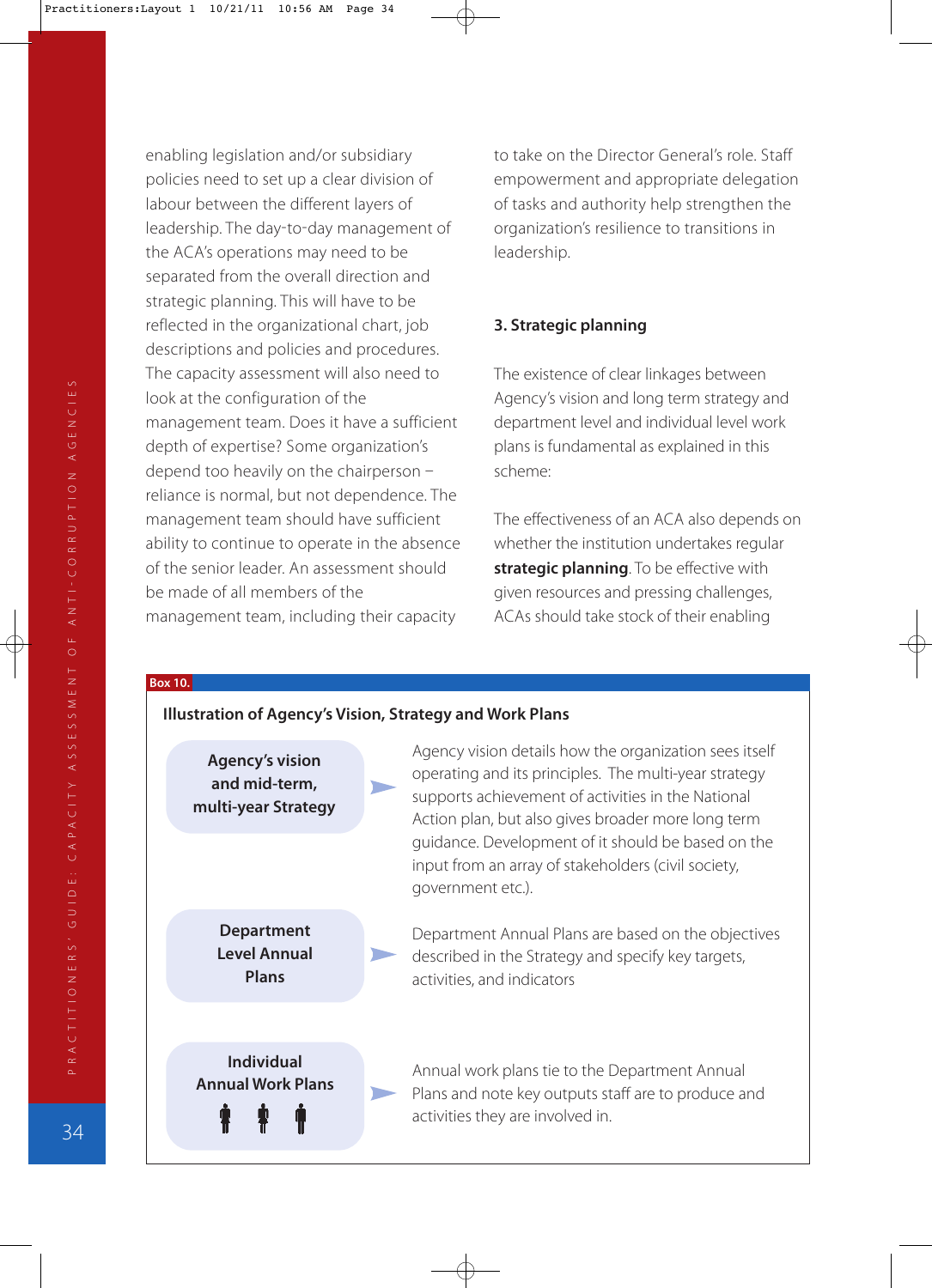environment, assess their strengths and weaknesses, determine the main corruption challenges in the country and then determine how best to make a difference. The strategic planning should also include training staff on new policies.

**Research capacity** within or outside the ACA may contribute to the strategic planning process. An ACA needs to be aware about the main anti-corruption challenges in the country, i.e. the types of corruption, the impact of corruption, and the risk areas for corruption. The ACA may either draw upon its own capacity to measure corruption or on the capacity of civil society organizations and academia in this field. Any assessments monitoring the implementation of anti corruption efforts such as UNCAC Self-Assessments or progress reports on the

national anti-corruption strategy implementation may also inform the strategic planning process.

#### **4. Organizational structure**

An efficient **organizational structure** should have a clear division of labour and established reporting lines. Many ACAs fulfill multiple functions and the organizational chart helps everyone navigate who is supposed to do what and report to whom. The more functions an ACA takes on, the more important its organizational chart becomes. This also needs to be linked to clear job descriptions. Furthermore, some ACAs are not only present at the national level, but also have sub-national offices; this will need to be reflected in the organizational chart.

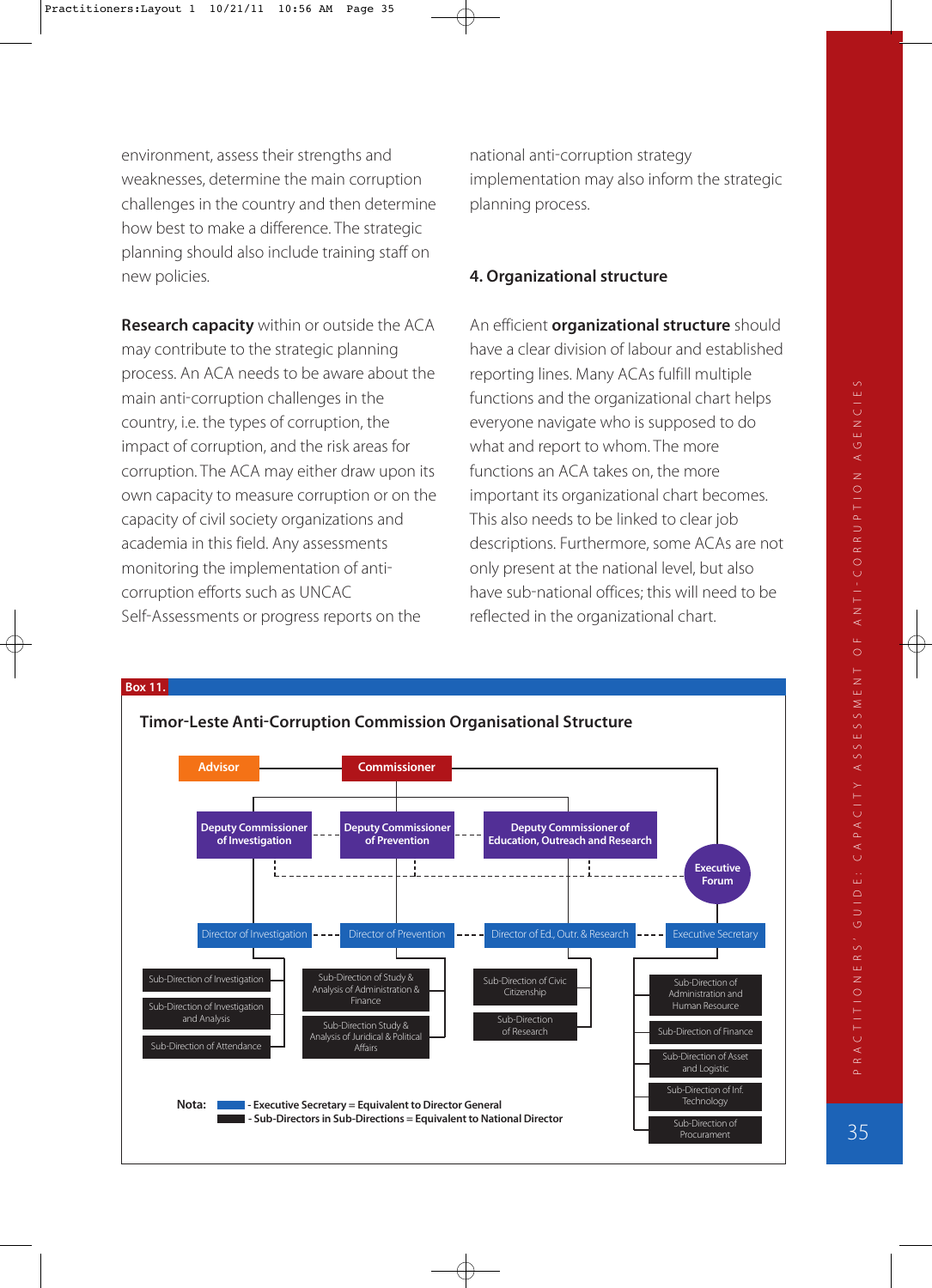#### **5. Human resources management**

ACAs need to have their own, dedicated staff for performing most anti-corruption functions. Consideration about the size and specialization of the staff will vary according to the functions to be carried out. In some cases, specialized functions may require support from external experts on a temporary basis. However, mostly ACAs have either civil servants or contractual staff on long-term contracts.

The ACA should insist on having a say in the selection/appointment of its staff to preserve its independence and ensure staff quality. ACA staff should be irreproachable in conduct and capacities; otherwise the public will not have the confidence to report corruption and to assist in the ACA's work. This requires ACAs, where possible, to conduct open and fair recruitment, provide a competitive compensation package, implement continuous training and capacity building, and establish processes that ensure staff integrity, performance appraisal and adherence to strict discipline codes, as well as an internal complaint system.

Secondment has proven to be effective in many cases, provided that the same conditions and safeguards apply to seconded personnel as they do to regular staff. Secondments present the advantage of institutional flexibility, and facilitate the exchange of specialist knowledge and expertise, which can be a significant advantage given the complexities of the corruption phenomenon. It is crucial to ensure that this arrangement does not substitute for internal capacity or hamper the development and sustainability of internal

institutional expertise, particularly in the context of international secondments (a commonly applied form e.g. in European Union technical assistance "twinning projects"). It is also important for an ACA not to be too dependent on the Government for its human resources. When the ACA is not allowed to recruit its own investigators, and can only employ seconded police officers, for example, from a police force with a bad reputation, their effectiveness, loyalty, integrity and commitment may be questioned.

Notwithstanding the fact that human resources have a considerable impact on the performance of an ACAs, it has to be noted that in many cases, staff recruitment and managment is regulated by general public service legislation and rulebooks. The matter thus partly resides at the enabling environment level. The ACAs can develop their own policies and approaches (e.g. on fiscal/non-fiscal incentive systems or performance management) within existing legal frameworks. Furthermore, a clearly defined career path may be important to attract qualified staff. Also staff training in return for mid-term commitment to the ACA may be useful.

Some core issues should be considered in reviewing human resource policies in an ACA. In particular, the internal policies and processes should help safeguard objectivity, professionalism, impartiality, integrity, honesty of the staff and the ACA These are key qualities that will, more than any other factors, ensure public trust and support for the agency particularly agencies that perform enforcement functions). A capacity assessment should review the following elements: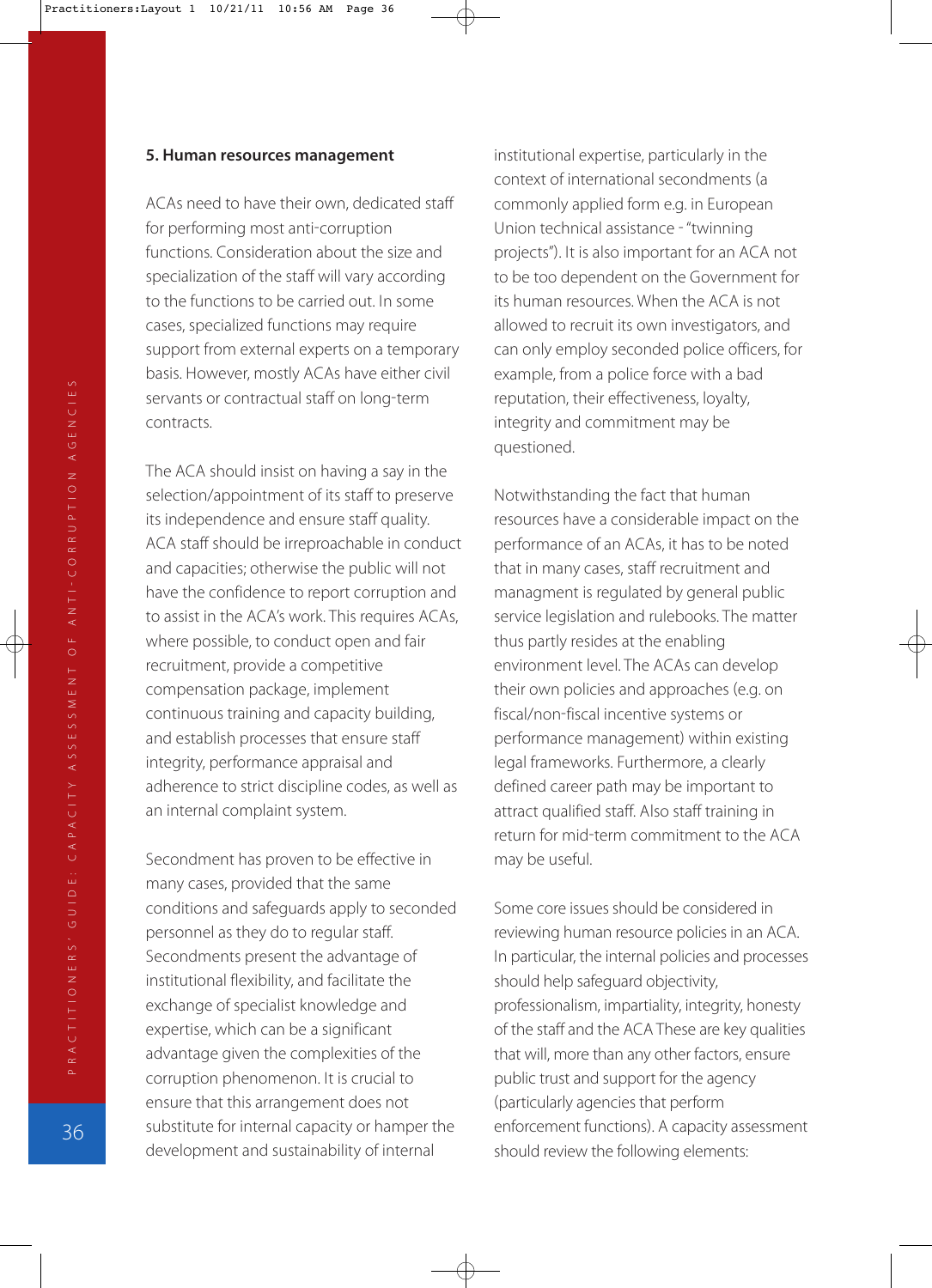- **Appointments, promotions, and dismissals:** Appointments and dismissals of ACAs' non-executive staff should be safeguarded from interference by third parties. The hiring process should be merit based, and performance reviews should be part of the reward and promotion system.
- **Recruitment, development, and retention:** A number of elements should underpin these processes: interest of the management in general staff development; existence of well-thought out and targeted development plans for key positions $20$ ; continuous training and other expertise-development provisions; job rotation; career development paths; coaching/feedback and performance appraisal; proactive initiatives to identify and attract new talents.
- **Staffing levels:** Having the right numbers of the right people, in the right place at the right time hold the key to the success of ACAs. Changes to staffing levels might occur as part of organisational change, and a capacity assessment has to look at the needed number and quality of staff needed to deliver on the ACAs priorities. Having the right mix of support staff and technology will be useful to enhance efficient operations of the ACA. Besides, the assessment could explore the available employment options to be able to deliver on ACAs mandates. Beyond the stuff that the ACA could hire, tapping into volunteers, experts (on a pro-bono arrangement), could be something that

#### **Box 12.**

### **Except from the Bhutan Anti Corruption Commission Code of Conduct**

- 1. Maintain the highest standard of integrity, honesty, selflessness and fairness;
- 2. Act in accordance with the law;
- 3. Conduct duties without fear or favour, prejudice or ill will, avoiding all forms of discrimination ;
- 4. Display professional excellent;
- 5. Maintain highest degree of confidentiality;
- 6. Exercise courtesy and restraint in words and action;
- 7. Declare all conflicts of interest;
- 8. Take no undue advantage of one's authority and position;
- 9. Be accountable for ones actions and instructions;
- 10. Receive no gift or favour.

could enhance the ACAs ability to carry out its tasks more effectively. Maintaining the required staff levels also requires monitoring the vacancy and turnover levels and ensuring appropriate incentive structures are in place.

**Integrity:** Integrity of staff is crucial to the credibility and effectiveness of an ACA. Staff members at all levels should undergo some form of integrity checks, to minimize the risk of staff undermining the agency's role in curbing corruption. A system to promote integrity should be in place, including a code of conduct for

20 A note of caution is necessary here though; trainings may be an effective tool for developing individual capacities, nonetheless they cannot work as stand alone activities and have to be designed and developed in the framework of long/medium term assistance. For more information on this topic see the World Bank report on training effectiveness: http://www.worldbank.org/ieg/training/download.html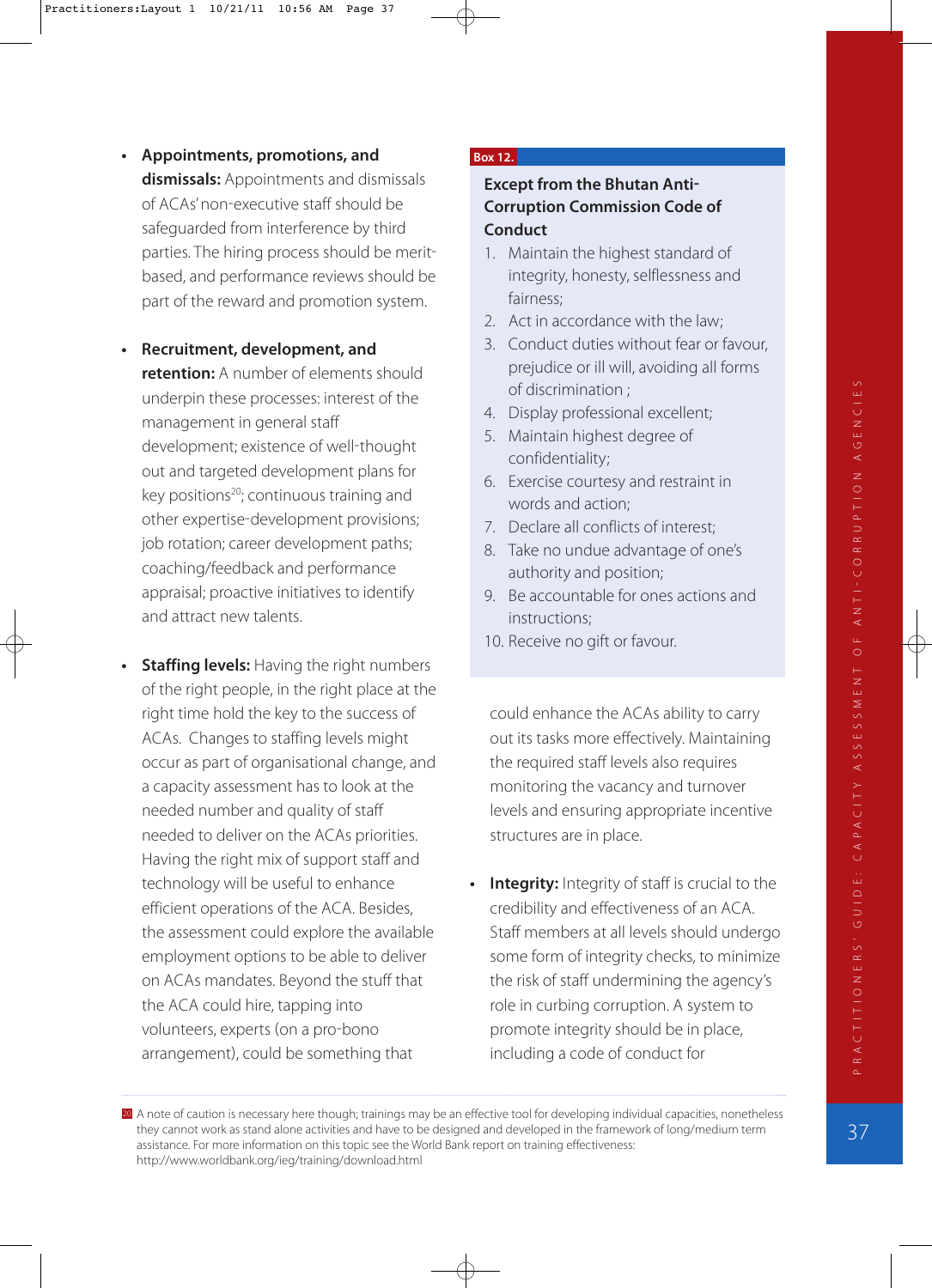employees. Some agencies have an internal oversight agency to investigate breaches of its code of conduct, or a agency that monitors and reviews all complaints made against agency staff.

- **Performance management and incentives:** A performance management system should be in place that sets measurable performance targets for staff and ensures regular assessment and feedback on performance. Linked to that, an incentive system should be in place including the following; competitive salary (partly performance-based); attractive career development options, recognitions and rewards, opportunities for leadership. The system should motivate staff to excel at their job.
- **Staff competencies:** Staff backgrounds and experiences; capability of the staff to undertake multiple roles, commitment both to mission/ strategy and continuous learning; staff willingness and ability to take on special projects and collaborate across division lines. Relevant staff equally needs to be well-trained in financial resource management and procurement in order for the ACA to lead by example through following high standards in resource management, allocation and expenditure. Staff competencies are also essential to use both software and hardware to conduct investigation and store information and data.

#### **6. Training and mentoring**

Any specialized organization requires its staff to be trained. This is certainly the case for ACAs. A general induction training for all new staff joining the organization will be useful, as well as more specific training tailored to technical functions (e.g., investigation of corruption, management of asset declarations, development of anti-corruption campaigns). Aside induction training, on the job training with assistance from mentors from within the organization will be most effective for skills transfer.

At the start-up of a new ACA, a large number of staff may require specialized training. Study tours abroad to established ACAs, as well as international training from international training institutes may be quite relevant. Twinning arrangements may also help to meet the training needs within the organization. Incentives should be devised for staff to impart and apply the newly obtained knowledge and skills. A system for regular knowledge sharing is needed to ensure that knowledge is genuinely absorbed in the organization.

#### **7. Procurement and finance**

As ACAs assume a "watchdog" role over public financial management, they need to establish a reputation of being clean themselves at the expense of losing credibility otherwise. ACAs tend to blame and shame other institutions and individuals for mismanagement and corruption, hence it is of utmost importance that the ACA observes the highest standards in terms of its own procurement and finance actions. Adequate rules and procedures for procurement and financial transactions need to be in place, observed and monitored. An independent review, for example, by the Supreme Audit Institution is also relevant to validate the books and performance of the ACA.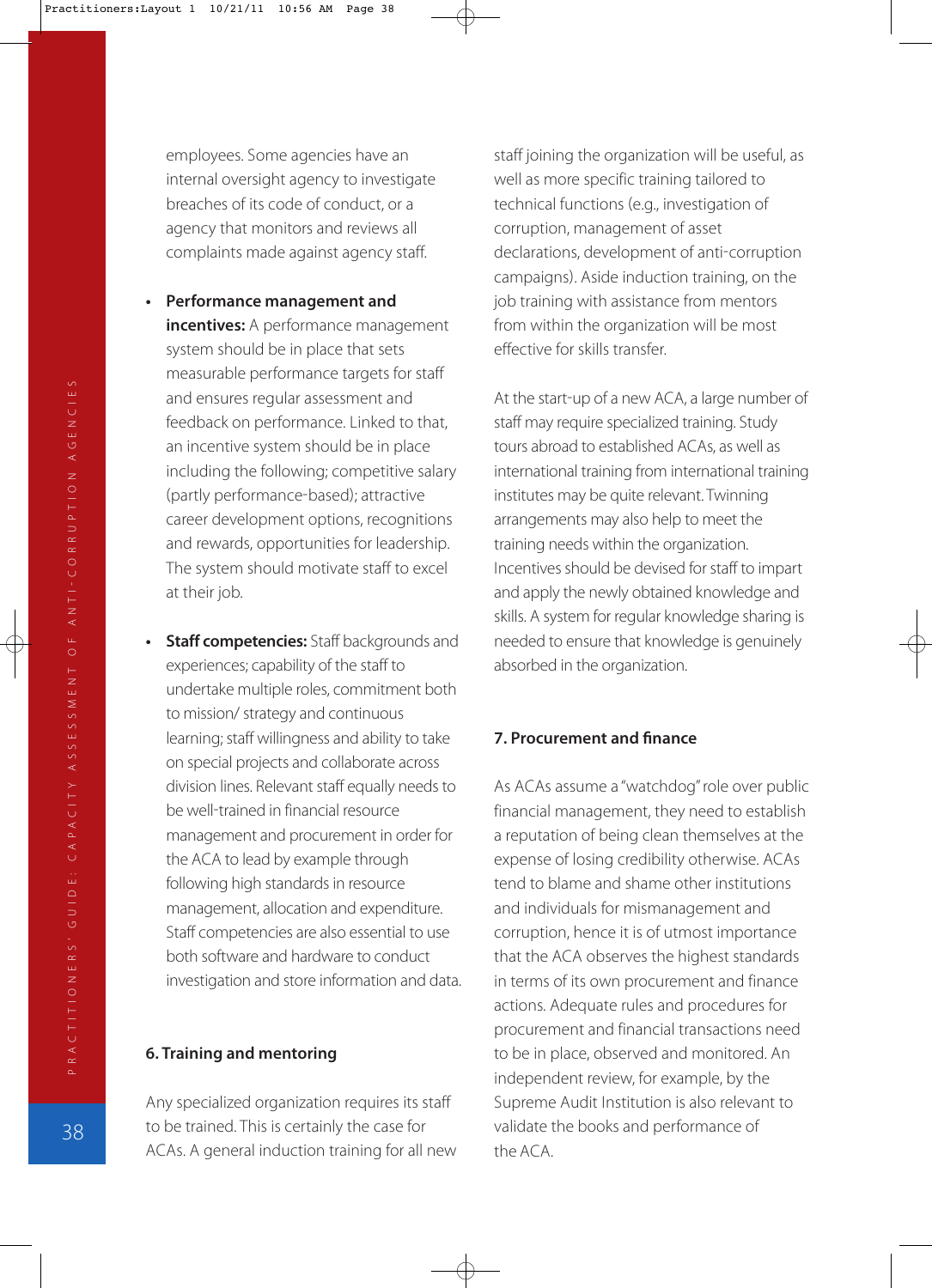### **8. Knowledge and information management**

The institution should also have the capacity for knowledge management, e.g. by drawing upon findings from the investigation division to determine strategic interventions by the prevention division and vice-versa. For example, a series of complaints in one government department handled by the investigation division may prompt the prevention division to undertake a system review in this government department. Or in the reverse, an institutional audit may lead to the discovery of some facts which require further investigation. When the operational divisions of the ACA mutually reinforce each other, the ACA will be at its strongest. Furthermore, internal and external communication is crucial to create a culture of information sharing within the organization and with partners.

### **9. Communication**

A crucial but often-underestimated set of capacities of ACAs relates to coordination and cooperation with the stakeholders, particularly government departments, civil society, private sector and citizens. Stakeholder support is indispensable for managing the multiple functions and expectations successfully. Moreover, civil society mobilization and citizen participation in the ACA's work is essential in establishing its legitimacy and fostering public trust and

credibility.21 This is often one of the most important assets of an ACA. As evidenced in several cases, ACAs have managed to withstand strong political attacks only thanks to public support.<sup>22</sup>

Mechanisms for **civil society participation** in the work of the agencies are often poorly structured or non-existent and cooperation takes place on an ad hoc basis. The proper functioning of all elements relating to civil society participation must be reviewed for possibilities to include CSOs in key business processes such as planning or advocacy.

The ACA should have the capacity to (i) identify, motivate and mobilize stakeholders; (ii) create partnerships and networks; (iii) promote engagement of civil society, media and the private sector; (iv) communicate adequately on its operations and results; and (v) advocate for institutional or behavioral change. Not least, an  $ACA$   $-$  perhaps more than any other public institution  $-$  should be **transparent** about its work and its decisions, and should have the capacities to **inform the public** accordingly.

#### **10. Monitoring and evaluation processes**

Monitoring and evaluation of the organization's internal work is another key capacity. This process is crucial for improving the performance of the agency (through result based management techniques) and for promoting its role and leadership in the

21 See also Building Public Support for Anti-Corruption Efforts: Why Anti-Corruption Agencies Need to Communicate and How, World Bank, UNODC, CommGap, 2010 -

http://siteresources.worldbank.org/EXTGOVACC/Resources/CorruptionWhitePaperpub31110screen.pdf

<sup>22</sup> See for example the experiences of the Corruption Eradication Commission of Indonesia, the Slovenian Commission for Corruption Prevention and the Latvian KNAB.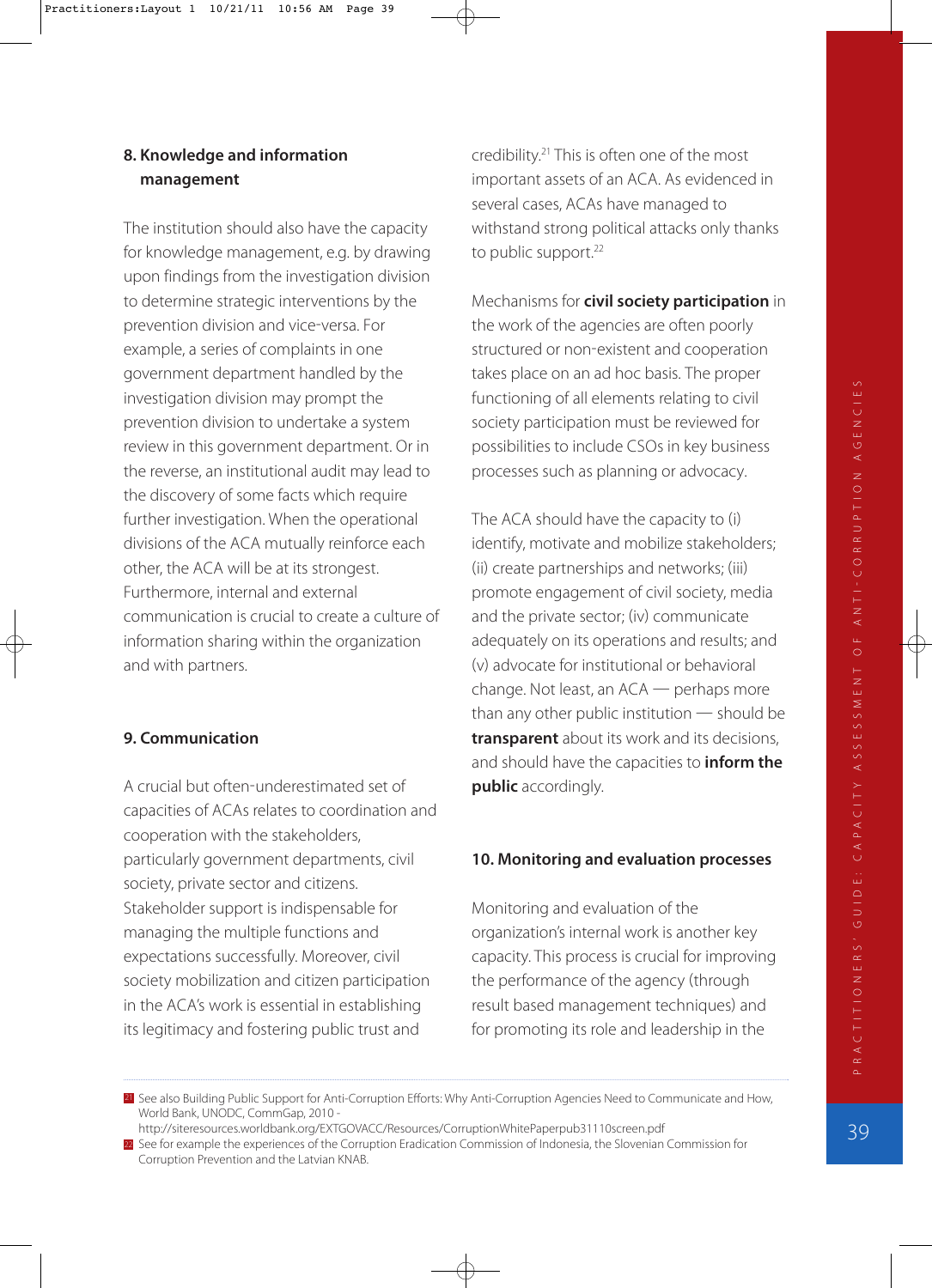fight against corruption. ACAs typically have the obligation to produce performance reports for oversight bodies and the general public as an element of institutional accountability. Progress reports should include performance benchmarks that are derived from organizational objectives and are linked to indicators, against which achievement can be assessed.

The monitoring and evaluation system should track performance against three types of indicators:

- **Output indicators** (workload or unit produced): examples of quantitative data at the output level include the number of diagnostic studies performed, number of civil servants trained in anti-corruption measures, or the number of administrative investigations performed.
- **Outcome indicators** (effectiveness in meeting objectives): correlated with particular functions, examples include the quality and impact of developed policies, levels of compliance with regulations that the agency is responsible for enforcing, or levels of trust in the agency tracked in surveys. Outcomes should be also compared to studies and measurements conducted by other organizations.
- **Efficiency and productivity indicators**: cost-effectiveness, ratio of input to output, unit costs.

Regarding the monitoring and evaluation of the ACA's work, U4's global knowledge product, developed in partnership with UNDP, "How to Monitor and Evaluate Anti-Corruption Agencies" provides technical, methodological

and practical guidance for ACA staff and managers to initiate an internal process of monitoring and evaluation. The methodology is based on a mapping exercise of existing evaluations of ACAs and provides directions for how such evaluations can be further improved in the future. It recognises the essential task of building up ACA's own internal monitoring systems and processes, showing how this can be done in a cost effective manner that facilitates production of useful data. The methodology also recommends to measure ACA performance and impact in terms of what they can influence, going beyond output indicators and putting a greater focus on capacities and impact. It does not suggest one unified model, but rather a flexible approach where the agencies can choose indicators for outputs, outcomes and impact that match their mandate and the quality of available data.

#### **11. Gender sensitivity**

Emerging evidence attests that 'corruption disproportionately affects poor women because their low levels of economic and political empowerment constrain their ability to change the status quo or to hold states accountable to deliver services that are their right'23. Hence, reducing the gendered impact of corruption calls for a greater understanding of the relationship between corruption and gender.

Among the issues that a capacity assessment should pay attention to include whether the organization has a strategy on gender equality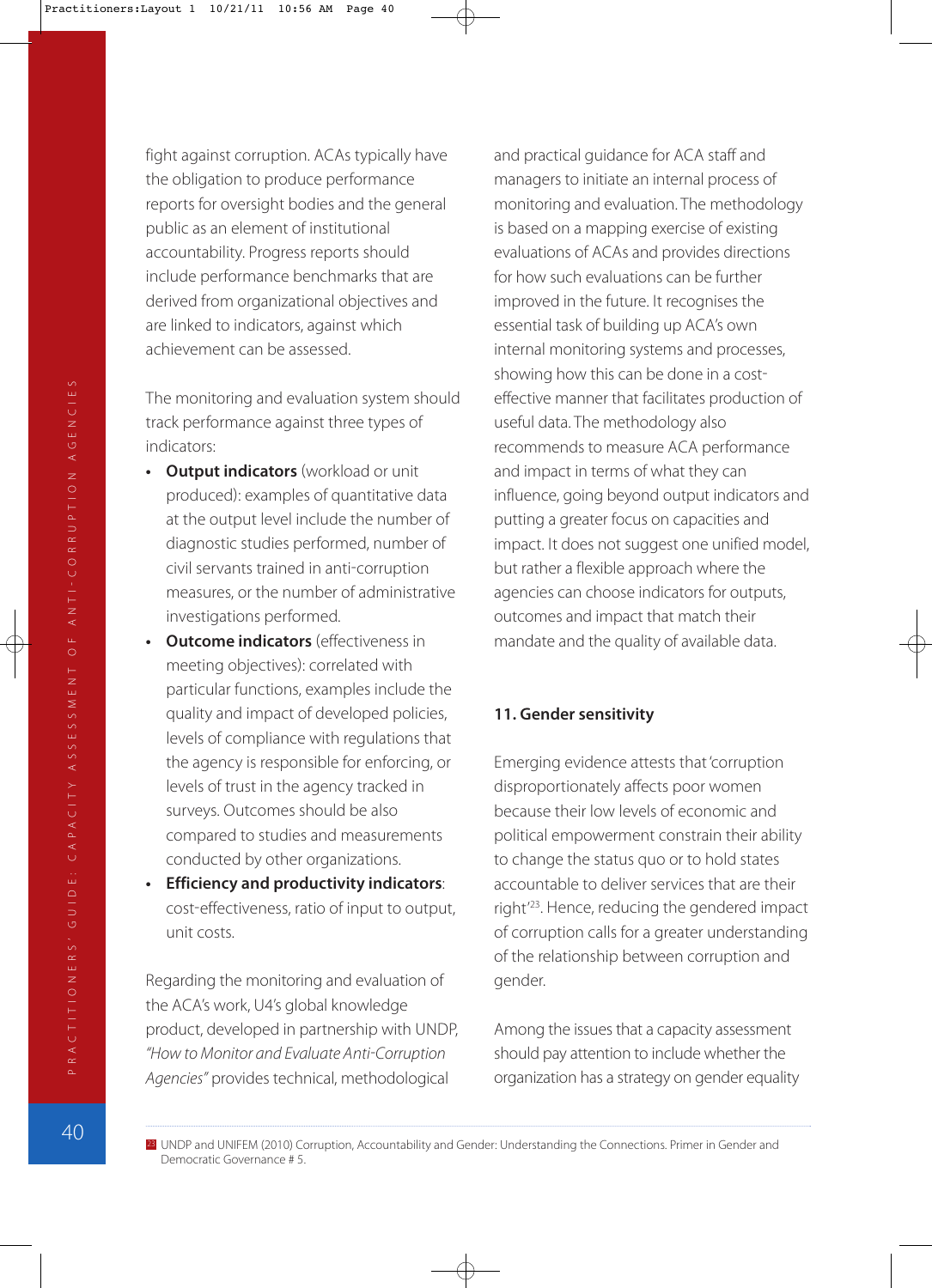as reflected in the work units' objectives, programme, budget and human resource management. The use of gender disaggregated data in the agencies' programmes and communication materials has to also be covered in the assessment. Similarly, such assessment has to look at specific capacities, for example, the capacity to investigate sexual exploitation and extortion that often remains under-reported for fear of intimidation.

# **The Individual level**

3In considering the capacities of ACAs, the individual level (which refers to the skills, experience and knowledge that are vested in people and reflected as **staff profile**) will be extremely important due to the high level of expertise that many of the common anti corruption functions require. Capacity development efforts at the individual level must assess the agencies' capacities necessary and appropriate for fulfilling the particular anti-corruption functions in their mandate.

All training should be provided based on the needs of the organization, with proper incentives in place to encourage application of the knowledge and skills, and in the mid-term a performance based measurement system.

#### **Box 13.**

### **Organization's mainstreamed strategy on gender equality: Some guiding principles:**

- **•** Is gender equality integrated into the work unit's programme objectives, and, if so, how?
- **•** Do the policies and strategic objectives show that gender is understood as concerning women only or as concerning both sexes and the relations between them?
- **•** Are gender equality objectives formulated and translated into performance indicators and targets at the level of the programme and budget?
- **•** Are financial resources available to carry out activities promoting gender equality issues (gender-specific and mainstreamed? Are these adequate?
- **•** Are gender equality objectives incorporated into the work unit's work plans?

Source: Adopted from ILO, 'A Manual For Gender Audit Facilitators', 2007.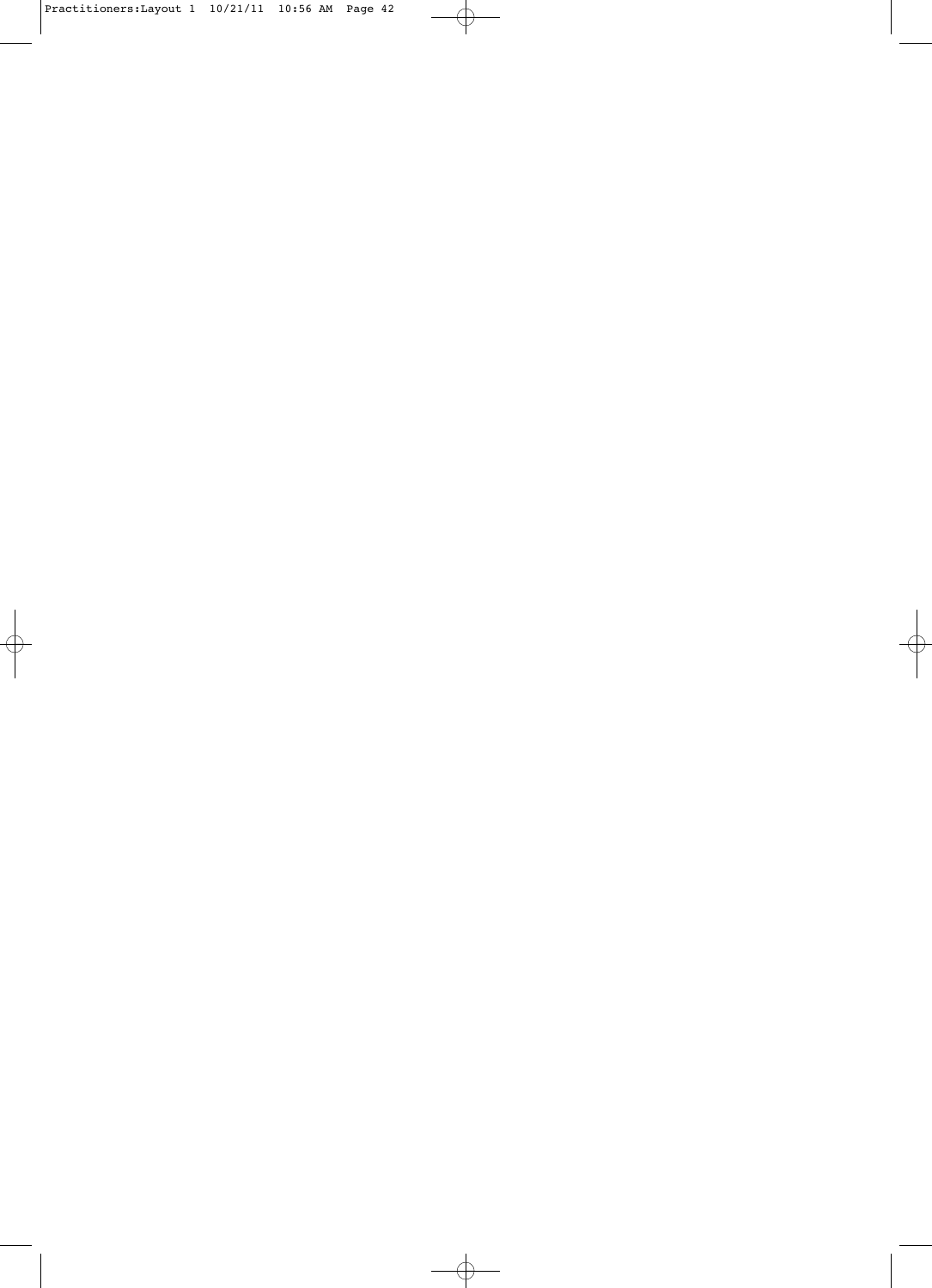# **Module A:**

# Core Issues

- hapter 6 identifies a range of core issues that need to be assessed for all anti-corruption agencies. These core issues focus on the basic capacities that all institutions require in order to operate efficiently and effectively. This Module provides a comprehensive approach for collecting information on the core issues by: • hapter 6 identifies a range of core issues th<br>agencies. These core issues focus on the ba<br>order to operate efficiently and effectively.<br>approach for collecting information on the<br>• Undertaking preliminary research (desk
	-
	- **•** Administering a preliminary stakeholder survey on institutional cooperation;
	- Interviewing ACA head(s) and senior executives;
	- **•** Interviewing ACA staff;
	- **•** Interviewing institutional stakeholders.

The data collected through these interviews needs to be triangulated for validation purposes prior to inclusion in the capacity assessment report. The sample questions are only indicative and will need to be customized on a country-by-country basis.

## **Preliminary research (desk review)**

Prior to undertaking any ACA capacity assessment, it will be useful to collect some primary data based on desk review of available ACA annual reports, previous ACA assessment reports, available legislation, news articles, and other relevant sources.

| Preliminary research on core issues          |                                                                                                                                                                                                                                                                                                                                                    |
|----------------------------------------------|----------------------------------------------------------------------------------------------------------------------------------------------------------------------------------------------------------------------------------------------------------------------------------------------------------------------------------------------------|
| <b>CAPACITIES</b>                            | <b>SAMPLE QUESTIONS</b>                                                                                                                                                                                                                                                                                                                            |
| <b>Enabling Environment</b>                  |                                                                                                                                                                                                                                                                                                                                                    |
| 1. Social, economic<br>and political context | - What type of government is in place?<br>- When has the anti-corruption agency been set up?<br>- What is the population size?<br>- Where do most people live (in rural/urban areas)?<br>- What is the geography of the country like?<br>- What is the main economy in the country and what are the<br>main sources of revenue for the government? |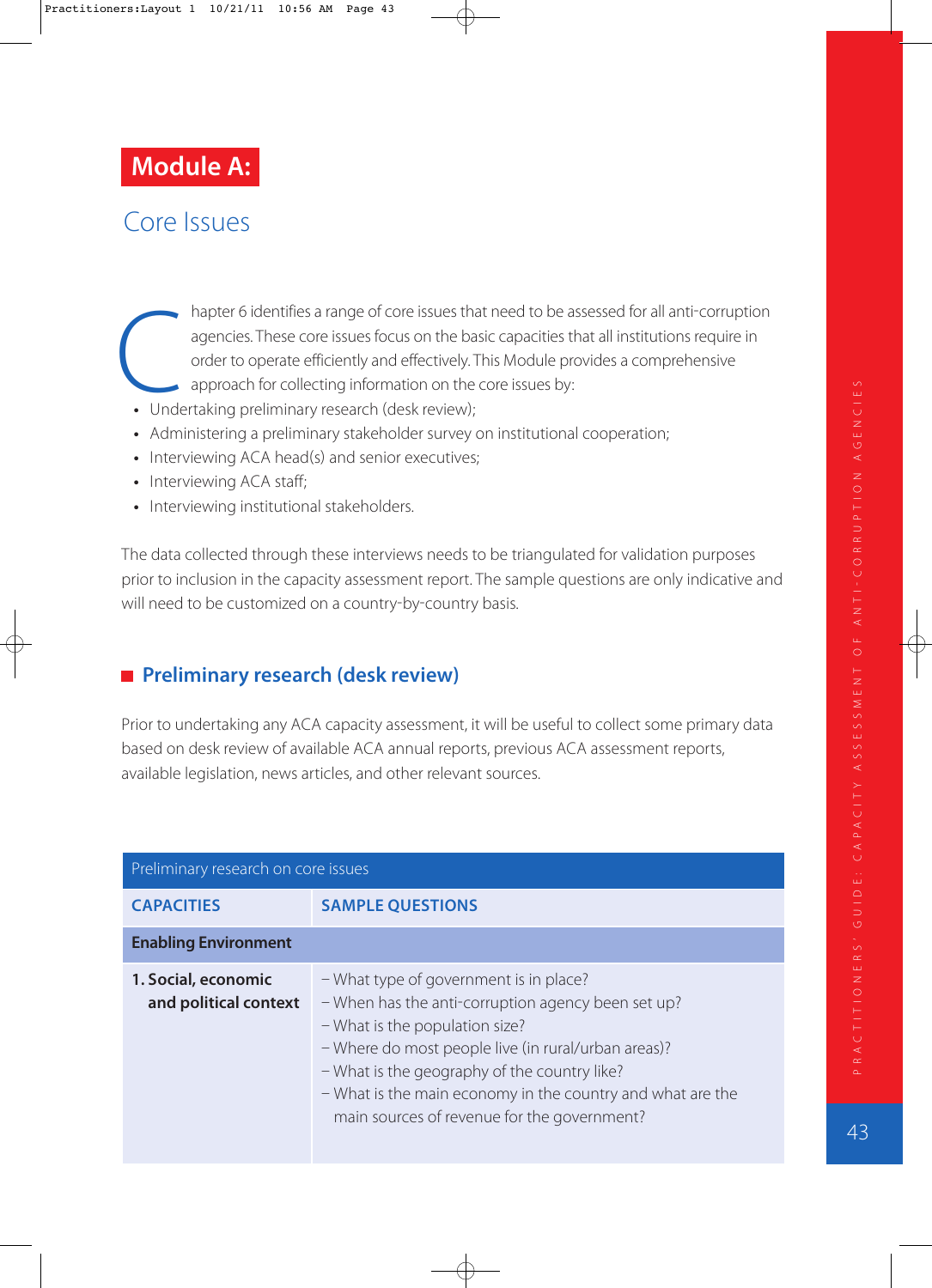| 2. Institutional<br>arrangements and<br>coordination<br>mechanisms | - Are government services provided in a centralized or<br>decentralized manner?<br>- Are there any traditional power-holders in the country?<br>- To whom does the anti-corruption agency have to report?<br>- Does the anti-corruption agency have the power to request<br>information from other institutions? How strong is this power? Is<br>there any sanction for not responding the anti-corruption<br>agency?                                                                                                                                                                                                                                                                                                                                                                                                                                                                                                                                                                                                                                                                                                                                                                                                                                                                                                                                                                                                                                                                                                                                                                                                                                     |
|--------------------------------------------------------------------|-----------------------------------------------------------------------------------------------------------------------------------------------------------------------------------------------------------------------------------------------------------------------------------------------------------------------------------------------------------------------------------------------------------------------------------------------------------------------------------------------------------------------------------------------------------------------------------------------------------------------------------------------------------------------------------------------------------------------------------------------------------------------------------------------------------------------------------------------------------------------------------------------------------------------------------------------------------------------------------------------------------------------------------------------------------------------------------------------------------------------------------------------------------------------------------------------------------------------------------------------------------------------------------------------------------------------------------------------------------------------------------------------------------------------------------------------------------------------------------------------------------------------------------------------------------------------------------------------------------------------------------------------------------|
| 3. Legal Framework                                                 | - Which laws govern the anti-corruption agency?<br>- Is the anti-corruption agency established by law or by decree?<br>- Does the law guarantee the annual budget of the anti-<br>corruption agency?<br>- Does the law ensure security of tenure for senior management<br>of the anti-corruption agency?<br>- What is the jurisdiction of the anti-corruption agency?<br>- Are any specific groups of people excluded from the anti-<br>corruption agency's jurisdiction?<br>- Are all offences in the UNCAC criminalized under national<br>legislation?<br>- Are money laundering and illegal enrichment penalized by law?<br>- Are there any statutes of limitation for corruption offences?<br>- Are there any immunities for specific office holders?<br>- Does the anti-corruption agency have the power to freeze, seize<br>and confiscate assets?<br>- Does the anti-corruption agency have the power to prosecute?<br>- Is there a whistleblowing law? Are citizens protected by law if<br>they report to the anti-corruption agency?<br>- Is there a freedom of information law?<br>- Are there laws governing investigation related powers on:<br>• access to witnesses<br>• access to documents (including from banks)<br>• seeking information from overseas<br>• punishing obstruction and intimidation<br>• punishing failure to obey a formal order of the anti-corruption<br>agency<br>· punishing failure to produce documents formally requested by<br>the anti-corruption agency<br>• protecting informants<br>• protecting information<br>• arrest<br>· plea bargain<br>· surveillance<br>· interception of electronic communications |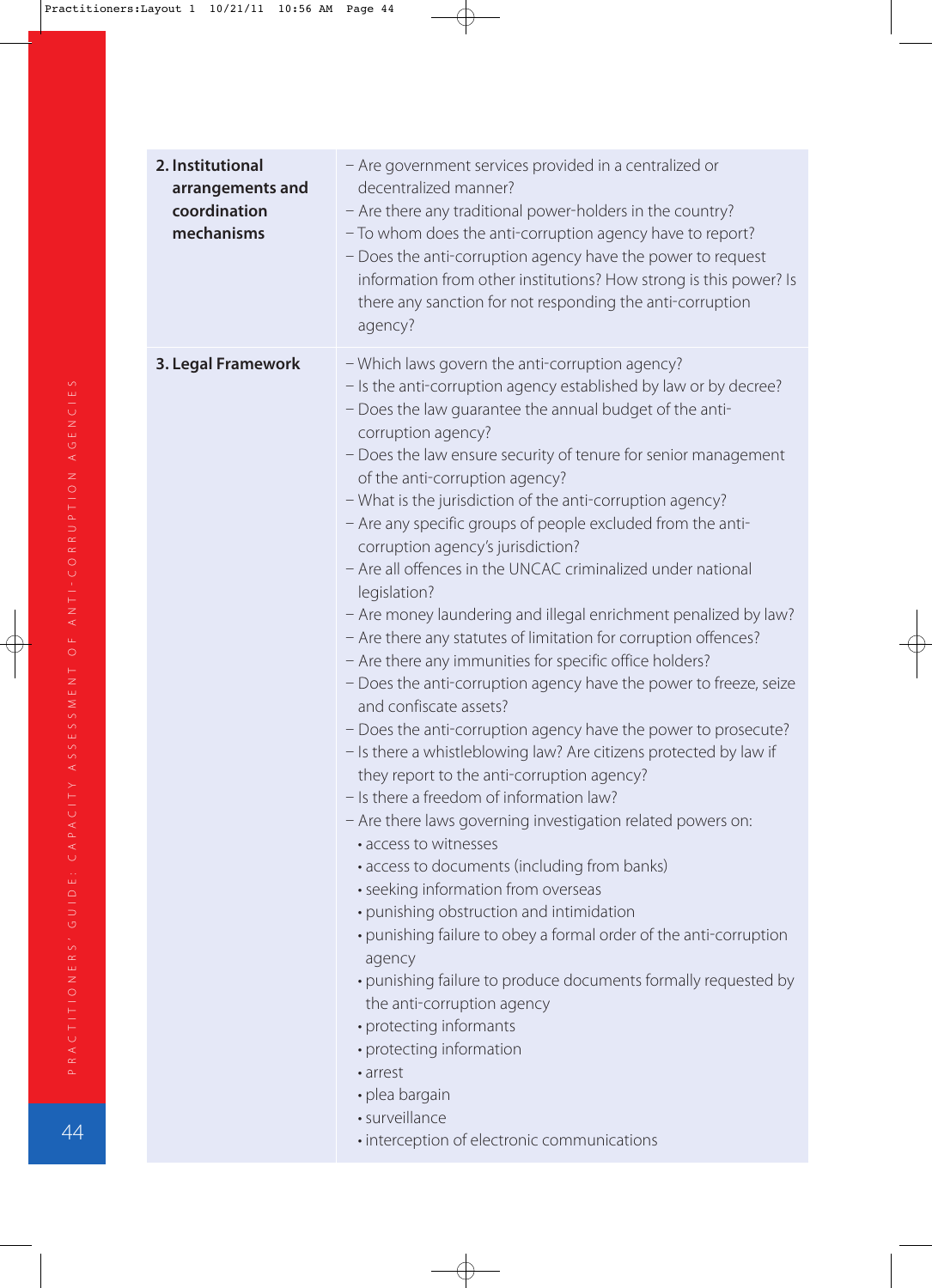| 3. Legal Framework              | • access to PCs and laptops<br>• taking samples from witnesses and suspects<br>• entering and searching premises<br>· accessing financial records                                                                                                                                                                                                                                                           |
|---------------------------------|-------------------------------------------------------------------------------------------------------------------------------------------------------------------------------------------------------------------------------------------------------------------------------------------------------------------------------------------------------------------------------------------------------------|
| 4. Accountability               | - To which institutions does the anti-corruption agency report?<br>- Is the anti-corruption agency located under any agency of the<br>executive or is it independent?<br>- How regularly does the anti-corruption agency have to report?<br>- Does the anti-corruption agency have a website?                                                                                                               |
| <b>Organizational level</b>     |                                                                                                                                                                                                                                                                                                                                                                                                             |
| 1. Vision and mission           | - How does the anti-corruption agency define its vision and<br>mission?<br>- Are the vision and mission publically available?<br>- What is the mandate of the anti-corruption agency?<br>- What are the main functions of the anti-corruption agency?                                                                                                                                                       |
| 2. Leadership                   | - Is there one chairperson, a board of commissioners or an<br>executive board?<br>- Who appoints them, for how long, as full-time or part-time?<br>- What are the main criteria for appointment?<br>- What is their protection against dismissal?<br>- What are their main responsibilities?                                                                                                                |
| 3. Strategic planning           | - Does the anti-corruption agency have any strategic plan?<br>- What are the main targets, outputs and indicators?<br>- Does the strategic plan take into account the contextual<br>realities?                                                                                                                                                                                                              |
| 4. Organizational<br>structure  | - What Is the organisational structure of the anti-corruption<br>agency?<br>- Does the anti-corruption agency have an organizational chart?<br>- How many divisions/sections/units are there?<br>- What are the functions per division?<br>- What is the number of staff per division including for<br>administrative functions?<br>- What is the total establishment?<br>- Are there any regional offices? |
| 5. Human resource<br>management | - What are the human resource policies included in the law or<br>rules setting up the anti-corruption agency?                                                                                                                                                                                                                                                                                               |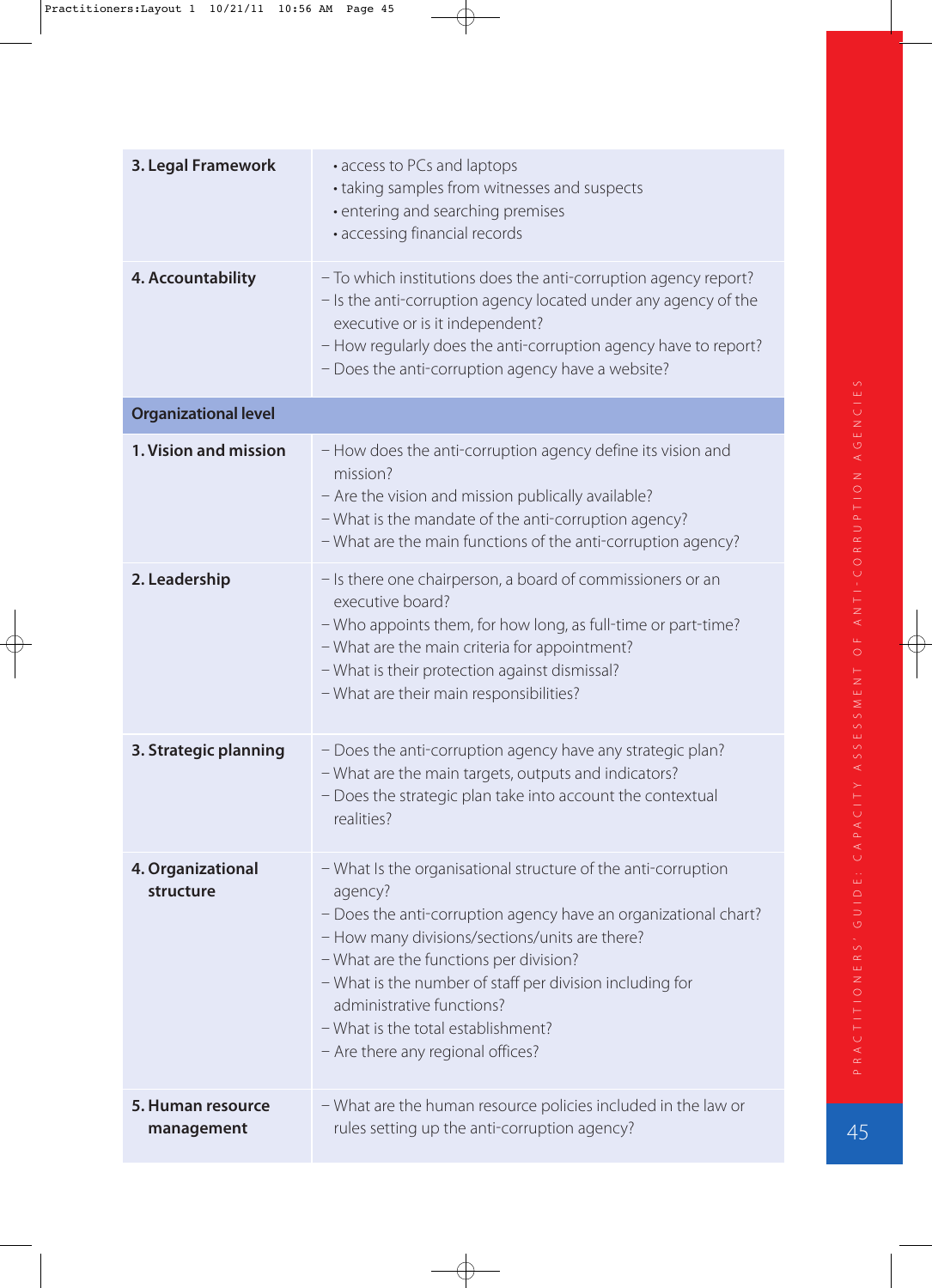| 6. Knowledge and<br>information<br>management | - Is the anti-corruption agency part of any international networks<br>of anti-corruption practitioners and experts?                                                                                                     |
|-----------------------------------------------|-------------------------------------------------------------------------------------------------------------------------------------------------------------------------------------------------------------------------|
| 7. Communication                              | - Is the anti-corruption agency website available online?<br>- Are any annual reports by the anti-corruption agency available<br>online?<br>- Are any press releases by the anti-corruption agency available<br>online? |
| 8. Monitoring and<br>evaluation               | - Is any evaluation of the anti-corruption agency's work available?                                                                                                                                                     |
| 9. Training and<br>mentoring                  | - What training has reportedly taken place within the anti-<br>corruption agency and abroad (according to the anti-corruption<br>agency's annual reports)?                                                              |
| 10. Finance and<br>procurement                | - What is the annual budget of the anti-corruption agency?<br>- Is it included in the annual report by the anti-corruption<br>agency?                                                                                   |
| <b>Individual level</b>                       |                                                                                                                                                                                                                         |
| 1. Staff profile                              | - Is any data available about the staffing in the anti-corruption<br>agency?                                                                                                                                            |
| 2. Technical capacities                       | - What training has reportedly been organized for the anti-<br>corruption agency staff and which international trainings have<br>they attended according to the anti-corruption agency's annual<br>report?              |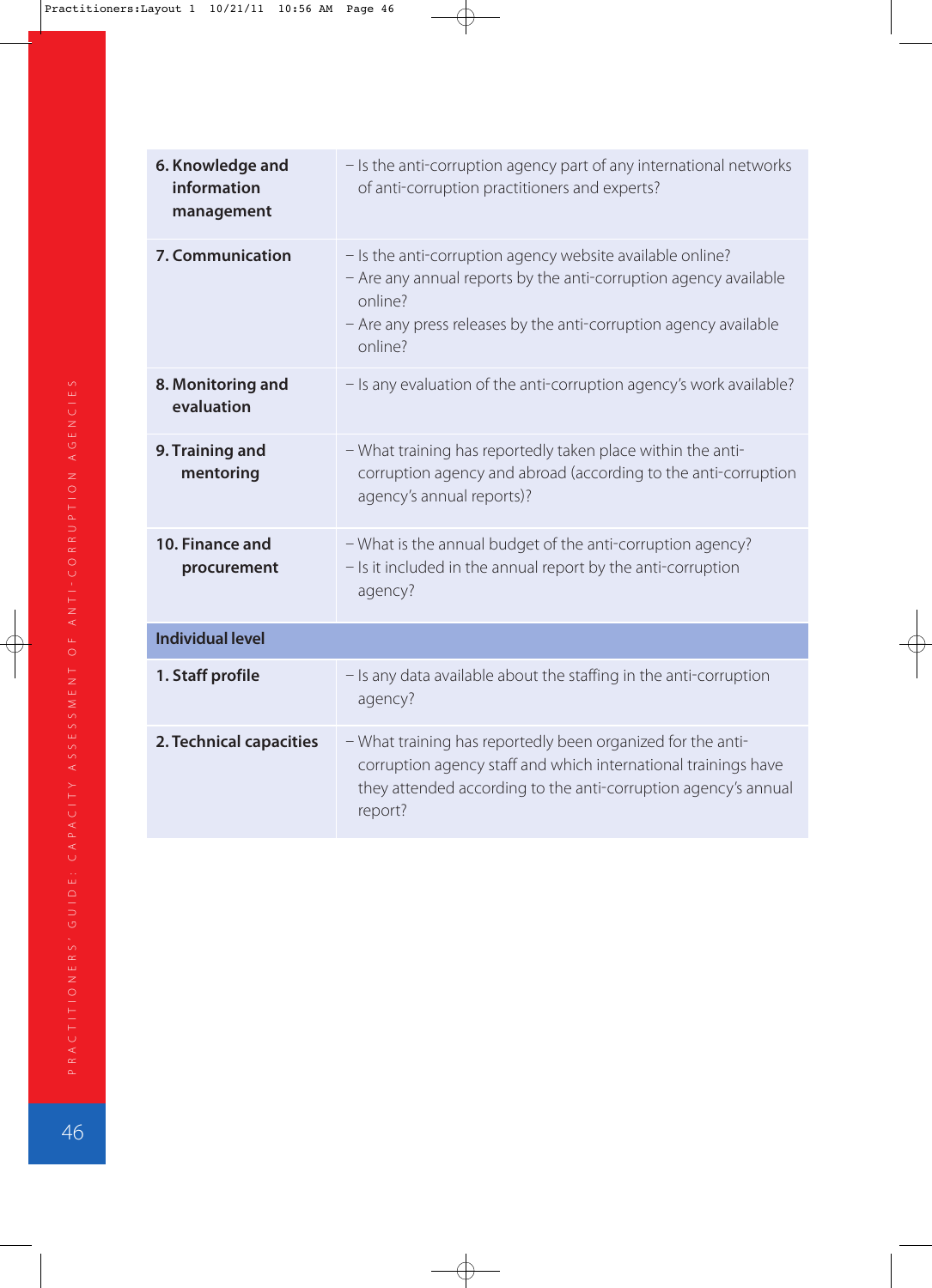# **E** Stakeholder survey on institutional cooperation

This survey seeks to identify national institutions relevant for the ACA's mandate which should be targeted for the capacity assessment interviews. The list has to be customized on a country-bycountry basis.

|                                                  | Please mark the five<br>institutions with whom the<br>ACA works most frequently. | Please mark the five<br>institutions with whom the<br>ACA has limited or no work<br>relations, but where improved<br>relations would be useful. |
|--------------------------------------------------|----------------------------------------------------------------------------------|-------------------------------------------------------------------------------------------------------------------------------------------------|
| <b>Attorney General</b>                          |                                                                                  |                                                                                                                                                 |
| <b>Auditor General's Office</b>                  |                                                                                  |                                                                                                                                                 |
| Central Authority for<br>Mutual Legal Assistance |                                                                                  |                                                                                                                                                 |
| Chamber of Commerce                              |                                                                                  |                                                                                                                                                 |
| Civil Service Commission                         |                                                                                  |                                                                                                                                                 |
| Civil Service Training<br>Institute              |                                                                                  |                                                                                                                                                 |
| <b>Customs Administration</b>                    |                                                                                  |                                                                                                                                                 |
| <b>Employer's Association</b>                    |                                                                                  |                                                                                                                                                 |
| Financial Intelligence Unit                      |                                                                                  |                                                                                                                                                 |
| Ministry for Economic<br><b>Affairs</b>          |                                                                                  |                                                                                                                                                 |
| Ministry of Education                            |                                                                                  |                                                                                                                                                 |
| Ministry of Finance                              |                                                                                  |                                                                                                                                                 |
| Ministry of Foreign Affairs                      |                                                                                  |                                                                                                                                                 |
| Ministry of Health                               |                                                                                  |                                                                                                                                                 |
| Ministry of Interior                             |                                                                                  |                                                                                                                                                 |
| Parliament                                       |                                                                                  |                                                                                                                                                 |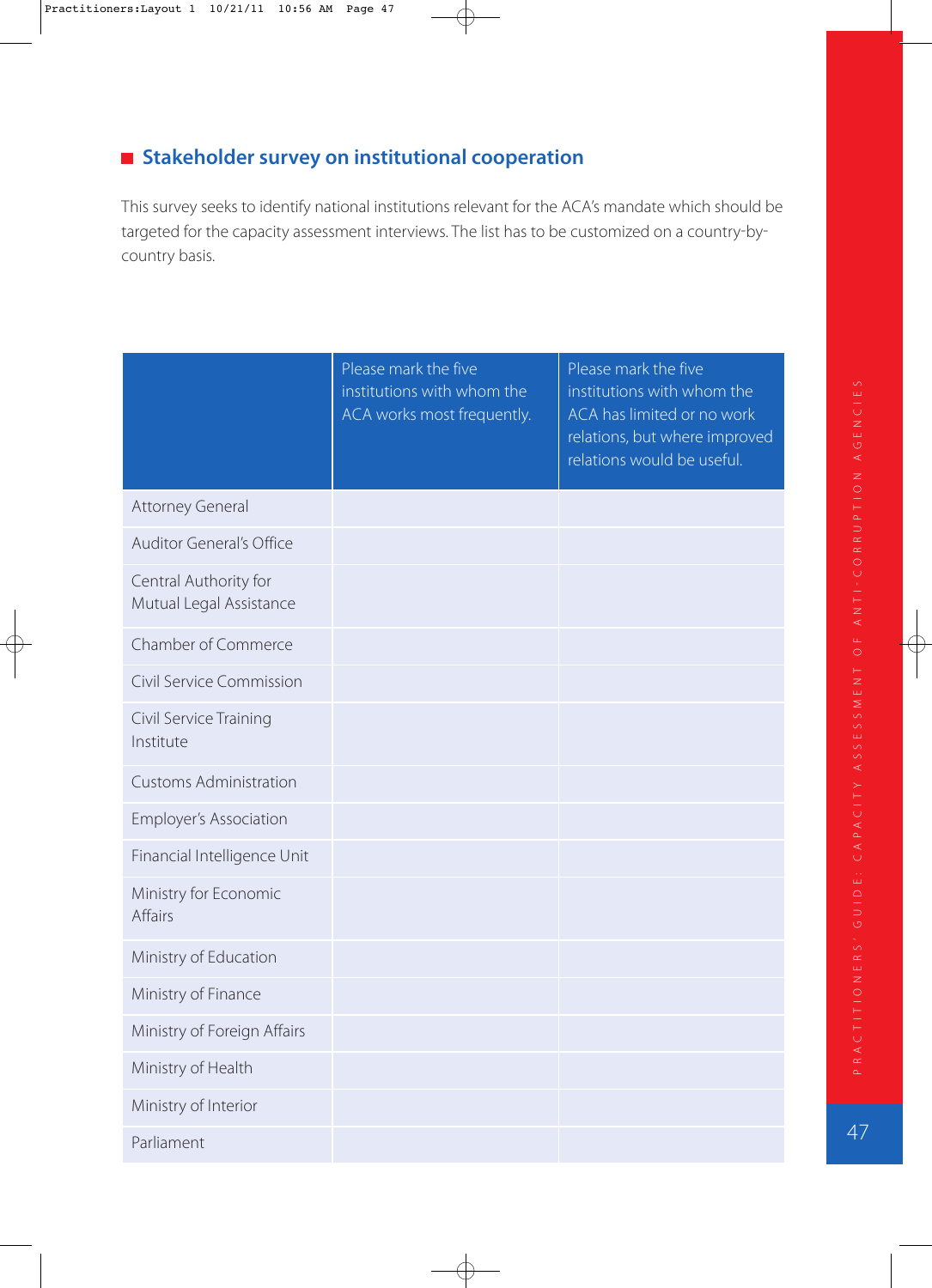|                                              | Please mark the five<br>institutions with whom the<br>ACA works most frequently. | Please mark the five<br>institutions with whom the<br>ACA has limited or no work<br>relations, but where improved<br>relations would be useful. |
|----------------------------------------------|----------------------------------------------------------------------------------|-------------------------------------------------------------------------------------------------------------------------------------------------|
| Police Academy                               |                                                                                  |                                                                                                                                                 |
| Police Department                            |                                                                                  |                                                                                                                                                 |
| President's Office                           |                                                                                  |                                                                                                                                                 |
| Prime Minister's Office                      |                                                                                  |                                                                                                                                                 |
| Procurement Agency                           |                                                                                  |                                                                                                                                                 |
| Prosecutor General's Office                  |                                                                                  |                                                                                                                                                 |
| Supreme Court                                |                                                                                  |                                                                                                                                                 |
| <b>Tax Administration</b>                    |                                                                                  |                                                                                                                                                 |
| Please add any other                         |                                                                                  |                                                                                                                                                 |
| relevant institutions not<br>included above. |                                                                                  |                                                                                                                                                 |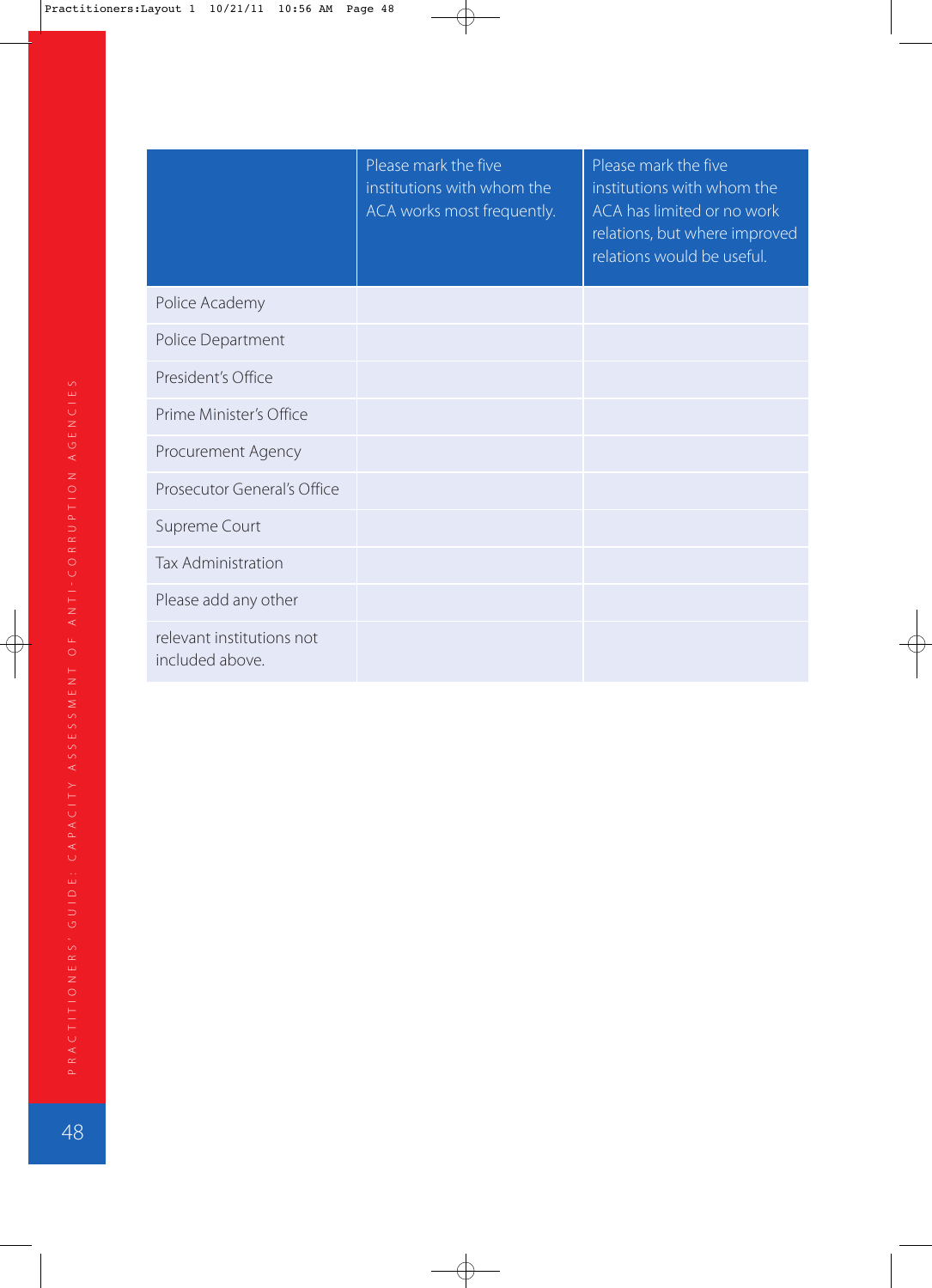# **Interview guide for ACA head(s) and senior executives**

The interviews with the ACA head(s) and senior executives supplements any data collected previously through the preliminary research and desk review of available sources. The following table provides sample questions to undertake these interviews, which require further adaptation based on the initially collected data and the country context.

| <b>Enabling Environment</b>                                        |                                                                                                                                                                                                                                                                                                                                                                                                                                                                                                                                                                                                                                                                                                                                                                                                                                                               |
|--------------------------------------------------------------------|---------------------------------------------------------------------------------------------------------------------------------------------------------------------------------------------------------------------------------------------------------------------------------------------------------------------------------------------------------------------------------------------------------------------------------------------------------------------------------------------------------------------------------------------------------------------------------------------------------------------------------------------------------------------------------------------------------------------------------------------------------------------------------------------------------------------------------------------------------------|
| 1. Social, economic<br>and political context                       | - Why has the anti-corruption agency been set up?<br>- How would you assess political will to fight corruption in your<br>country?<br>- Have any surveys or studies been conducted on corruption in<br>the country?<br>- What are the main types of corruption in your experience<br>(volume, sector, patterns and trends)?<br>- What are perceived to be the main causes of corruption?<br>- Are there any traditional/informal practices leading to<br>corruption?<br>- What cultural practices inhibit the detection, investigation,<br>prosecution and prevention of corruption?<br>- What is the role of political parties in corruption?<br>- What type of corruption affects the people mostly?<br>- What would most help reduce corruption?<br>- What have been the biggest changes to the types and patterns<br>of corruption over the past 5 years? |
| 2. Institutional<br>arrangements and<br>coordination<br>mechanisms | - Which institutions does the anti-corruption agency work with<br>informally or formally?<br>- Are there any other agencies responsible for investigating<br>corruption?<br>- Which institutions have to report information to the anti-<br>corruption agency?<br>- With which institutions does the anti-corruption agency have a<br>formal MoU?<br>- In case institutions have information relevant to the anti-corruption<br>agency (eg, the FIU on STRs, the Public Service Commission on<br>staff disciplined for corruption-related misconduct) but are not<br>formally required to report to the anti-corruption agency, can/do<br>such institutions report on an informal basis?                                                                                                                                                                      |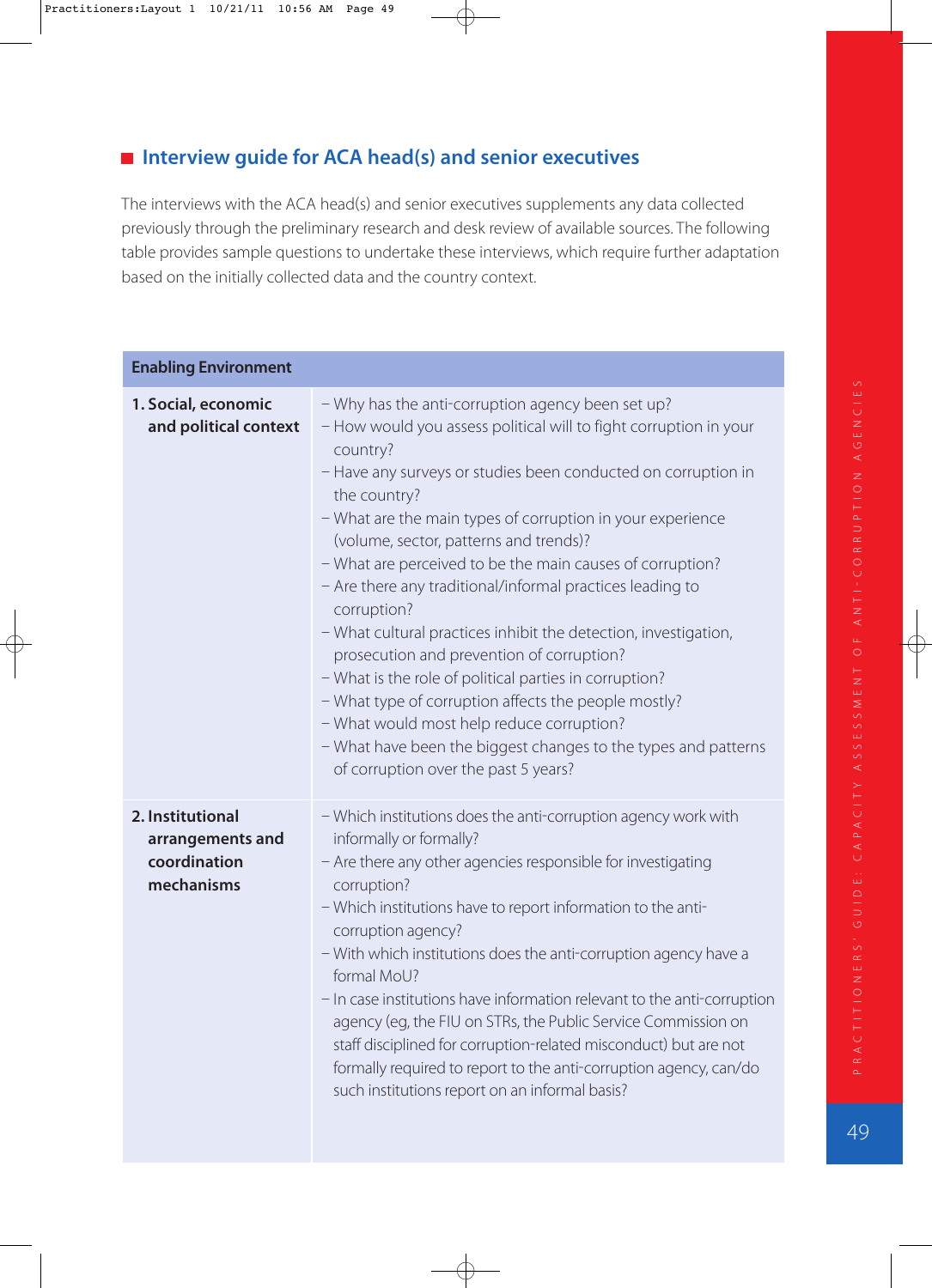| 2. Institutional<br>arrangements and<br>coordination<br>mechanisms | - Is the anti-corruption agency part of any steering committees?<br>Does it chair any steering committees between institutions?<br>- From which institutions does the anti-corruption agency receive<br>most support?<br>- To which institutions does the anti-corruption agency give most<br>support?<br>- From which institutions would the anti-corruption agency<br>require most support?<br>- With which institutions would the anti-corruption agency like to<br>improve working relations?<br>- With which institutions does the anti-corruption agency share<br>information?<br>- With which institutions does the anti-corruption agency:<br>• Undertake joint work<br>• Share intelligence<br>• Share/second/exchange staff<br>- Are there any overlaps in terms of mandate with other<br>institutions?<br>- Are there any potential frictions between institutions and how<br>can they be dealt with?<br>- Are there any best practices in terms of collaboration with other<br>institutions?<br>- What could be done to enhance anti-corruption work with the<br>five most important other institutions in the integrity framework<br>in your country?<br>- Which activities of the anti-corruption agency are compromised<br>by weaknesses elsewhere in national integrity framework?<br>- Do the recommendations of the anti-corruption agency carry<br>legal weight? Is the anti-corruption agency able to give<br>injunctions to other institutions? Is there any penalty for not<br>complying with those injunctions? |
|--------------------------------------------------------------------|----------------------------------------------------------------------------------------------------------------------------------------------------------------------------------------------------------------------------------------------------------------------------------------------------------------------------------------------------------------------------------------------------------------------------------------------------------------------------------------------------------------------------------------------------------------------------------------------------------------------------------------------------------------------------------------------------------------------------------------------------------------------------------------------------------------------------------------------------------------------------------------------------------------------------------------------------------------------------------------------------------------------------------------------------------------------------------------------------------------------------------------------------------------------------------------------------------------------------------------------------------------------------------------------------------------------------------------------------------------------------------------------------------------------------------------------------------------------------------------------------------------------------------------|
| 3. Legal Framework                                                 | - In what ways could the legal framework be improved to<br>facilitate the fight against corruption?<br>- Is legal reform required to enhance collaboration with any<br>institutions?                                                                                                                                                                                                                                                                                                                                                                                                                                                                                                                                                                                                                                                                                                                                                                                                                                                                                                                                                                                                                                                                                                                                                                                                                                                                                                                                                   |
| 4. Accountability                                                  | - In practice, how often and to whom do you report?<br>- How does the anti-corruption agency report, i.e. in<br>writing/verbally?<br>- Are any sessions organized in Parliament to report on progress?<br>- How in-depth is the review of activities?<br>- Is there any public council?<br>- What are the powers of the oversight bodies?                                                                                                                                                                                                                                                                                                                                                                                                                                                                                                                                                                                                                                                                                                                                                                                                                                                                                                                                                                                                                                                                                                                                                                                              |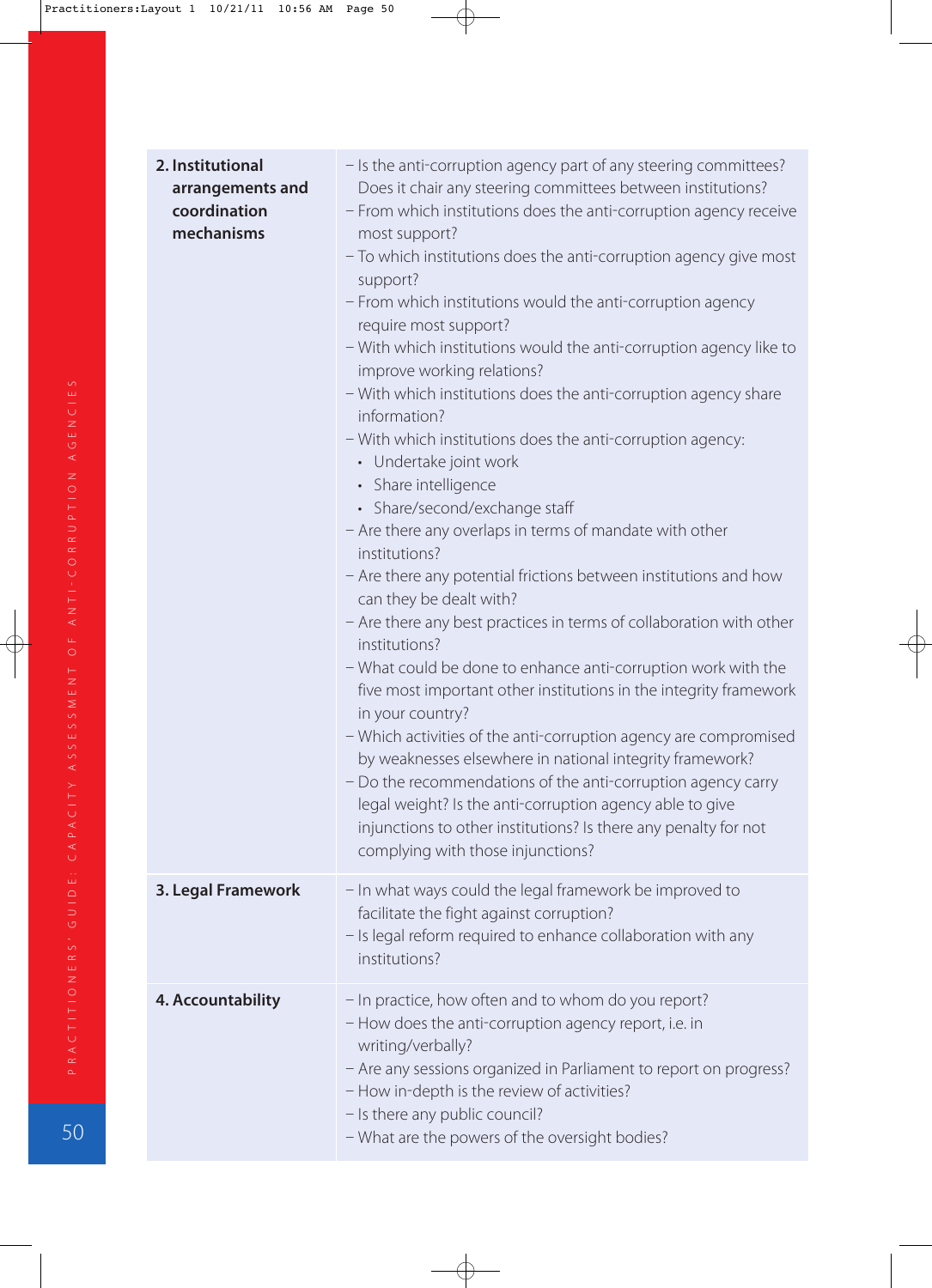| 4. Accountability           | - What is the effectiveness of, or hindrance by, those institutions<br>who monitor the anti-corruption agency's work?<br>- Is your anti-corruption agency website regularly updated?                                                                                                                                                                                                                                                                                                                                                                                                                                                                                                                                                                                                                                                                                                                                                                                                                                                                                                                                                                                                                                                                                                                                                                                                                                                                  |
|-----------------------------|-------------------------------------------------------------------------------------------------------------------------------------------------------------------------------------------------------------------------------------------------------------------------------------------------------------------------------------------------------------------------------------------------------------------------------------------------------------------------------------------------------------------------------------------------------------------------------------------------------------------------------------------------------------------------------------------------------------------------------------------------------------------------------------------------------------------------------------------------------------------------------------------------------------------------------------------------------------------------------------------------------------------------------------------------------------------------------------------------------------------------------------------------------------------------------------------------------------------------------------------------------------------------------------------------------------------------------------------------------------------------------------------------------------------------------------------------------|
| <b>Organizational level</b> |                                                                                                                                                                                                                                                                                                                                                                                                                                                                                                                                                                                                                                                                                                                                                                                                                                                                                                                                                                                                                                                                                                                                                                                                                                                                                                                                                                                                                                                       |
| 1. Vision and mission       | - How did the anti-corruption agency define its vision and<br>mission?                                                                                                                                                                                                                                                                                                                                                                                                                                                                                                                                                                                                                                                                                                                                                                                                                                                                                                                                                                                                                                                                                                                                                                                                                                                                                                                                                                                |
| 2. Leadership               | - What are your main responsibilities?<br>- Who appoints the senior management?<br>- What are the main criteria for appointment?<br>- What is their protection against dismissal?<br>- Are members of the anti-corruption agency protected when<br>undertaking official duties?                                                                                                                                                                                                                                                                                                                                                                                                                                                                                                                                                                                                                                                                                                                                                                                                                                                                                                                                                                                                                                                                                                                                                                       |
| 3. Strategic planning       | - What is the overall decision-making and budget allocation<br>structure of the anti-corruption agency?<br>- How often does the leadership meet to discuss strategic<br>planning?<br>- How is the annual strategy agreed?<br>- What types of performance indicator are included?<br>- Is there an annual review of the strategy and action plans in<br>terms of performance?<br>- What is the anti-corruption agency's budget?<br>- Who funds the anti-corruption agency?<br>- Is there any legal protection to the level of funding?<br>- Has it varied over the past 5 years?<br>- Are the funds paid on time?<br>- What is the budget estimate process and how are decisions<br>made over competing requests for funding?<br>- What is the expenditure of the anti-corruption agency by<br>division?<br>- What is the overall staff cost?<br>- What activities absorb most funds?<br>- What is the process for proposing and agreeing division<br>budgets?<br>- What are the anti-corruption agency's management processes for<br>overseeing operational activities, notably in terms of work<br>allocation and progress, staffing levels, budget expenditures and<br>performance?<br>- What performance measures are used at institutional and sub-<br>institutional level and staff levels? Are they publically available?<br>- How are they reviewed, and by whom and how often?<br>- What are the consequences of failure to meet the targets? |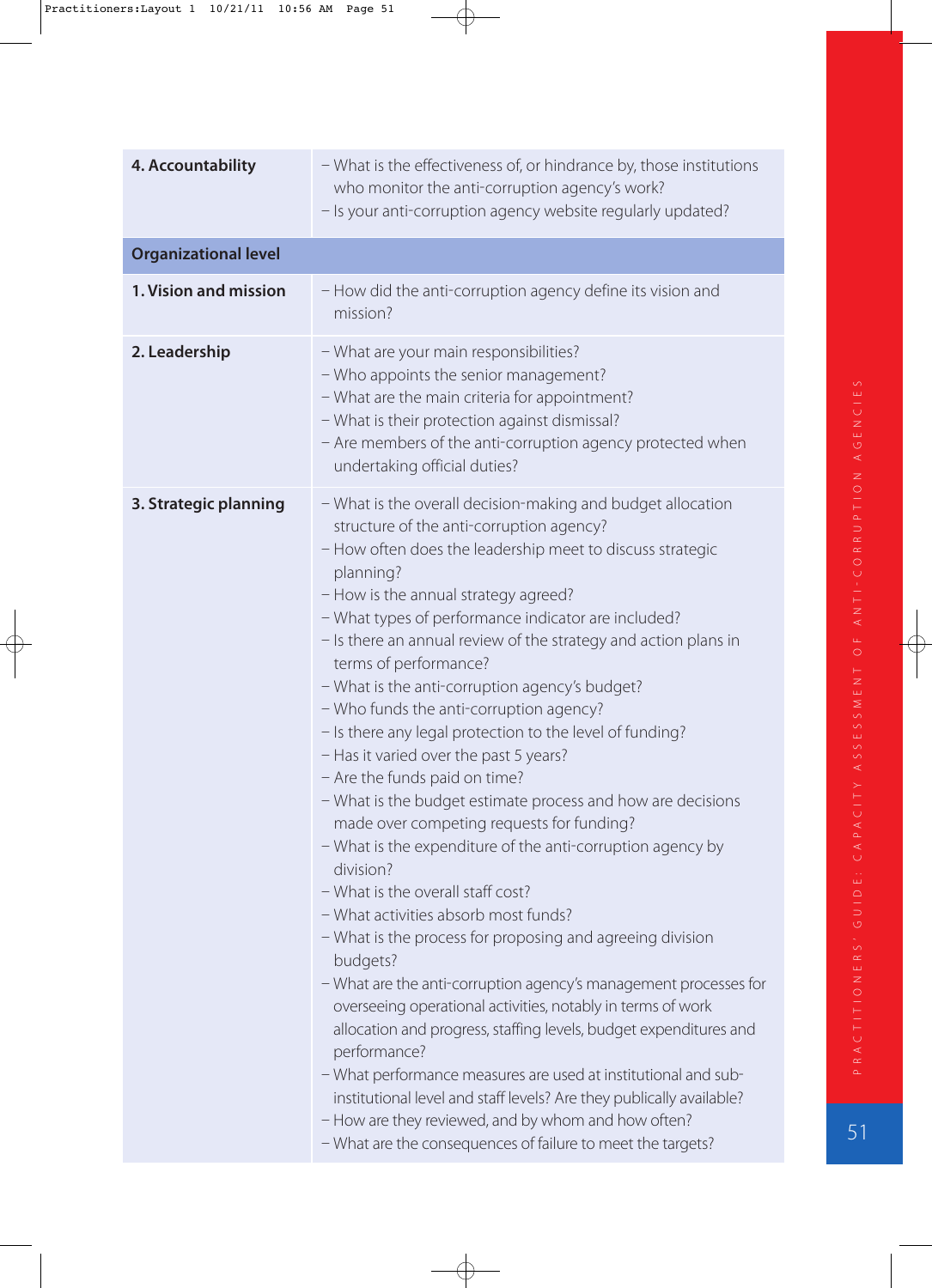| 3. Strategic planning                         | - Are annual work plans based on the organization's strategic plan?<br>- When did the anti-corruption agency undertake its first operational<br>work for each of its functions?<br>- For each function, what are the procedures involved and volume<br>of activity?                                                                                                                                                                                                                                                                                                                                                                                                                                                                                                                                                                                                                                                                                                                                                        |
|-----------------------------------------------|----------------------------------------------------------------------------------------------------------------------------------------------------------------------------------------------------------------------------------------------------------------------------------------------------------------------------------------------------------------------------------------------------------------------------------------------------------------------------------------------------------------------------------------------------------------------------------------------------------------------------------------------------------------------------------------------------------------------------------------------------------------------------------------------------------------------------------------------------------------------------------------------------------------------------------------------------------------------------------------------------------------------------|
| 4. Organizational<br>structure                | - Are you satisfied with the current organizational structure or do<br>you think some reforms would be appropriate?                                                                                                                                                                                                                                                                                                                                                                                                                                                                                                                                                                                                                                                                                                                                                                                                                                                                                                        |
| 5. Human resource<br>management               | - Is there a human resource division?<br>- What are the processes for recruiting new staff?<br>- What are the processes for promoting staff? Are they published?<br>- What are the processes for disciplining staff? Are they<br>published?<br>- Is there a code of conduct?<br>- Do staff declare their assets? To whom? How are they verified?<br>- Is there an annual appraisal process?<br>- Are all new posts advertised?<br>- Is there an anti-corruption agency training strategy?<br>- Who trains new staff?<br>- Who provides specialist training?<br>- Is any joint training undertaken?<br>- Outline the training programmes. Are they linked to the strategy<br>or action plans?<br>- What is staff turnover by division annually in % terms?<br>- Are there special salary scales that vary from civil service rates?<br>- Are there any other allowances specific to the anti-corruption<br>agency?<br>- Can/Does the anti-corruption agency call on staff from other<br>agencies for delivery of functions? |
| 6. Knowledge and<br>information<br>management | - When systematic patterns of corruption are diagnosed by the<br>investigation team or the prevention team, are these findings<br>shared among both teams?                                                                                                                                                                                                                                                                                                                                                                                                                                                                                                                                                                                                                                                                                                                                                                                                                                                                 |
| 7. Communication                              | - How does the anti-corruption agency communicate internally?<br>- How, how often and through what media?<br>- How does the anti-corruption agency communicate with other<br>agencies?<br>- How, how often, and through what media?<br>- How does the anti-corruption agency communicate with the<br>public?<br>- How, how often, and through what media?                                                                                                                                                                                                                                                                                                                                                                                                                                                                                                                                                                                                                                                                  |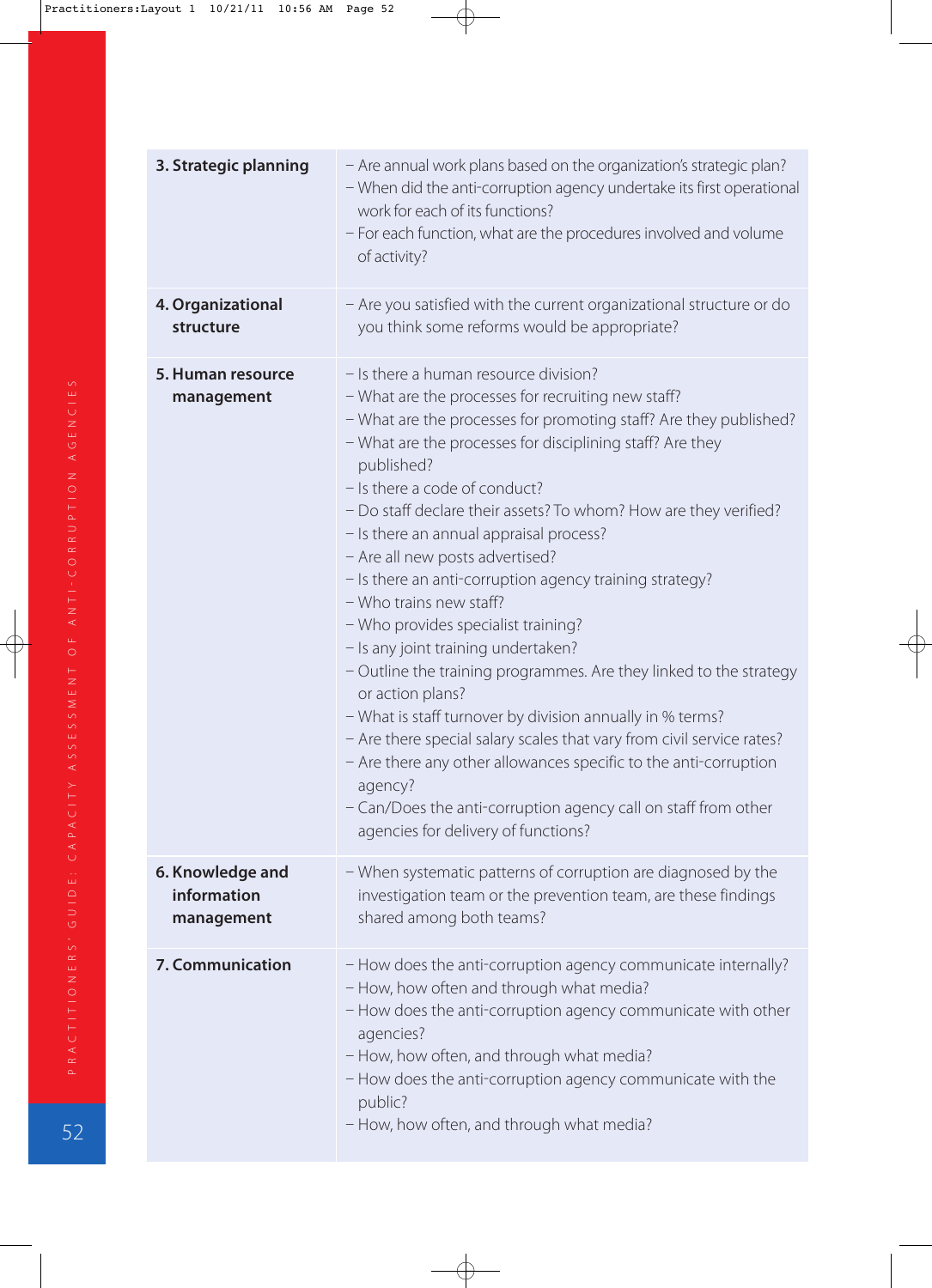| 7. Communication                | - Are citizens involved in the management of the anti-corruption<br>agency?<br>- Are there any management committees dealing with education,<br>prevention, investigation, awareness involving citizens?                                                                                                                                                                                                                                                                                                                                                                                                  |
|---------------------------------|-----------------------------------------------------------------------------------------------------------------------------------------------------------------------------------------------------------------------------------------------------------------------------------------------------------------------------------------------------------------------------------------------------------------------------------------------------------------------------------------------------------------------------------------------------------------------------------------------------------|
| 8. Monitoring and<br>evaluation | - Does the anti-corruption agency have SOPs or Manuals for core<br>functions?<br>- What are the work and workload progress review procedures?<br>- Who reviews progress? What records are kept?<br>- Do all staff have job descriptions and designated roles (such as<br>exhibits officer, case manager, trainers, etc)?<br>- Does the anti-corruption agency operate a LAN, databases,<br>analysis software and other software?<br>- Are these available on request, by a business case process, or on<br>an ad hoc basis?<br>- How are the activities of the anti-corruption agency being<br>evaluated? |
| 9. Training and<br>mentoring    | - What type of training and mentoring activities does the anti-<br>corruption agency support?                                                                                                                                                                                                                                                                                                                                                                                                                                                                                                             |
| 10. Finance and<br>procurement  | - Is there a head of finance/finance department?<br>- Does the anti-corruption agency have a finance management<br>information system capacity?<br>- Who manages the budget for every division or section?<br>- Is the budget per division available?<br>- Who reviews expenditure externally?<br>- What is the proportion of the budget funded by donors by year,<br>over the past 5 years?<br>- Which donor(s) fund the anti-corruption agency?                                                                                                                                                         |
| <b>Individual level</b>         |                                                                                                                                                                                                                                                                                                                                                                                                                                                                                                                                                                                                           |
| 1. Staff profile                | - How many staff do you have currently working for the anti-<br>corruption agency?                                                                                                                                                                                                                                                                                                                                                                                                                                                                                                                        |
| 2. Technical capacities         | - What technical capacities are currently missing among your<br>staff?                                                                                                                                                                                                                                                                                                                                                                                                                                                                                                                                    |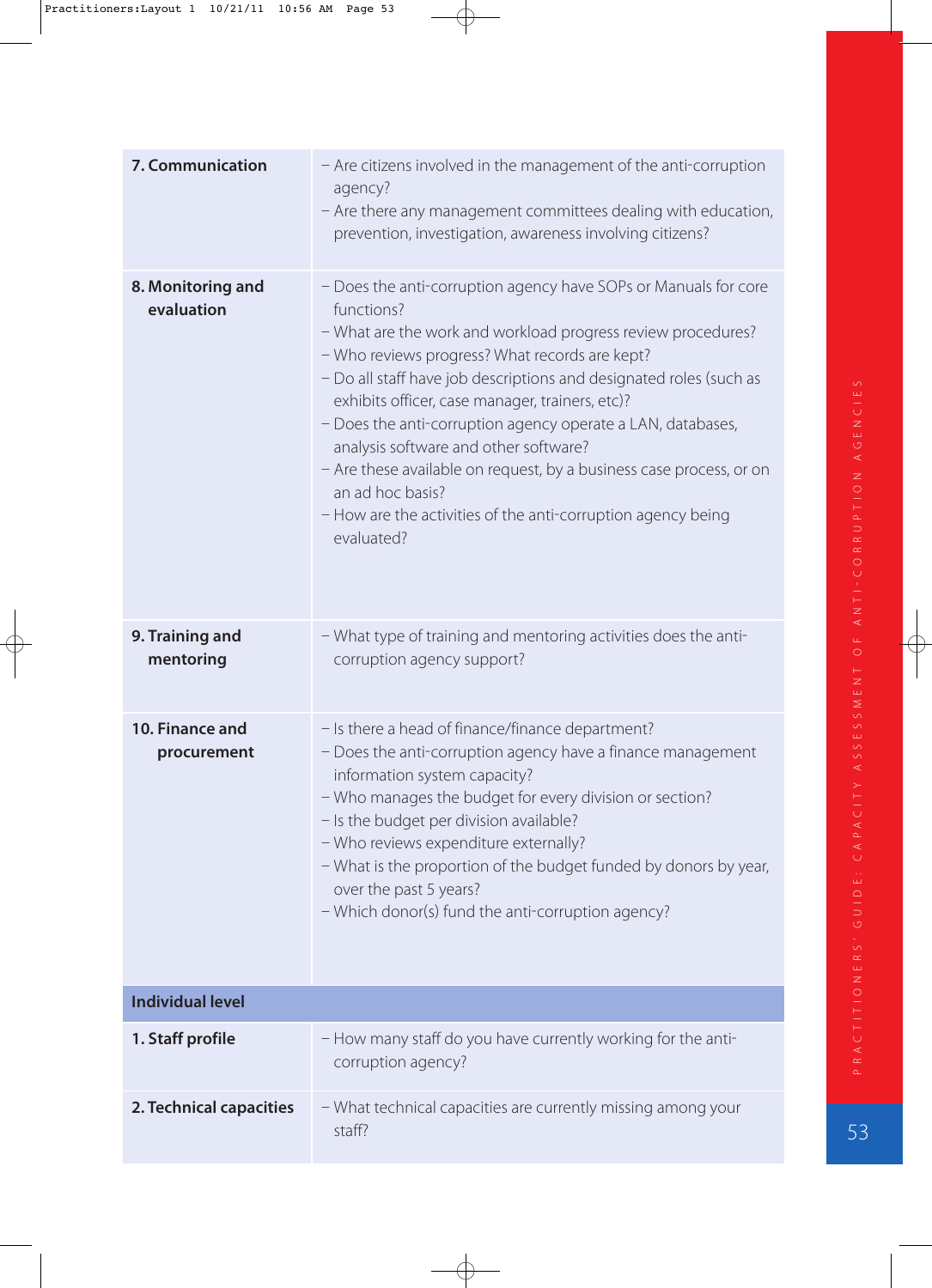# **Interview guide for ACA staff**

Interviews with ACA staff are primarily geared towards assessing their competences and technical qualifications and developing an accurate staffing profile of the ACA. However, the interviews also provide an opportunity to assess organizational issues, as well as enabling environment capacities. The information obtained from ACA staff will allow those undertaking the ACA capacity assessment to triangulate this information with prior obtained data from the desk review and head(s) of agency interviews. This will ensure an accurate picture is developed of all the ACA capacity gaps and needs.

| <b>Staff Profile</b>                                | Sample questions                                                                                                                                                                                                                                                                                                                                                                                                                                     |
|-----------------------------------------------------|------------------------------------------------------------------------------------------------------------------------------------------------------------------------------------------------------------------------------------------------------------------------------------------------------------------------------------------------------------------------------------------------------------------------------------------------------|
| 1. Type of work                                     | - What is your post title?<br>- Do you have terms of references (TORs)?<br>- Do the TORs reflect your day to day work?<br>- What are your main responsibilities within the anti-corruption<br>agency?                                                                                                                                                                                                                                                |
| 2. Background                                       | - What year did you join the anti-corruption agency?<br>- Where did you work prior to the anti-corruption agency (up to<br>10 years back in time)?<br>- What are your academic qualifications?<br>- What is your professional experience to date within the anti-<br>corruption agency? Did you hold any other positions within the<br>agency?<br>- Were you interviewed for your position at the anti-corruption<br>agency?                         |
| 3. Training                                         | - Have you received any training before or during your<br>assignment with the anti-corruption agency to undertake this<br>job?                                                                                                                                                                                                                                                                                                                       |
| 4. Motivation and<br>reasons for staff<br>turn-over | - Why did you want to work for the anti-corruption agency? What<br>were your main reasons?<br>- What are the three main reasons for staying with the anti-<br>corruption agency?<br>- What are the three main reasons for which you could see<br>yourself leave the anti-corruption agency?<br>- What do you like most about working for the anti-corruption<br>agency?<br>- What do you like least about working for the anti-corruption<br>agency? |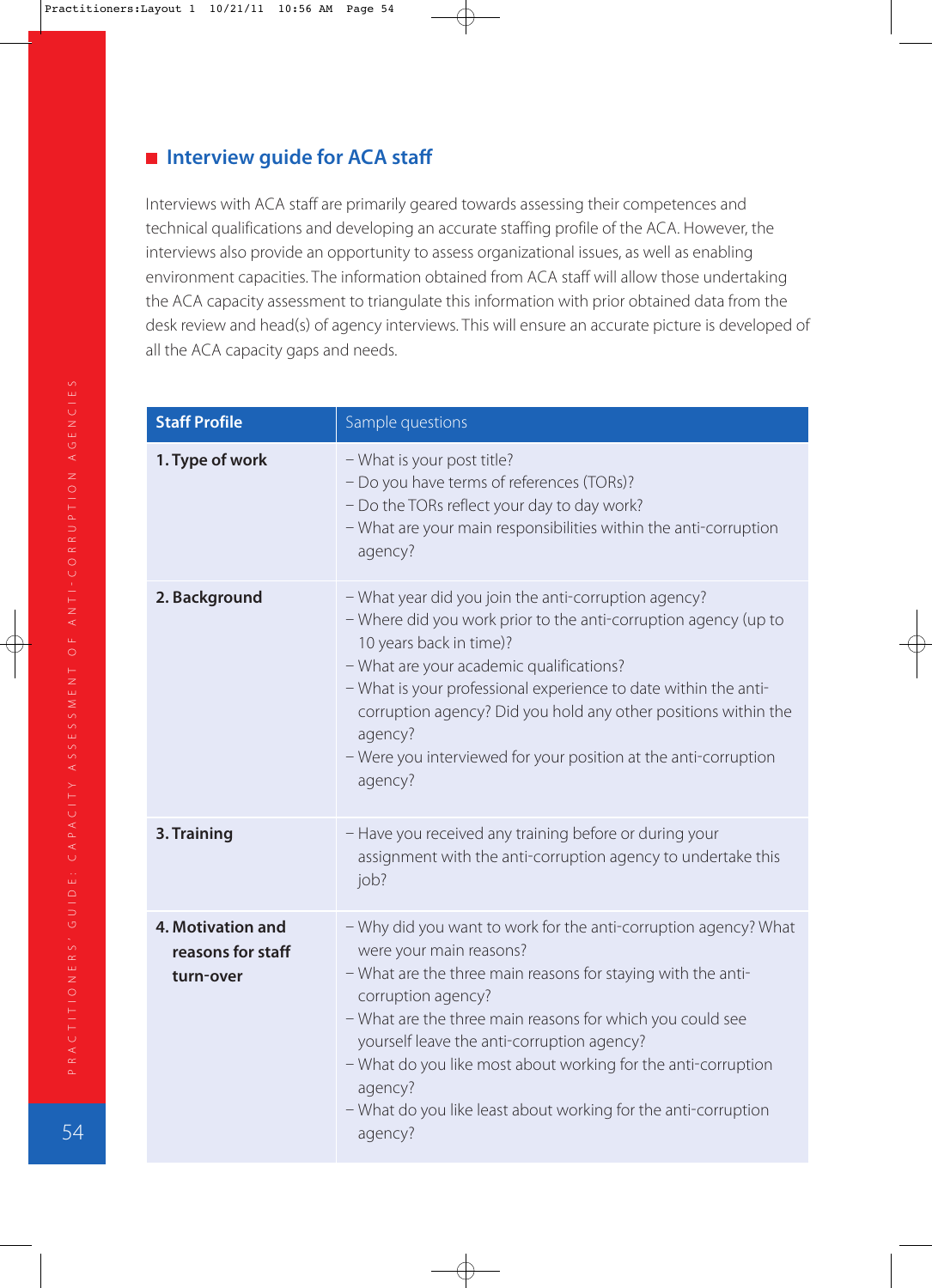| <b>4. Motivation and</b><br>reasons for staff<br>turn-over | - What do you like most about your work?<br>- What do you like least about your work?                                                                                                                                                                                                                                                                                                                                                                                                                                                                                                                                                                                                                                                                                                                                                                                                                                                                                                                                                                                                                                                                                                                                                                                         |
|------------------------------------------------------------|-------------------------------------------------------------------------------------------------------------------------------------------------------------------------------------------------------------------------------------------------------------------------------------------------------------------------------------------------------------------------------------------------------------------------------------------------------------------------------------------------------------------------------------------------------------------------------------------------------------------------------------------------------------------------------------------------------------------------------------------------------------------------------------------------------------------------------------------------------------------------------------------------------------------------------------------------------------------------------------------------------------------------------------------------------------------------------------------------------------------------------------------------------------------------------------------------------------------------------------------------------------------------------|
| 5. Career development                                      | - How long do you intend to stay with the anti-corruption<br>agency?<br>- Are you aware of promotion criteria?<br>- Have you ever applied for promotion? Were you satisfied with<br>the process and with the outcome?<br>- Have there been any opportunities to transfer to, or work in,<br>other parts of the anti-corruption agency?                                                                                                                                                                                                                                                                                                                                                                                                                                                                                                                                                                                                                                                                                                                                                                                                                                                                                                                                        |
| <b>Technical capacities</b>                                |                                                                                                                                                                                                                                                                                                                                                                                                                                                                                                                                                                                                                                                                                                                                                                                                                                                                                                                                                                                                                                                                                                                                                                                                                                                                               |
| a. Investigation staff                                     | - What are the main types of corruption you deal with?<br>- How many cases do you deal with annually?<br>- What is the average value of the cases you deal with?<br>- What is the average rank of the public sector suspects in your<br>cases (check public sector ranking system in the country prior to<br>administering this questionnaire)?<br>- Do you have standard operating procedures for the<br>investigation?<br>- Have you been trained on the standard operating procedures<br>for the investigation?<br>- Are you familiar with the following concepts? If yes, did you ever<br>deal with these concepts in specific cases?<br>• Public sector corruption<br>• Private sector corruption<br>• Conspiracy<br>Aiding and abetting offences<br>• Cases involving foreign public officials<br>• Embezzlement/Misappropriation<br>Improper use of public property<br>$\bullet$<br>• Misconduct in public office<br>Trading in influence<br>• Nepotism<br>• Falsification of documents<br>Anti-money laundering<br>Restraint and confiscation<br>• Asset recovery<br>• Requests for mutual legal assistance<br>- Do you have any of the following skills? If yes, have you received<br>any specific training for these?<br>• Determining criminal law points to prove |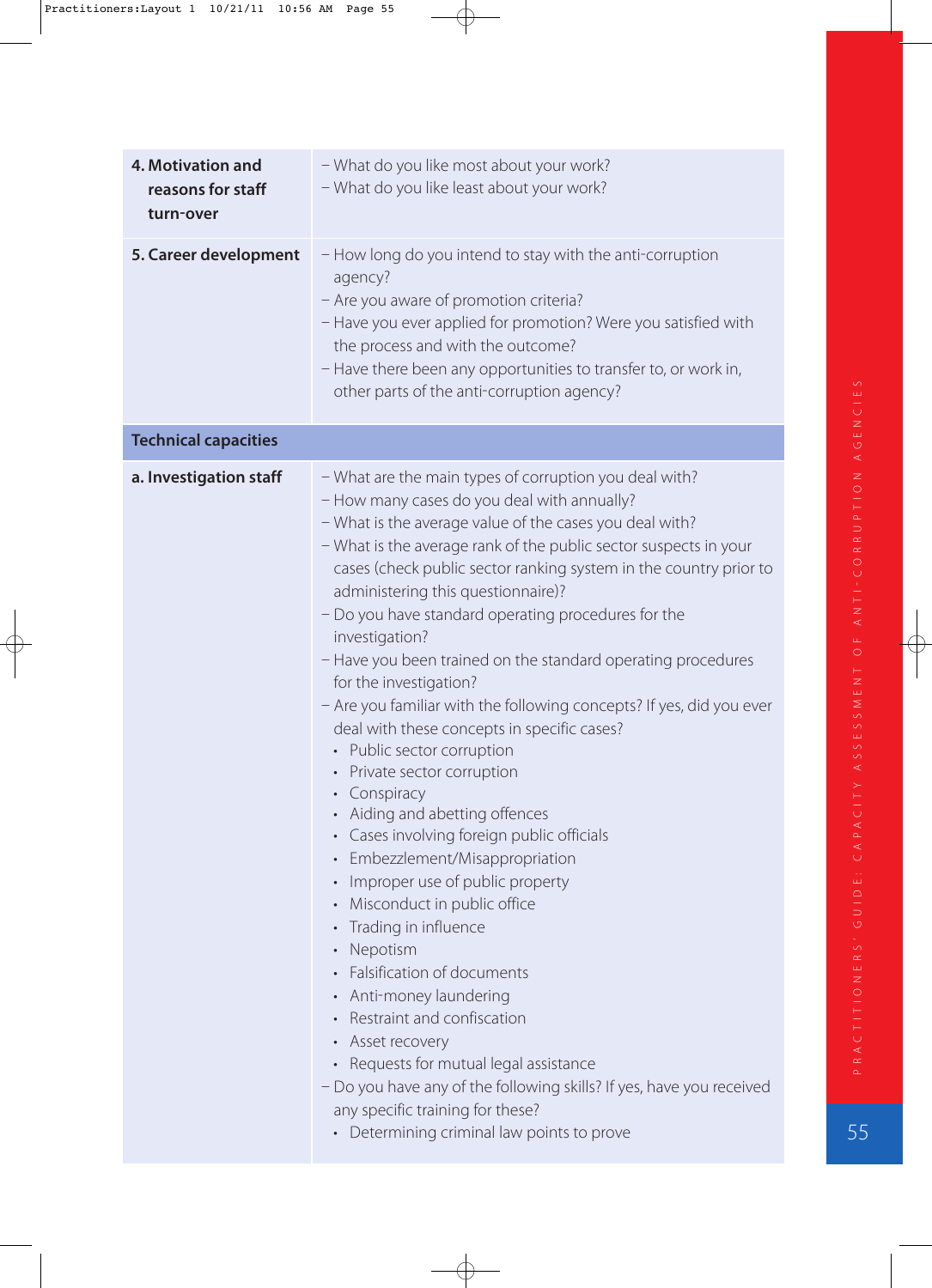| a. Investigation staff | Preparing file cases for the prosecutor<br>$\bullet$<br>Interviewing<br>Note-taking<br>$\bullet$<br>File management<br>$\bullet$<br>Document requests to other institutions<br>$\bullet$<br>Open source information-gathering<br>$\bullet$<br>Intelligence gathering<br>$\bullet$<br>Reading financial statements<br>$\bullet$<br>• Asset restraint<br>Dealing with money laundering cases<br>$\bullet$<br>Search and seize<br>• Access and search electronic devices                                                                                                                                                                                                                                                                                                                                                                                                                                                                                                                               |
|------------------------|-----------------------------------------------------------------------------------------------------------------------------------------------------------------------------------------------------------------------------------------------------------------------------------------------------------------------------------------------------------------------------------------------------------------------------------------------------------------------------------------------------------------------------------------------------------------------------------------------------------------------------------------------------------------------------------------------------------------------------------------------------------------------------------------------------------------------------------------------------------------------------------------------------------------------------------------------------------------------------------------------------|
|                        | Surveillance<br>$\bullet$<br>Using informants<br>$\bullet$<br>Participating in joint operations with the police<br>$\bullet$<br>Protecting evidence integrity<br>$\bullet$<br>• Investigation report writing<br>- What are the main skills, knowledge and experience missing at<br>the moment in the investigation team?                                                                                                                                                                                                                                                                                                                                                                                                                                                                                                                                                                                                                                                                            |
| b. Prevention staff    | - Do you have experience in any of the following areas?<br>• Developing national anti-corruption strategies<br>Developing anti-corruption action plans<br>$\bullet$<br>Monitoring the implementation of anti-corruption policies<br>$\bullet$<br>UNCAC Self-assessment coordination<br>$\bullet$<br>Measuring corruption<br>$\bullet$<br>Evaluating the effectiveness of anti-corruption policies<br>$\bullet$<br>• Corruption risk / integrity assessments<br>Reviewing legislation, regulations and procedures<br>$\bullet$<br>Proposing new or revised legislation, regulations and<br>procedures<br>Mainstreaming international standards<br>$\bullet$<br>Public education<br>• Disseminating knowledge on corruption and anti-corruption"<br>Communication<br>$\bullet$<br>Knowledge sharing<br>• Conflict of interest regimes<br>Gift policies<br>$\bullet$<br>Asset declarations<br>Participation in international for a / UNCAC Review<br>$\bullet$<br>Mechanism<br>Mutual legal assistance |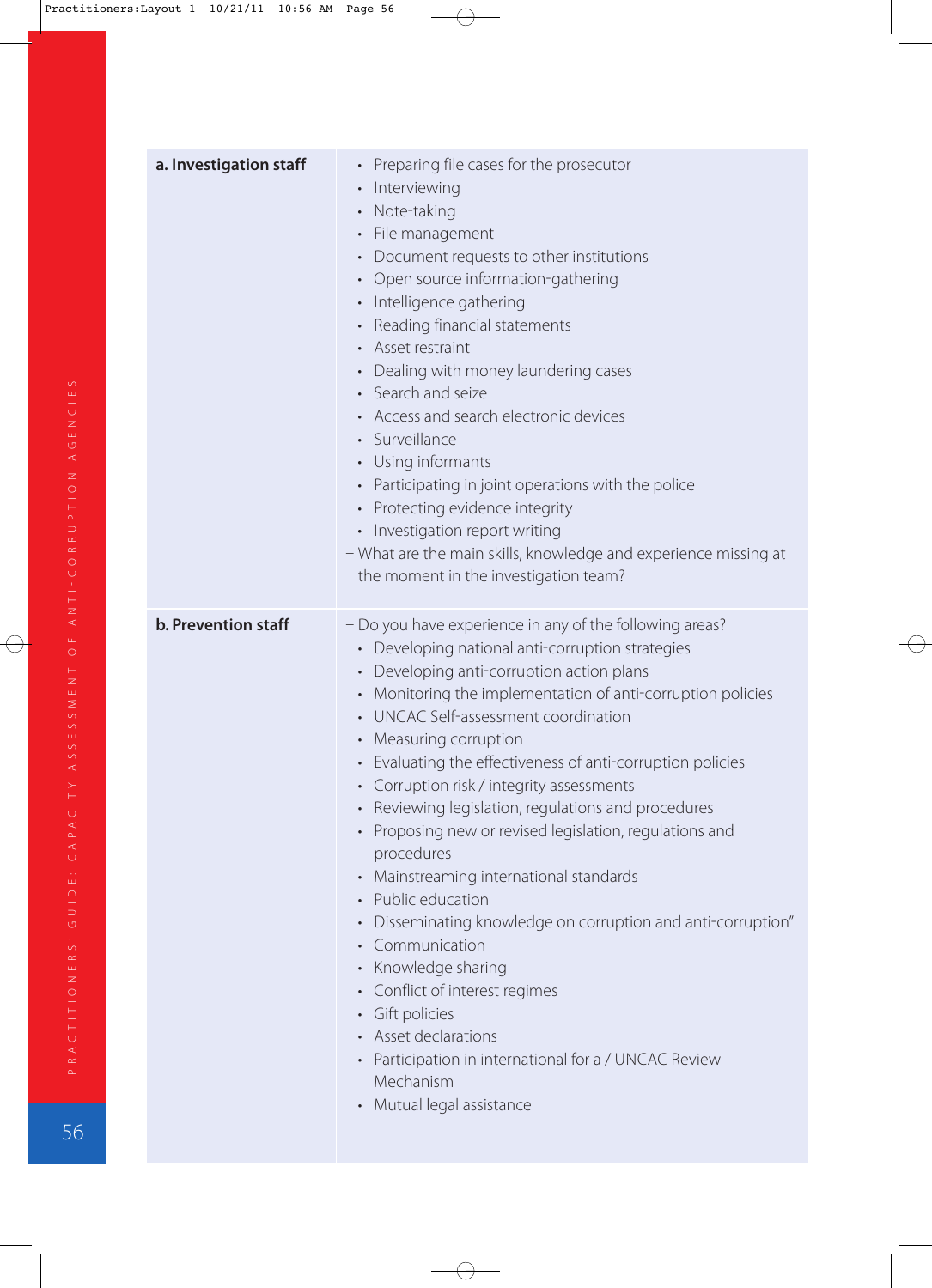| <b>b. Prevention staff</b>      | - Do you have any of the following skills? If yes, have you received<br>any specific training for these?<br>• Training people<br>• Educating people<br>Developing distance learning modules<br>$\bullet$<br>• Mentoring and coaching<br>• Writing public materials<br>• Writing training materials<br>• Public speaking<br>Developing codes of conduct<br>• Drafting laws<br>• Developing and undertaking public perception surveys<br>Designing communication strategies<br>• Writing reports<br>• Reviewing asset declarations<br>- What are the main skills, knowledge and experience missing at<br>the moment in the prevention team? |
|---------------------------------|-------------------------------------------------------------------------------------------------------------------------------------------------------------------------------------------------------------------------------------------------------------------------------------------------------------------------------------------------------------------------------------------------------------------------------------------------------------------------------------------------------------------------------------------------------------------------------------------------------------------------------------------|
| <b>Organizational level</b>     |                                                                                                                                                                                                                                                                                                                                                                                                                                                                                                                                                                                                                                           |
| 1. Vision and mission           | - What are the vision and mission of the anti-corruption agency?<br>- Are the vision and mission of the anti-corruption agency clear<br>to you?<br>- What do you think the anti-corruption agency does well?<br>- In which areas do you think the anti-corruption agency could<br>improve its work?                                                                                                                                                                                                                                                                                                                                       |
| 2. Leadership                   | - How do you assess the anti-corruption agency's leadership<br>(excellent, very good, average, fair or poor)?                                                                                                                                                                                                                                                                                                                                                                                                                                                                                                                             |
| 3. Strategic planning           | - Have you taken part in any strategic planning exercise?                                                                                                                                                                                                                                                                                                                                                                                                                                                                                                                                                                                 |
| 4. Organizational<br>structure  | - Are your reporting lines clear?<br>- Do you have the equipment to do your work?<br>- If not, what equipment do you need?<br>- Why and how does the absence impact on your work?<br>- How do you apply for the equipment?                                                                                                                                                                                                                                                                                                                                                                                                                |
| 5. Human resource<br>management | - Are there published policies on health and safety, discrimination,<br>bullying, etc.<br>- Are there published policies on holiday and sickness<br>entitlement, pay scales, allowances and overtime, promotion,<br>grievance procedures?<br>- Is there a code of conduct and training in ethical conduct?<br>Disclosure of assets? Policy on conflict of interest?                                                                                                                                                                                                                                                                       |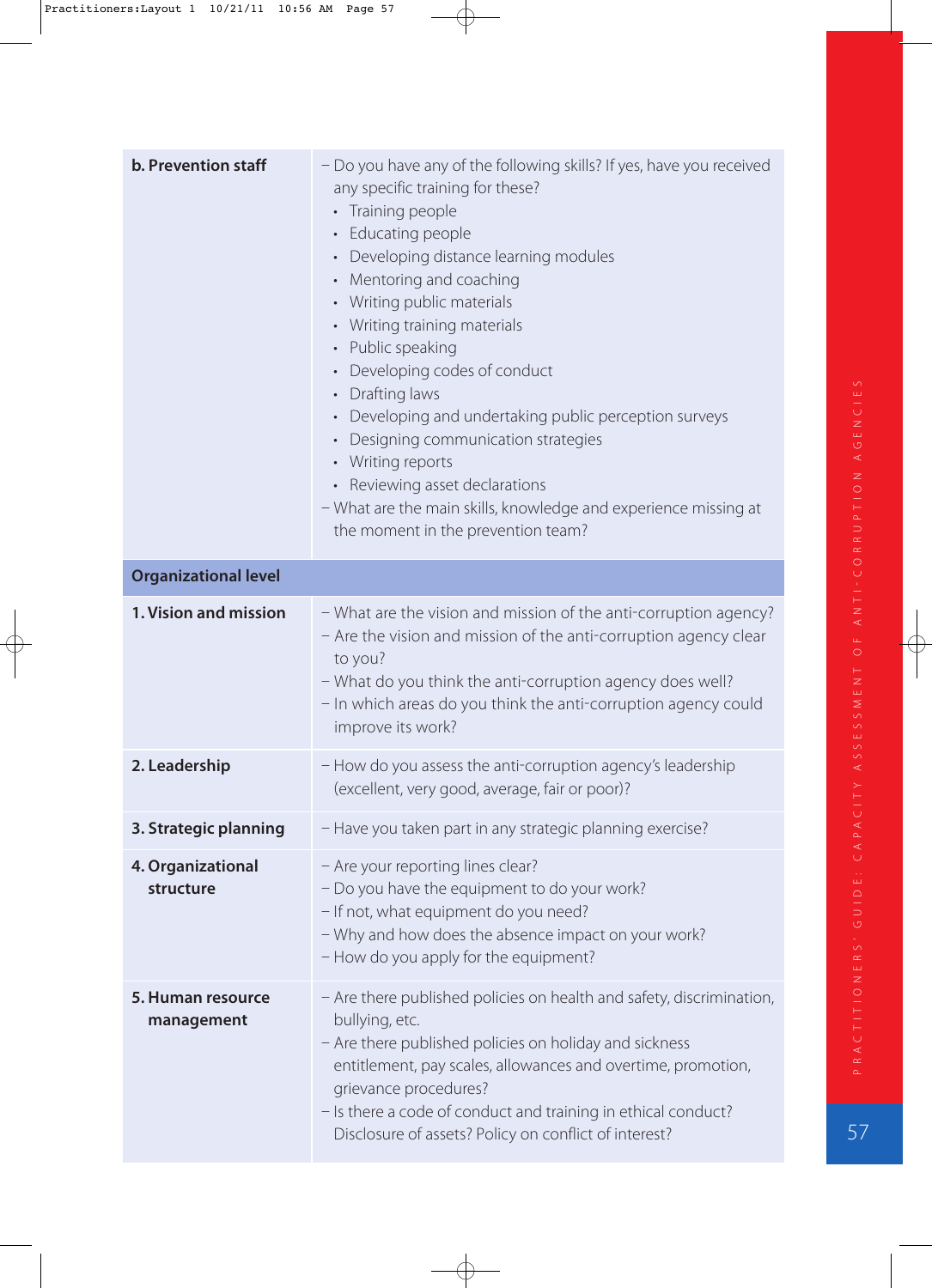| 5. Human resource<br>management                                    | - Do you feel that your salary reflects your expertise/experience?<br>- Are you satisfied with the additional allowances?<br>- How would you rate staff relations in your team (excellent, very<br>good, average, fair or poor)?                                                                                                     |
|--------------------------------------------------------------------|--------------------------------------------------------------------------------------------------------------------------------------------------------------------------------------------------------------------------------------------------------------------------------------------------------------------------------------|
| 6. Knowledge and<br>information<br>management                      | - Are knowledge and information shared adequately with you by<br>email and/or other means?                                                                                                                                                                                                                                           |
| 7. Communication                                                   | - How well do you feel the anti-corruption agency communicates<br>with you?<br>- Do you have regular staff/team meetings?                                                                                                                                                                                                            |
| 8. Monitoring and<br>evaluation                                    | - Do you monitor and evaluate your work?<br>$-$ How?<br>- Are you appraised annually?<br>- Has there been any outcome from the appraisal?<br>- Who assesses your work in terms of performance?<br>- Are the performance measures used adequate?<br>- Do you feel the anti-corruption agency has made the best use of<br>your skills? |
| 9. Training and                                                    | - Has the anti-corruption agency provided you with sufficient                                                                                                                                                                                                                                                                        |
| mentoring                                                          | training to undertake your assignment?                                                                                                                                                                                                                                                                                               |
| <b>Enabling environment</b>                                        | Sample questions                                                                                                                                                                                                                                                                                                                     |
| 1. Social, economic<br>and political context                       | - How do you assess political will in your country to fight<br>corruption (excellent, very good, average, fair or poor)?                                                                                                                                                                                                             |
| 2. Institutional<br>arrangements and<br>coordination<br>mechanisms | - Do you work with any institutions outside the anti-corruption<br>agency?<br>- How would you assess your partnership (excellent, very good,<br>average, fair or poor)?                                                                                                                                                              |
| 3. Legal Framework                                                 | - Are there any legal provisions which facilitate your work<br>especially?<br>- Are there any legal provisions which hinder your work<br>especially?                                                                                                                                                                                 |
| 4. Accountability                                                  | - How do you rate the public image of the anti-corruption agency<br>(high, average or low)?                                                                                                                                                                                                                                          |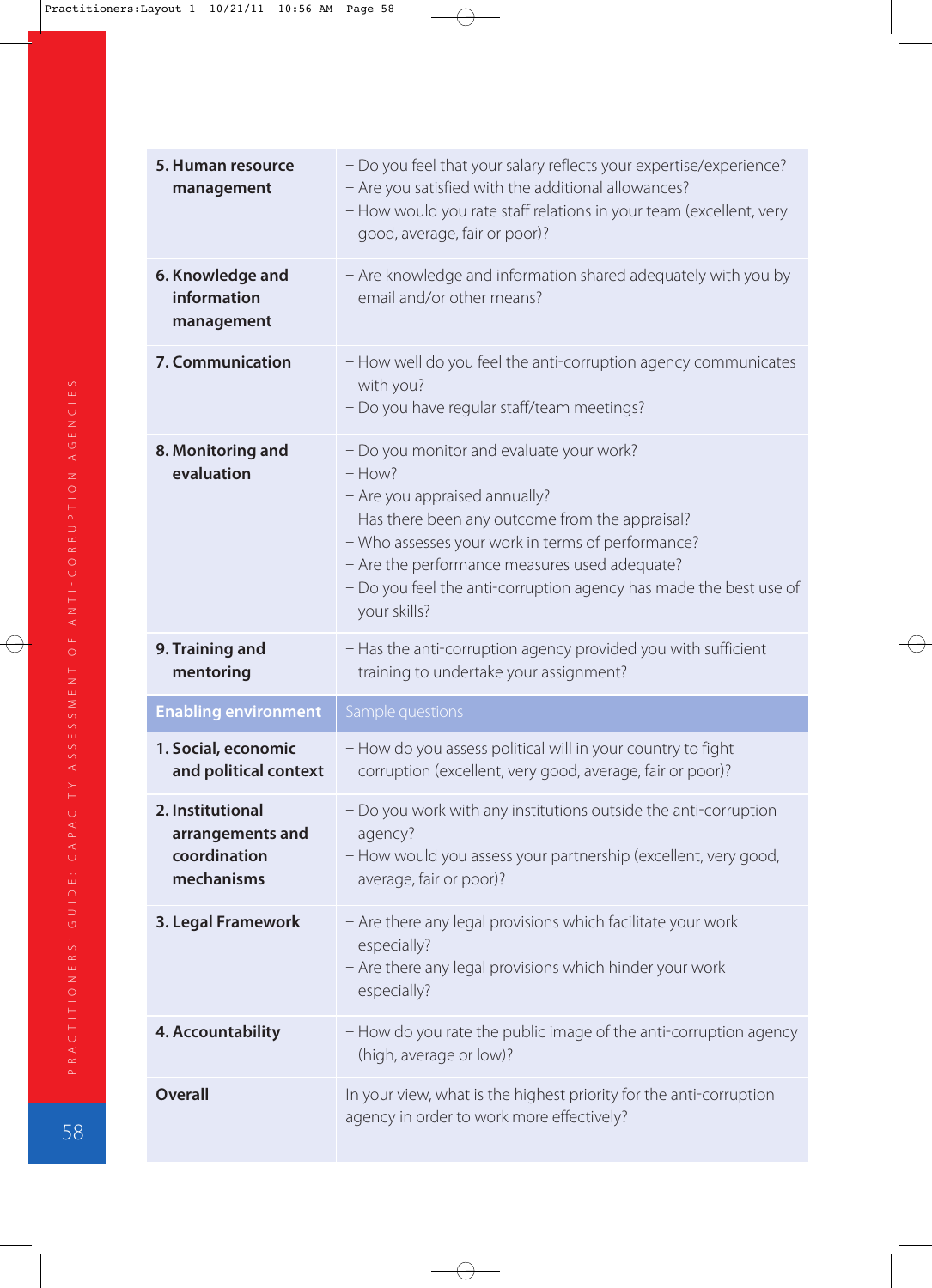# **Interview guide for institutional stakeholders**

Institutional stakeholder interviews will allow those undertaking the capacity assessment to further triangulate all information previously obtained. These interviews will primarily focus on institutional arrangements, coordination mechanisms, and the enabling environment more broadly. These interviews will also provide an opportunity to assess partners' views on the overall organizational capacity of the ACA. Some common institutional stakeholders are listed below as examples.

| <b>Enabling environment</b>                                        | Sample questions                                                                                                                                                                                                                                                                                                                                                                                                                                                                                                                                                                                                                                                                                                                                                                                                                                                                                                                                                                                                                                              |
|--------------------------------------------------------------------|---------------------------------------------------------------------------------------------------------------------------------------------------------------------------------------------------------------------------------------------------------------------------------------------------------------------------------------------------------------------------------------------------------------------------------------------------------------------------------------------------------------------------------------------------------------------------------------------------------------------------------------------------------------------------------------------------------------------------------------------------------------------------------------------------------------------------------------------------------------------------------------------------------------------------------------------------------------------------------------------------------------------------------------------------------------|
| 1. Institutional<br>arrangements and<br>coordination<br>mechanisms | - Does the Prosecutor-General's Office get involved in the<br>investigative process at any stage?<br>- How many case files have you received from the anti-corruption<br>agency?<br>- How many case files have you reviewed?<br>- Did most have sufficient evidence for prosecution?<br>- Did you have to send back any files for further investigations?<br>How many?<br>- How many individuals have been prosecuted so far on corruption<br>charges?<br>- How many convictions have you obtained for corruption so far?<br>- What is the annual conviction/acquittal rate?<br>- What is the longest period of a current case awaiting a hearing?<br>- What is the average value of cases?<br>- What are the biggest corruption cases which you have had to<br>prosecute?<br>- Do you have any criteria in terms of what cases you prosecute?<br>- Are these in line with the criteria used by the anti-corruption<br>agency for the selection of cases to investigate?<br>- How would you assess the overall performance of the anti-<br>corruption agency? |
| 2. Legal Framework                                                 | - Is the legal framework adequate to fight corruption in your<br>country?<br>- Are any amendments required to the current laws in order to<br>improve the effectiveness in fighting corruption?                                                                                                                                                                                                                                                                                                                                                                                                                                                                                                                                                                                                                                                                                                                                                                                                                                                               |

### **(I) Attorney-General's Office / Prosecutor-General's Office**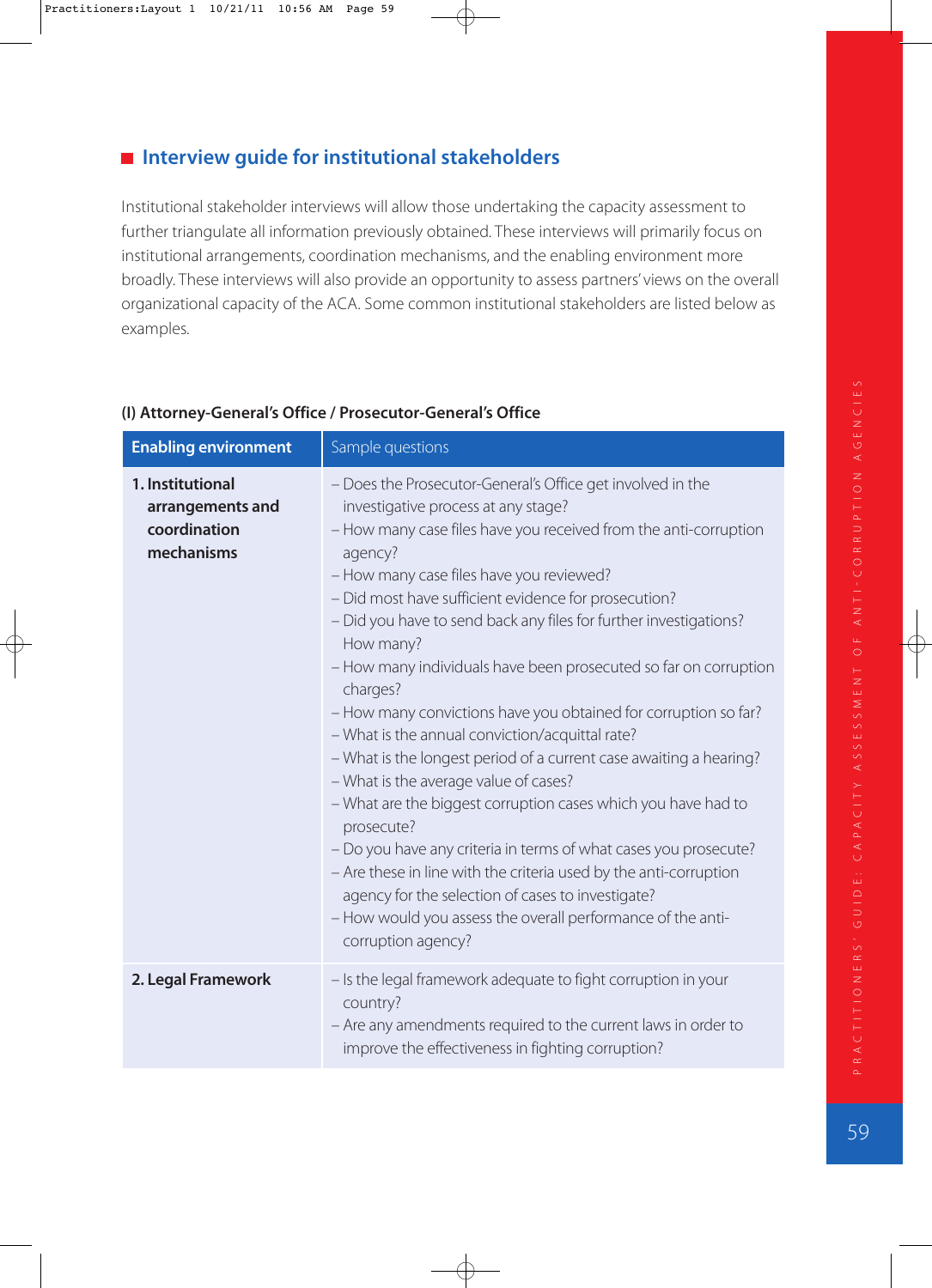### **(II) Auditor-General's Office**

| <b>Enabling environment</b>                                        | Sample questions                                                                                                                                                                                                                                                                                                                                                                                                                                          |
|--------------------------------------------------------------------|-----------------------------------------------------------------------------------------------------------------------------------------------------------------------------------------------------------------------------------------------------------------------------------------------------------------------------------------------------------------------------------------------------------------------------------------------------------|
| 1. Social, economic and<br>political context                       | - Are audits regularly conducted in the state administration?<br>- What is the jurisdiction of the Auditor-General's Office?<br>- What is the quality of record-keeping within the state<br>administration?<br>- Is there any internal audit in the government? How is it linked to<br>the Auditor-General's Office?                                                                                                                                      |
| 2. Institutional<br>arrangements and<br>coordination<br>mechanisms | - Does the Auditor-General report informally on its suspicions of<br>corruption to the anti-corruption agency?<br>- Does the Auditor-General report any irregularities or suspicious of<br>corruption to the anti-corruption agency prior to publishing its<br>full audit reports?<br>- How would you assess the overall performance of the anti-<br>corruption agency?<br>- Is there any overlap in terms of mandate with the anti-corruption<br>agency? |
| 3. Legal Framework                                                 | - Is the Auditor-General legally obliged to report to the anti-<br>corruption agency on any suspicious activity uncovered during<br>its audits?<br>- What types of audits is the Auditor-General's Office authorized to<br>conduct by law?                                                                                                                                                                                                                |
| 4. Accountability                                                  | - Is the Auditor-General's Office mandated to audit the anti-<br>corruption agency? If yes, have you identified any organisational<br>issues, for example, in relation to financial management,<br>procurement or staff recruitment?                                                                                                                                                                                                                      |

## **(III) Police**

| <b>Enabling environment</b>                                        | Sample questions                                                                                                                                                                                                               |
|--------------------------------------------------------------------|--------------------------------------------------------------------------------------------------------------------------------------------------------------------------------------------------------------------------------|
| 1. Social, economic and<br>political context                       | - Did the anti-corruption agency resort under the police at any<br>stage in the past?<br>- Are any former police officers working in the anti-corruption<br>agency?<br>- Is the police perceived to be corrupt in the country? |
| 2. Institutional<br>arrangements and<br>coordination<br>mechanisms | - How does the police collaborate with the anti-corruption agency?<br>- Does the police provide any assistance with ACA investigations, for<br>example at the local level?                                                     |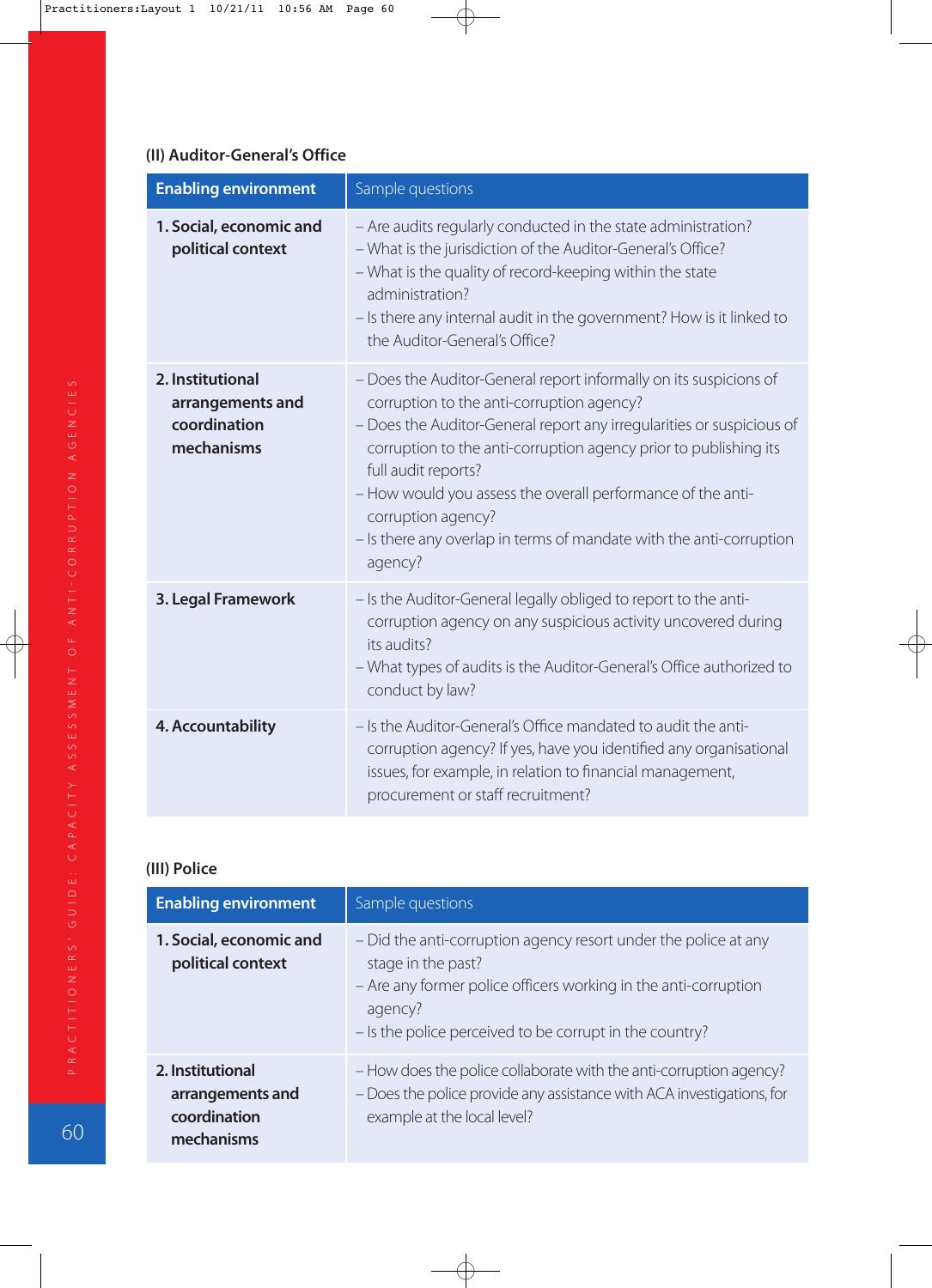| 2. Institutional<br>arrangements and<br>coordination<br>mechanisms | - Does the police support any arrests or detentions at the request<br>of the ACA?<br>- Does the police systematically forward any corruption complaints<br>to the ACA/<br>- Does the police have the mandate to open corruption<br>investigations on its own?<br>- Is there any overlap in terms of mandate between the police and<br>the anti-corruption agency?<br>- How would you assess the overall performance of the anti-<br>corruption agency?<br>- How would you assess the technical capacities of the anti-<br>corruption agency staff to undertake its mandate? |
|--------------------------------------------------------------------|-----------------------------------------------------------------------------------------------------------------------------------------------------------------------------------------------------------------------------------------------------------------------------------------------------------------------------------------------------------------------------------------------------------------------------------------------------------------------------------------------------------------------------------------------------------------------------|
| 3. Legal Framework                                                 | - Is the legal framework facilitating or hampering the detection<br>and investigation of corruption?                                                                                                                                                                                                                                                                                                                                                                                                                                                                        |

# **(IV) Financial Intelligence Unit**

| <b>Enabling environment</b>                                        | Sample questions                                                                                                                                                                                                                                                                                                                                                                                                                                                                                                                                                                                                                 |
|--------------------------------------------------------------------|----------------------------------------------------------------------------------------------------------------------------------------------------------------------------------------------------------------------------------------------------------------------------------------------------------------------------------------------------------------------------------------------------------------------------------------------------------------------------------------------------------------------------------------------------------------------------------------------------------------------------------|
| 1. Institutional<br>arrangements and<br>coordination<br>mechanisms | - When has the FIU been established?<br>- Do you have regular meetings with the anti-corruption agency?<br>How do you work together?<br>- Have you received any STRs? How many? How many have you<br>passed on to the anti-corruption agency?<br>- Has the anti-corruption agency ever made any request for<br>information to the FIU?<br>- Do you have a domestic PEPs list?<br>- Have you ever been requested information from another<br>member of the Egmond Group?<br>- Has the FIU been assessed recently by any international partners?<br>- How do you assess the overall performance of the anti-<br>corruption agency? |
| 2. Legal Framework                                                 | - Is the legal framework adequate to fight money laundering?                                                                                                                                                                                                                                                                                                                                                                                                                                                                                                                                                                     |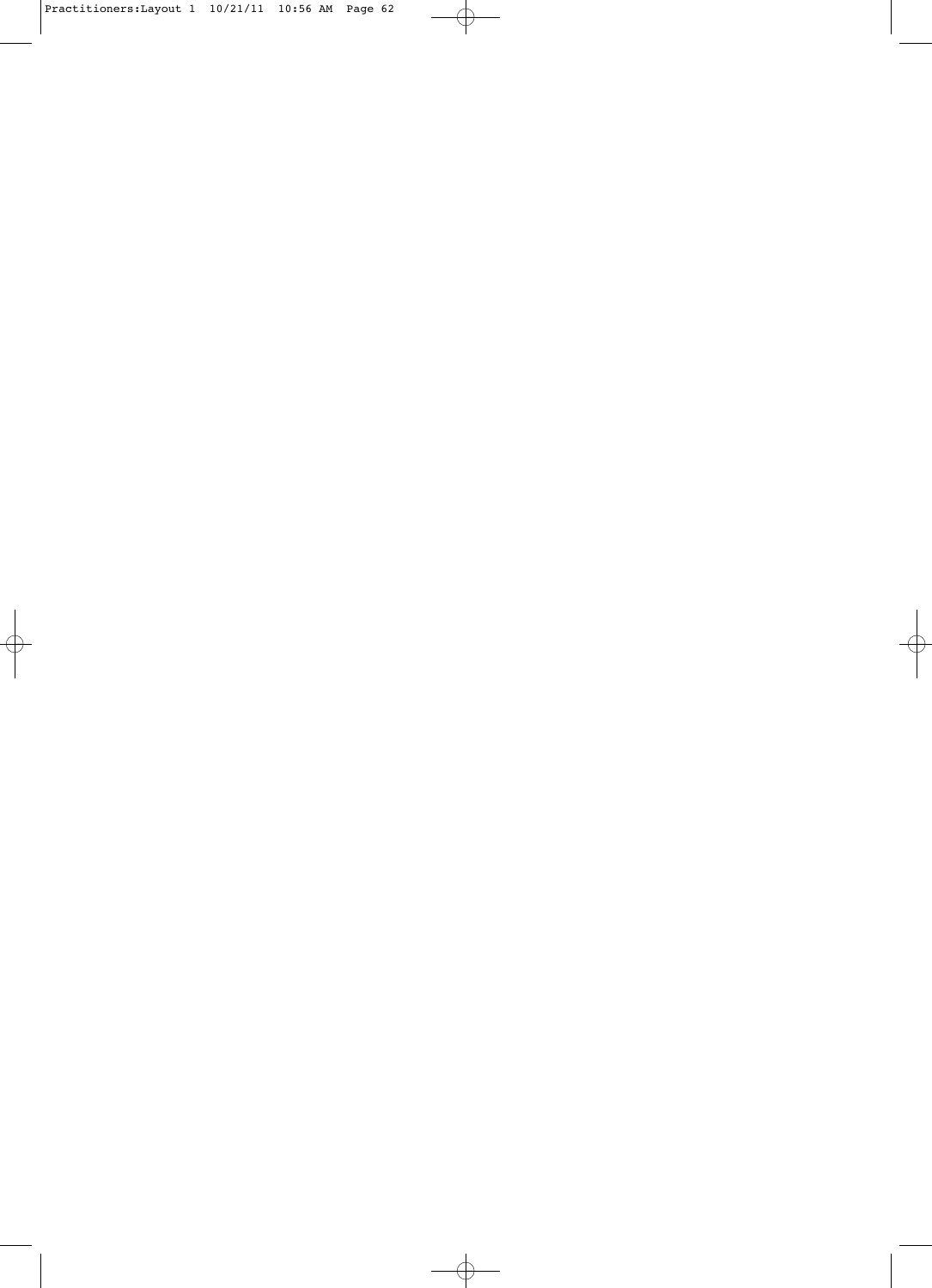# **Module B:**

# Anti-Corruption Policy Formulation and Implementation

ACAs can be tasked with the mandate of supporting and coordinating activities for the development of national anti-corruption policies and anti-corruption plans, as well as for ensuring their implementation. This module discusses the main functions that the ACAs have to perform in relation to this mandate and the capacities needed to perform these functions.

Anti-corruption policies (or national strategies, as are defined in many countries) are a special challenge, as their purpose is to bring together in a single policy document the wide range of corruption prevention measures required across the public sector, measures to strengthen law enforcement and the ones needed for the implementation of international legal instruments like the UNCAC. Anti-corruption strategies provide an opportunity to mobilize national stakeholders around a comprehensive national policy, but at the same time constitute a challenge in terms of prioritization and coordination among many different actors. As a consequence, the functions included in this module have the common feature of requiring considerable coordination among different stakeholders like government departments, independent oversight agencies, the legislative, as well as non-state actors (civil society, NGOs and the private sector). The main areas on activity relate to the development and implementation of the national anti corruption policies can be grouped as follows:

# ■ Supporting the development of national anti-corruption **strategies and policies**

ACAs are often required to support policymakers in the development of anti-corruption policies by providing the necessary evidence base  $-$  through research and studies<sup>24</sup>  $-$  and with technical advice. For effectively advising the development of national anti-corruption strategies, expertise is required on a broad range of national issues and public policy processes, including public financial management, public procurement, civil service management, service delivery systems in different sectors, state-owned enterprises, privatization or nationalization processes, natural resource management, etc. Such range of expertise cannot be found in a single agency, hence, developing national anti-corruption strategies requires extensive consultation and coordination with a variety of national institutions and other actors in order to tap their expertise and at the same time gain their support and ownership of the proposed reforms.

<sup>24</sup> Conducting research on corruption (to inform anti-corruption responses) underpins the majority of the functions of ACAs and requires specific capacities; it is therefore treated in a separate module.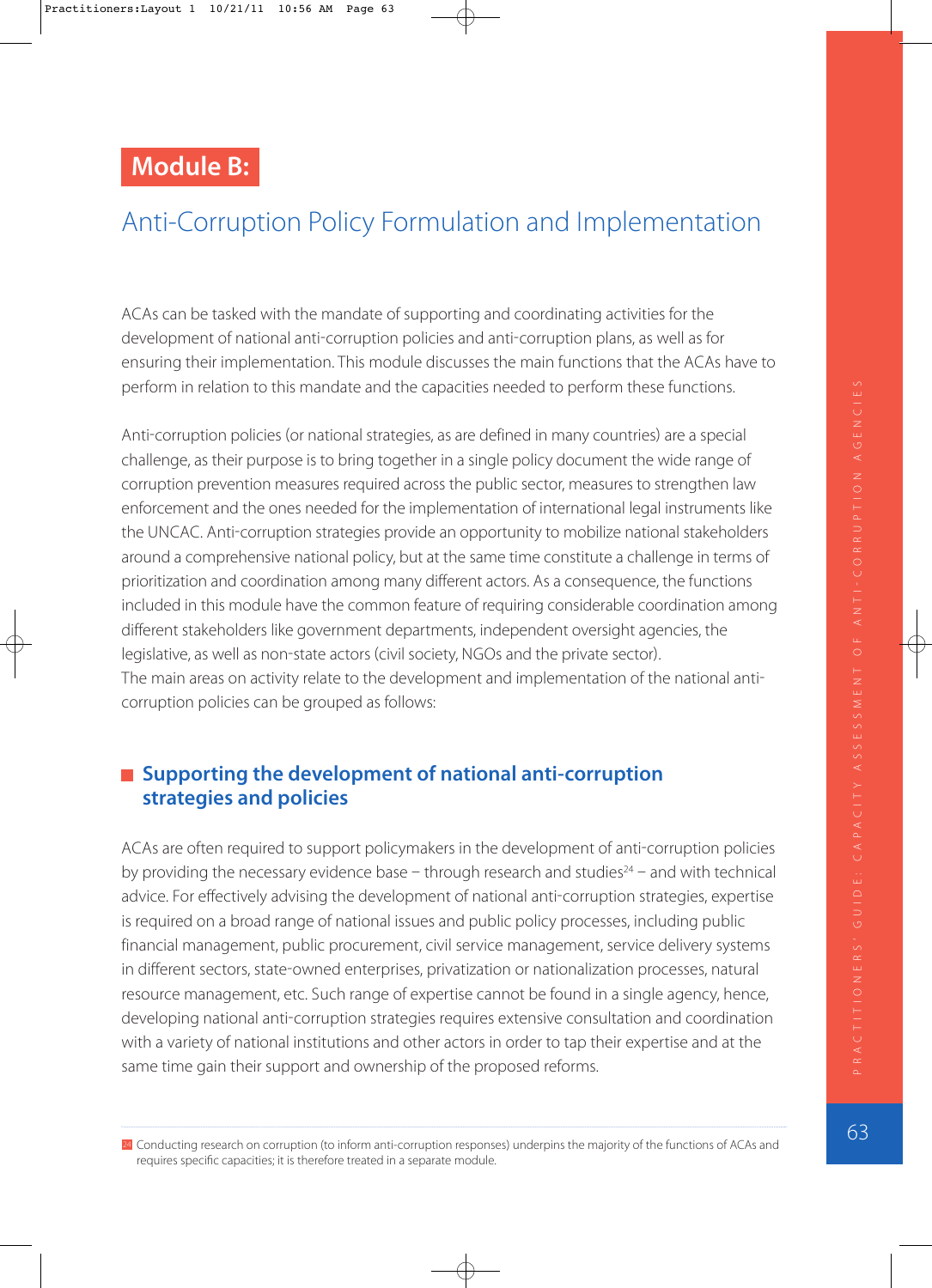## ■ Developing anti-corruption action plans

A key step of anti-corruption policy formulation, particularly in the case of comprehensive national anti-corruption strategies, is the elaboration of Implementation Plans (action plans); these are secondary documents to the anti-corruption strategies, containing specific measures directed at reforming sectors and/or institutions. To be considered adequate, they should contain a meaningful set of proposed specific actions with specific deadlines, responsibilities and indicators / benchmarks. There should be a clear link between the Strategy and the action plan and/or sectoral action plans i.e. the action plan measure should clearly contribute towards the completion of a strategy goal.

ACAs can contribute to the development of anti-corruption action plans in various ways: through gathering and analyzing information from various state agencies, coordinating the activities for the development of the plans, providing advice for the development of benchmarking and monitoring systems for the various activities.

# ■ Coordinating and monitoring the implementation **of anti-corruption policies**

ACAs are frequently mandated to play a coordination role to ensure proper implementation of anti-corruption action plans discussed above. In this context, ACAs may have to ensure effective communication and cooperation among the various institutions responsible for related processes: for instance, between the agency responsible for defining public procurement policy and the agency receiving complaints from bidders on breaches of rules, or between the agency receiving complaints and the agency responsible for sanctions. Related to this function is the monitoring of the implementation of responsibilities assigned to different national institutions under the national anti-corruption strategies and sector/institutional action plans. This means that ACAs are supposed to perform quality control of the reports received from other institutions, review progress against set benchmarks and consolidate progress reports.

# ■ Supporting the UNCAC self-assessment & implementing **UNCAC Review Mechanism observations**

In November 2009, the Conference of the States Parties to the UNCAC adopted a Mechanism for the Review of Implementation of the Convention. According to the Mechanism, States Parties under review are required to fill in a UNCAC Self-Assessment Checklist and to send their Self-Assessment Reports to the Secretariat of the Convention (United Nations Office on Drugs and Crime - UNODC). State Parties are required to task a public agency to act as focal point for the self-assessment exercise;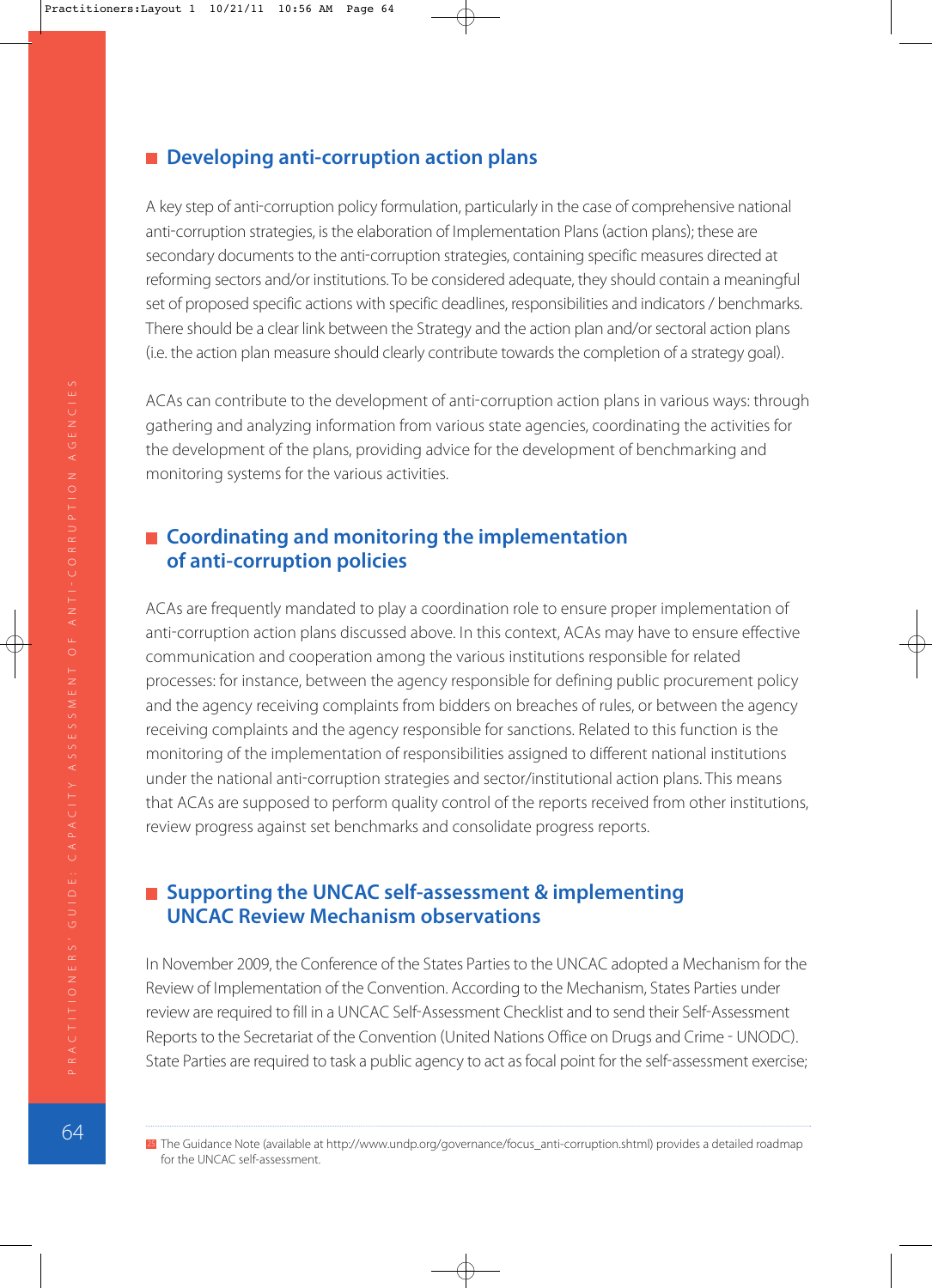ACAs may receive this mandate, or may play a key backstopping and coordination role in support to the exercise. UNDP has developed a Guidance Note for the UNCAC Self-Assessment<sup>25</sup> that highlights the importance of engaging relevant stakeholders in a participatory process in order to exploit the potential of the exercise as an advocacy and awareness raising tool for the introduction of anti corruption measures. Given the inter-linkages between the different types of anti-corruption measures and the need for comprehensive anti-corruption responses, the Guidance Note also encourages countries going through the self-assessment process to review their implementation of all the UNCAC chapters, not just those that make the focus of the given UNCAC review cycle<sup>26</sup>. The exercise, given the comprehensiveness of the self-assessment checklist and the fact that it requires gathering a series of detailed information on the national anti-corruption legal and institutional framework, can be utilized by the ACA as a preparation for the development of the national anti corruption strategy or in relation to the other functions discussed in this module developing action plans, coordinating and monitoring the implementation of the action plans).

### **Guidelines for assessing capacities**

The capacities needed to perform the functions of this module are related on the one hand to the necessity of promoting cooperation, interaction and mutual support among the relevant stakeholders (including non-state actors), and on the other hand to the necessity of gathering and processing information and producing reports and analysis for the policymakers.

**CAPACITIES MAIN ISSUES AND SAMPLE QUESTIONS**

| <b>CAPACITIES</b>                                                                                                                      | MAIN ISSUES AND SAMPLE QUESTIONS                                                                                                                                                                                                                                                                                          |
|----------------------------------------------------------------------------------------------------------------------------------------|---------------------------------------------------------------------------------------------------------------------------------------------------------------------------------------------------------------------------------------------------------------------------------------------------------------------------|
| <b>Enabling Environment</b>                                                                                                            |                                                                                                                                                                                                                                                                                                                           |
| <b>Institutional</b><br>arrangements and<br>coordination<br>mechanisms: Engage<br>other state bodies in the<br>exchange of information | Clearly stated and broadly accepted mandate of the ACA for<br>coordinating activities and requesting information in relation to the<br>development of the AC policy, monitoring the implementation of<br>the action plan or for the UNCAC self-assessment;<br>Broadly accepted and understood existence of a coordination |
| and cooperation (among<br>each other and with the<br>ACA for collecting                                                                | framework enabling exchange of information among different<br>agencies;                                                                                                                                                                                                                                                   |
| information and<br>implementing activities<br>of the action plan or in<br>relation to the UNCAC<br>self-assessment)                    | Presence of focal points (officials specifically tasked) in relevant state<br>institutions for the coordination of the activities related to the AC<br>strategy and action plan (as well as to the UNCAC self-assessment<br>exercise if applicable);                                                                      |
|                                                                                                                                        |                                                                                                                                                                                                                                                                                                                           |

26 The UNCAC review mechanism consists of two review cycles of five years each. The first review cycle of the UNCAC covers Criminalization and Law Enforcement (chapter III), and International Cooperation (chapter IV) of the Convention, while Preventive measures (chapter II) and Asset recovery (chapter V) are scheduled for review in the second cycle.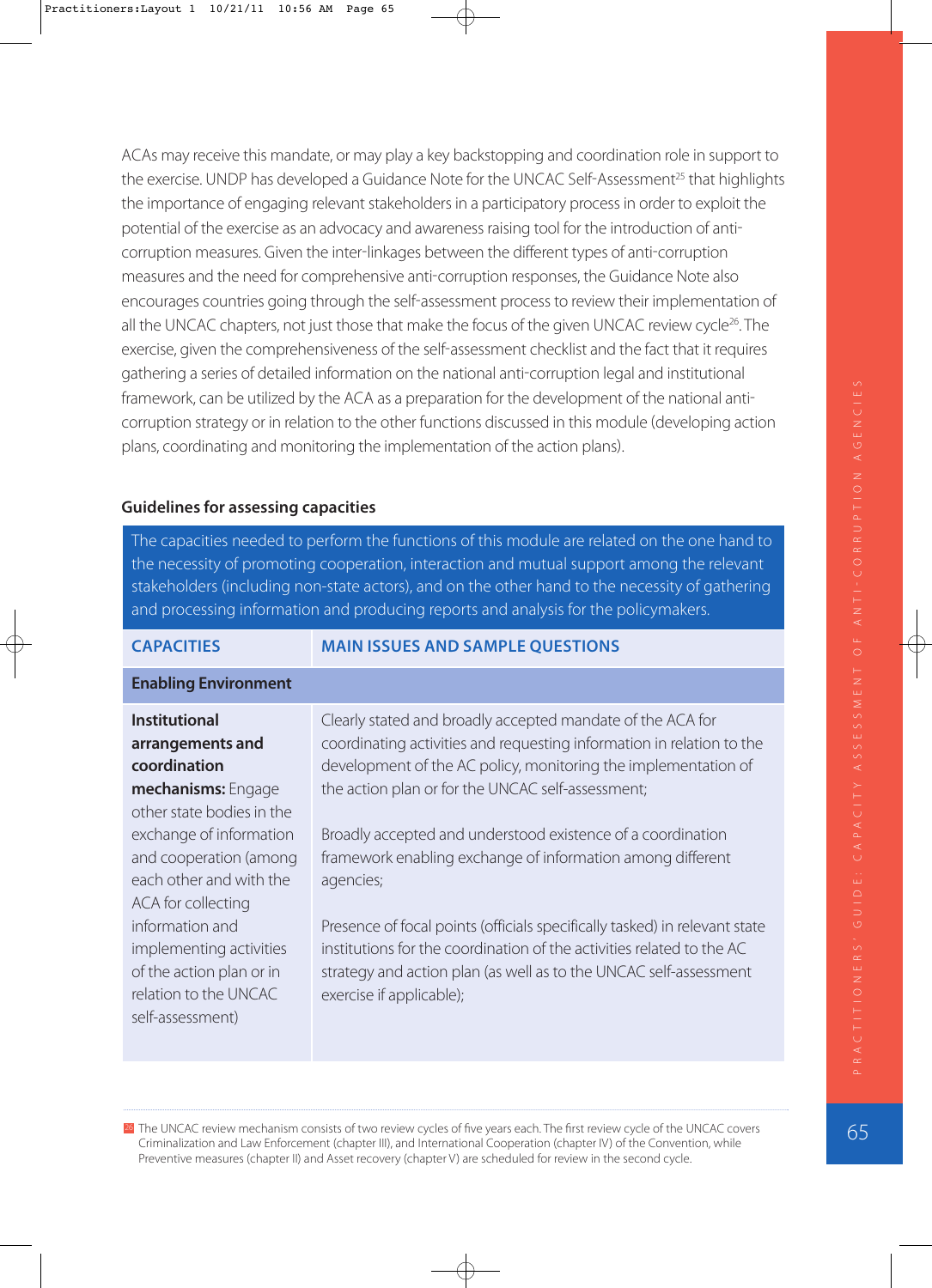| coordination<br>mechanisms: Engage<br>other state bodies in the<br>exchange of information<br>and cooperation (among<br>each other and with the<br>ACA for collecting<br>information and<br>implementing activities<br>of the action plan or in<br>relation to the UNCAC<br>self-assessment) | among the various stakeholders; practical functioning of such<br>frameworks;<br>Existence of areas of overlapping responsibility among the various<br>state agencies in relation to anti-corruption functions, necessity for<br>clarification of roles and mandates;<br>Informal relationships between the ACA and the other agencies (e.g.<br>acquaintance of the management of the ACA with the managers of<br>other state bodies).<br>Regular ant timely communication, particularly if the ACA's mandate<br>is to receive regular periodic reporting on the implementation of<br>assigned measures from other institutions; frequency and quality of<br>the interaction among the agencies.<br><b>Sample questions:</b><br>- Is the coordination mandate of the ACA clearly defined by law or<br>governmental decision, has this been communicated properly to<br>the various stakeholders?<br>- Has the coordination role of the ACA been criticized or resisted by<br>other bodies? In which form has such criticism or resistance been<br>expressed?<br>- Is there a MoU (or established procedures) between the ACA and<br>the Ministry of Justice for the exchange of information relative to<br>anti-corruption initiatives of the two institutions?<br>- Does the agency X meet the deadlines for reporting, how often<br>does the ACA have to revert to the agency X with requests for<br>clarification or further information? Does the ACA have the power<br>to request additional information and to solicit reporting? |
|----------------------------------------------------------------------------------------------------------------------------------------------------------------------------------------------------------------------------------------------------------------------------------------------|----------------------------------------------------------------------------------------------------------------------------------------------------------------------------------------------------------------------------------------------------------------------------------------------------------------------------------------------------------------------------------------------------------------------------------------------------------------------------------------------------------------------------------------------------------------------------------------------------------------------------------------------------------------------------------------------------------------------------------------------------------------------------------------------------------------------------------------------------------------------------------------------------------------------------------------------------------------------------------------------------------------------------------------------------------------------------------------------------------------------------------------------------------------------------------------------------------------------------------------------------------------------------------------------------------------------------------------------------------------------------------------------------------------------------------------------------------------------------------------------------------------------------------------|
| <b>Engage stakeholders:</b><br>Engage civil society<br>organizations, NGOs and<br>the business community<br>in the production of AC<br>strategies and in<br>monitoring anti-<br>corruption activities27                                                                                      | Coordination framework or other practical mechanisms enabling<br>consultation and exchange of information among different<br>stakeholders (including government, civil society, academia etc.);<br>Presence of institutional mechanisms for consultation and<br>engagement of non-state actors in the development and<br>monitoring of the AC strategy;                                                                                                                                                                                                                                                                                                                                                                                                                                                                                                                                                                                                                                                                                                                                                                                                                                                                                                                                                                                                                                                                                                                                                                                |

Presence of memoranda of understanding (MoUs) or clear

procedural frameworks for cooperation and information sharing

# **Institutional arrangements and coordination**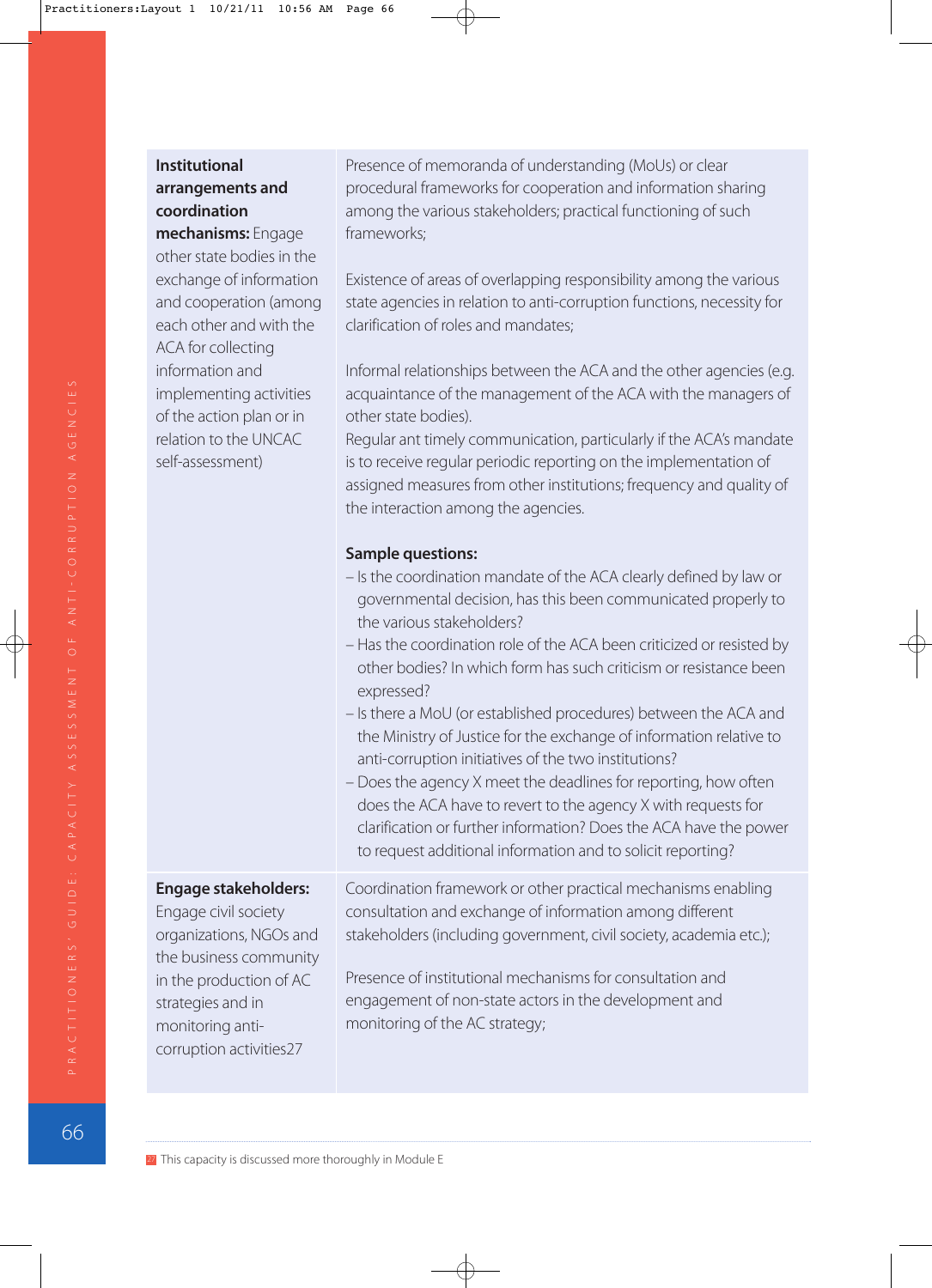#### **Engage stakeholders:**

Engage civil society organizations, NGOs and the business community in the production of AC strategies and in monitoring anticorruption activities27

Sound and effective PR and communication strategy of the ACA as assessed through interviews with relevant stakeholders.

#### **Sample questions:**

- What is the overall climate of engagement and cooperation between the state institutions and the non-state actors? Are there many examples of constructive engagement of civil society in policy processes and in cooperation with state agencies?
- Is the ACA seen as a credible interlocutor by civil society and the business sector? Is the ACA seen as more open and accessible to civil society than most other state institutions?
- Does the ACA effectively facilitate the involvement of nonstate actors in the policy process (development of AC strategy and monitoring of its implementation)? Are there "shadow reports" by NGOs contradicting ACAs official reports?

#### **Organizational Level**

#### **Data collection and processing:** Capacity to collect information from a range of stakeholders, process the input received from various sources and produce analysis and reporting Institutional arrangements, structure, internal division of responsibilities/ functions of the agency allowing the performance of this function: – dedicated unit, adequate number of staff to process the information and data gathered; – internal division of roles among the staff of the unit, reporting mechanisms between supervisors and supervisees; – annual work plans and system for reporting against the targets set (linked to the AC strategy / action plan or to the conduction of the UNCAC self-assessment); – existence of sectoral specialization within ACA and of learning systems allowing such specialization; Business processes linking the work of different units/structures within the organization;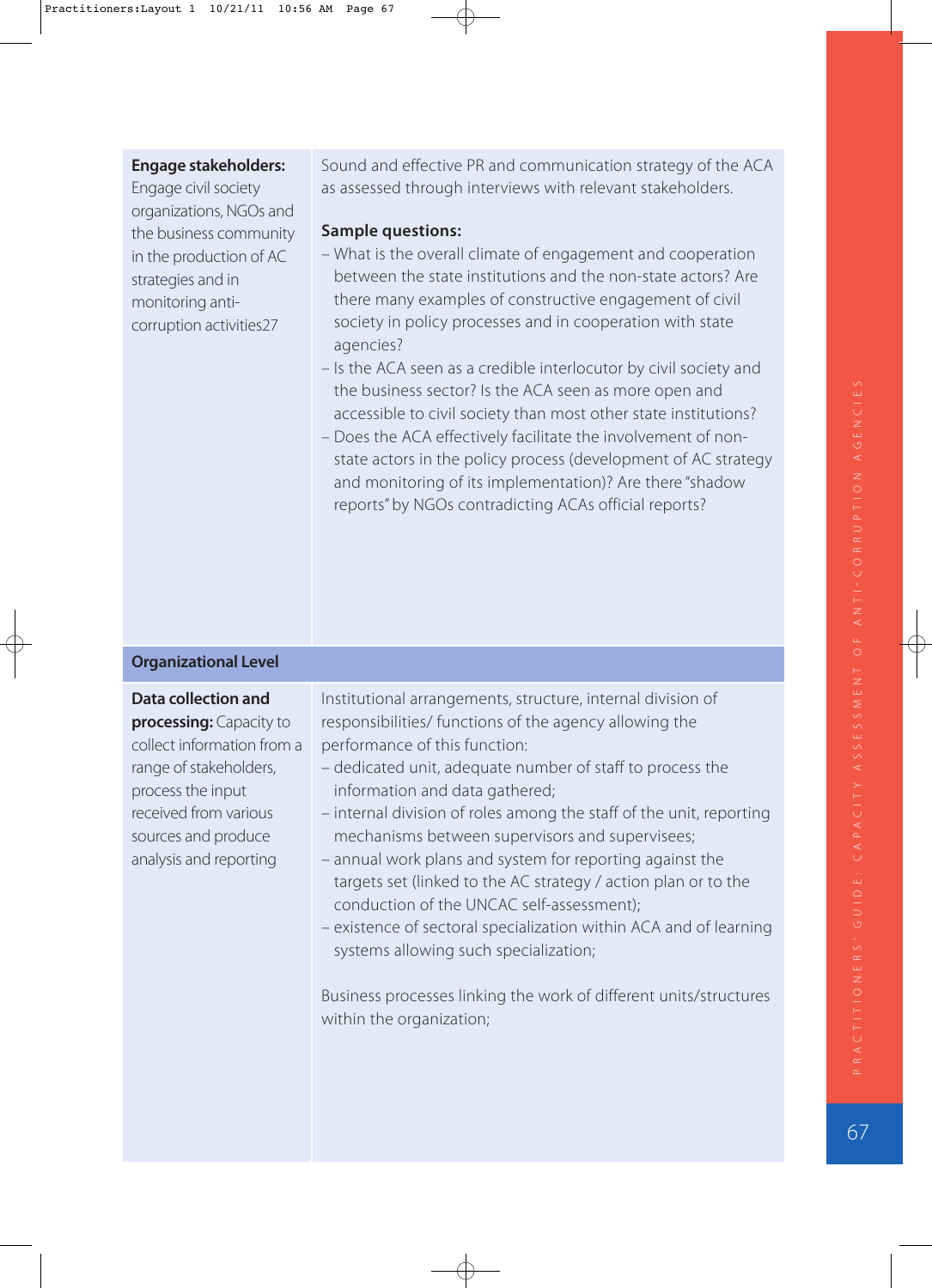| <b>Data collection and</b><br>processing: Capacity to<br>collect information from a<br>range of stakeholders,<br>process the input<br>received from various<br>sources and produce<br>analysis and reporting | Adequate knowledge management and information<br>management structures as well as the ICT for the storing and<br>processing of the information and data collected.<br><b>Sample questions:</b><br>- Is there an internal annual work plan for the activities of the<br>unit? How is it structured? Does it contain specific targets?<br>How do you measure/check the achievement of the targets?<br>- Is the number of staff adequate to process all the data that is<br>being collected?<br>- Are the computers/servers and other IT means supporting<br>effectively the work of the unit? Is there dedicated / specialized<br>software to support ACAs functions in this area? |
|--------------------------------------------------------------------------------------------------------------------------------------------------------------------------------------------------------------|----------------------------------------------------------------------------------------------------------------------------------------------------------------------------------------------------------------------------------------------------------------------------------------------------------------------------------------------------------------------------------------------------------------------------------------------------------------------------------------------------------------------------------------------------------------------------------------------------------------------------------------------------------------------------------|
| <b>Communication:</b><br>Communicate and<br>cooperate effectively with<br>other agencies                                                                                                                     | Internal system ensuring the frequency and quality of the interaction<br>with the other agencies.<br><b>Sample questions:</b><br>- Does the ACA staff have enough time, expertise and tools to check<br>the quality of the reports and information received from other<br>agencies?<br>- Has the ACA developed reporting standards and guidelines for the<br>other agencies (for monitoring policy implementation)?<br>- Are there focal points dealing with particular counterpart<br>agencies?<br>- Is there a system to systematically keep track of the interaction with<br>other agencies?                                                                                  |
| <b>Communication:</b><br>Communicate effectively<br>with the public, enhance<br>transparency of the<br>overall anti-corruption<br>system                                                                     | Utilization of communication tools: website with up to date<br>information regarding the implementation of the anti-corruption<br>action plan; utilization of the traditional media and of social media<br>tools.<br><b>Sample questions:</b><br>- Which are the communication tools utilized by the ACA in order to<br>ensure that the public receives up to date and extensive<br>information on the status of implementation of the AC action plan?                                                                                                                                                                                                                           |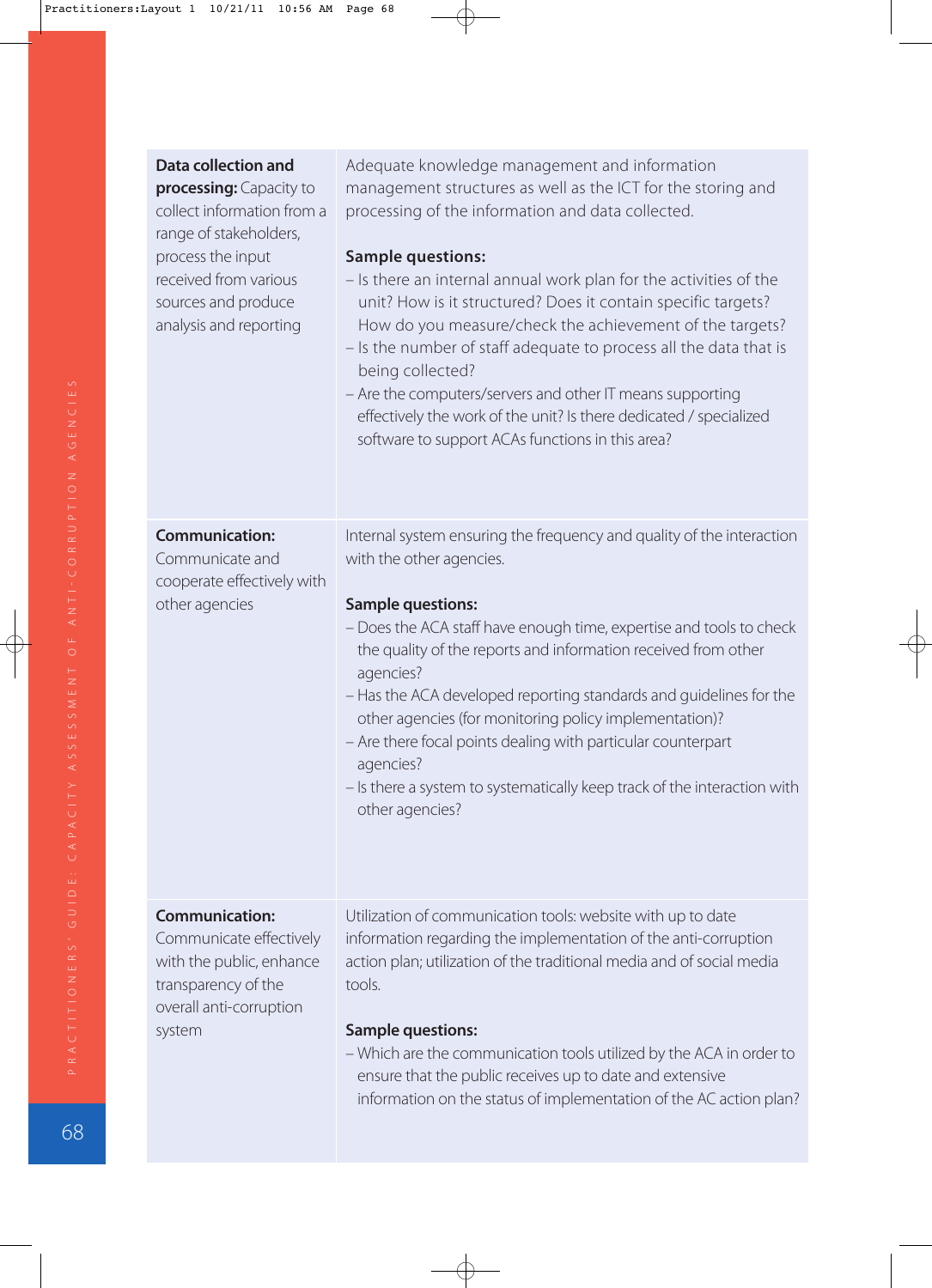#### **Individual level**

#### **Technical capacities:**

- conducting or managing diagnostic research, including developing targeted research designs that link to specific policy objectives;
- ability to analyze data and information (quantitative and qualitative) and translate findings into actionable policy recommendations;
- report writing (good knowledge of English would be desirable);
- knowledge of anti-corruption international legal instruments;
- knowledge of international standards and good practices, adapted to the specific national context;
- project management skills (formulation of SMART objectives, understanding of PM concepts);
- monitoring and evaluation skills (definition of indicators, targets, design of contingency plans), specific monitoring techniques appropriate for issues/sectors;
- knowledge of the specific sectors covered by the anti-corruption policies that the ACA is mandated to monitor;
- PR and communication;
- IT skills, computer, internet, web design.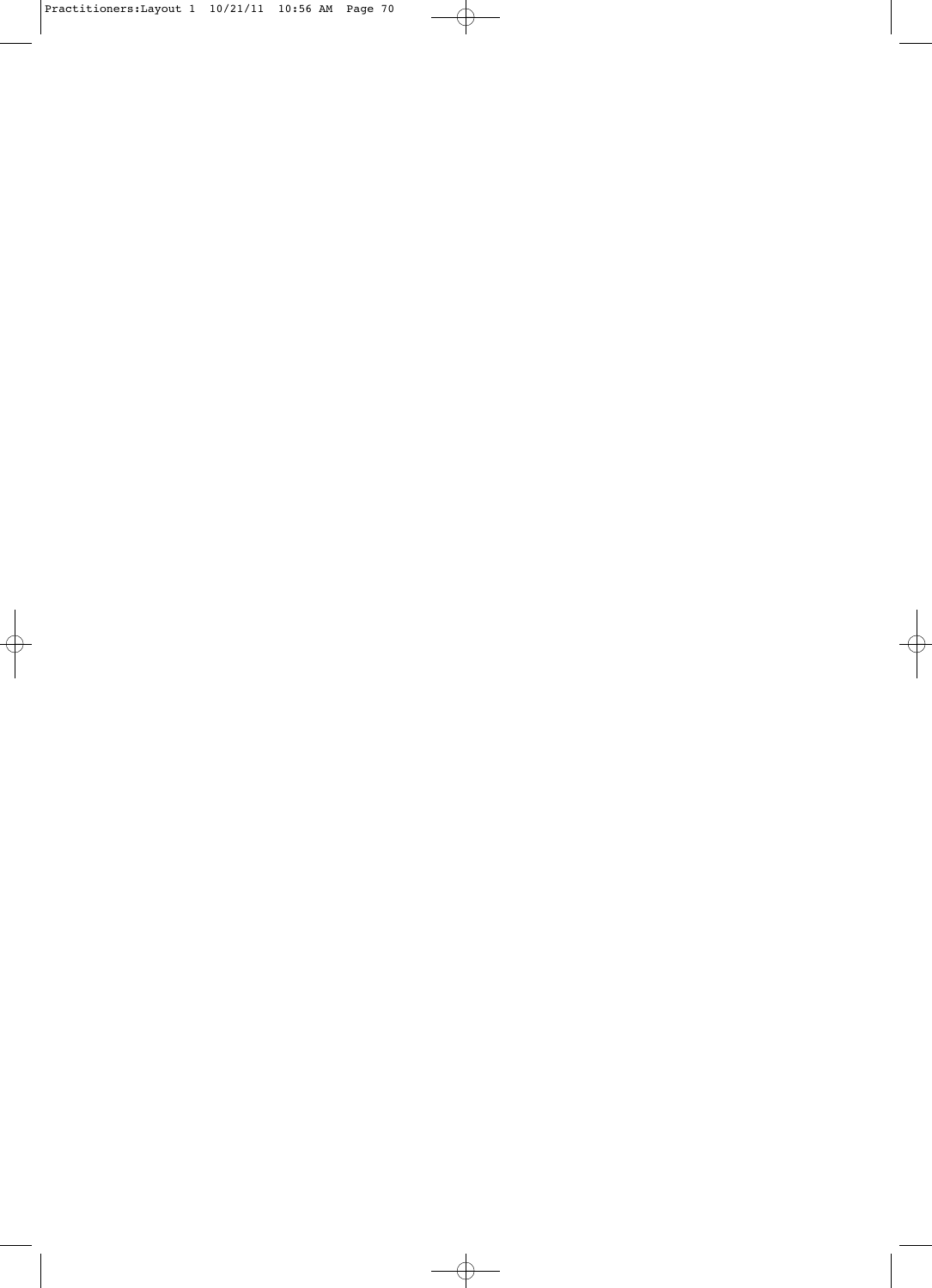# **Module C:**

# Research on Corruption and Corruption Vulnerabilities

Effective anti-corruption responses cannot be designed without a thorough assessment of the problem: corruption is a symptom of ineffectiveness of institutions, system gaps or failures. Proper diagnostic research is needed to identify and understand the spread or concentration of corruption within a system (a single organization or a system of organizations), the specific forms that it takes, and the vulnerability of systems and processes to corruption. Research on corruption and corruption vulnerabilities is essential for building the evidence base for anti-corruption policies.

Diagnostic methodologies encompass legislative analysis; analysis of specific systems and how they operate in practice (e.g. public procurement); using surveys; analysis of statistical data to provide quantitative information on corruption; corruption risk assessments in institutional business processes or legislation  $-$  to name only the most common approaches. The various methodologies require a range of data collection methods, such as interviews, surveys, observation and field tests, as well as analytical skills to link the findings with systems and policies (for instance, surveys require competencies related to sampling and processing of statistical data). Staying abreast of new resources and developments in the field of governance assessments (e.g. corruption, public administration, local governance assessments), including by sharing experiences with national and international assessment practitioners, is essential for enhancing and maintaining corruption research capacities.

Considering the scope of the research agenda and the range of required skills and knowledge, it is likely that some portion of the work will have to be outsourced. Cooperating with civil society and academia in this context is particularly relevant, as domestic or international academic institutes, think tanks, and civil society organizations may already be involved in generating relevant data and analysis. In addition, ACAs may wish to dedicate their internal diagnostic research capacities to processing restricted information sources that are not open to external actors. With outsourcing, ACAs nevertheless need to have a minimum level of capacity for research design and analysis in order to manage and evaluate the quality of the research performed by other entities, and to integrate the findings into the policy formulation process.

A particular type of diagnostic, distinct from corruption measurements, is represented by corruption risk assessments, corruption vulnerability assessments, integrity assessments, integrity audits and similar. Their distinct characteristic is that they focus on preventing corruption by assessing systemic, institutional and procedural vulnerabilities to it, as well as anticorruption safeguards, with a view to reducing the former and strengthening the latter. Such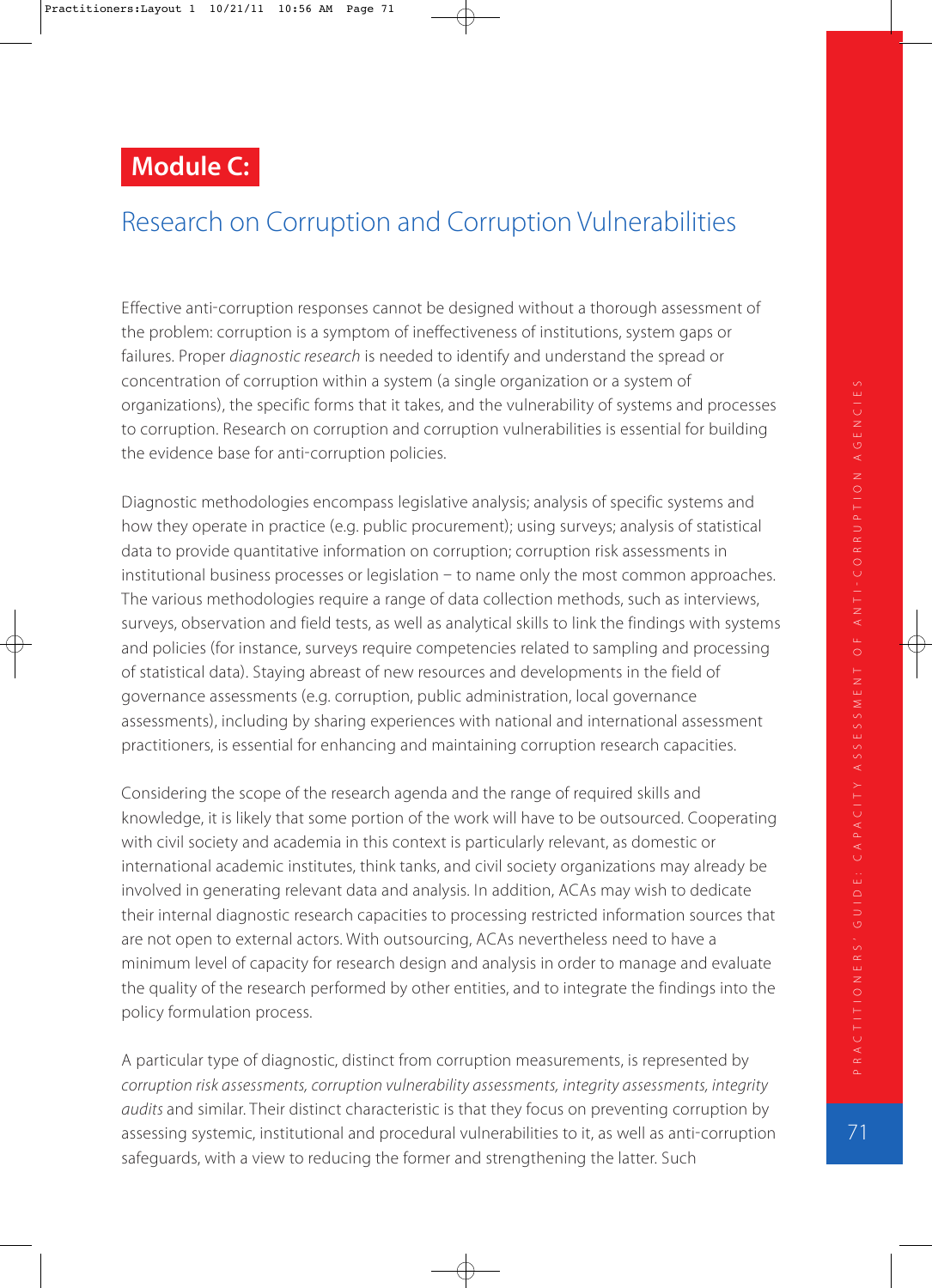assessments involve a detailed review of the regulatory framework, organizational set-ups and business processes to detect areas of vulnerability.

The requirement to perform such assessments in different sectors or institutions is very often included in anti-corruption strategies and action plans. Sometimes there is even a legal requirement for public institutions to assess their corruption risks and vulnerabilities. The assessment of the organizational (institutional) risks looks at the organization as a system of norms and business processes. It focuses on conducting in-depth reviews of the way the organization operates, with a full cataloguing of the processes and analysis to determine whether excessive levels of discretion or monopoly exist, or whether the general control functions are effective or not. The assessments result in a series of "red flags" indicating corruption risks and in the subsequent development of regulatory and management responses.

An ACA may be tasked to directly carry out such assessments, or provide methodological guidance and expert backstopping to other institutions who do it. This function requires capacities to design and implement a risk assessment; more specifically, this entails: understanding the concepts of corruption indicators/red flags; capacity to identify risks and propose appropriate management responses; knowledge of integrity audit principles and practices; understanding of the concepts related to management, organizational psychology, and organizational dynamics. If the ACA is mandated to coordinate and guide the implementation of risk assessments (as opposed to implementing them directly), it should have also the capacity of training others to perform the assessment and the organizational structures and processes to gather information from the agencies in which the assessments are conducted, process inputs received from various sources and effectively communicate with the agencies.

Corruption diagnostics are particularly important when it comes to evaluating anti-corruption policies. Policy evaluation is a complex exercise; it should contain an in-depth analysis of how the anti-corruption system has improved due to the policies implemented, as well as an assessment of the levels of corruption in given sectors/public services (since reducing corruption is the ultimate goal of the policies). Findings from the research activity should be used to set the baseline for future measurements, and the same diagnostic exercises and surveys should be repeated under similar conditions in order to obtain comparable results after the implementation of the policies. In reality, due to various political and capacity constraints, this type of analysis is rarely implemented seriously.

To carry out policy evaluation, the ACAs should be able to collect and process information from various sources (statistical analysis concerning the operations of certain agencies like the prosecutor office, information on new measures introduced, perception and experience surveys) to understand in which way the anti-corruption policies may or may not have achieved certain results. In addition to general knowledge of institutions and processes concerned, there is a need for competence in applying (or reading / understanding) specific evaluation methodologies and corruption surveys.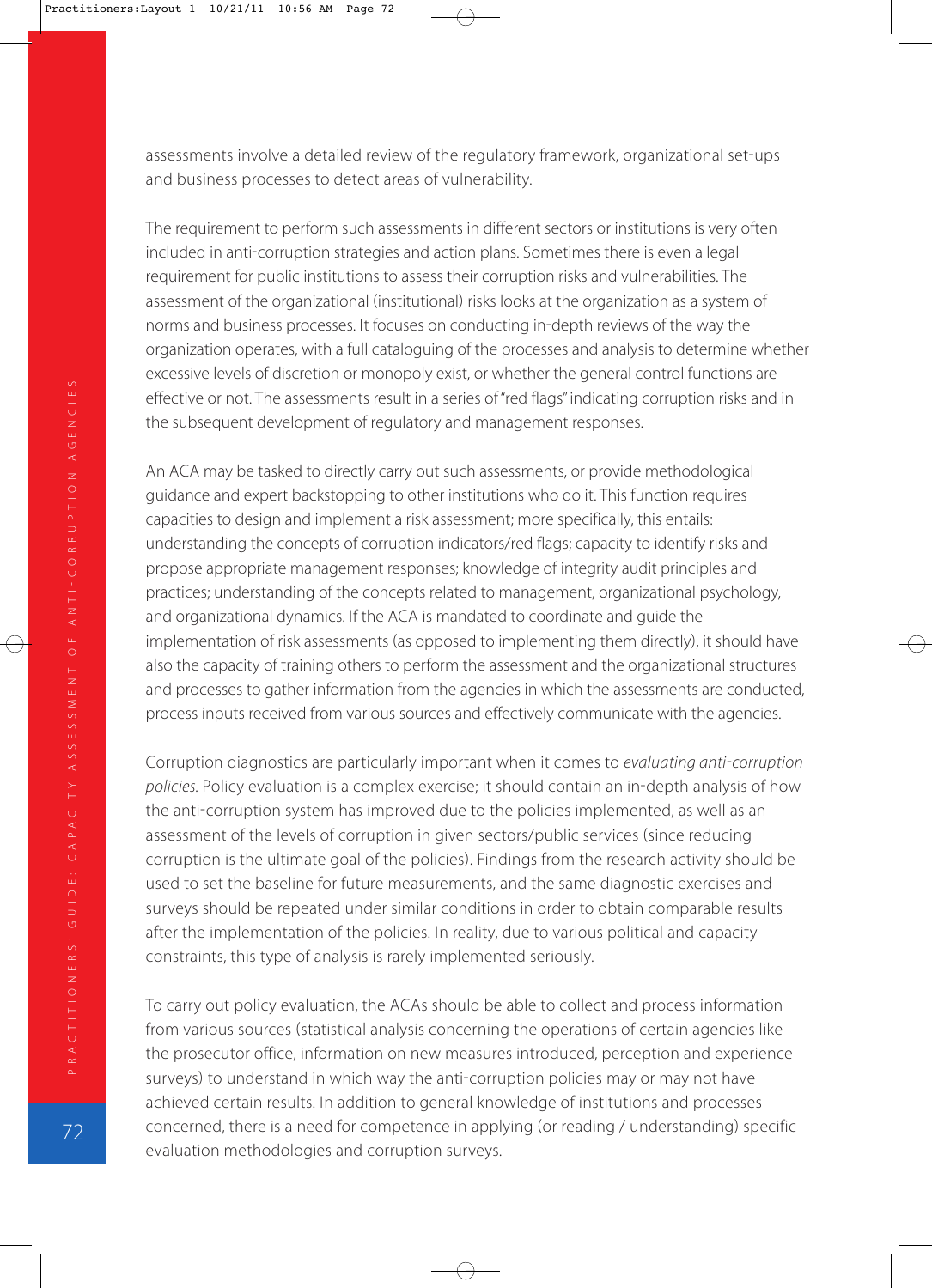If it is to be meaningful, the evaluation needs to be widely regarded as impartial and objective. If the function is carried out by an ACA, it would be imperative that the agency is recognized for its independence and impartiality, or that, at a minimum, independent and impartial stakeholders have a role in validating the findings. Thus, extensive coordination is also required in performing policy evaluation.

#### **Guidelines for assessing capacities**

The capacities needed to perform the functions of this module mainly relate to research (both on corruption and corruption risks and vulnerabilities), policy evaluation, and communication and cooperation with a broad range of actors and stakeholders including public institutions, thinktanks, and civil society.

| <b>CAPACITIES</b>                                                                                                                                                               | <b>MAIN ISSUES AND SAMPLE QUESTIONS</b>                                                                                                                                                                                                                                                                                                                                                                                                                                                                                                                                                                                                                                                                                                                                                                                                                                          |
|---------------------------------------------------------------------------------------------------------------------------------------------------------------------------------|----------------------------------------------------------------------------------------------------------------------------------------------------------------------------------------------------------------------------------------------------------------------------------------------------------------------------------------------------------------------------------------------------------------------------------------------------------------------------------------------------------------------------------------------------------------------------------------------------------------------------------------------------------------------------------------------------------------------------------------------------------------------------------------------------------------------------------------------------------------------------------|
| <b>Enabling Environment</b>                                                                                                                                                     |                                                                                                                                                                                                                                                                                                                                                                                                                                                                                                                                                                                                                                                                                                                                                                                                                                                                                  |
| <b>Credibility and</b><br>impartiality: Capacity to<br>undertake objective<br>assessments                                                                                       | The ACA should be trusted as a credible source of expertise and<br>objective assessments. Functional (and ideally organizational)<br>independence is required to undertake objective policy evaluation;<br>in the absence of such, evaluation can be outsourced to a credible,<br>independent actor.<br><b>Sample questions:</b><br>- Are ACA's researches and assessments publicly available and well<br>disseminated? Is there a feedback mechanism on their quality (e.g.<br>possibility to comment on them in ACA's website)?<br>- Are assessments carried out by the ACA seen as credible and<br>objective? Are they being criticized?<br>- Are the researches and assessments carried out by the ACA widely<br>known / read? Do they influence policies?<br>- Are there competing / alternative or "shadow" assessments and<br>evaluations that contradict ACA's findings? |
| <b>Engage stakeholders:</b><br>Engage other state<br>bodies and non-state<br>actors in the exchange of<br>information and<br>cooperation (including<br>outsourcing of research) | Existence and practical functioning of legal / procedural frameworks<br>to facilitate research collaboration between relevant state bodies -<br>e.g. of memoranda of understanding (MoUs) for cooperation and<br>information sharing between ACA and others - in particular integrity<br>and audit institutions, as well as law enforcement and investigative<br>units (ensuring ACA's access to relevant classified information, for<br>research and analysis purposes);                                                                                                                                                                                                                                                                                                                                                                                                        |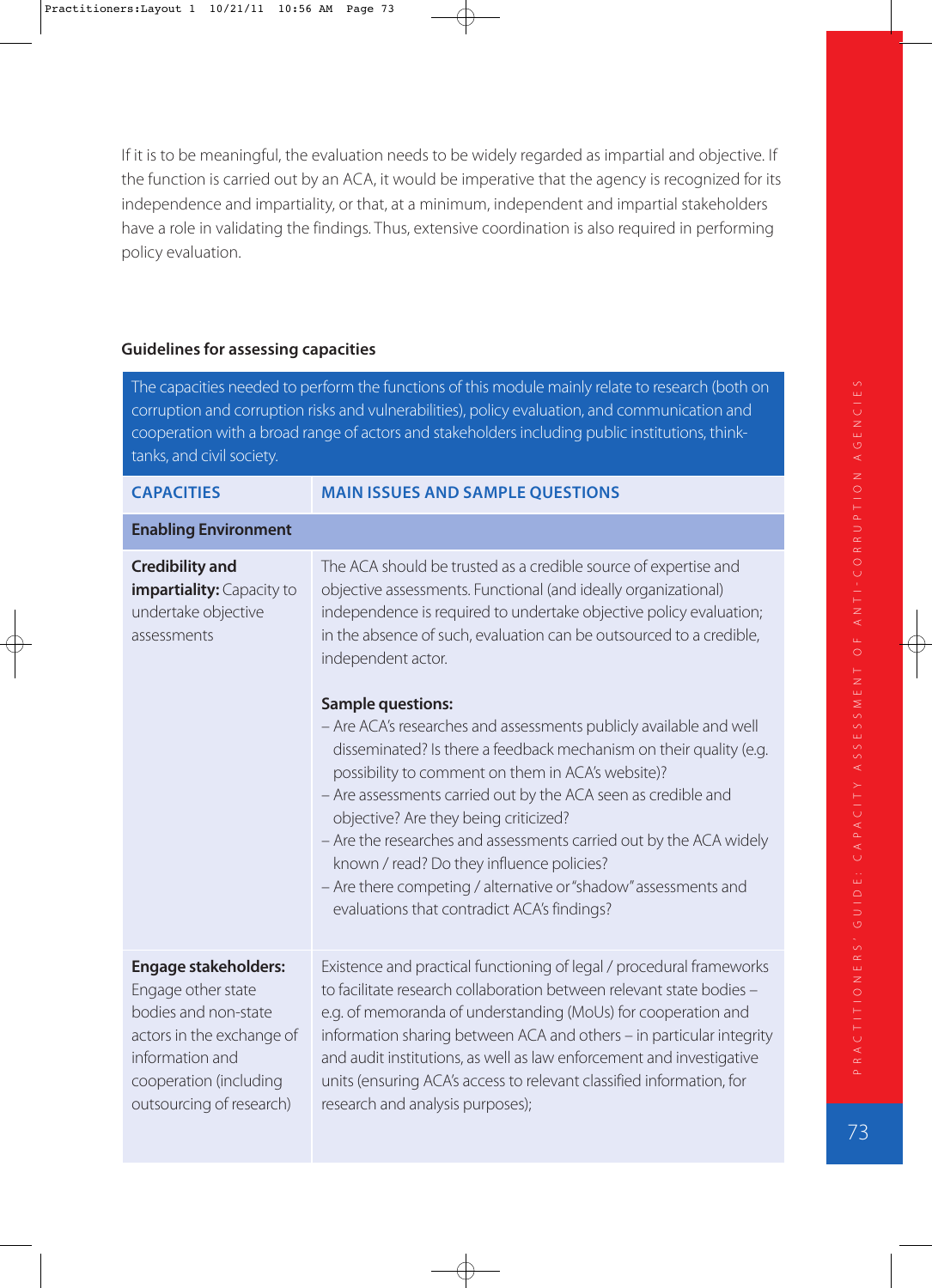| <b>Engage stakeholders:</b><br>Engage other state<br>bodies and non-state<br>actors in the exchange of<br>information and<br>cooperation (including<br>outsourcing of research) | Operational mechanisms for consultation and engagement of non-<br>state actors in corruption / integrity assessments and policy<br>evaluation (evaluation of the national AC Strategy); examples of<br>effective cooperation;<br>Sound and effective PR and communication strategy of the ACA as<br>assessed through interviews with relevant stakeholders.<br><b>Sample questions:</b><br>- What are the best examples of ACA's cooperation with other actors<br>(both state bodies and civil society) in producing assessments and<br>evaluations?<br>- What legal instruments and procedural modalities are used for<br>such cooperation?<br>- Do ACA's assessments duplicate others (e.g. by civil society or<br>international organizations)? |
|---------------------------------------------------------------------------------------------------------------------------------------------------------------------------------|----------------------------------------------------------------------------------------------------------------------------------------------------------------------------------------------------------------------------------------------------------------------------------------------------------------------------------------------------------------------------------------------------------------------------------------------------------------------------------------------------------------------------------------------------------------------------------------------------------------------------------------------------------------------------------------------------------------------------------------------------|
| Legal framework:<br>Conducive legal<br>framework (in particular<br>with regard to<br>assessment of corruption<br>vulnerabilities in other<br>institutions)                      | Legal provisions and operational mechanisms regarding ACA's<br>mandate on corruption risk assessments should be in place; a legal<br>requirement for public institutions to undertake such assessments<br>can also help.<br>Ideally, provisions should be in place to enable the use of<br>information (including non-public / classified) gathered by<br>investigative units or agencies, and to facilitate research collaboration<br>between relevant government bodies.                                                                                                                                                                                                                                                                         |
|                                                                                                                                                                                 | <b>Sample questions:</b><br>- Does the national AC Strategy have an evaluation framework? Is<br>the ACA mandated to carry out evaluations?<br>- Are there legal requirements for public agencies to carry out<br>corruption risk assessments and to implement the resulting<br>recommendations? Are there deficiencies related to the legal<br>framework (e.g. lack of enforcement mechanisms)?<br>- What is ACA's role in this context - both in law and in practice?<br>Does the ACA have sufficient leverage with other public agencies<br>to implement its role?<br>- Can ACA access all relevant data (including non-public, e.g. from<br>investigative units) for its analysis and research? Are there actual<br>examples?                   |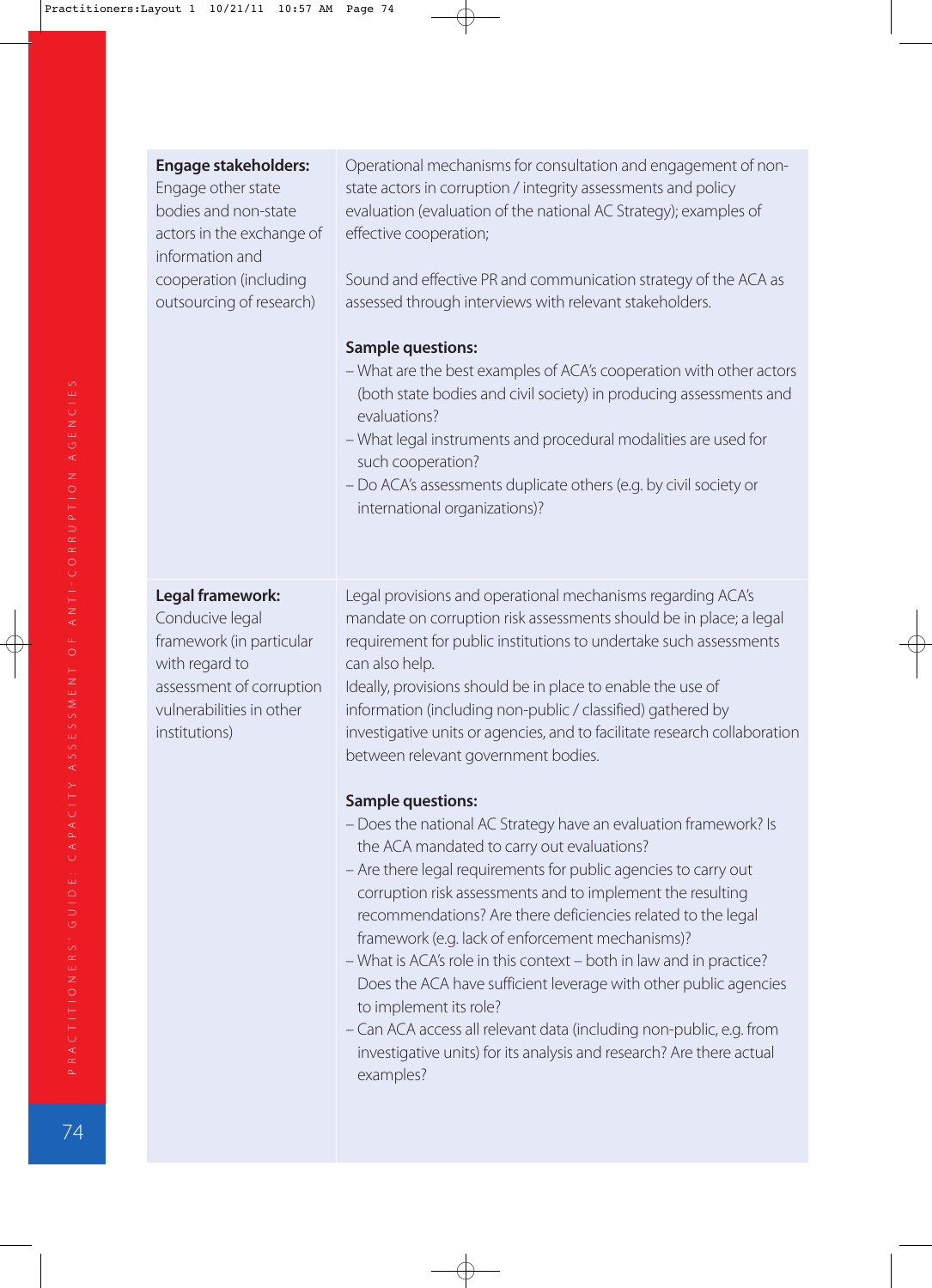#### **Organizational Level**

**Data collection and processing:** Collect information from a range of stakeholders, process the input received from various sources and produce analysis and reporting Institutional arrangements, structure, internal division of responsibilities/ functions of the agency allowing the performance of this function: – dedicated unit, adequate number of staff to process the information and data gathered; – internal division of roles among the staff of the unit, reporting mechanisms between supervisors and supervisees; – annual work plans and system for reporting against the targets set (linked to the AC strategy evaluation cycle / research plan); – existence of sectoral specialization within ACA (especially for sectoral risk assessments) and of learning systems allowing such specialization. Business processes linking the work of different units within the organization (in particular research/evaluation unit with investigative unit if present); Adequate knowledge management and information management structures as well as the ICT for the storing and processing of the information and data collected. **Sample questions:** – Is there a research plan in place? – Is the number of staff adequate to process all the data that is being collected?

– Are the computers/servers and other IT means supporting effectively the work of the unit? Is there dedicated / specialized software to support ACAs functions in this area?

### **Engage stakeholders:**

Cooperate effectively with other agencies – both national and international – and experts

Internal system ensuring the frequency and quality of the interaction with the other agencies;

Functioning modality for outsourcing specialized research, including a pool / roster of researchers and experts able to support the work of the ACA and quality control mechanism.

#### **Sample questions:**

- Is there a functioning mechanism for outsourcing specialized research (including quality assurance mechanisms) in place?
- Has the ACA developed methodological guidance for the other agencies - e.g. on corruption risk assessment (if applicable)?
- Is there a system to systematically keep track of the interaction with other agencies?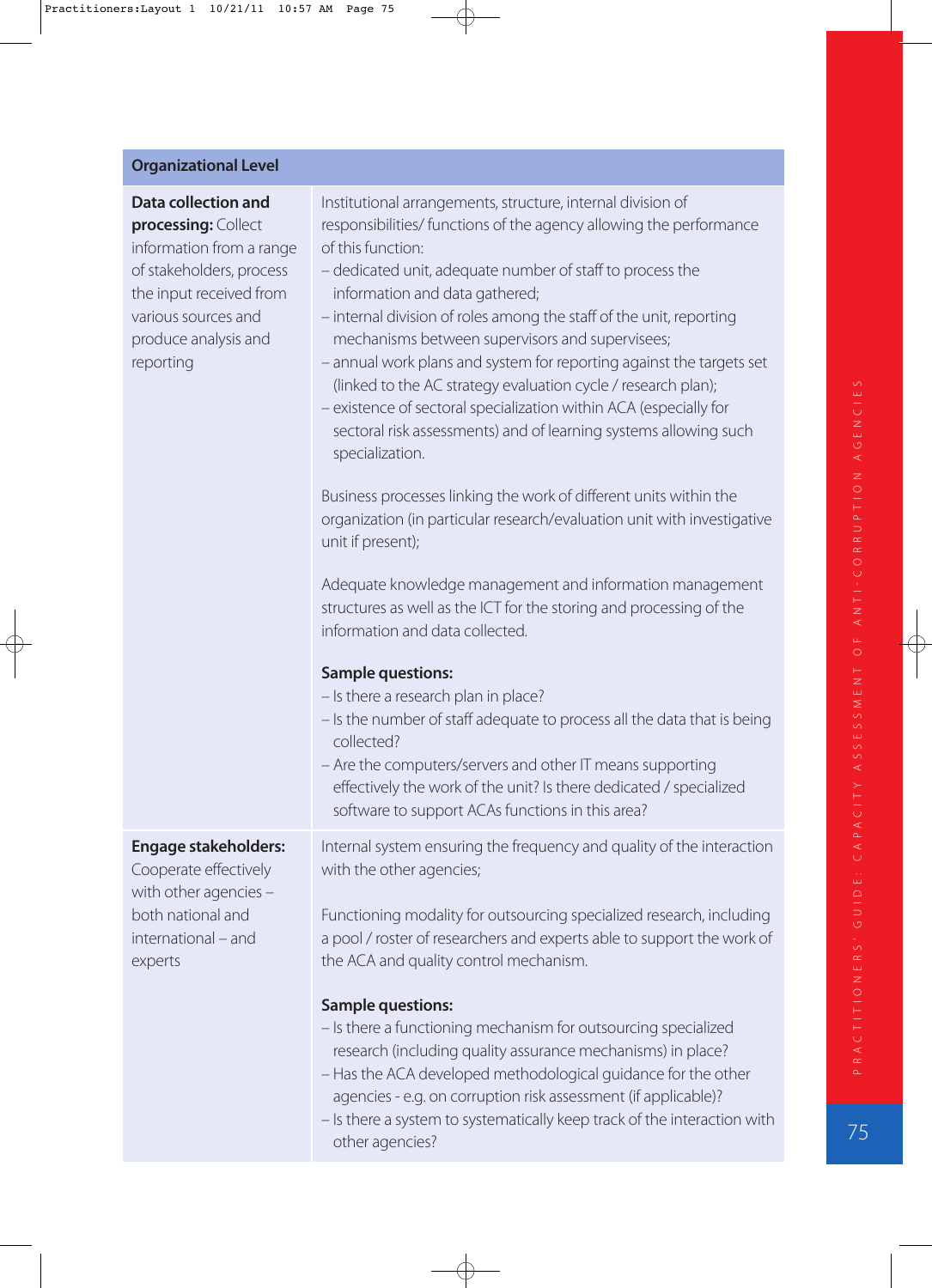#### **Communication and**

**outreach:** Effectively engage the public and disseminate outputs from research, assessments, evaluations

Utilization of communication tools: website with up to date information regarding researches and assessments; utilization of the traditional media and of social media tools.

#### **Sample questions:**

- Which are the communication tools utilized by the ACA in order to ensure that the public receives up to date and relevant information on the corruption situation and the effectiveness of anti-corruption policies?
- Is the ACA using interactive techniques to validate research findings?

#### **Individual level**

#### **Technical capacities:**

For corruption diagnostic research and policy evaluation:

- define a research objective that links to policy objectives and practical actions;
- interpret and analyze data (quantitative and qualitative analysis), and generate actionable recommendations;
- identify, review, and assess the quality of existing information sources (academic, NGO and donor reports and assessments, administrative data, etc.);
- knowledge of various diagnostic methodologies available;
- competence in statistical and other social science methodologies (higher levels of expertise if undertaking diagnostic research in-house)
- knowledge of the anti-corruption policies that the ACA is mandated to evaluate, and of the specific sectors covered by the policies;
- evaluation of the quality of the research undertaken/received (quality control);
- report writing (good knowledge of English would be desirable);
- $\cdot$  IT skills.

#### **For corruption risk assessments:**

- in-depth knowledge of the concepts of corruption indicators/red flags
- capacity to identify risks and to propose appropriate management responses
- knowledge of integrity audit principles and practice
- understanding of the concepts related to management, organizational psychology, organizational dynamics
- train others to perform the assessment
- project management skills (formulation of SMART objectives, understanding of PM concepts).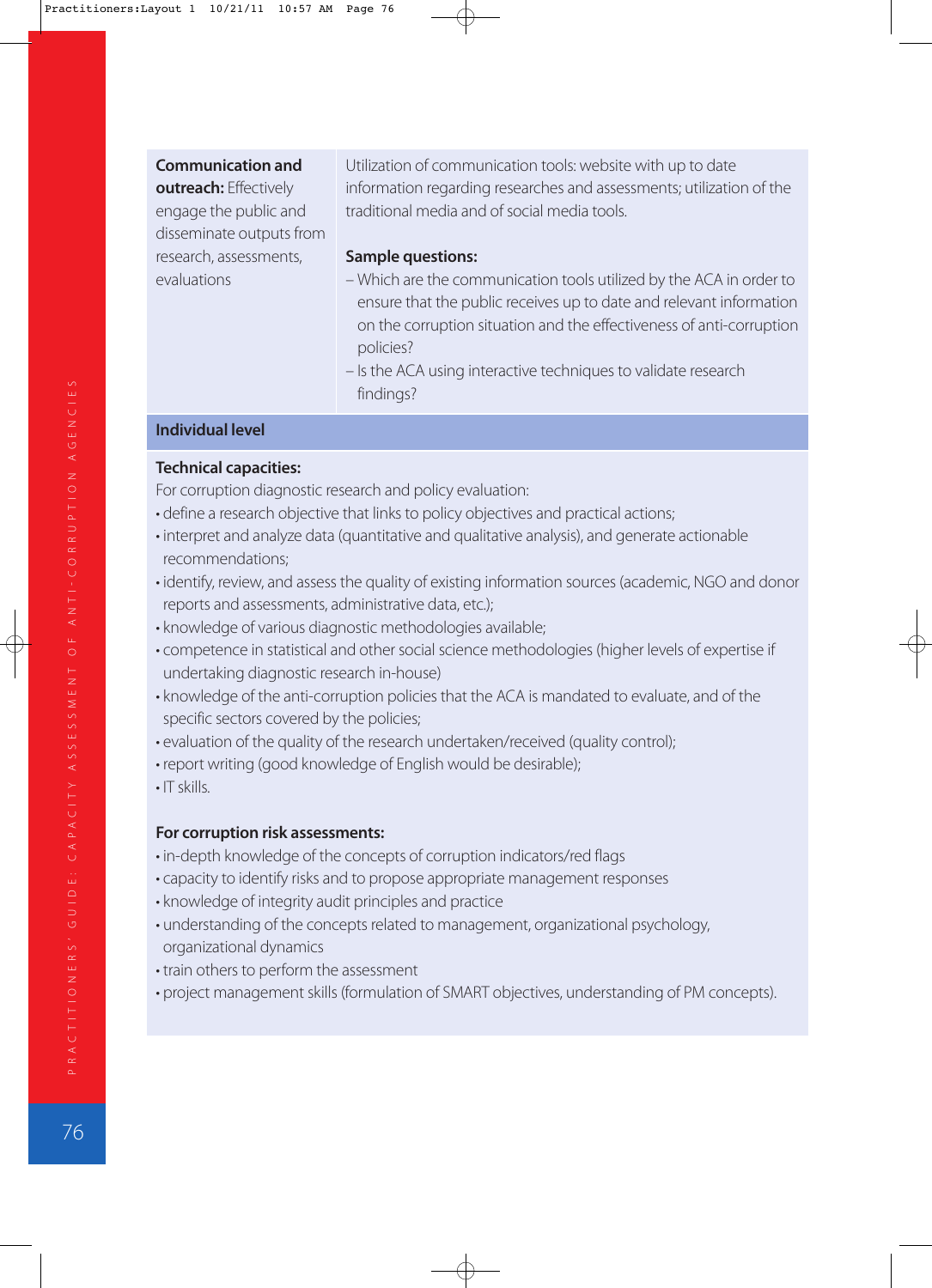# **Module D:**

# Legislative Reform

New or amended laws are often required for implementing anti-corruption policies; they provide the legal framework that underpins the policy changes. ACAs are often mandated to perform (or participate in) legislative drafting in areas linked to anti-corruption policies; in some cases, they are also tasked with anti-corruption screening of other legislation (e.g. for early detection of loopholes in draft legal acts that may create room for corruption), possibly as part of ex-ante regulatory impact assessment.

Too often, legislative drafting takes place prematurely, with policy being shaped by the drafting process rather than the reverse. Furthermore, a key feature of actual legislative drafting is to ensure that there are no conflicts created with other legislation in existence. For this reason, the technical aspects of legislative drafting would be best left to the dedicated staff of ministries of justice who should have the overview and the explicit responsibility to ensure overall national legislative harmonization. Ideally, the role of the ACA in this process would rather be to clearly formulate the desired policy goals and verify that the proposed legal language satisfies those policy objectives - including compliance with relevant international obligations. If the function is the full responsibility of the ACA, however, at a minimum, extensive coordination with the relevant unit of the ministry of justice will be needed besides the internal capacity for producing good quality legal drafting/advice.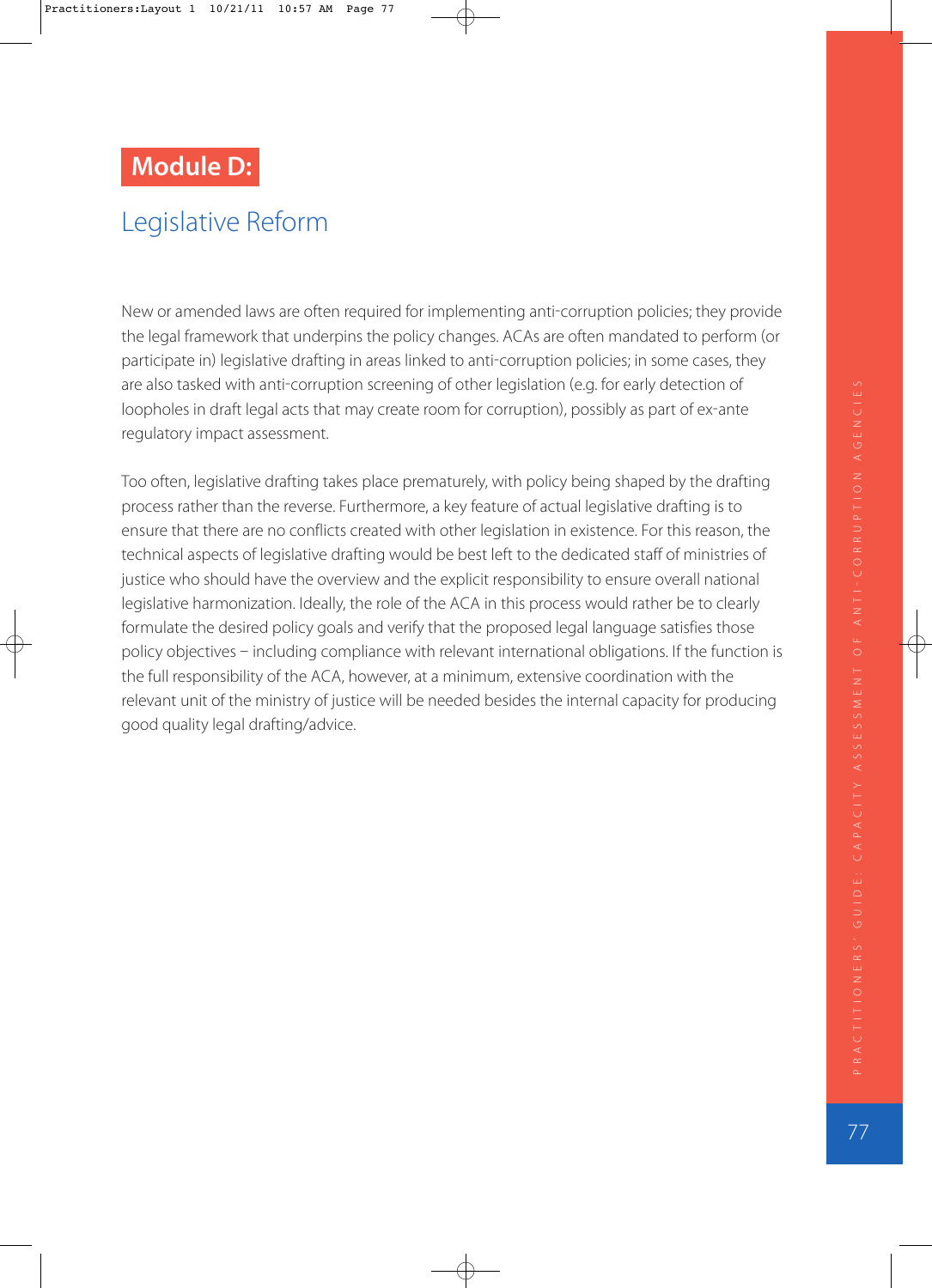- This function requires:
- capacity to link the policy making with legislation drafting;
- capacity to analyze and draft legal texts;
- capacity to perform regulatory impact assessments;
- in-depth knowledge of the international anti-corruption instruments and comparative law in the area.

| <b>CAPACITIES</b> |  |  |
|-------------------|--|--|
|                   |  |  |

#### **MAIN ISSUES AND SAMPLE QUESTIONS**

| <b>Enabling Environment</b>                                                                                                                                                         |                                                                                                                                                                                                                                                                                                                                                                                                                                                                                                                                                                                                                                  |  |
|-------------------------------------------------------------------------------------------------------------------------------------------------------------------------------------|----------------------------------------------------------------------------------------------------------------------------------------------------------------------------------------------------------------------------------------------------------------------------------------------------------------------------------------------------------------------------------------------------------------------------------------------------------------------------------------------------------------------------------------------------------------------------------------------------------------------------------|--|
| <b>Institutional</b><br>arrangements and<br>coordination<br>mechanisms: Effectively<br>cooperate with the<br>Ministry of Justice, other<br>government bodies and<br>the Legislature | Established procedure through which the ACA participates in the<br>legal drafting process.<br><b>Sample questions:</b><br>- Is the ACA recognized as having legal expertise and effectively<br>contributing to legislative development? Are there examples<br>where ACA's input is reflected in the legislation adopted?<br>- Is the ACA officially tasked to coordinate mainstreaming of<br>international standards?                                                                                                                                                                                                            |  |
| <b>Organizational Level</b>                                                                                                                                                         |                                                                                                                                                                                                                                                                                                                                                                                                                                                                                                                                                                                                                                  |  |
| Legal expertise: Perform<br>legal analysis and draft<br>legislation<br>the official characteristics of                                                                              | Specialized unit for legal drafting/review in place, properly staffed<br>and resourced;<br>Capacity to engage external experts for specialized expertise that is<br>not available in-house;<br>Cooperation with international partners and access to international<br>expertise and good legislative practice.<br><b>Sample questions:</b><br>- What is the profile of staff involved in legal analysis? (Do they<br>combine legal and anti-corruption expertise)?<br>- What is the feedback (from the Ministry of Justice and other<br>government bodies) with regard to the quality of ACA's legislative<br>inputs and advice? |  |

#### **Individual level**

- knowledge of international standards and good practices;
- comparative knowledge of legislative solutions;
- specialized legislative drafting skills;
- regulatory impact assessment.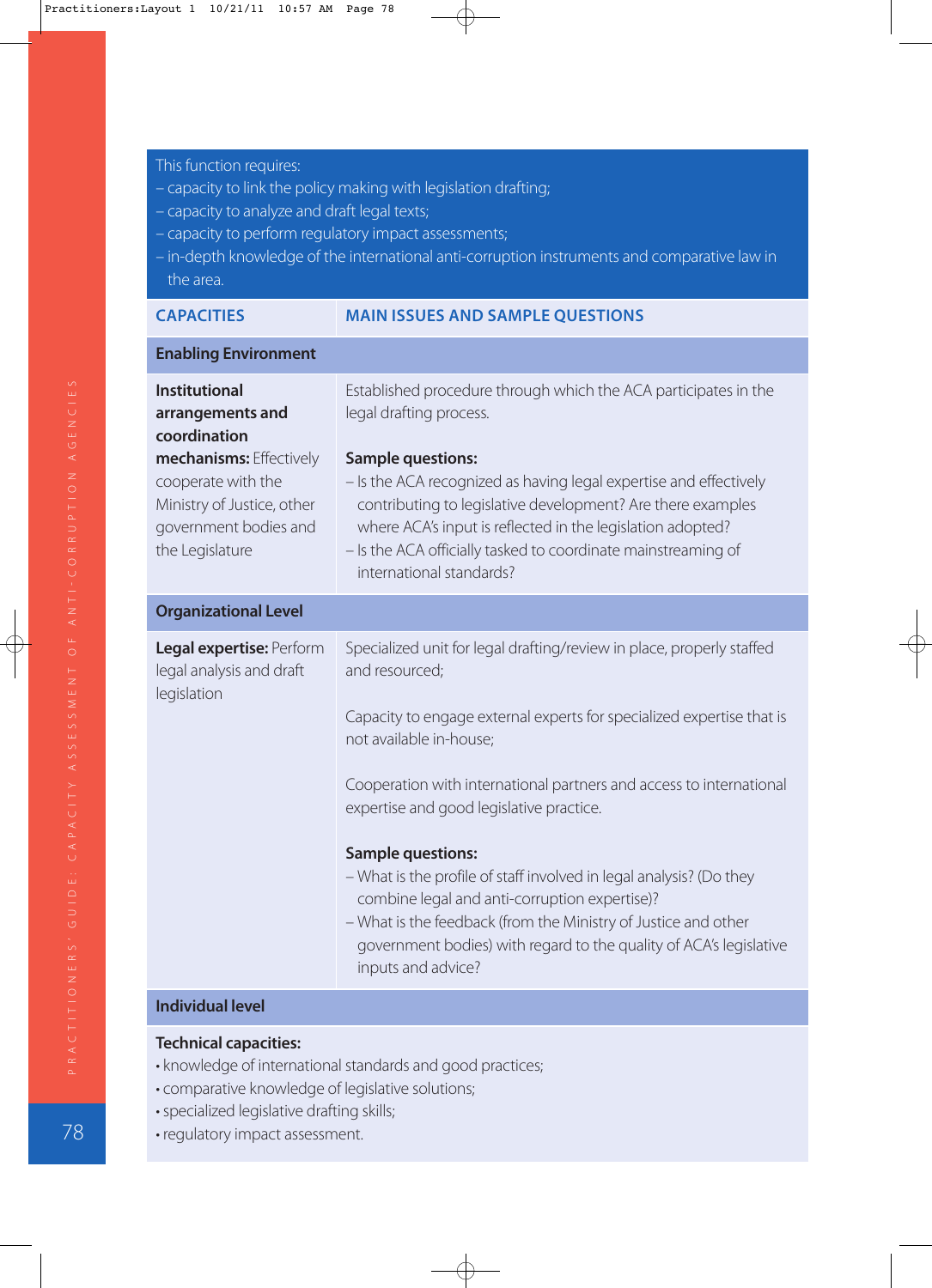# **Module E:**

# Civil Society Partnership Against Corruption

ACAs are often mandated to facilitate the participation of the civil society in the policy making process, in monitoring the implementation of anti-corruption programmes, and even in the detection and investigation of corruption.

This function should be understood as including three separate components. The first component concerns developing systems and policies that promote transparency and accountability of the public sector, and citizen participation in decision-making processes. These objectives typically constitute part of preventive anti-corruption policies and it is therefore more appropriate to consider them as part of the policy development function (module A).

The second component consists of including civil society in the performance of corruption prevention functions such as anti-corruption policy formulation, diagnostic research, monitoring the implementation of anti-corruption policies (including UNCAC self-assessment), and dissemination of knowledge on corruption prevention, as already discussed in modules A and B.

The third component relates to receiving and processing reports and complaints about corruption from the citizens. This requires the elaboration of reliable and trust-inspiring mechanisms for citizens to actively resist and report corruption. ACAs are often entrusted with this function in situations where traditional law enforcement institutions (e.g. police) do not enjoy the trust of citizens or have in place procedures that appear difficult or intimidating.

The capacities needed for this function are fairly specific and concern the effective receipt and management of potentially high volumes of contacts; customer service-related competencies; data and case management capabilities (including maintaining the confidentiality of personal information and protection of sources); analytical capacities to produce statistical and systemsrelated reports about the information received (which also constitute a form of diagnostic research and monitoring); and communication and coordination capacities to provide feedback to relevant state institutions whom the citizen reports concern, on one hand, and to refer specific cases to law enforcement agencies or units for investigation and prosecution, on the other.

In addition to that, effective whistleblower protection mechanisms are needed to ensure that there will be no retaliation to bona fide disclosers.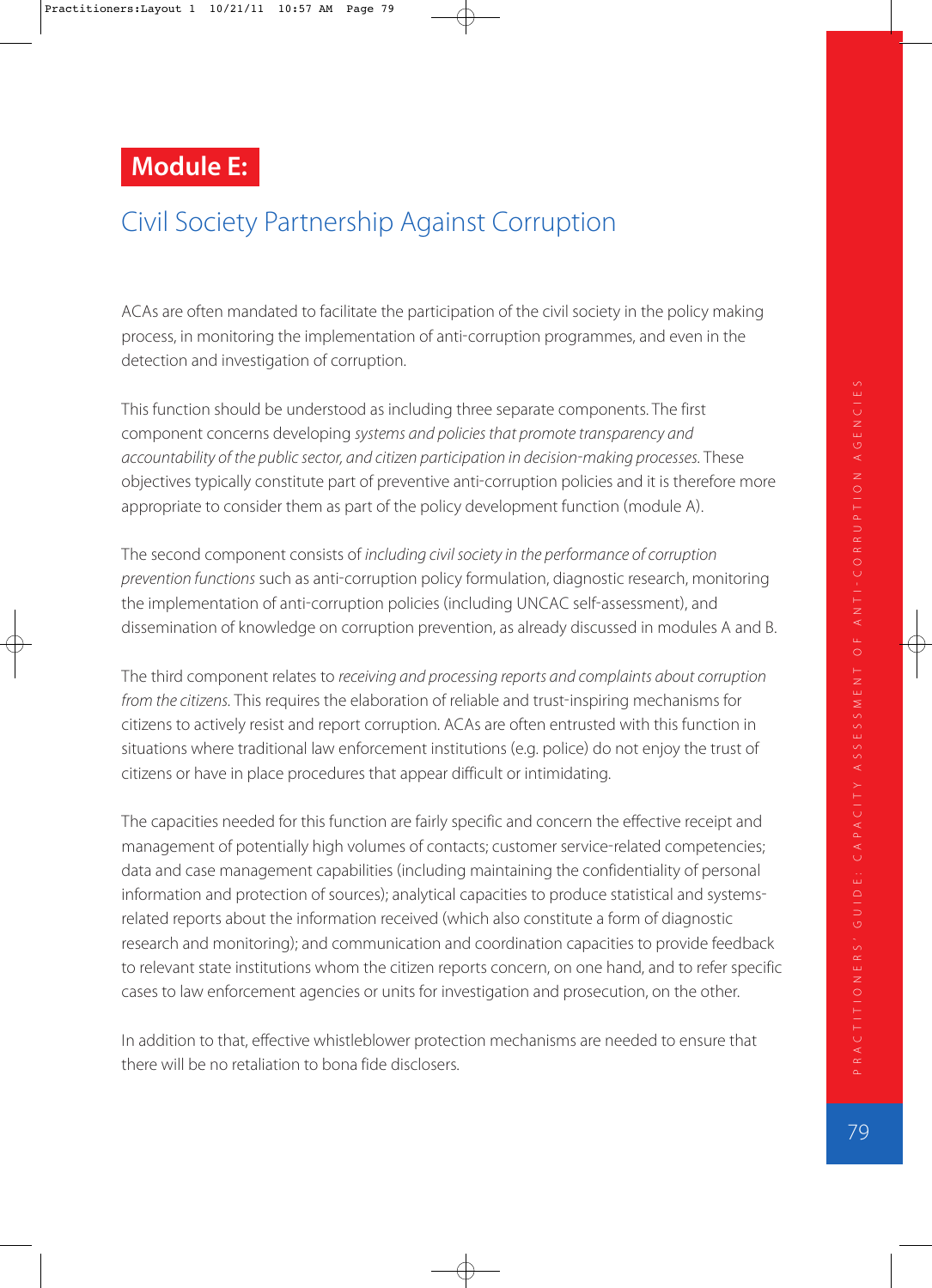Cooperation with civil society is very important for many of the ACAs' functions, and this is reflected already in other modules. This module mainly focuses on engaging the public in detecting and reporting corruption, through receiving and processing complaints and reports from citizens.

#### **CAPACITIES MAIN ISSUES AND SAMPLE QUESTIONS**

#### **Enabling Environment**

| Legal framework:<br>Conducive legal and                                                              | Whistleblower protection policy and effective mechanisms in place;                                                                                                                                                                                                                                                                                                                                                                                           |
|------------------------------------------------------------------------------------------------------|--------------------------------------------------------------------------------------------------------------------------------------------------------------------------------------------------------------------------------------------------------------------------------------------------------------------------------------------------------------------------------------------------------------------------------------------------------------|
| procedural framework<br>that facilitates citizen<br>reports to ACA                                   | Functional independence at a minimum. ACA should be perceived<br>as a credible anti-corruption institution, with integrity and free from<br>undue influence, able to effectively follow-up to corruption reports<br>and complaints by citizens;                                                                                                                                                                                                              |
|                                                                                                      | Effective operational mechanisms to collect citizen reports;                                                                                                                                                                                                                                                                                                                                                                                                 |
|                                                                                                      | Good cooperation (preferably codified through written protocols)<br>with law enforcement units/agencies (e.g. prosecutor, police).                                                                                                                                                                                                                                                                                                                           |
|                                                                                                      | <b>Sample questions:</b><br>- Does the ACA enjoy high public credibility?<br>- How many reports / complaints from citizens does the ACA<br>receive, and what is the trend (increasing, decreasing)?<br>- What is the highest profile corruption investigation triggered by a<br>report to the ACA?<br>- Are there simple, effective and trustworthy reporting channels in<br>place (e.g. e-mail / online report forms; telephone hotlines; face to<br>face)? |
| <b>Organizational Level</b>                                                                          |                                                                                                                                                                                                                                                                                                                                                                                                                                                              |
| <b>Data collection and</b><br>processing: Effective<br>handling of citizen<br>reports and complaints | Complaints handling is a potentially resource intensive task; it is<br>therefore important that the unit in charge has sufficient staff and<br>technical infrastructure;<br>Standard operating procedures / manuals / guidelines on<br>complaints handling should be in place;<br>Maximum transparency and public reporting on activities is essential<br>to enhance and maintain ACA's public credibility (information that                                 |
|                                                                                                      | may compromise investigations or data protected by privacy laws<br>must be withheld); some ACAs have introduced citizens' oversight<br>boards to promote this kind of profile.                                                                                                                                                                                                                                                                               |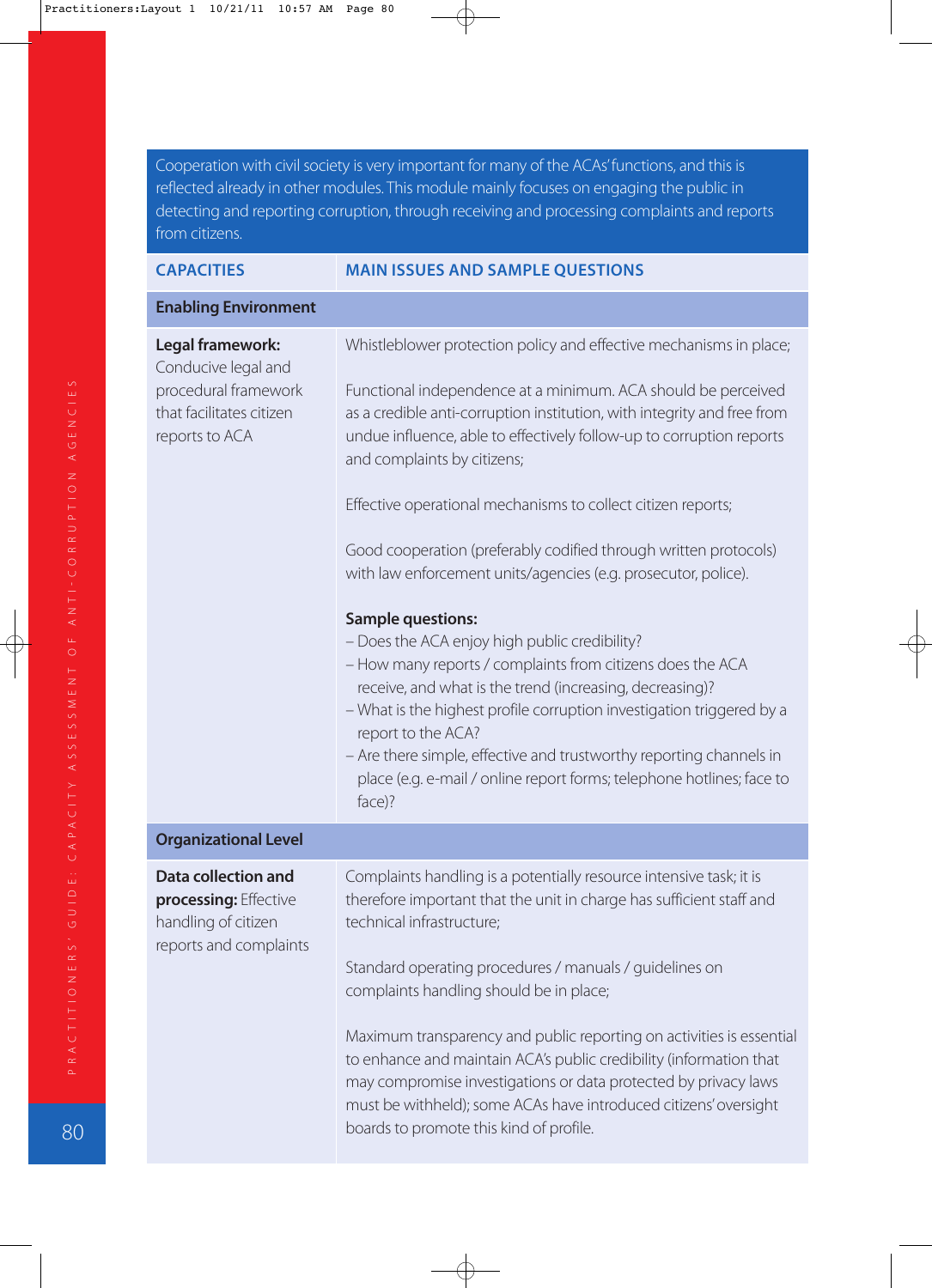### **Data collection and**

**processing:** Effective handling of citizen reports and complaints Existence of simple and accessible systems for reporting corruption; use of IT is invaluable, but cannot substitute for good customer service practices (courteous, responsive, and clear communication of the relevant laws, procedures, rights and obligations);

Strong data management processes to protect sensitive data, analyze the information received and integrate the information on most commonly encountered types of corruption, as well as law enforcement responses, into the overall anti-corruption policy process.

#### **Sample questions:**

- How is a typical corruption complaint handled?
- Does the ACA provide feedback to whistleblowers on its follow-up to their reports?
- Does the ACA maintain a database with all complaints received? Does it have a case management system to monitor the follow-up and liaise with other agencies as needed?

#### **Individual level**

- public relations and communication skills;
- customer service skills;
- data management and analysis.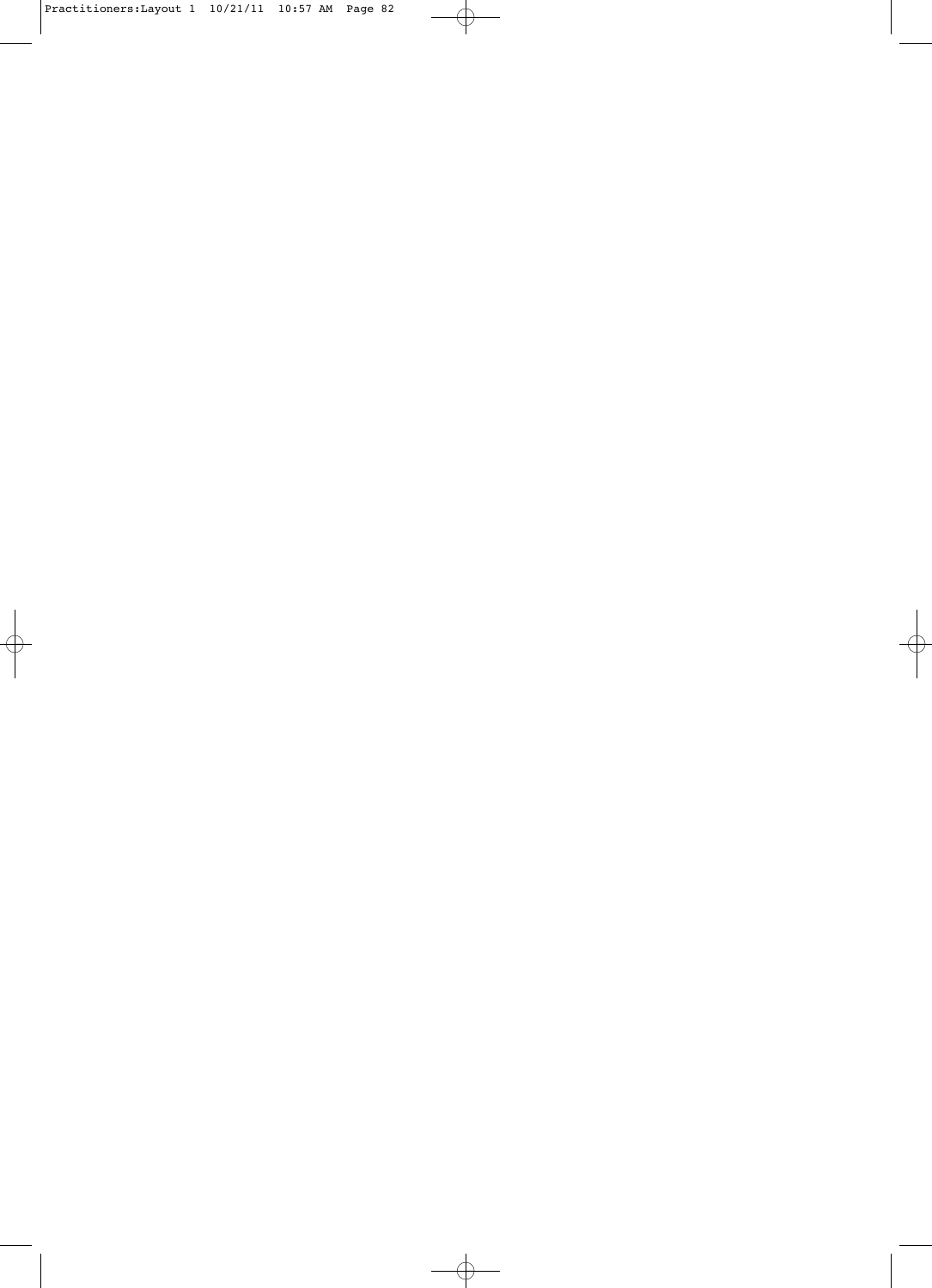# **Module F:**

# Promotion of Integrity

Integrity promotion is an essential corruption prevention function of the ACAs. In this sense, article 6 of the UNCAC explicitly identifies "increasing and disseminating knowledge on the prevention of corruption" as a key corruption prevention function. ACAs are nearly always mandated with this responsibility. Increasing and disseminating knowledge may be understood as two separate functions:

Increasing knowledge may be interpreted as generating and/or producing knowledge, which is arguably already covered in other functions: anti-corruption policy formulation and implementation, research on corruption and corruption vulnerabilities.

Disseminating knowledge, on the other hand, refers to efforts to extend this technical and specialized knowledge to different groups in society in a way that contributes to promoting integrity.

As there are very few stakeholders who are able to engage at the expert/technical level, the awareness materials produced need to be made more accessible to wider audiences that include state institutions and decision-makers, but also general public who would take an interest in such information. Promoting integrity through equally concerns the production of easy-to-understand informative materials, including implementation guidelines, on the norms and guidelines that concern the staff of certain institutions or civil servants more generally (e.g. public procurement procedures or codes of conduct). Information that concerns the citizens' role in fighting corruption needs to be disseminated most broadly (e.g. causes and consequences of corruption, citizens' rights and obligations in specific administrative processes, public administration duties and procedures, integrity systems, mechanisms for reporting corruption etc.).

Dissemination takes different forms as appropriate for the target audiences, each requiring different capacities. For instance, disseminating technical reports and analyses can be accomplished though simple distribution of electronic and printed copies to target audiences. Dissemination of analytical findings and policy recommendations, or other report summaries intended for less technical audiences, on the other hand, would require dedicated presentations to executive decision-makers or the parliament, and press briefings for the media, along with posting of the materials on the internet. For the dissemination of knowledge about more complex sets of rules or policies, for instance codes of conduct, appropriate methods include trainings, seminars, and workshops for civil servants and public officials. Finally, while the media are an effective intermediary for disseminating integrity promotion messages to the general public, educational and awareness raising campaigns may also be useful at times.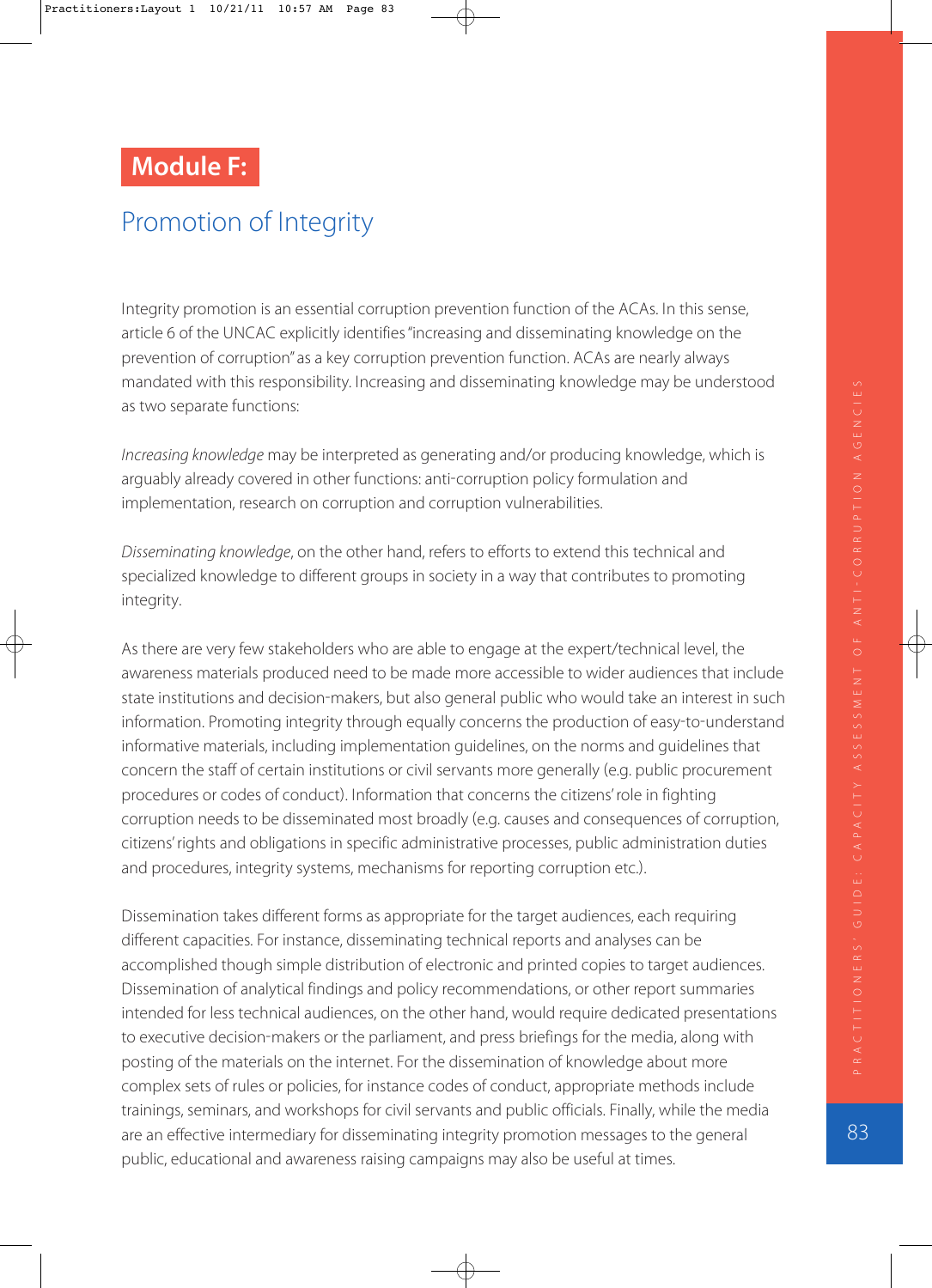The different approaches to integrity promotion noted above require a number of capacities, such as the capacity to translate sometimes difficult technical concepts into more accessible form, effective communication, training skills, public relations/mass communication competencies. Considering the extent of capacities needed to perform this function, at least partial outsourcing may be considered. In practice, this is also a function where much cooperation with civil society organizations takes place.

With regard to organizing awareness raising campaigns, the required capacity is highly specialized and often is managed through external entities (outsourced). The key aspect here for the ACA is to participate in the process of defining campaign message, target groups, communication means and models and campaign tools in a meaningful and effective way, avoiding approaches that may increase perception of corruption in the society without necessarily contributing to promoting integrity and strengthening anti-corruption responses.

#### **Guidelines for assessing capacities**

- This function requires:
- capacity to translate technical concepts into a form accessible to broader audiences;
- capacity to communicate effectively;
- training and presentation skills;
- capacities for effective outsourcing (in particular of larger scale public awareness campaigns).

| <b>CAPACITIES</b> |  |
|-------------------|--|
|                   |  |

**MAIN ISSUES AND SAMPLE QUESTIONS** 

#### **Enabling Environment**

awareness campaigns)

| <b>Engage stakeholders:</b><br>Effectively cooperate with<br>civil service training                                                                 | Established cooperation with civil service institutions, schools,<br>universities for the provision of training and educational activities.                                                                                                                                                                      |
|-----------------------------------------------------------------------------------------------------------------------------------------------------|------------------------------------------------------------------------------------------------------------------------------------------------------------------------------------------------------------------------------------------------------------------------------------------------------------------|
| institutes, schools,<br>universities and different<br>government ministries to<br>facilitate provision of<br>training and educational<br>activities | <b>Sample questions:</b><br>- Are the training and educational activities provided by the ACA<br>developed in an ad-hoc way, or embedded with the mainstream<br>training and education systems?<br>- What is the evidence (track record) of ACA's cooperation with other<br>stakeholders in promoting integrity? |
| <b>Engage stakeholders:</b><br>Cooperate with civil<br>society and donors<br>particularly for resource                                              | Capacity to mobilize donor resources and effectively partner with<br>civil society e.g. for public awareness campaigns<br><b>Sample questions:</b>                                                                                                                                                               |
| intensive tasks (e.g. public                                                                                                                        | - Is the ACA able to raise resources and partner meaningfully with                                                                                                                                                                                                                                               |

donors and civil society e.g. for public awareness campaigns?

84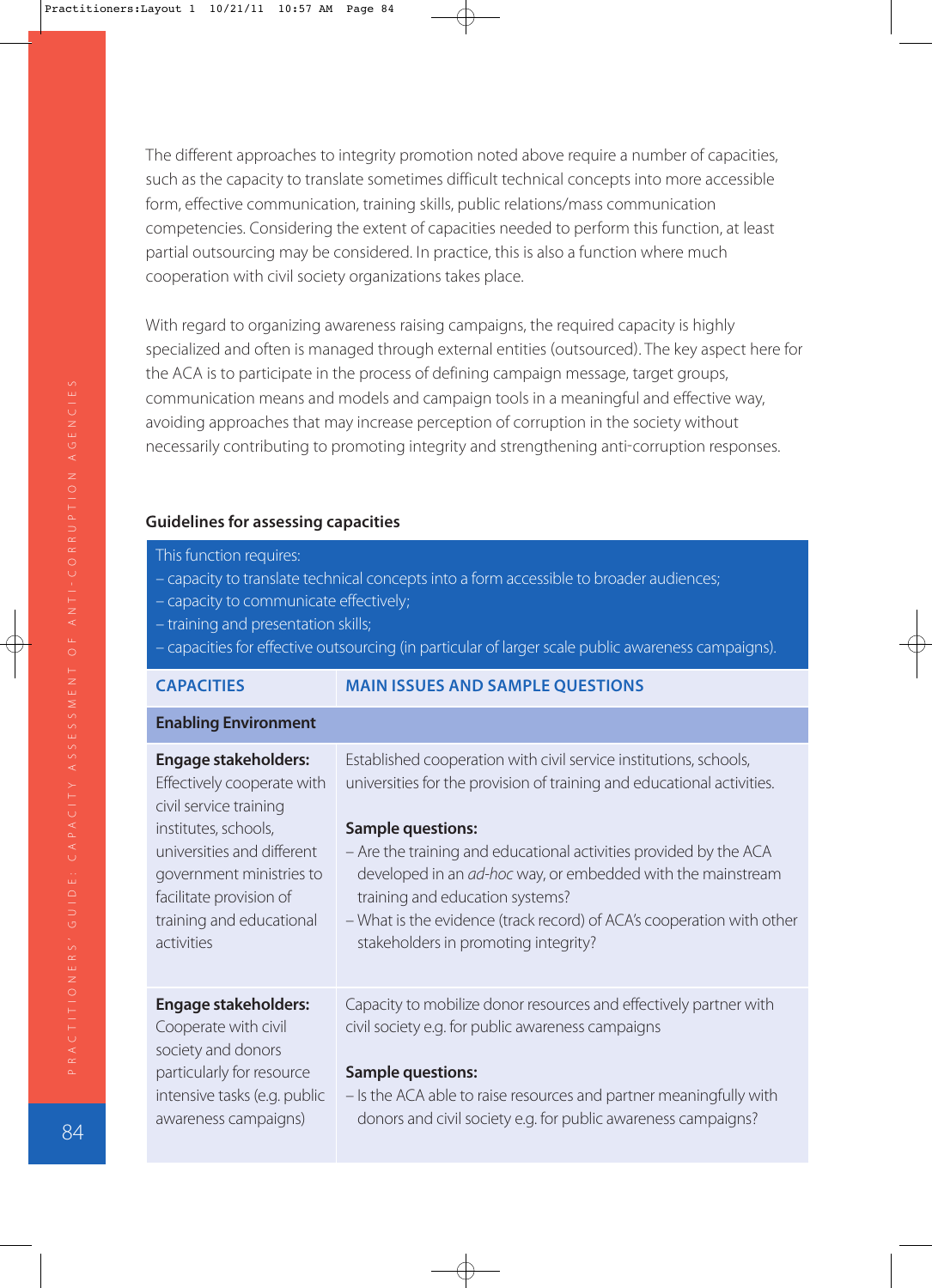| <b>Engage stakeholders:</b><br>Cooperate with civil<br>society and donors<br>particularly for resource<br>intensive tasks (e.g. public<br>awareness campaigns) | - In such cooperation, is the ACA playing the lead role in defining<br>the communication strategies, messaging, target audiences and<br>outreach targets?                                                                                                                                                                                                                                                                                                                                                                                                                                                                                                                                                                                                                                                                                                                                                                                                                            |
|----------------------------------------------------------------------------------------------------------------------------------------------------------------|--------------------------------------------------------------------------------------------------------------------------------------------------------------------------------------------------------------------------------------------------------------------------------------------------------------------------------------------------------------------------------------------------------------------------------------------------------------------------------------------------------------------------------------------------------------------------------------------------------------------------------------------------------------------------------------------------------------------------------------------------------------------------------------------------------------------------------------------------------------------------------------------------------------------------------------------------------------------------------------|
| <b>Resources: Funding for</b><br>outreach efforts                                                                                                              | The existence of a meaningful budget dedicated to integrity<br>promotion and outreach efforts (public awareness, training,<br>communication); in the absence of such, ACAs tend to go for ad-hoc<br>initiatives with funding from partners, which may affect the<br>coherence and longer-term sustainability of the approach.<br><b>Sample questions:</b><br>- Does the ACA have some funding of its own dedicated to outreach<br>efforts for integrity promotion?<br>- How big is ACA's dependence on donor funding in this area?                                                                                                                                                                                                                                                                                                                                                                                                                                                   |
| <b>Organizational Level</b>                                                                                                                                    |                                                                                                                                                                                                                                                                                                                                                                                                                                                                                                                                                                                                                                                                                                                                                                                                                                                                                                                                                                                      |
| <b>Communication:</b><br>Formulate and<br>disseminate effective<br>messages for integrity<br>promotion                                                         | Existence of a communication and outreach strategy.<br>Presence of a unit dedicated to Public Relations and communication,<br>with staff having the required skills (both communication, as well as<br>in-depth understanding of integrity promotion).<br>Adequate ICT infrastructure and knowledgeable staff to develop<br>effective internet-based communication (including social media).<br>In case the ACA itself is delivering training:<br>- process to develop skilled trainers for ethics training of civil<br>servants;<br>- capacity to assess training needs of various audiences and deliver<br>training accordingly;<br>- follow-up to the training delivered to assess effectiveness and<br>undertake corrective measures as appropriate; other feedback<br>mechanisms.<br><b>Sample questions:</b><br>- Does the ACA have a communication and public outreach<br>strategy? Is it regularly reviewed and updated?<br>- Is the Public Relations unit properly staffed? |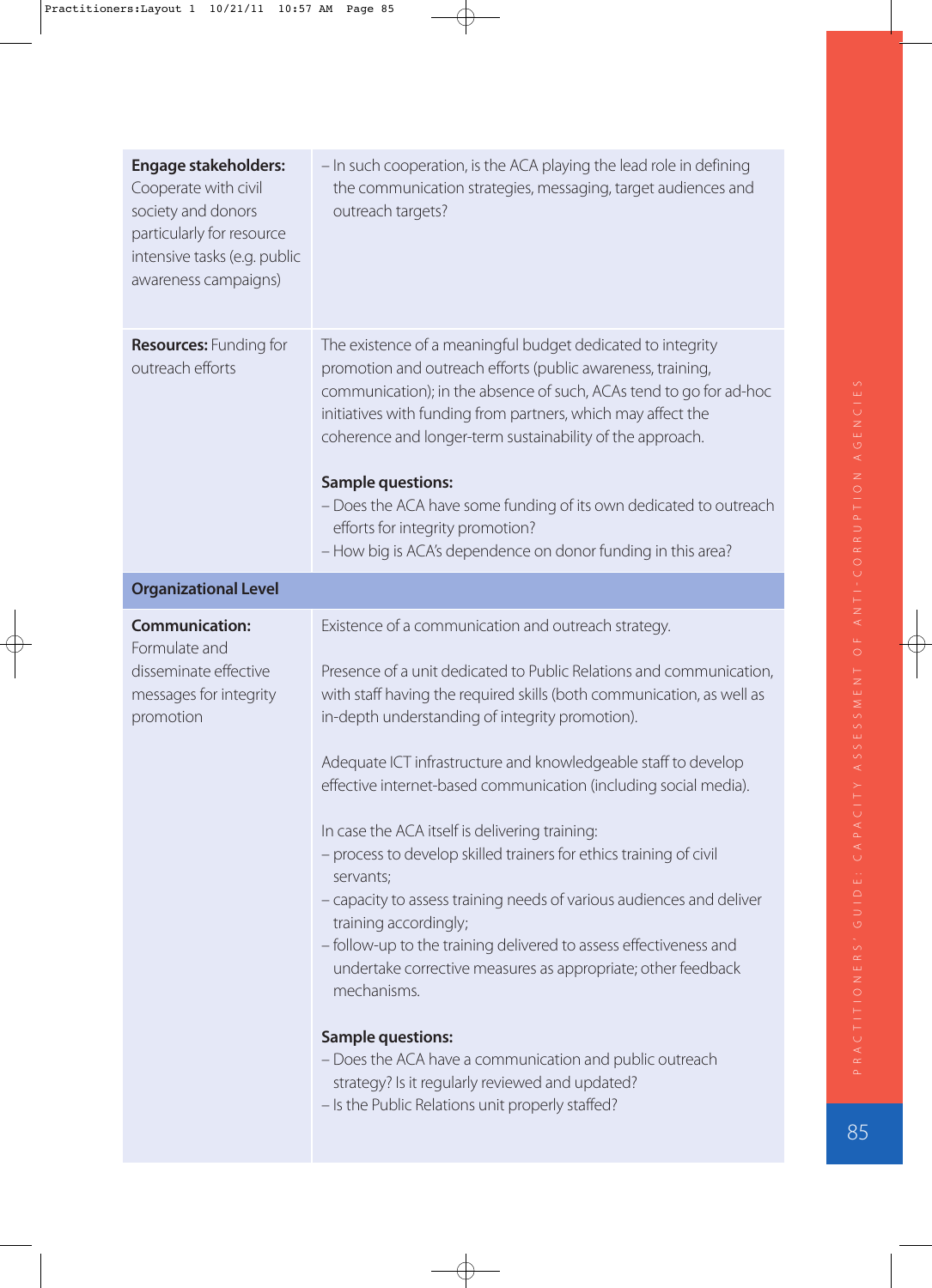| <b>Communication:</b><br>Formulate and<br>disseminate effective<br>messages for integrity<br>promotion                                                      | - How is the ACA using the internet and social media for<br>disseminating knowledge, increasing awareness and promoting<br>integrity?<br>- Does the ACA have specialized trainers and a train-the-trainers<br>programme? |
|-------------------------------------------------------------------------------------------------------------------------------------------------------------|--------------------------------------------------------------------------------------------------------------------------------------------------------------------------------------------------------------------------|
| <b>Engage with partners:</b><br>Capacity to effectively<br>outsource certain<br>outreach tasks (e.g. public<br>awareness campaign,<br>specialised training) | Existence of a proven system for outsourcing certain outreach tasks<br>that the ACA itself is not in a position to deliver with in-house<br>capacities.<br>Effective oversight and quality controls of outsourced tasks. |
|                                                                                                                                                             | <b>Sample questions:</b><br>- How often has the ACA outsourced outreach tasks? What were the<br>results? On what basis is the judgment made?                                                                             |
| <b>Individual level</b>                                                                                                                                     |                                                                                                                                                                                                                          |

- training skills and methodologies;
- public speaking and presentation skills;
- public relations skills;
- capacity to use the following tools:
- media of broad or general distribution;
- internet and other digital media (including social media platforms).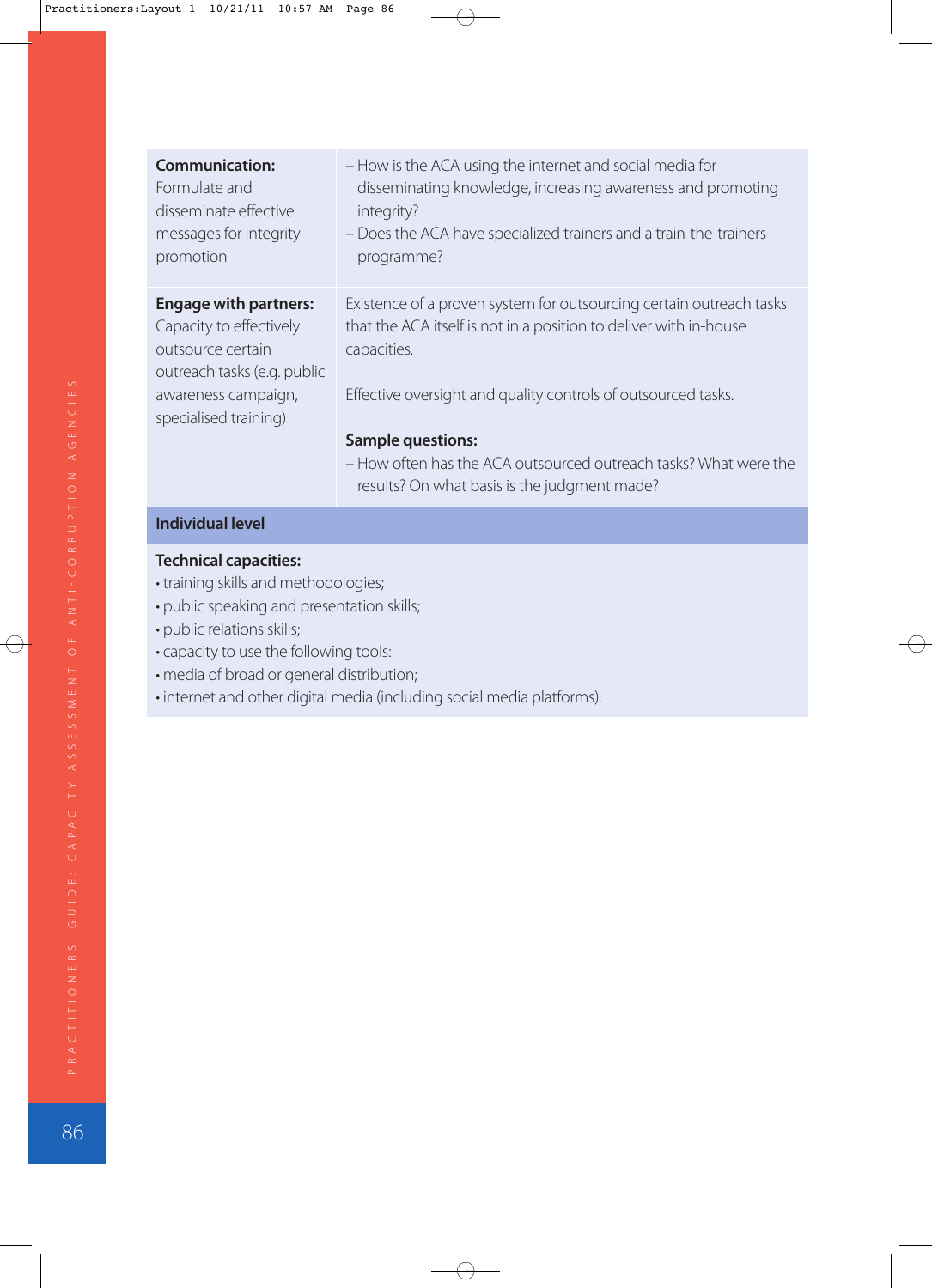**Module G:** 

# Managing specific corruption prevention regimes

ACAs are frequently mandated to implement and/or enforce elements of certain corruption preventive regimes. In this module we discuss the regimes that fall most commonly under the mandate of specialized ACAs. The module is not exhaustive as there may be ACAs enforcing other regimes and regulations.

### ■ Public ethics, conflict of interests and gifts

Promoting public Ethics is often a general task of ACAs, this function requires enforcing regulation like that on conflicts of interests (CoI) and gifts, as well as drafting and promoting the implementation of Codes of Ethics. Col involves a conflict between the public duty and the private interest of a public official, in which the public official's private-capacity interests could improperly influence the performance of their official duties and responsibilities"<sup>28</sup>. The effective management of CoI requires an adequate legal framework. The trend in most countries is to strive for a higher degree of transparency with regard to private lives of high public officials<sup>29</sup>. It is important to highlight though that CoI situations cannot be simply avoided or banned/outlawed; most of the more subtle forms will not be covered through a regulation. Therefore it is necessary to mainstream CoI management in the day-to-day management practices of all organizations, along with building individual capacity for recognizing and managing CoI.

There are two models of addressing CoI in the public service, which can be described as "centralized" vs "decentralized": the centralized model defines a central agency that can be the specialized ACA) as the main structure responsible for enforcing the national COI legislation (particularly concerning high officials). In this model the ACA can be responsible for investigating allegations of irregularities and mismanaged CoI. In some situations, the ACA may be able to impose or recommend administrative sanctions against officials found in breach of CoI rules.

In the decentralized model, covering all public officials, CoI management is performed by the line managers in relation to appropriate internal codes of conducts and disciplinary rules. In this model the function of the ACA may consist of providing support and guidance for introducing the necessary rules and procedures, ensuring their uniform application throughout the public service and providing training.

<sup>28</sup> Managing conflict of interest in the public sector: a toolkit", Howard Whitton, János Bertók, OECD, 2005 New requirements include an obligation to provide information on additional jobs, private income or business interests, an 29 obligation to provide information about the jobs/activities of high level officials' spouse and closest relatives. In most OECD countries, members of Government and high ranking public servants are required to avoid or withdraw from activities, memberships, financial interest or situations that would place them in real or apparent CoI.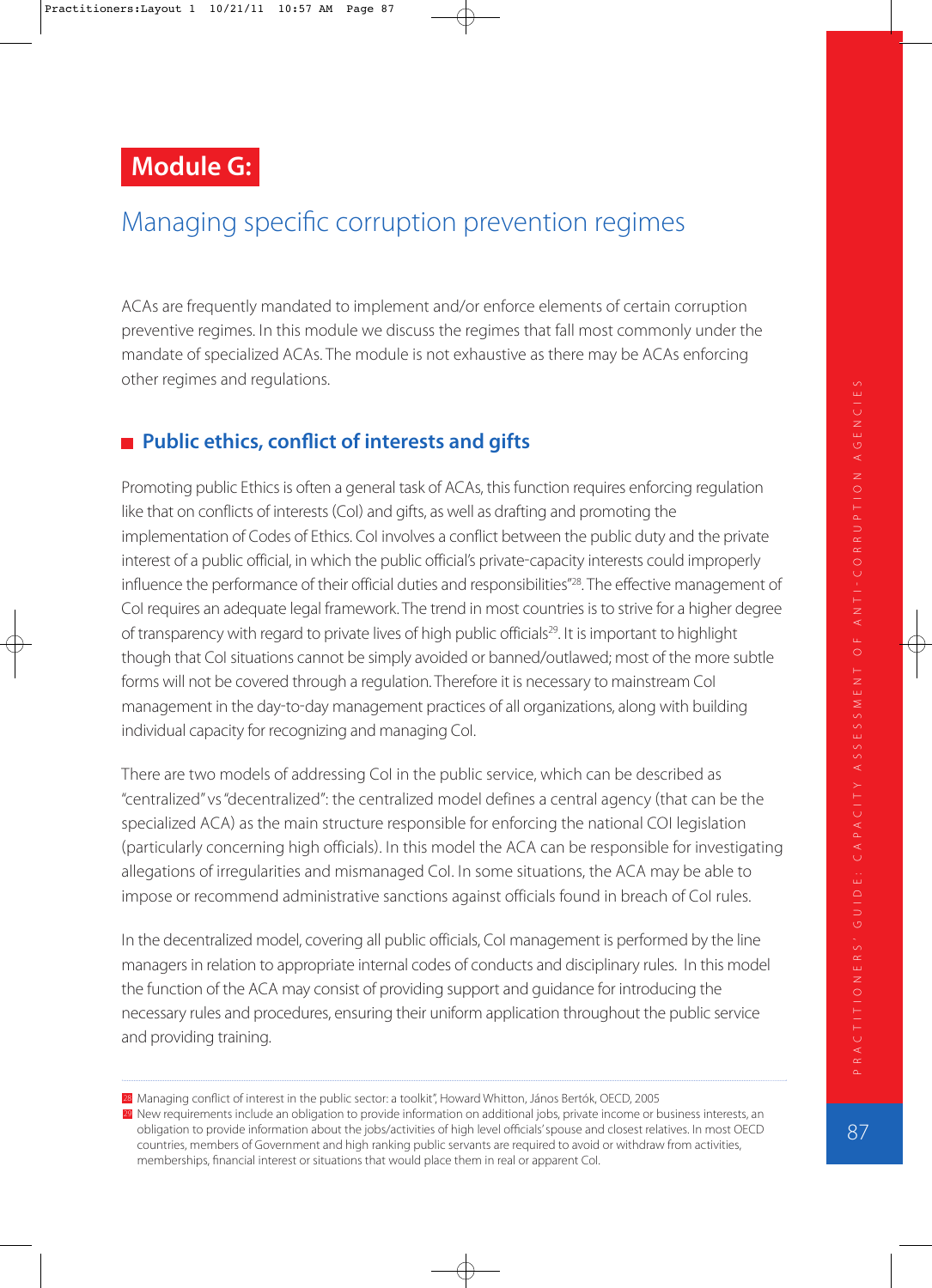The issue of Gifts is strictly related to the one of ethics and CoI; Gifts between private and public entities or between the citizens and public service providers may assume different relevance and significance according to the administrative and cultural settings. In many cases though they are seen as corrupt practices or somehow leading to corruption. Acceptance and management of gifts and other benefits is usually strictly regulated by relevant legislation and the codes of ethics. Codes stipulate when and whether it is appropriate to accept a gift or benefit, or whether it is completely forbidden<sup>30</sup>. A number of checklists are developed to determine whether a "gift" is genuine and may be accepted, or not. Those usually require looking at genuineness of gift, whether it is given openly and transparently, whether it affects independence of the person accepting the gift. The gifts accepted by public officials (particularly when received in official quality) should be registered in a register of the responsible agency<sup>31</sup>. Regular awareness raising events and trainings are needed to achieve greater effectiveness and better understanding of the essential aspects of gifts regimes.

Functions of the anti-corruption agency in relation to regulations on gifts may include the following:

- maintaining a register of gifts to ensure transparency;
- performing administrative investigations to ascertain whether a certain gift is genuine or is rather a concealed form of bribe;
- referring cases to the law enforcement agencies for further investigation when violations of the gifts regime are established.

### **Asset declarations**

Asset and income disclosure has become a key global anti-corruption issue, as evidenced by its inclusion in the UN Convention Against Corruption. Two main types of regimes can be outlined:

- focusing mainly on corruption detection: the disclosure of assets provides a baseline and thus means for comparison to identify assets that may have been corruptly acquired, and which a public official may legitimately be asked to account for;
- emphasizing the conflict of interests management: disclosure of private interests increases the transparency of decision-making processes, and thereby lays the foundations for the accountability of office holders for their actions.

In general, registration of assets and incomes requires identifying information on the following categories of assets and interests for the official concerned and usually for dependant family and spouse<sup>32</sup>: land property/assets (e.g. houses, land and farms); employment and business interests

**<sup>30</sup>** There are two distinctly different approaches in managing gifts in the public service. The first approach allows receiving of small gifts up to a certain value, the second approach bans uniformly all gifts, with the possible exception of traditional ones, received from relatives and close associates.

<sup>31</sup> OSCE. Best practices in combating corruption

<sup>32</sup> SIGMA Working paper 36 Conflict-Of-Interest Policies And Practices In Nine Eu Member States: A Comparative Review, 2006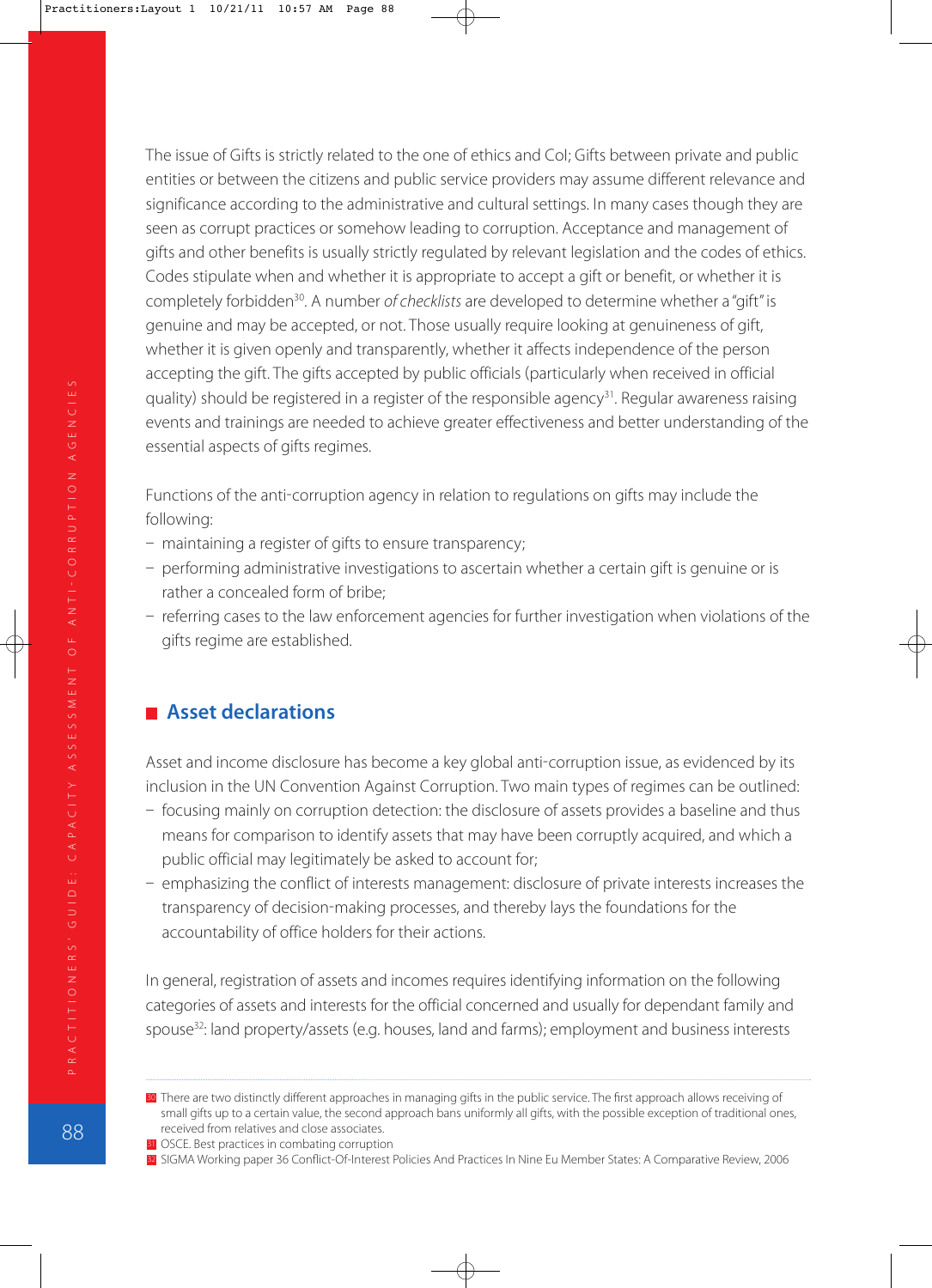(e.g. income, industrial and commercial firms, professional firms); securities and bank accounts (e.g. shareholdings and deposit accounts); other assets (e.g. vehicles and other capital assets); liabilities (e.g. mortgages and loans). Effective mechanisms for enforcement and monitoring of assets and income are vital for the proper implementation of the assets disclosure regimes.

ACAs may perform the following functions:

- $-$  collect the assets declarations (usually from high level officials only);
- coordinate the overall asset disclosure policy (when the asset declarations are collected in a decentralized manner);
- verify the declarations by comparing them to information from other sources e.g. cadastre/real estate registry, tax declarations, bank accounts;
- decide on whether to refer violations to law-enforcement agencies for further investigation.

Centralized asset declaration systems normally cover only a limited number of high level civil servants and appointed officials; nonetheless, the amount of information to be processed can be difficult to manage. If the ACA is tasked to detect eventual wrongdoings, it may be confronted with the challenge of processing and analyzing a great amount of information; in some cases it is important to perform targeted controls (as opposed to random control approaches) based on risk assessment.

### **Funding of political parties**

ACAs may be tasked to implement the regulations on financing political parties. These rules typically include: limitation of the contribution that political parties can receive from private entities, to ensure that no private contributor exerts inappropriate influence on the political system; expenditure limits regulating both the amount and the type of expenditure that the parties can perform; and disclosure rules enabling public access to  $-$  and monitoring of  $-$  information on party financing.

Tools for ensuring compliance with the legislation on financing political parties may include:

- the power to register parties (if/where applicable);
- the power to monitor financial activity, i.e. supervise donations to and expenditure of parties, in order to identify irregularities in the financial flow; many agencies also compile reports and make them accessible to a wider public in order to improve accountability and to act as a deterrent to corruption;
- the power to investigate potential infringements;
- the power to impose administrative sanctions in case of financial misconduct of a party subject to the regulation $33$ .

<sup>33</sup> U4 Anti Corruption Research Centre Help Desk Query on Corruption and Political Party Financing http://www.u4.no/helpdesk/ helpdesk/query.cfm?id=8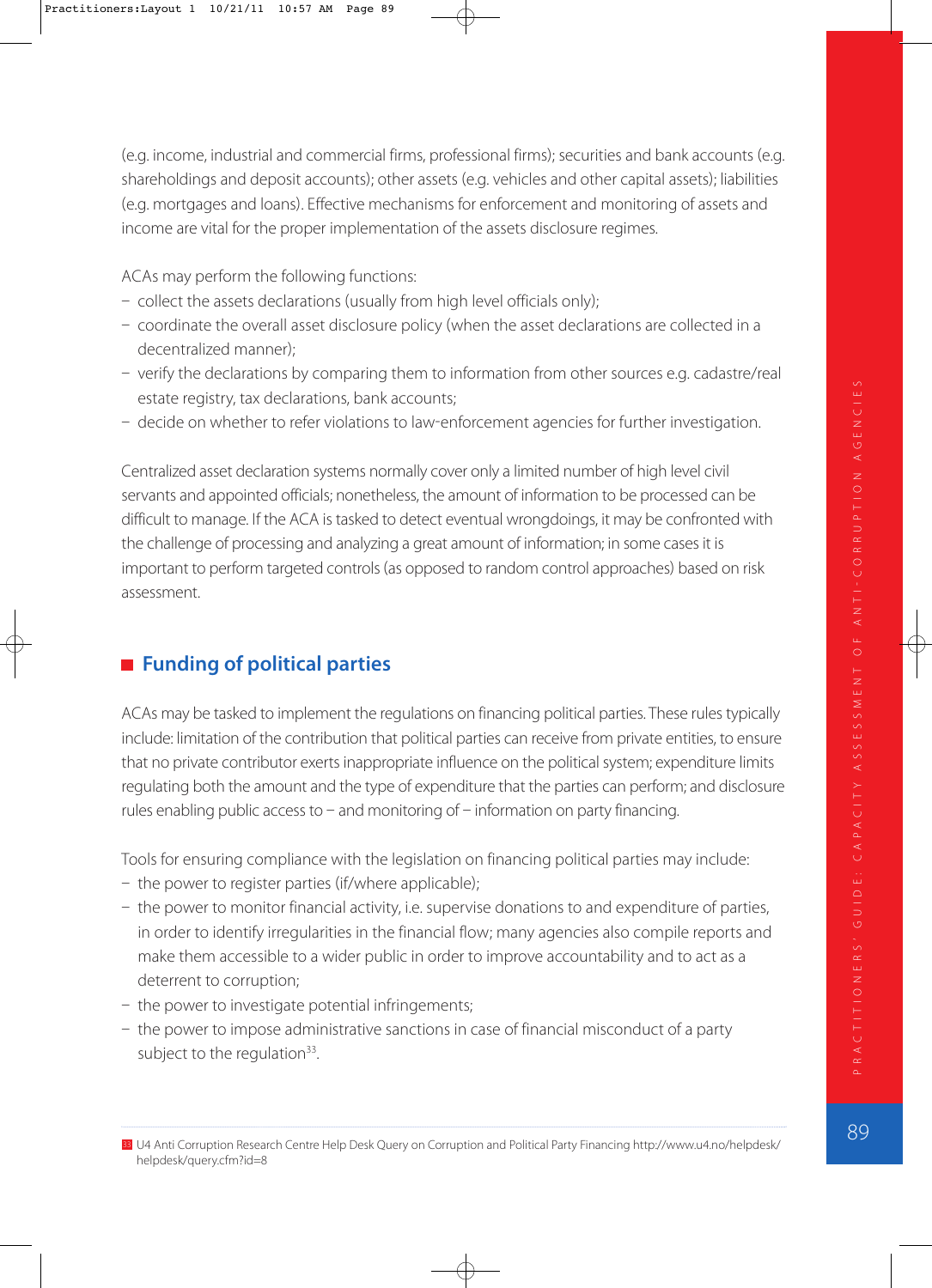In addition to ACAs, other agencies may also be responsible or partially involved (e.g. ministries, Attorney General, Legislature Audit office, state comptroller, Electoral Authority). Another increasingly popular option is the creation of an impartial and independent specific agency with administrative and enforcement powers.

ACAs can have various types of mandate in relation to the financing of political parties, ranging from the participation in drafting proposals for the improvement of the existing system of political funding to checking the legality of donations received by parties, alleged violations of the pre election expenditure limits, annual financial declarations as well as pre- and post-election campaign expenditure declarations<sup>34</sup>. ACAs may perform investigations and impose administrative sanctions for violations. Besides, multi-task ACAs may conduct criminal investigation in cases where there may be criminal liability in relation to financing of political parties.

#### **Guidelines for assessing capacities**

The capacities need to perform the functions of this module are related to providing guidelines for the implementation of the mentioned regimes and to performing controls on public officials that may result in administrative sanctions and even criminal investigation (in cooperation with law enforcement authorities).

| <b>CAPACITIES</b>                                                                                                                                           | <b>MAIN ISSUES AND SAMPLE QUESTIONS</b>                                                                                                                                                                                                                                                                                                                                                                                                                                                                                                                                                                                                                                                                                                                                                                                                                                                                                                                                         |
|-------------------------------------------------------------------------------------------------------------------------------------------------------------|---------------------------------------------------------------------------------------------------------------------------------------------------------------------------------------------------------------------------------------------------------------------------------------------------------------------------------------------------------------------------------------------------------------------------------------------------------------------------------------------------------------------------------------------------------------------------------------------------------------------------------------------------------------------------------------------------------------------------------------------------------------------------------------------------------------------------------------------------------------------------------------------------------------------------------------------------------------------------------|
| <b>Enabling Environment</b>                                                                                                                                 |                                                                                                                                                                                                                                                                                                                                                                                                                                                                                                                                                                                                                                                                                                                                                                                                                                                                                                                                                                                 |
| Legal framework:<br>Coherent legal<br>framework on corruption<br>prevention regimes (on<br>Col, gifts, asset<br>declarations, political<br>party financing) | Proper legislation, clearly describing the respective regimes, and the<br>role of the ACA under each of them;<br>Clear and broadly accepted mandate of the ACA to operate in these<br>areas;<br>Supportive public service training system to ensure ethics<br>competence throughout the public service, and public servants'<br>awareness of their Col, gifts and asset declarations related duties.<br><b>Sample questions:</b><br>- Is the Law covering Col also defining the competences of the ACA<br>in this respect?<br>- Does the ACA provide trainings of officials on Col and Gifts?<br>- Does the ACA have material (guidelines and manuals) for these<br>trainings?<br>- What is the procedure that the ACA has to follow to require<br>additional information concerning an asset disclosure form? Does<br>the agency have the power to do that?<br>- Is the law on political financing or other law establishing in detail<br>the mandate of the ACA in this area? |
|                                                                                                                                                             |                                                                                                                                                                                                                                                                                                                                                                                                                                                                                                                                                                                                                                                                                                                                                                                                                                                                                                                                                                                 |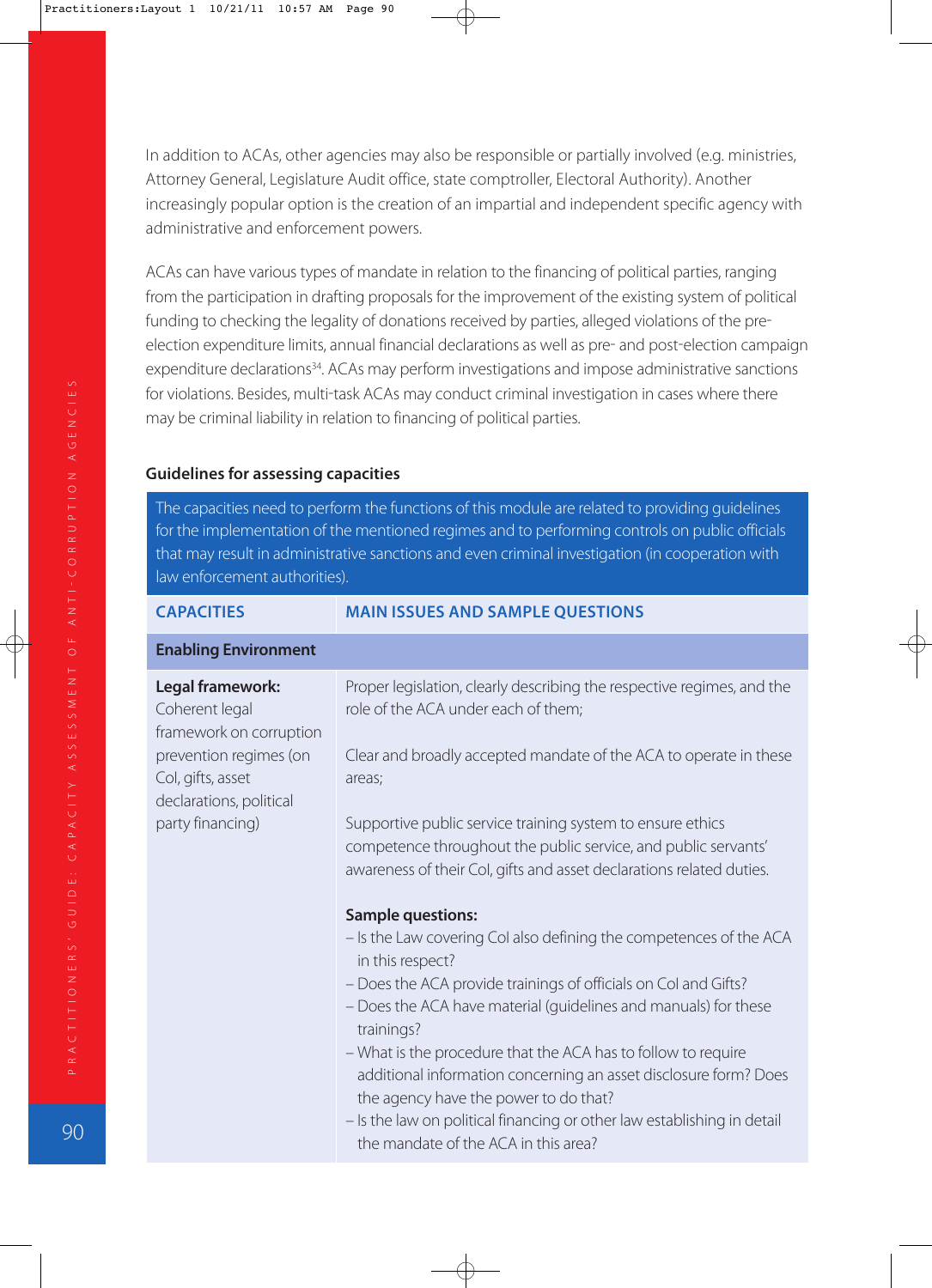| <b>Legal and procedural</b><br>framework: Perform<br>administrative<br>investigations | Sufficient political will to empower the ACA to conduct effective<br>investigations (translated into sufficient budgetary allocations,<br>provision of human resources and political and administrative<br>support);                                                                                                                                                                                                                        |
|---------------------------------------------------------------------------------------|---------------------------------------------------------------------------------------------------------------------------------------------------------------------------------------------------------------------------------------------------------------------------------------------------------------------------------------------------------------------------------------------------------------------------------------------|
|                                                                                       | Clear legislation, empowering the ACA to monitor the respective<br>corruption prevention regimes. The ACA should have effective<br>powers to hold office-holders accountable.                                                                                                                                                                                                                                                               |
|                                                                                       | Relevant agencies (e.g. tax authorities, FIUs, banks) should be<br>interconnected with the ACA for exchange of information and<br>required by law to cooperate. Level of actual cooperation with the<br>other agencies involved in enforcing the regulations, including law<br>enforcement authorities.                                                                                                                                     |
|                                                                                       | Functional independence to shield the ACA from undue pressure or<br>political influence.                                                                                                                                                                                                                                                                                                                                                    |
|                                                                                       | <b>Sample questions:</b><br>- Are the other agencies cooperating with the ACA for the<br>investigations (sending information and responding to eventual<br>queries)?<br>- Are there IT systems that interconnect the ACA with the other<br>relevant agencies?<br>- Does the ACA have the power to take disciplinary action against<br>civil servants? Are the decisions of the ACA often contested in front<br>of administrative tribunals? |
| <b>A</b> 10                                                                           |                                                                                                                                                                                                                                                                                                                                                                                                                                             |

#### **Organizational Level**

#### **Engage stakeholders:**

Cooperate with the other agencies for implementation of the CoI and Gifts regulations and for the management of the asset declaration systems

Presence of focal points within the ACA for coordination and cooperation with the other agencies; procedures for the exchange of information;

Integrated databases and technical means for the exchange of information with other agencies having relevant information like FIU, tax administration.

#### **Sample questions:**

– Is the database on asset declarations up to date and connected to the one of the tax authority?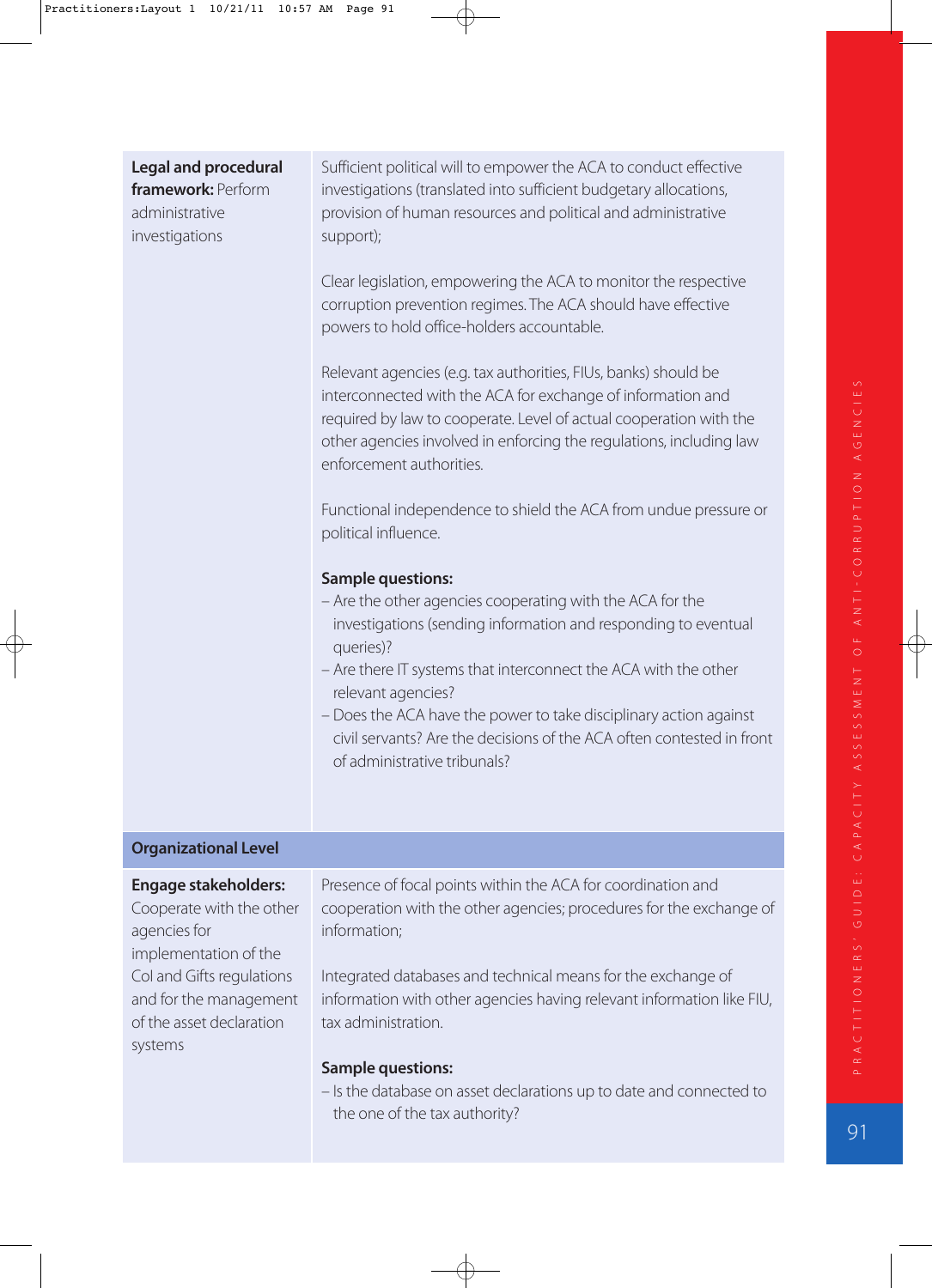#### **Data collection and**

**processing:** Control effectively asset declarations and CoI and the legality of Gifts received by public officials

Existence of dedicated units and staff, sound organization of the work of the units in terms of workload, planning, reporting lines and relation between supervisors and supervisees, existence of annual work plans and linkage to broader strategy of the ACA;

For the asset declarations:

- internal processes and technical means supporting assets registration process:
	- filing and storing the declarations in a secure manner;
	- verifying the data contained in the assets declarations, by corroborating with information from other government bodies, banks, cadastre, money laundering unit, tax authority;
- risk assessment methodology for performing effective, targeted control of the asset declarations received, monitor trends, and produce aggregate reports;

For managing the Col system: procedures and methods for processing data (eventually linking with information from the asset declarations) and perform risk analysis;

For the Gifts regulation: maintaining the necessary registries and archives, in particular IT registration capacity and storage capacity for the surrendered gifts will be needed; existence of specific procedures, manuals and guidelines to perform the gifts related functions prescribed by the law.

Software allowing fast and efficient data gathering and analysis (while enabling data protection and confidentiality). Connection with databases of other relevant agencies;

#### **Sample questions:**

- Are the asset declarations recorded in an electronic database? Are the declarations filed in different years by a public official easily comparable?
- Have you developed a risk assessment methodology for the identification of asset declarations to be checked?
- Do you have clearly established rules and processes on how to confiscate gifts with value in excess of the legal limit?

#### **Data collection and**

**processing:** Verifying the financial declarations of political parties, preelection and post-election

Effective systems and procedures to collect, store and process the data gathered;

Cooperation and coordination with government bodies, banks, cadastre, money laundering unit, tax authority.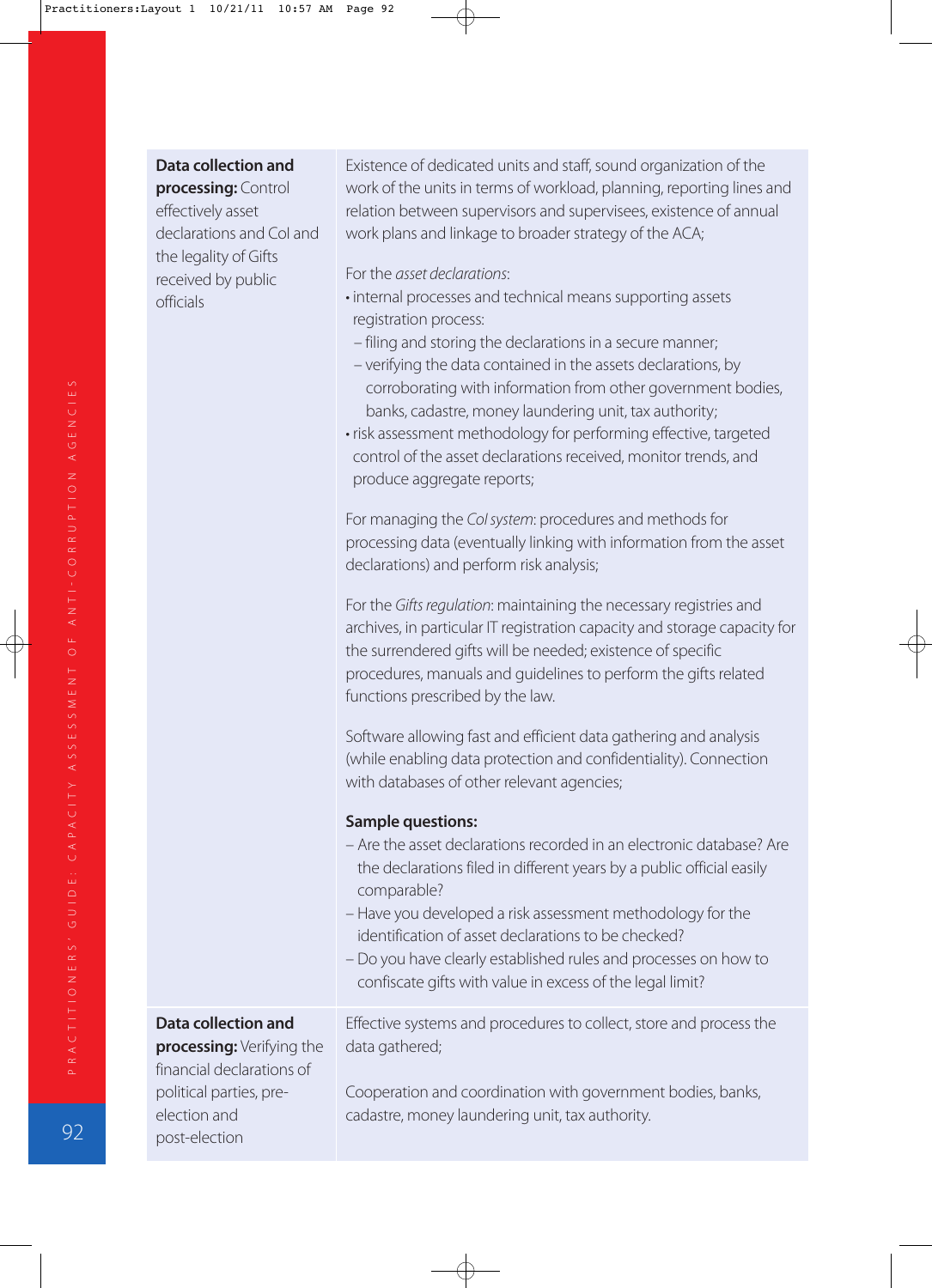| <b>Data collection and</b><br>processing: Verifying the<br>financial declarations of<br>political parties, pre-<br>election and<br>post-election | <b>Sample questions:</b><br>- Describe the process followed in verifying the financial declarations<br>of a political party.<br>- Has the ACA ever detected any violation of the political party<br>financing legislation?                                                                                                                                                                                                                                                                   |
|--------------------------------------------------------------------------------------------------------------------------------------------------|----------------------------------------------------------------------------------------------------------------------------------------------------------------------------------------------------------------------------------------------------------------------------------------------------------------------------------------------------------------------------------------------------------------------------------------------------------------------------------------------|
| <b>Communication:</b><br>Publicizing information to<br>the public, in accordance<br>with the legislation                                         | Presence of communication means to ensure the publication of data<br>of public interest (in respect of the law); existence on an up to date<br>website and utilization of social media.<br>Relation with the local media.<br><b>Sample questions:</b><br>- Do you publicize the asset declarations (if required by the law) on<br>your website or through other means?<br>- Is the public data available regularly updated?<br>- Is your data easily searchable by the media and the public? |
| <b>Individual level</b>                                                                                                                          |                                                                                                                                                                                                                                                                                                                                                                                                                                                                                              |

**Individual level**

Professional independence of the staff, to ensure that the investigations and controls performed are done timely and without undue influence.

- knowledge of CoI management strategies, in-depth ethics competence;
- capacity to establish relevant facts, apply the law and policy, distinguish between apparent, real and actual CoI;
- good understanding of the national and international standards in the field of CoI management;
- knowledge of the legal provisions and requirements for gifts acceptance and management; capacity to define whether a certain gift should have or should have not been accepted under specific legal provisions;
- capacity to justify the decision taken if necessary, before the judicial authorities, should the decision of the ACA be challenged in Court;
- clear understanding of the national and international standards on assets disclosure;
- capacity to perform administrative verification process as per the manuals/guidelines;
- statistical literacy and data processing skills;
- performing risk analysis, monitoring trends, producing aggregate reports;
- knowledge of regulations and international best practices on financing of political parties;
- budgeting, accounting, procurement, contracting.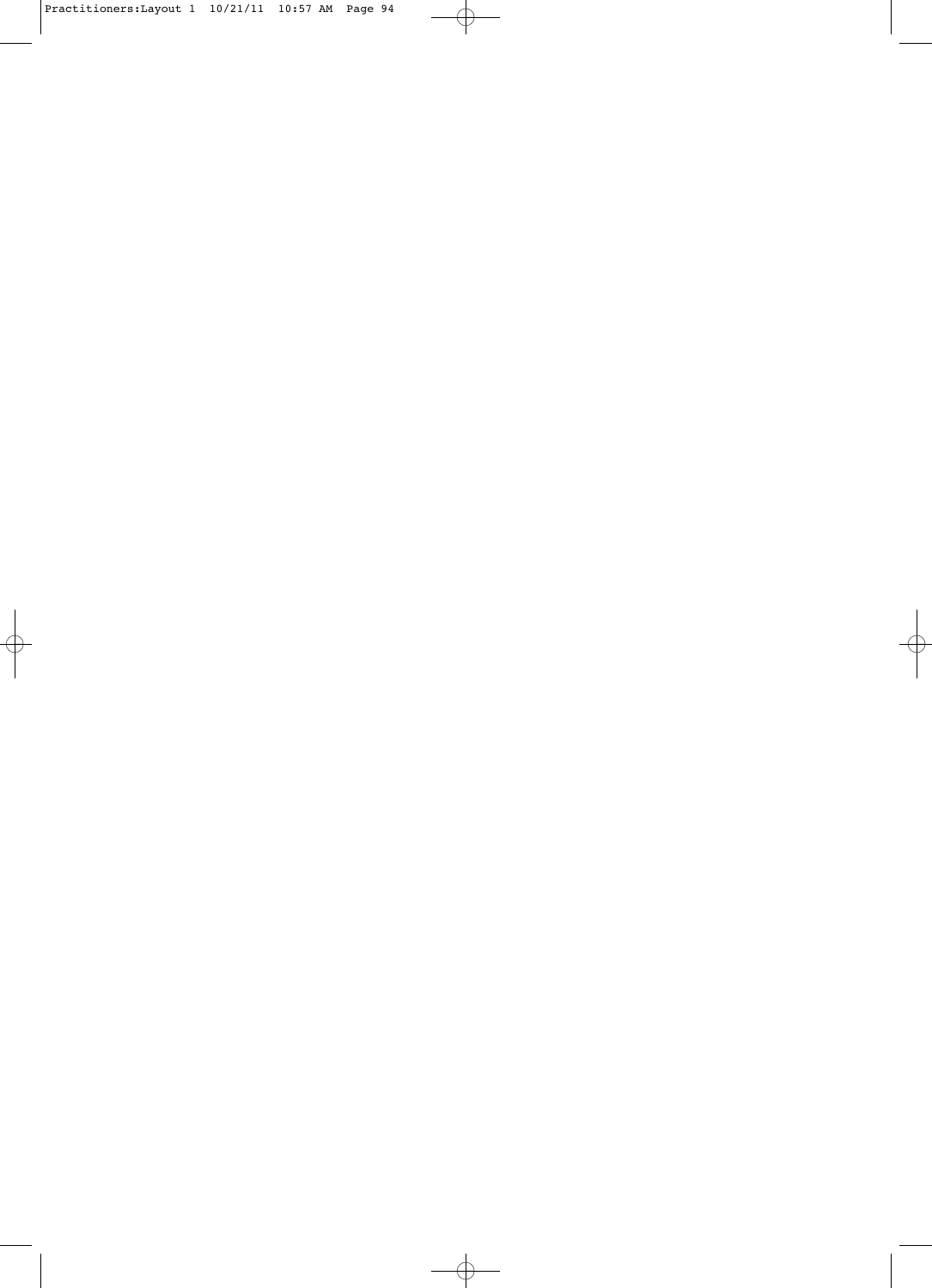# **Module H:**

# International Cooperation

Developing national anti-corruption policies, including legislation, that are harmonized with international standards and good practices intrinsically implies a dimension of international cooperation. ACAs are typically the national counterparts in initiatives to promote or verify compliance with such standards, for instance with UNCAC or relevant regional instruments. They are also typically the focal point for promoting and managing international cooperation on anti corruption, and representing the country in international anti-corruption fora.<sup>35</sup>

A particular attention has to be given to the UNCAC, which is the most comprehensive international treaty on anti-corruption and has been ratified or acceded to by the vast majority of countries in the world (as of 2011, there are over 150 parties to the Convention). The UNCAC provides for international cooperation through several articles, e.g. art.5.4 (on corruption prevention), art.60 (on training and technical assistance), and the full Chapter IV (the latter mostly concerned with international cooperation on law enforcement, such as extradition, mutual legal assistance, joint investigations). Art.6.3 of the Convention requires the States Parties to designate or create an authority or authorities responsible for implementing and coordinating the implementation of prevention of corruption policies and activities, and for international cooperation in this area; in many countries this role has been assigned to ACAs.

In November 2009, the Conference of the States Parties to the Convention adopted a Mechanism for the Review of Implementation of the UNCAC. According to the Mechanism States Parties under review are requested to fill in a comprehensive UNCAC Self-Assessment Checklist and to send their Self-Assessment Reports to the Secretariat of the Convention (United Nations Office on Drugs and Crime - UNODC).

UNDP has developed a Guidance Note for the UNCAC Self-Assessment<sup>36</sup> and supports countries undergoing this process. The Note highlights the importance of engaging relevant stakeholders in a participatory process that allows exploiting the potential of the exercise as an advocacy and awareness raising tool for the introduction of anti-corruption measures; in view of the fact that anti-corruption responses should be coordinated and comprehensive, it also encourages countries to cover all the chapters of the UNCAC through the self-assessment. ACAs are typically

**<sup>35</sup>** For example, in Eastern Europe and the Commonwealth of Independent States such fora include the Council of Europe Group of States Against Corruption (GRECO), the OECD Anti-Corruption Network, and the Regional Anti-Corruption Initiative for South-Eastern Europe.

<sup>36</sup> The Guidance Note (Available at http://www.undp.org/governance/focus\_anti-corruption.shtml) provides a detailed roadmap for the UNCAC self-assessment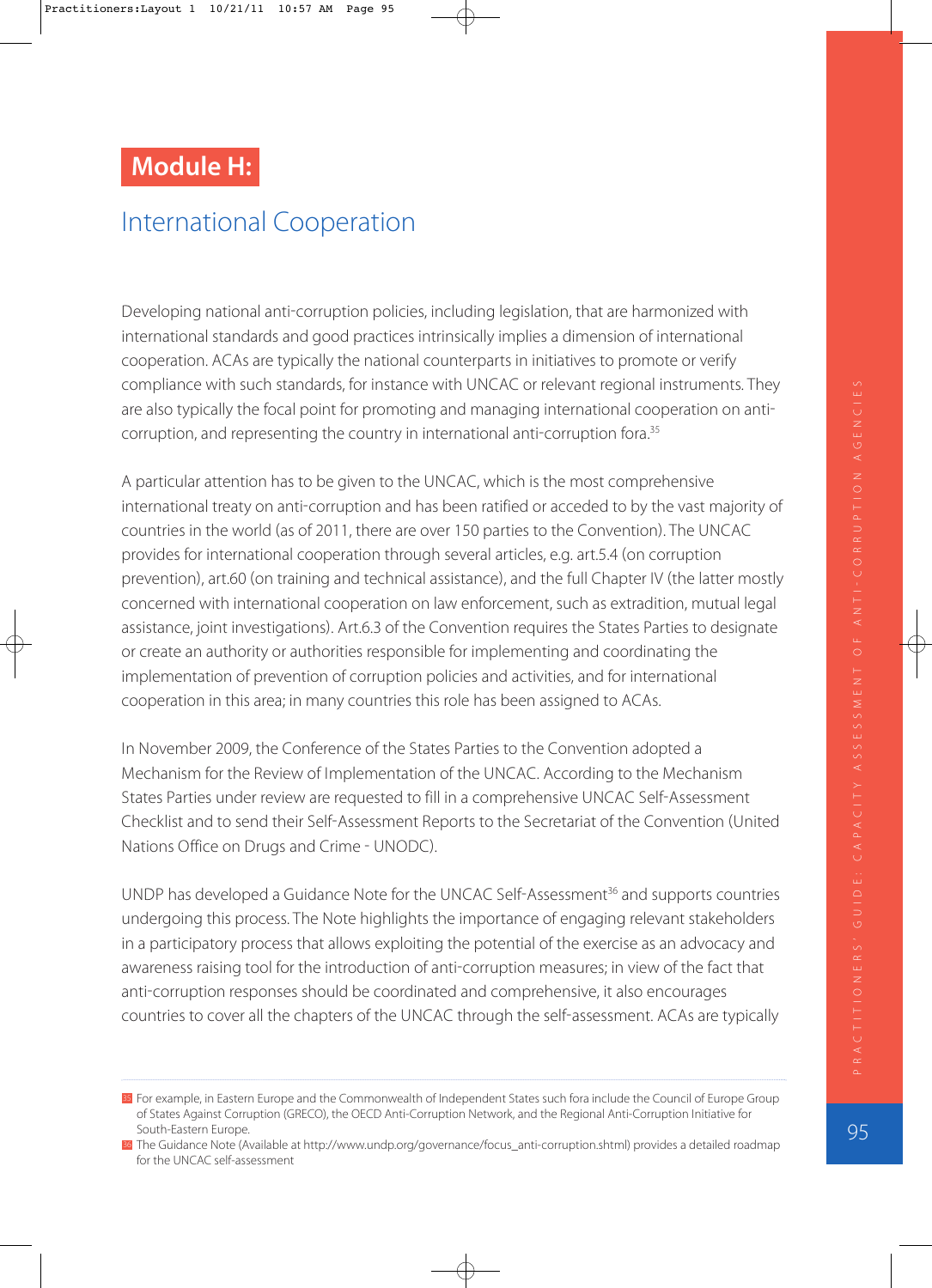playing a key coordination role in the UNCAC self-assessment (this function is covered in detail under Module B - "Anti-Corruption Policy Formulation and Implementation").

In general, ACAs may serve a "clearing house" function for discussions with international organizations and bilateral donors on specific technical assistance in support of anti-corruption activities. They do not, however, typically have the lead role in establishing law-enforcement related cooperation protocols such as mutual assistance in criminal matters and extradition treaties, or representing the country in sector-specific international regimes, such as the association of Supreme Audit Institutions (INTOSAI). Nevertheless, ACAs should have an overview of the various international anti-corruption related networks in which the country and individual institutions participate.

#### **Guidelines for assessing capacities**

- This function requires:
- in-depth knowledge of international legal instruments and cooperation frameworks;
- capacity for international communication;
- communication and coordination with all relevant national institutions (involved in international cooperation).

#### **CAPACITIES MAIN ISSUES AND SAMPLE QUESTIONS**

#### **Enabling Environment**

#### **Legal framework:**

Authority of the ACA to represent the country in international fora and/or act as "clearing house" for international cooperation Clear specification of ACA's role in international cooperation. This is particularly important to avoid confusion and duplication in countries where other institutions are also prominently involved (e.g. the Ministry of Justice may be the coordinating agency on international conventions and this may include UNCAC).

#### **Sample questions:**

- Is the legal framework clear with respect to ACA's role in international cooperation, and is it well understood and applied in practice?
- Is the ACA usually representing the country in international anticorruption fora? In case of specialised fora that may involve other agencies (e.g. law enforcement), is the ACA also participating alongside sector representatives?
- Is the ACA explicitly designated as UNCAC art.6 agency? Is the ACA the coordinating agency for the UNCAC implementation review process in the country (in particular the self-assessment exercise)?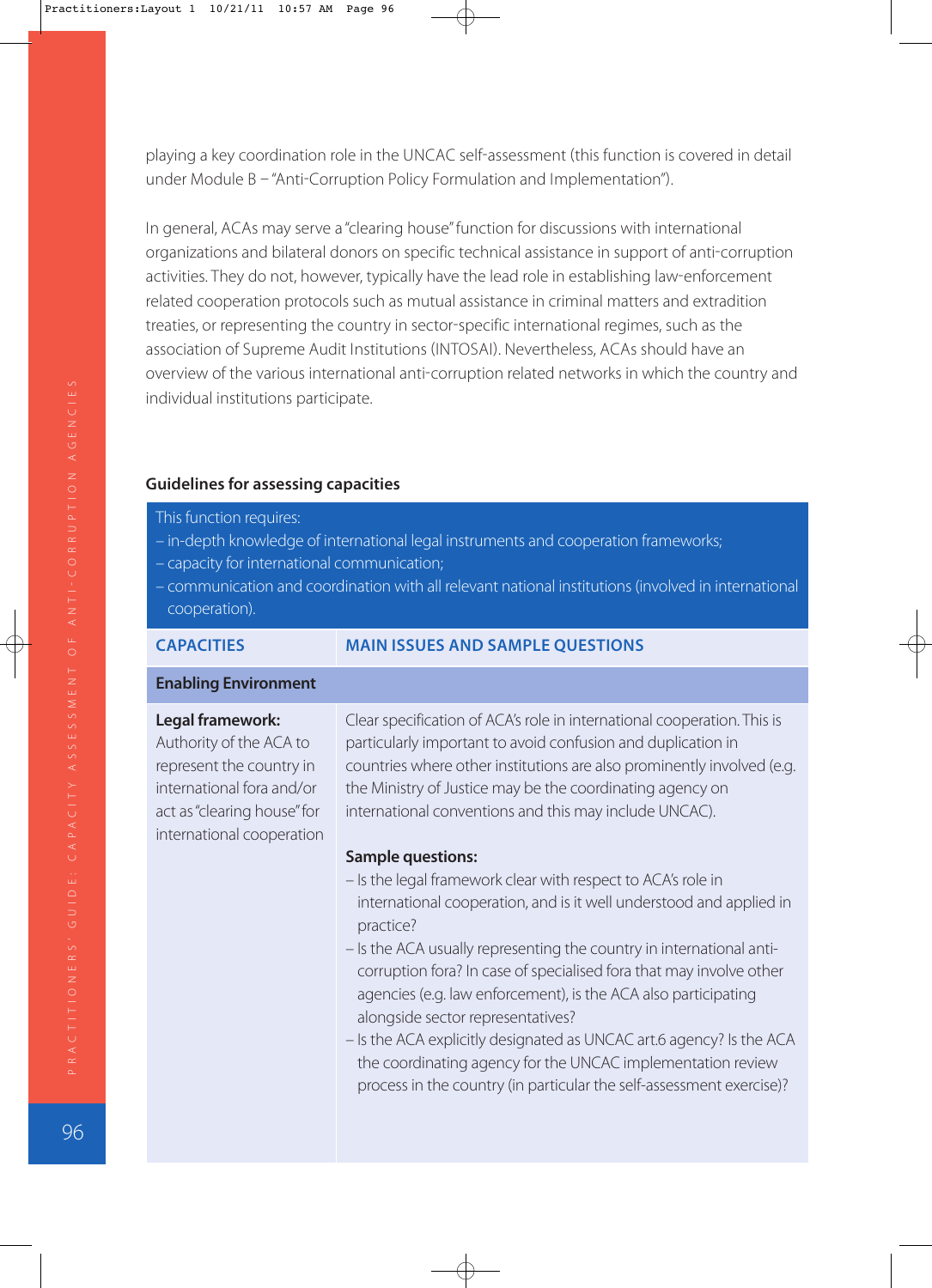| <b>Institutional</b><br>arrangements and<br>coordination<br>mechanisms: Effective<br>communication and<br>coordination with other<br>public institutions<br>involved in international<br>cooperation on anti-<br>corruption | Existence of effective coordination mechanisms proven in practice.<br><b>Sample questions:</b><br>- Does the ACA have an overview of technical assistance to the<br>country from international donors on anti-corruption?<br>- Is the ACA regularly called upon to facilitate international contacts<br>and cooperation? In what specific areas?<br>- Which are the national institutions with which the ACA cooperates<br>most closely on matters related to international cooperation?                                                                                                                                                                                                                                                                                 |
|-----------------------------------------------------------------------------------------------------------------------------------------------------------------------------------------------------------------------------|--------------------------------------------------------------------------------------------------------------------------------------------------------------------------------------------------------------------------------------------------------------------------------------------------------------------------------------------------------------------------------------------------------------------------------------------------------------------------------------------------------------------------------------------------------------------------------------------------------------------------------------------------------------------------------------------------------------------------------------------------------------------------|
| <b>Resources: Funding for</b><br>participation in<br>international for a                                                                                                                                                    | Existence of a budget to cover representation costs by the ACA in<br>international anti-corruption fora and other types of exchanges and<br>cooperation.<br><b>Sample questions:</b><br>- How often is the ACA declining to participate in relevant<br>international events or other activities due to lack of funding?                                                                                                                                                                                                                                                                                                                                                                                                                                                  |
| <b>Organizational Level</b>                                                                                                                                                                                                 |                                                                                                                                                                                                                                                                                                                                                                                                                                                                                                                                                                                                                                                                                                                                                                          |
| <b>Representation:</b><br>Capacity to formulate<br>positions and effectively<br>represent the country in<br>international fora                                                                                              | Existence of dedicated unit for international cooperation, properly<br>staffed and able to develop background materials and position<br>papers to support representation in international fora.<br>Ideally, senior management would be involved in representation and<br>international cooperation (some ACAs have a deputy director in<br>charge with international cooperation); frequent representation of<br>the country in international anti-corruption fora by diplomatic<br>personnel may be a symptom of ACA's weak capacities in this area<br>(at the enabling environment and/or organizational level).<br><b>Sample questions:</b><br>- Who represents the country at the UNCAC Conference of State<br>Parties and in the UNCAC Implementation Review Group? |
| <b>Engage with partners:</b><br>Capacity to engage in<br>cooperation with                                                                                                                                                   | Track record of international cooperation developed or facilitated by<br>the ACA (e.g. study visits, staff exchanges, twinnings, bilateral<br>relations, provision or receipt of international technical assistance,                                                                                                                                                                                                                                                                                                                                                                                                                                                                                                                                                     |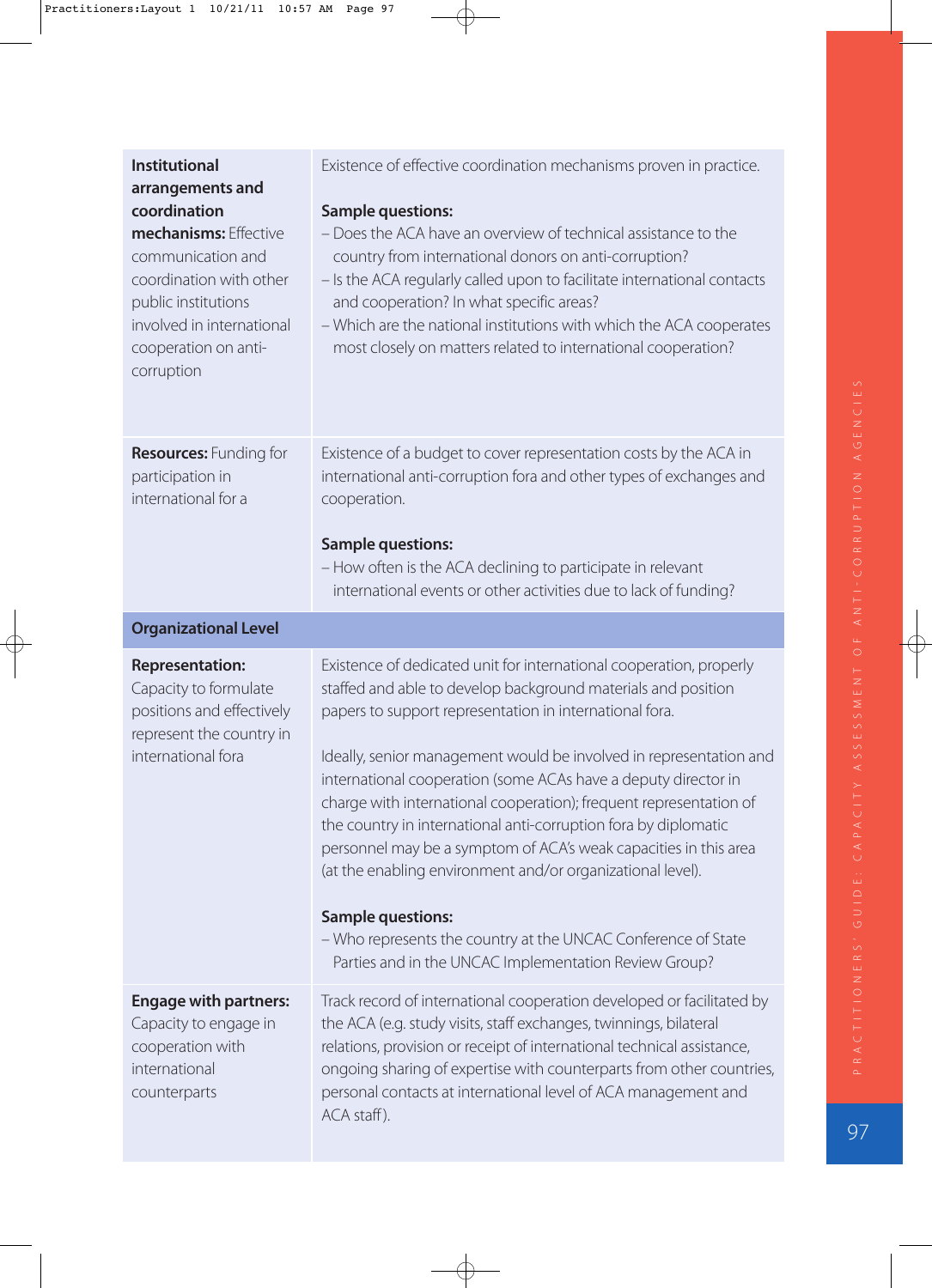| <b>Engage with partners:</b> | International visibility of the ACA.                                |
|------------------------------|---------------------------------------------------------------------|
| Capacity to engage in        |                                                                     |
| cooperation with             | <b>Sample questions:</b>                                            |
| international                | - With which international partners does the ACA have an ongoing    |
| counterparts                 | cooperation?                                                        |
|                              | - Has the ACA facilitated international cooperation involving other |
|                              | agencies? Is the ACA able to assess the effectiveness and impact of |
|                              | such cooperation?                                                   |
|                              |                                                                     |

### **Individual level**

- foreign language skills;
- knowledge of the range of national anti-corruption policies;
- public speaking and presentation skills;
- knowledge of international anti-corruption instruments, of good practices and anti-corruption approaches and remedies at international level.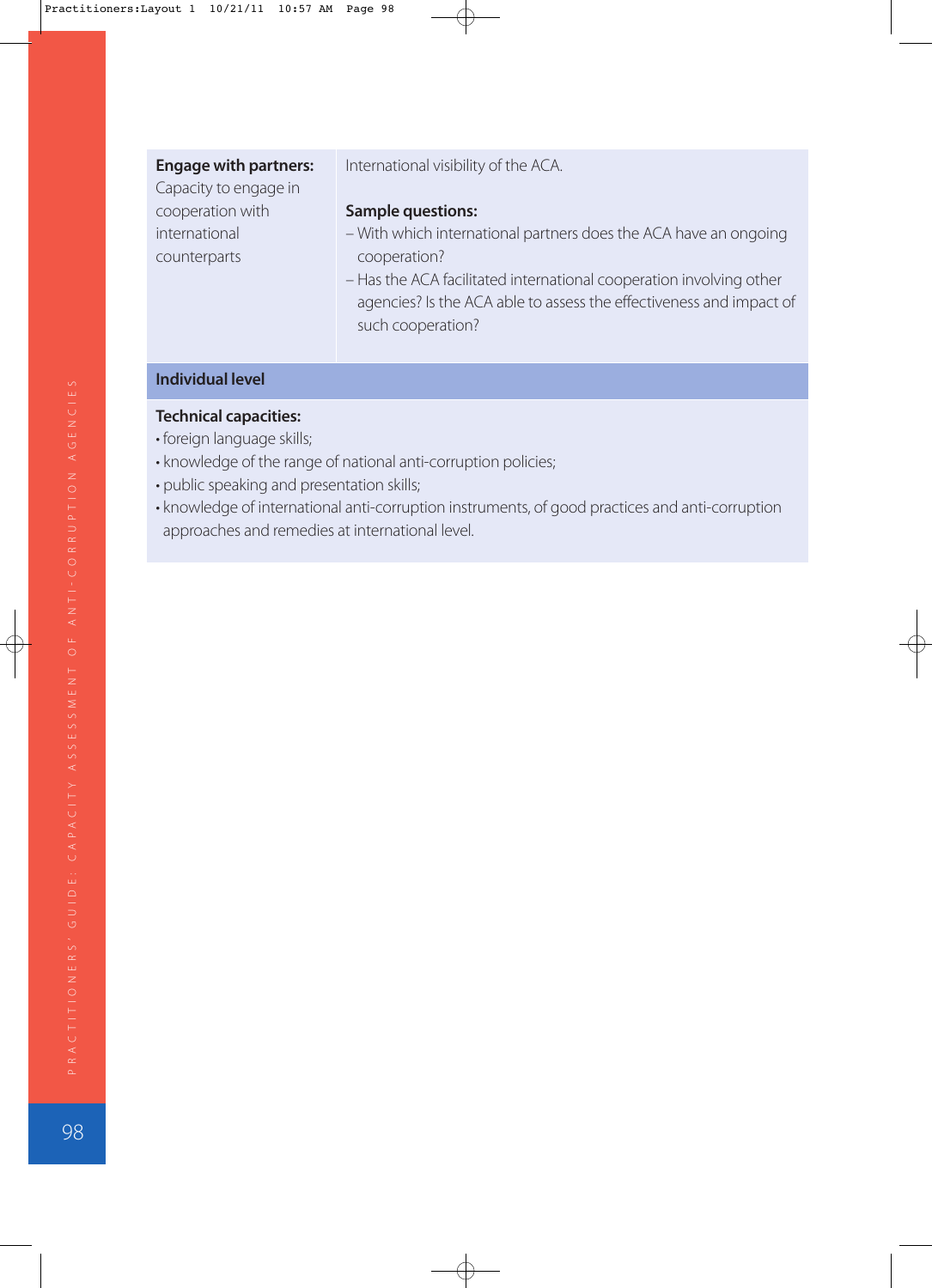# **Module I:**

# Complaints Handling

Almost invariably, anti-corruption agencies are responsible for handling complaints. In order to generate complaints, the anti-corruption agency will have to reach out through multiple media to familiarize citizens with ways and means to reach the anti-corruption agency. The anti-corruption agency's website should give clear guidance on what allegations and complaint are acceptable by the anti-corruption agency, the information to be provided, the means (via email, SMS, telephone, fax, letter, in person, etc), and whether or not the allegation is to be treated confidentially. Staff should record and enter the allegation or complaint, with a unique number, and documentation into a secure paper-based or computerised system. The information will need to be verified as new to the anti-corruption agency, as not having been sent to another agency and as having sufficient information to check the complainant. The anti-corruption agency should also check the basis for the allegation, the existence of the official or agency complained about, whether or not

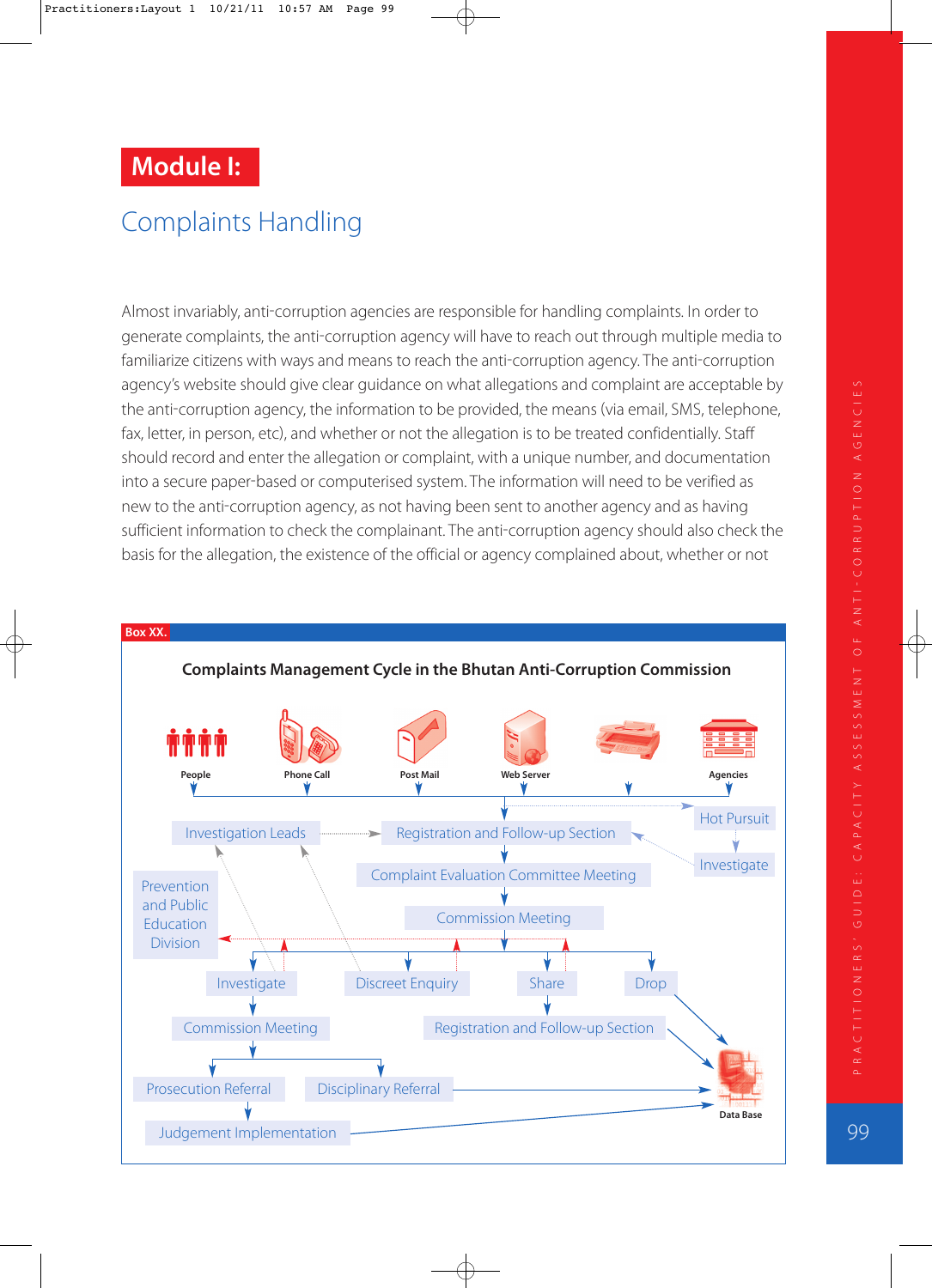the complaint falls within the legislative responsibility of the anti-corruption agency and, within that responsibility, within the criteria set for the acceptance of cases.

There needs to be multiple layers of confirmation on the next steps for every case. The case may either require more information, or could be investigated, held for intelligence, sent to another agency, or not proceeded with. Every decision should be motivated. An initial evaluation sheet for every complaint with objective criteria may be useful in the process.

#### **Guidelines for assessing capacities**

- This function requires:
- Capacity to receive complaints, process complaints, share them with institutional partners, and report to oversight bodies on these complaints;
- Capacity to review complaints, handle them with sensitivity, and communicate adequately on the outcomes to the public.

| <b>CAPACITIES</b>                                                 | <b>MAIN ISSUES AND SAMPLE QUESTIONS</b>                                                                                                                                              |
|-------------------------------------------------------------------|--------------------------------------------------------------------------------------------------------------------------------------------------------------------------------------|
| <b>Enabling Environment</b>                                       |                                                                                                                                                                                      |
| Social, economic and<br>political context:<br>Capacity to receive | In traditional and closely knit societies, people may be reluctant to<br>report corruption to the ACA;                                                                               |
| complaints                                                        | The accessibility of the ACA influences the number of complaints<br>received. The ACA's remoteness from rural populations, for example,<br>may discourage them to report corruption. |
|                                                                   | Some complaints may not be related to corrupt activities, but simply<br>venting out frustrations and not focusing on the actual corruption<br>issues;                                |
|                                                                   | People may report wrong/inadequate information in their<br>complaints;                                                                                                               |
|                                                                   | <b>Sample questions:</b>                                                                                                                                                             |
|                                                                   | - Are there any reasons (social, cultural, economic or political) for<br>people not coming forward with complaints?                                                                  |
|                                                                   | - Have the number of complaints to the anti-corruption agency<br>risen since the establishment of the anti-corruption agency?                                                        |
|                                                                   | - What is the percentage of anonymous complaints?<br>- Has the public been educated on how to file complaint, the types<br>of complaint that can be filed?                           |
|                                                                   | - Is any system in place to get back to complainants where<br>information is wrong or missing?                                                                                       |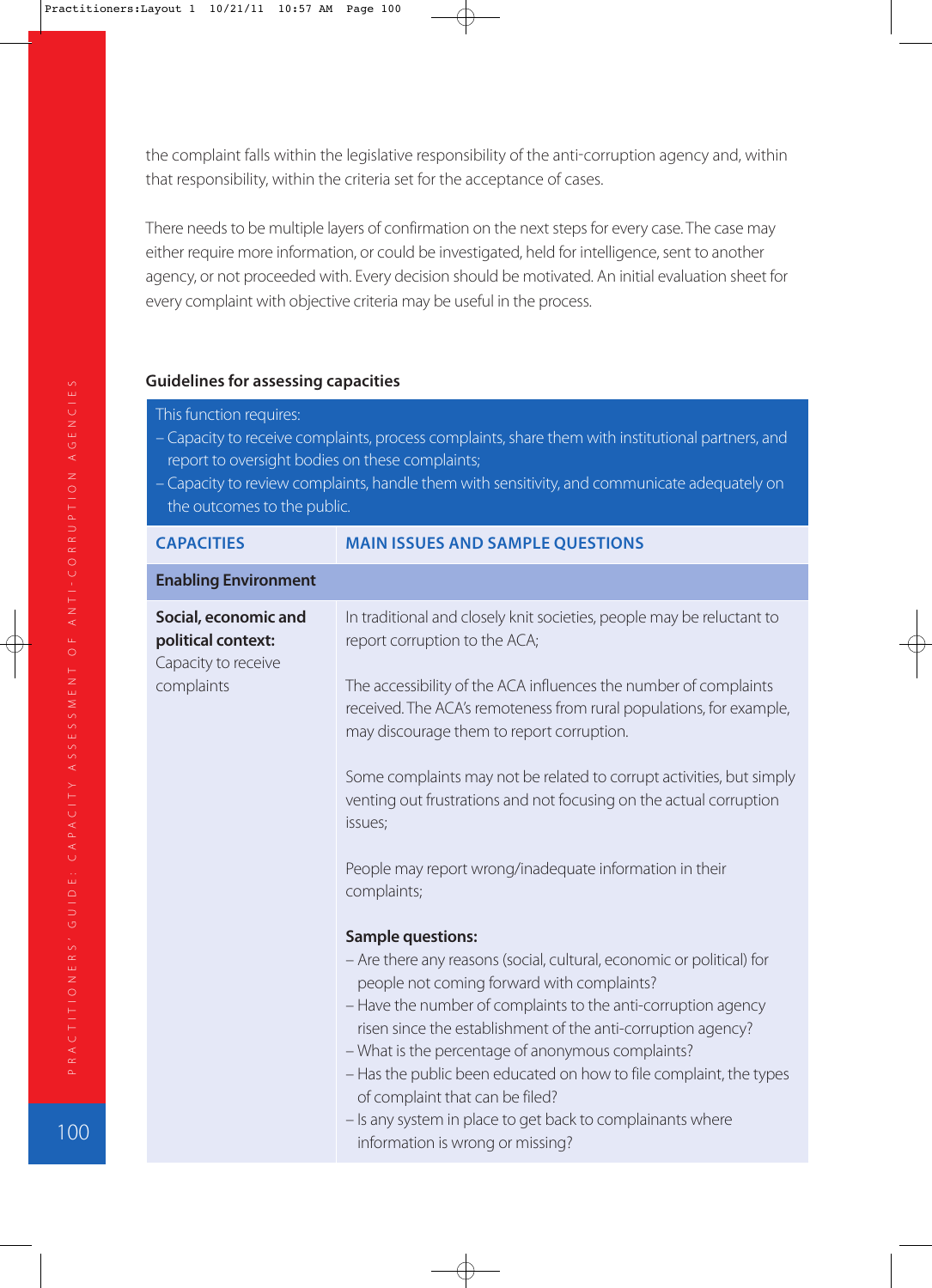| <b>Institutional</b><br>arrangements and<br>coordination<br>mechanisms: Capacity<br>to share complaints<br>among institutions                       | If the Auditor-General's Office doesn't share its corruption findings<br>with the ACA prior to its audit report is published, then the suspects<br>may erase evidence upon the report's publication;<br>Some ministries may not accept anonymous complaints. The non-<br>recognition of anonymous complaints by other agencies may lead<br>to overburdening the ACA;<br>MoUs or reporting templates may not be available to share<br>information from the ACA to departments in the public<br>administration;<br>Other institutions, such as the Police, may be receiving complaints<br>about corruption.<br><b>Sample questions:</b><br>- Are Ministries allowed to receive anonymous complaints?<br>- Are complaints being exchanged (formally or informally) between<br>the Auditor-General's Office and the anti-corruption agency?<br>- Is the Police handling any complaints on corruption? Do they share<br>any complaints on corruption with the anti-corruption agency?<br>- Are any MoUs required to facilitate the exchange of complaints<br>among institutions?<br>- Are any other institutions receiving corruption complaints? |
|-----------------------------------------------------------------------------------------------------------------------------------------------------|----------------------------------------------------------------------------------------------------------------------------------------------------------------------------------------------------------------------------------------------------------------------------------------------------------------------------------------------------------------------------------------------------------------------------------------------------------------------------------------------------------------------------------------------------------------------------------------------------------------------------------------------------------------------------------------------------------------------------------------------------------------------------------------------------------------------------------------------------------------------------------------------------------------------------------------------------------------------------------------------------------------------------------------------------------------------------------------------------------------------------------------------|
| Legal framework:<br>Capacity to handle<br>complaints                                                                                                | The law may not explicitly provide the power to handle complaints<br>to the ACA<br><b>Sample questions:</b><br>- Is the anti-corruption agency mandated by law to handle<br>complaints?                                                                                                                                                                                                                                                                                                                                                                                                                                                                                                                                                                                                                                                                                                                                                                                                                                                                                                                                                      |
| <b>Accountability: Capacity</b><br>to report to oversight<br>bodies on the number of<br>complaints received and<br>how they have been<br>dealt with | The ACA may not properly register and keep track of received<br>complaints;<br>The ACA may not report on its complaints handling in its annual<br>report.<br><b>Sample questions:</b><br>- Are statistics on the number of complaints available and on their<br>outcomes?<br>- Have oversight bodies, such as the parliament, the public council<br>or the centre of government, received any reports on complaints<br>volume and outcomes?                                                                                                                                                                                                                                                                                                                                                                                                                                                                                                                                                                                                                                                                                                  |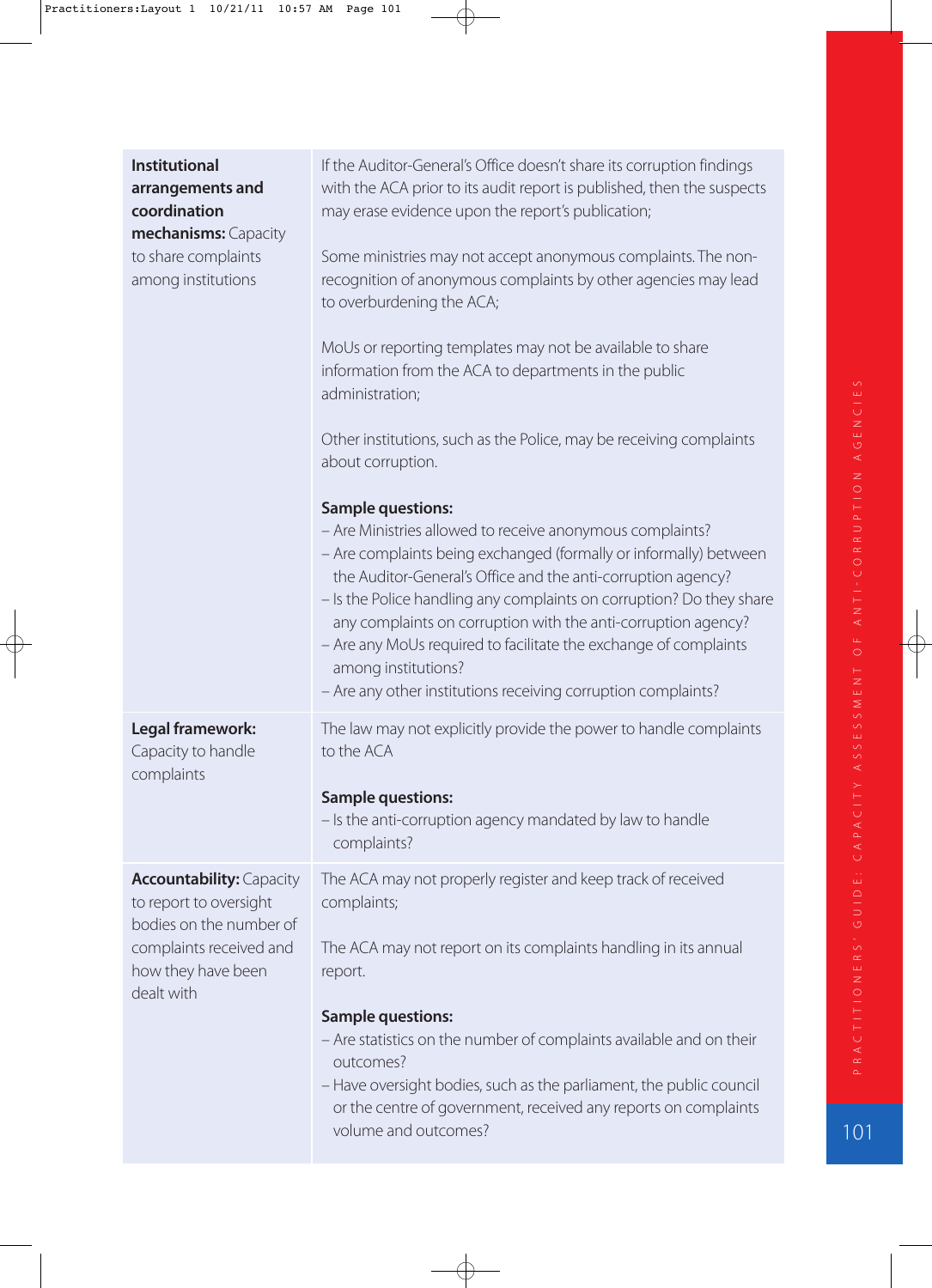| <b>Organizational Level</b>                                                                                               |                                                                                                                                                                                                                                                                                                                                                                                                                                                                                                                                                                                                                                                                                                                                                                                                                                           |
|---------------------------------------------------------------------------------------------------------------------------|-------------------------------------------------------------------------------------------------------------------------------------------------------------------------------------------------------------------------------------------------------------------------------------------------------------------------------------------------------------------------------------------------------------------------------------------------------------------------------------------------------------------------------------------------------------------------------------------------------------------------------------------------------------------------------------------------------------------------------------------------------------------------------------------------------------------------------------------|
| <b>Leadership:</b> Capacity to<br>take up cases                                                                           | ACA leadership may interfere inappropriately in processing some<br>complaints.                                                                                                                                                                                                                                                                                                                                                                                                                                                                                                                                                                                                                                                                                                                                                            |
|                                                                                                                           | <b>Sample questions:</b><br>- Is the leadership facilitating or obstructing the handling of<br>complaints?                                                                                                                                                                                                                                                                                                                                                                                                                                                                                                                                                                                                                                                                                                                                |
| <b>Strategic planning:</b><br>Capacity to plan the<br>necessary resources for<br>the intake and handling<br>of complaints | The complaints handling unit may lack appropriate resources to<br>adequately process complaints.<br><b>Sample questions:</b><br>- What is the strategic guidance for the handling of complaints<br>within the anti-corruption agency?                                                                                                                                                                                                                                                                                                                                                                                                                                                                                                                                                                                                     |
| Organizational<br>structure: Capacity to<br>deal with the inflow of<br>complaints                                         | The ACA will require staff capacity and procedures for complaints<br>intake and processing;<br><b>Sample questions:</b><br>- Are all incoming complaints recorded?<br>- What is the procedure in place for reviewing complaints?<br>- What are the possible outcomes of the review process<br>(investigation, discreet enquiry, sharing with other institutions,<br>dropping)?<br>- What happens with the complaints that are dropped? Are they<br>recorded and filed?<br>- What are the criteria for selecting complaints for investigation?<br>- Who is responsible for reviewing complaints and making follow-up<br>recommendations?<br>- Who takes the final decision in terms of complaints processing?<br>- Are those reviewing complaints required to sign any conflict of<br>interest declarations prior to assessing complaints? |
| <b>Human resource</b><br>management: Capacity<br>to register and review<br>complaints                                     | The ACA will require trained staff to deal with all sorts of complaints,<br>such as walk-in complaints, hotline complaints, and emailed<br>complaints;<br>The ACA will require trained staff to assess complaints on their<br>merits;<br>The ACA staff reviewing complaints should have no conflicts of<br>interest in handling the complaints.                                                                                                                                                                                                                                                                                                                                                                                                                                                                                           |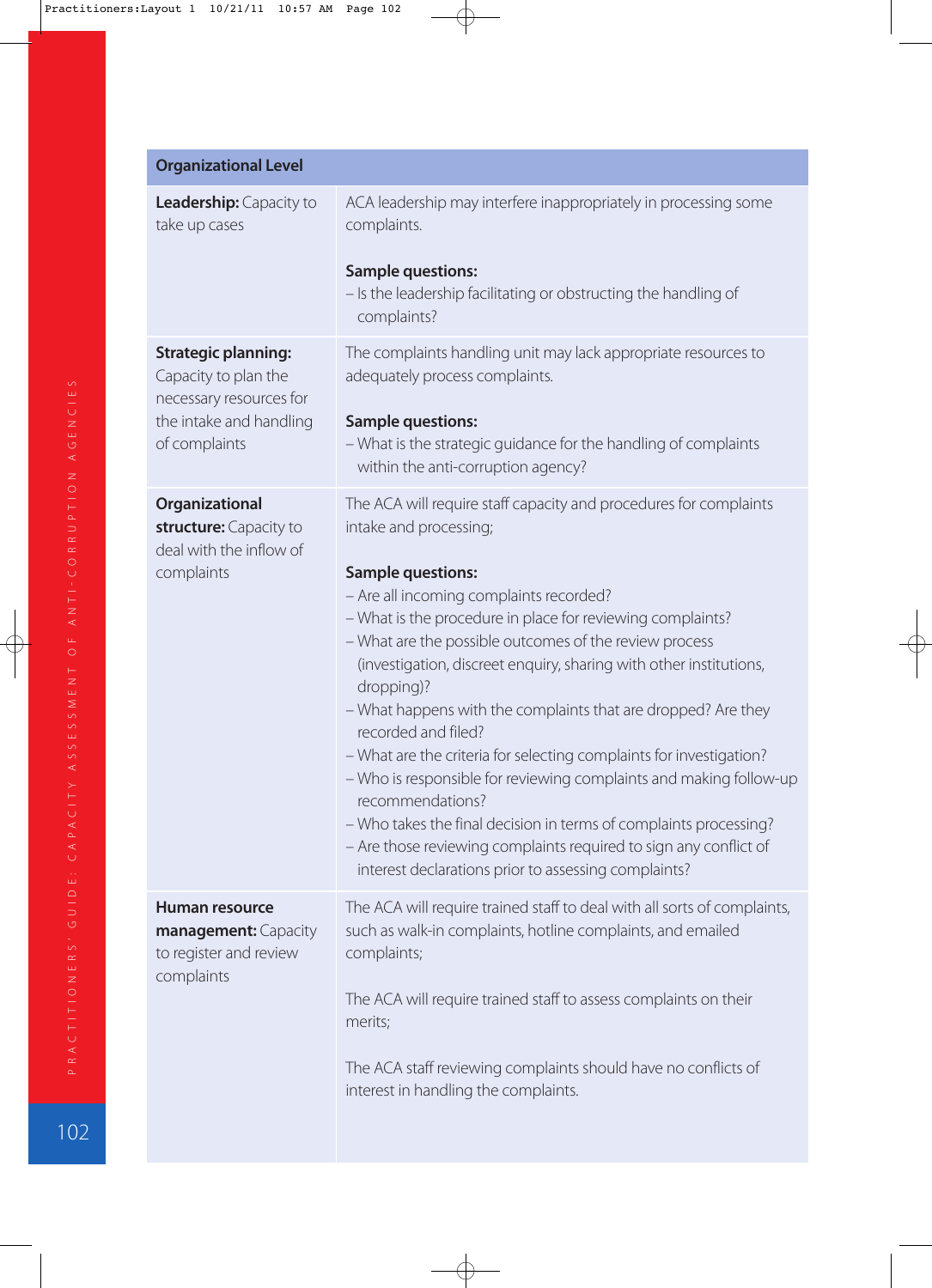| <b>Human resource</b><br>management: Capacity<br>to register and review<br>complaints                                                                     | <b>Sample questions:</b><br>- How many staff are assigned to register and review complaints?<br>- What are the main responsibilities of these staff?<br>- Are there any conflict of interest provisions in place for complaints<br>handling?                                                                                                                                                                                                                                                                                                                                                                                                                                                                                              |
|-----------------------------------------------------------------------------------------------------------------------------------------------------------|-------------------------------------------------------------------------------------------------------------------------------------------------------------------------------------------------------------------------------------------------------------------------------------------------------------------------------------------------------------------------------------------------------------------------------------------------------------------------------------------------------------------------------------------------------------------------------------------------------------------------------------------------------------------------------------------------------------------------------------------|
| <b>Knowledge and</b><br>information<br>management: Capacity<br>to draw information from<br>received complaints                                            | The ACA may not systematically archive its complaints.<br><b>Sample questions:</b><br>- Does the anti-corruption agency have a computerized case<br>management system?<br>- Are all dismissed complaints kept in a database?                                                                                                                                                                                                                                                                                                                                                                                                                                                                                                              |
| <b>Communication:</b><br>Capacity to communicate<br>professionally about<br>complaints handling                                                           | Complaints may comprise false allegations. Every complaints needs<br>to be handled with sensitivity and discretion;<br>The public needs to be aware about the number and types of<br>complaints received by the ACA;<br>Rights to privacy and presumption of innocence need to be<br>balanced with access to information and right to information on<br>ACA's activities.<br><b>Sample questions:</b><br>- Does the anti-corruption agency communicate regularly to the<br>public about the volume and the types of complaints?<br>- What means are used to communicate about complaints?<br>- Does the anti-corruption agency protect the privacy of the<br>whistleblower and the suspect? What measures are in place to<br>ensure this? |
| <b>Monitoring and</b><br>evaluation: Capacity to<br>monitor and evaluate the<br>volume, nature and<br>quality of complaints, as<br>well as their handling | ACA's may streamline complaints handling processes by monitoring<br>and evaluating them, and progressively improving the procedures;<br><b>Sample questions:</b><br>- Does the anti-corruption agency monitor and evaluate the<br>volume, nature and quality of complaints?<br>- How does it achieve this?<br>- Have the procedures for handling complaints ever been<br>evaluated?                                                                                                                                                                                                                                                                                                                                                       |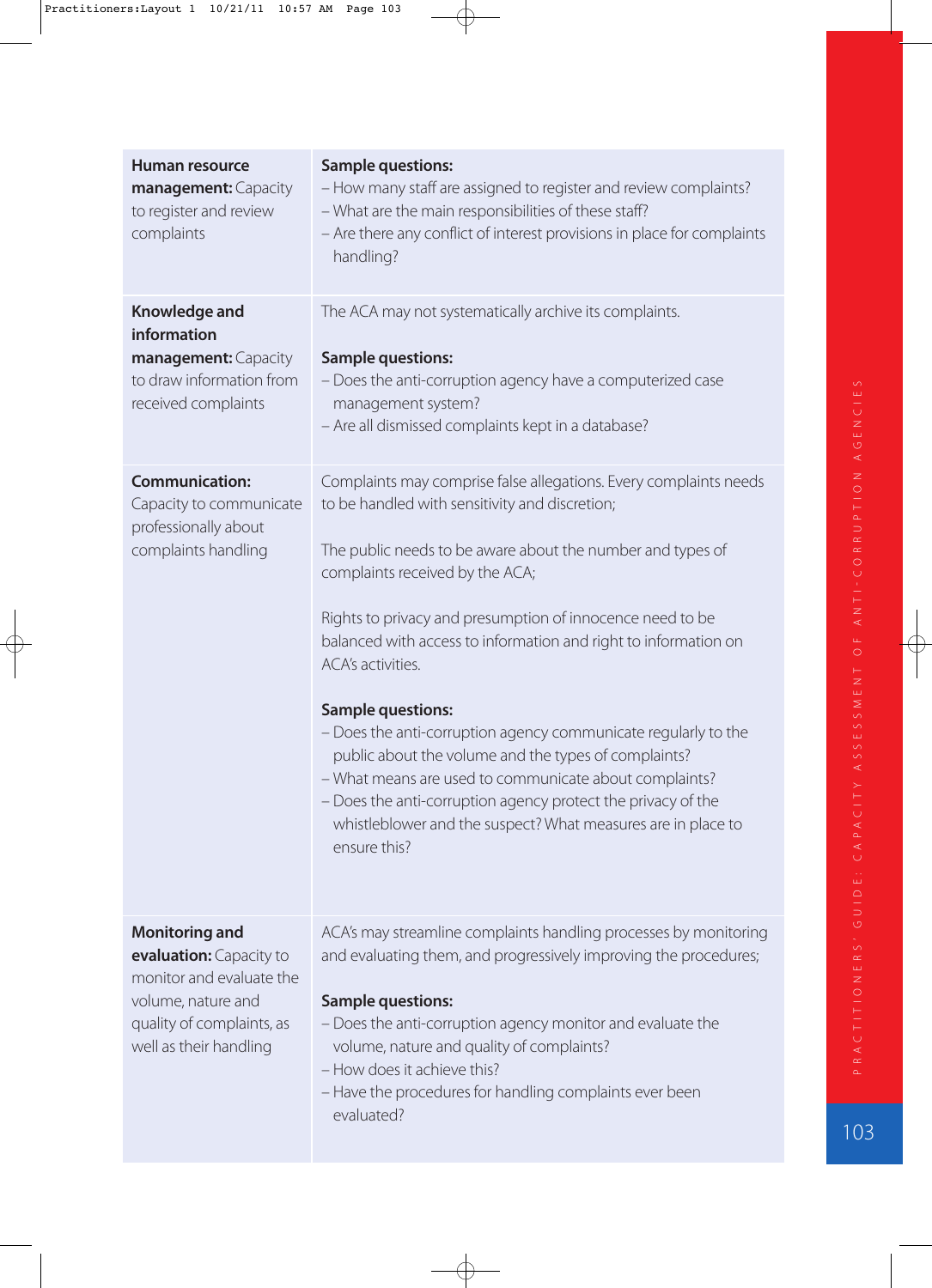| <b>Monitoring and</b><br>evaluation: Capacity to<br>monitor and evaluate the<br>volume, nature and<br>quality of complaints, as<br>well as their handling | ACA's may streamline complaints handling processes by monitoring<br>and evaluating them, and progressively improving the procedures;<br><b>Sample questions:</b><br>- Does the anti-corruption agency monitor and evaluate the<br>volume, nature and quality of complaints?<br>- How does it achieve this?<br>- Have the procedures for handling complaints ever been<br>evaluated? |
|-----------------------------------------------------------------------------------------------------------------------------------------------------------|-------------------------------------------------------------------------------------------------------------------------------------------------------------------------------------------------------------------------------------------------------------------------------------------------------------------------------------------------------------------------------------|
| <b>Training and</b><br>mentoring: Capacity to<br>follow complaints<br>management procedures                                                               | All steps in the complaints handling process will require trained staff?<br><b>Sample questions:</b><br>- Are those staff handling complaints properly trained on the<br>procedures for doing so?<br>- Have staff been trained to receive complaints?                                                                                                                               |

### **Individual level**

- Good analytical skills to assess complaints;
- Ability to write clear motivations for taking up, dropping or sharing complaints;
- Legal knowledge about all possible corruption offences;
- IT skills;
- Ability to operate computerized case management system.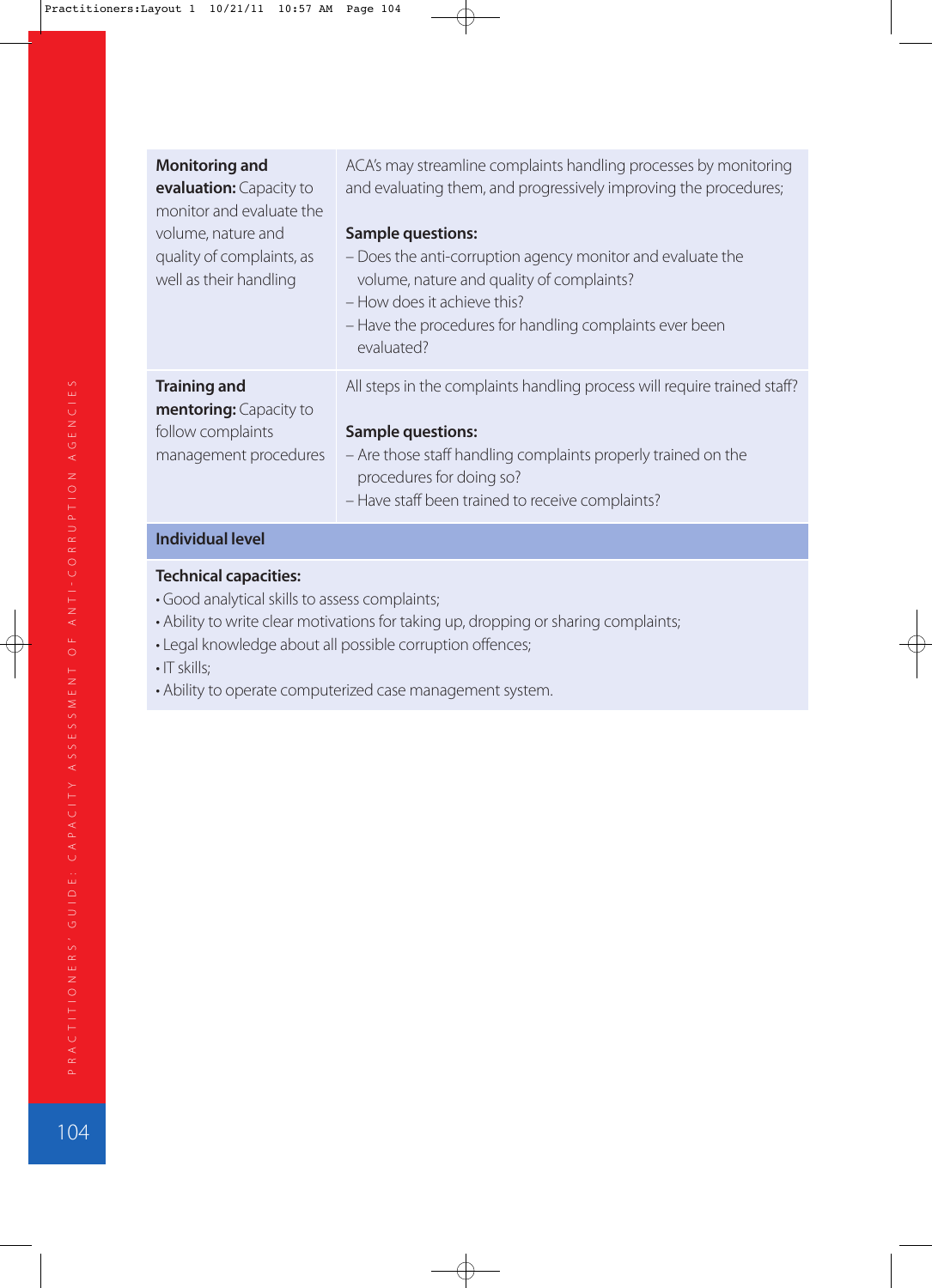# **Detection**

## **Establishing points to proof by law**

Investigators need to be able to establish the points to proof by law for specific offences. This is necessary to ensure that the investigations and the offences they seek to proof fall within the legal responsibility of the anti-corruption agency, as well as to ensure that the offences are likely to be acceptable to the prosecutor and in line with the prosecutor's criteria on the likelihood of conviction. Depending on the anticipated difficulty to proof specific points, the anti-corruption agency may decide to pursue an alternative charge, such as a money laundering offence as opposed to a bribery offence, or a lesser charge if it leads to more effective sanctions, such as confiscation on conviction, or dismissal/disqualification from public office. If investigators are not trained or the investigations are not led by prosecutors, then prosecutors should be involved at an early stage during an investigation. Such an approach should also take place during case reviews during investigations.

### **Gathering intelligence/Discreet enquiries**

All law enforcing anti-corruption agencies rely heavily on intelligence - which is analysed, assessed and graded information. Information comes from a range of sources, but includes that obtained from overt and covert sources, specialist techniques (such as intercepts and surveillance), people, documents, archives, electronic data, and so on. The anti-corruption agency may have staff whose role is specifically to do this, or they rely on investigators. In both cases, the information needs to be collected, recorded and stored in a structured way, including its confidentiality and access. Many countries now have data protection legislation that, if it is not exempt, governs what information is held and retained, shared and used. Analysing volumes of data often involves data-mining and datamatching software, and software that then plots the intelligence in ways that either inform the progress of the investigation or identifies information that, subject to legal requirements, will become evidence. A further approach is the use of analytical tools that plots the intelligence in a structured way, including association charts, flow charts, schedules, timelines and so on, to provide pictorial representations to facilitate investigations.

### ■ Data analytics

Given advances in technology including developments in the area of cyber-crimes, data analytics has become an essential tool in the arsenal of anti-corruption investigators. In short, data analytics can be understood as the process of examining raw data with the purpose of drawing conclusions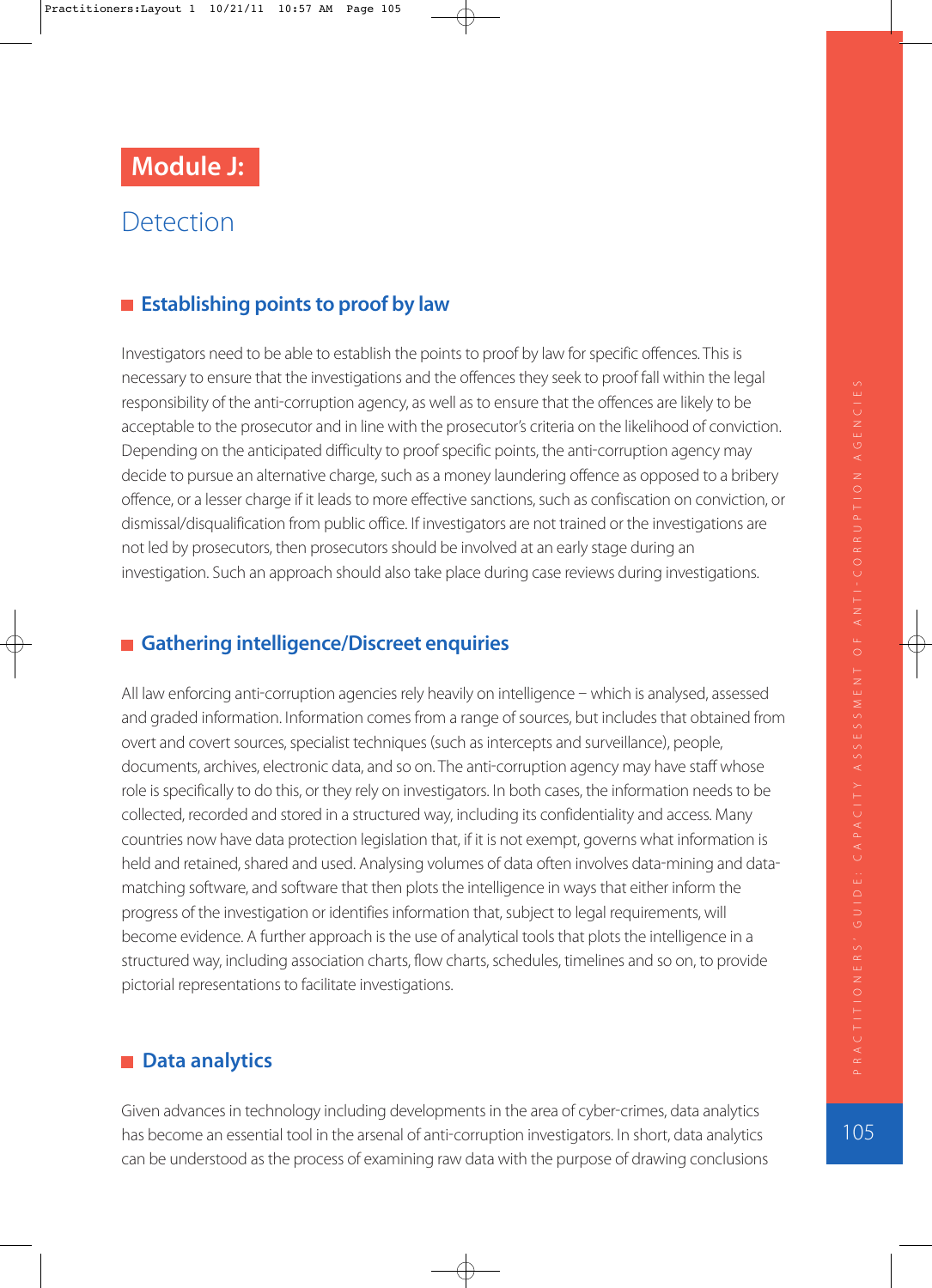such as red-flags to direct investigations towards potential fraudulent activities or risks. In terms of investigations taking place within the public sector, governments today store tremendous amounts of electronic information including databases consisting of the national population register death, births and marriages), government employees, businesses or entities that supply goods to government, as well as various additional information about citizens - such as those who receive government benefits, for example, in terms of social grants, subsidies, pensions and licenses. Particularly, in the area of procurement fraud, data analytics provides investigators with an opportunity to examine various electronic databases held by government, for example comparing a department's or ministry's personnel database against its supplier database to see whether there are any indications of conflicts of interest by way of public sector employees having interests in, or receiving benefits from, entities providing service to government (see also the illustrations in Box x).

The process used by the data analyst is conducted in four stages. Firstly, they must ensure that they have a good understanding of the rules surrounding the particular data sets and that all the relevant data is received. Secondly, the analyst must standardize the data from the various databases to ensure that the information is in a uniform format and special characters are removed. Thirdly, the analyst begins a process of running various diagnostics or tests on the data to see whether there are any potential irregularities. Such irregularities are called 'red-flags' which may not be evidence as such for court proceedings, but is information that can direct the investigation team towards potential wrong-doing. Fourthly, the data analyst should produce a report for the investigative team highlighting instances where employees or suppliers have been red flagged repeatedly, the findings of which can be the basis upon which further investigations can unfold.

#### **Box 17.**

#### **Illustration of Outcome of data analytics exercise**

Illustration of a Government entity (South Africa Social Security Agency - SASSA) and how their staff member, Peter James, a senior Supply Chain Management official, has

interests in 3 companies shown at the bottom left of the illustration. One of the companies that Peter James is a director of also has a director named Simon Moses. Simon Moses is also a director of a company called Simon Peter Suppliers, trading as SP Suppliers. SP Suppliers is listed as a supplier of SASSA and there is a strong possibility that SP suppliers was awarded the work due to the influence of Peter James, a prima facie conflict of interest.

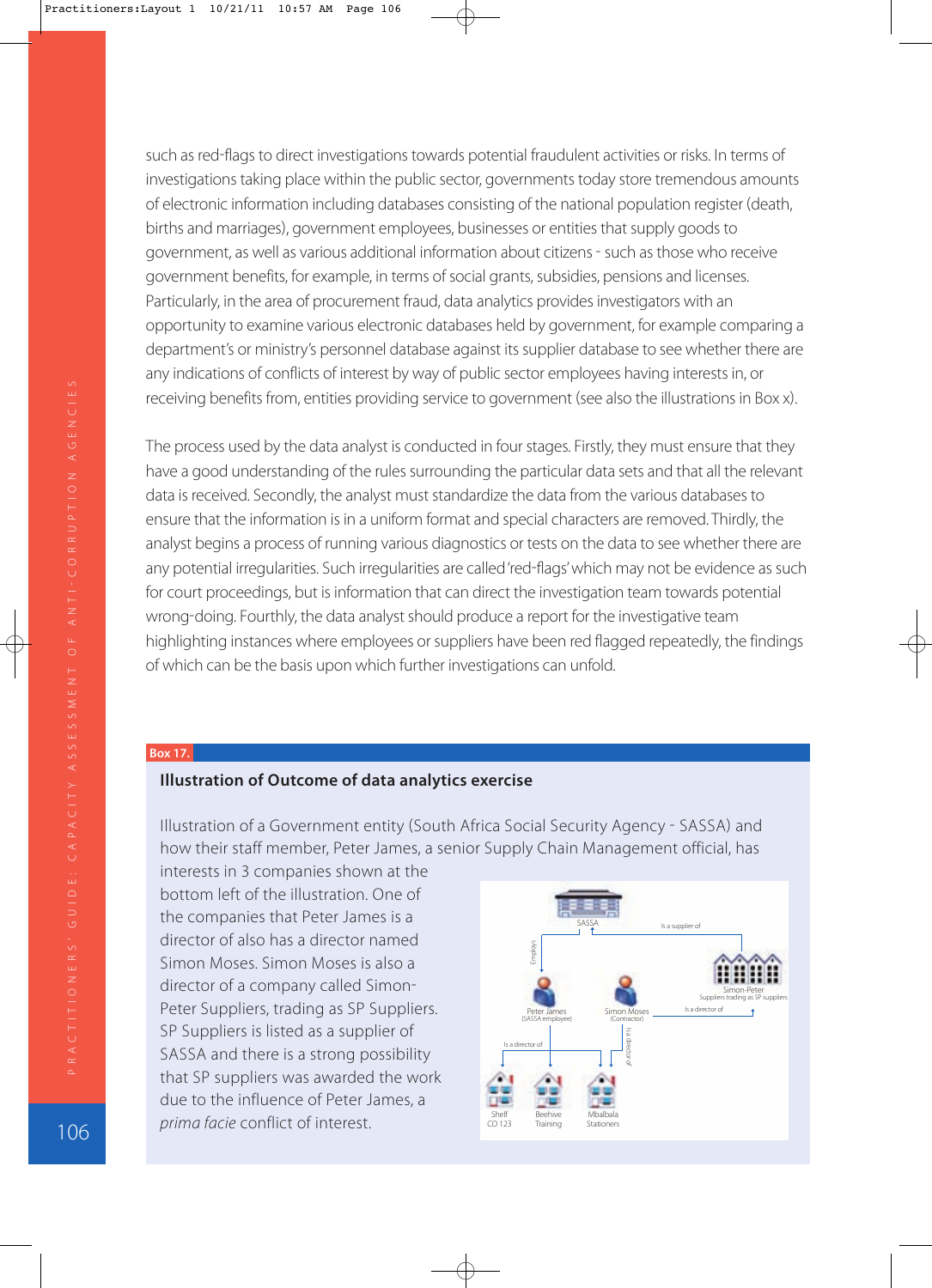### **Guidelines for assessing capacities**

This function requires:

- Capacity to share intelligence among agencies, collaborate closely with other institutions, and analyze data sources;
- Capacity to review data and determine points to proof;
- Capacity to undertake complex detection activities.

| <b>CAPACITIES</b>                                                                                                                                                                                        | <b>MAIN ISSUES AND SAMPLE QUESTIONS</b>                                                                                                                                                                                                                                                                                                                                                                                                                                                                                                                                                                                                                                                                                                                                            |
|----------------------------------------------------------------------------------------------------------------------------------------------------------------------------------------------------------|------------------------------------------------------------------------------------------------------------------------------------------------------------------------------------------------------------------------------------------------------------------------------------------------------------------------------------------------------------------------------------------------------------------------------------------------------------------------------------------------------------------------------------------------------------------------------------------------------------------------------------------------------------------------------------------------------------------------------------------------------------------------------------|
| <b>Enabling Environment</b>                                                                                                                                                                              |                                                                                                                                                                                                                                                                                                                                                                                                                                                                                                                                                                                                                                                                                                                                                                                    |
| Social, economic and<br>political context:<br>Capacity to detect<br>corruption                                                                                                                           | Political will is required to allow the ACA to undertake intrusive<br>detection of corruption activities.<br><b>Sample questions:</b><br>- Is the political establishment supportive of special techniques to<br>detect corruption?<br>- Have any political parties suggested to pass new legislation to<br>facilitate the detection of corruption?                                                                                                                                                                                                                                                                                                                                                                                                                                |
| <b>Institutional</b><br>arrangements and<br>coordination<br>mechanisms:<br>- Capacity to collaborate<br>closely with the<br>Prosecutor's Office<br>- Capacity to share<br>intelligence among<br>agencies | Usually ACAs do not have the final say on whether a case can be<br>brought before the courts;<br>A good understanding is essential between the Prosecutor's Office<br>and the ACA on corruption cases under investigation and points to<br>proof;<br>Data analytics is premised on close coordination between all<br>agencies involved.<br><b>Sample questions:</b><br>- Is any MoU in place with the Prosecutor's Office?<br>- Are any human resources shared between the anti-corruption<br>agency and the Prosecutor's Office?<br>- Are any MoUs in place with other intelligence gathering agencies?<br>- Are any other institutions involved in data mining?<br>- Is intelligence shared between different institutions involved in<br>intelligence gathering or data mining? |
| Legal framework:<br>- Capacity to glean<br>points to proof from the<br>law<br>- Capacity to gather<br>intelligence                                                                                       | Legislation is required on evidence in penal cases, on privacy and<br>data protection. In some countries, this legislation may be lacking<br>and needs to be developed for the ACA to work in a strictly legal<br>context.                                                                                                                                                                                                                                                                                                                                                                                                                                                                                                                                                         |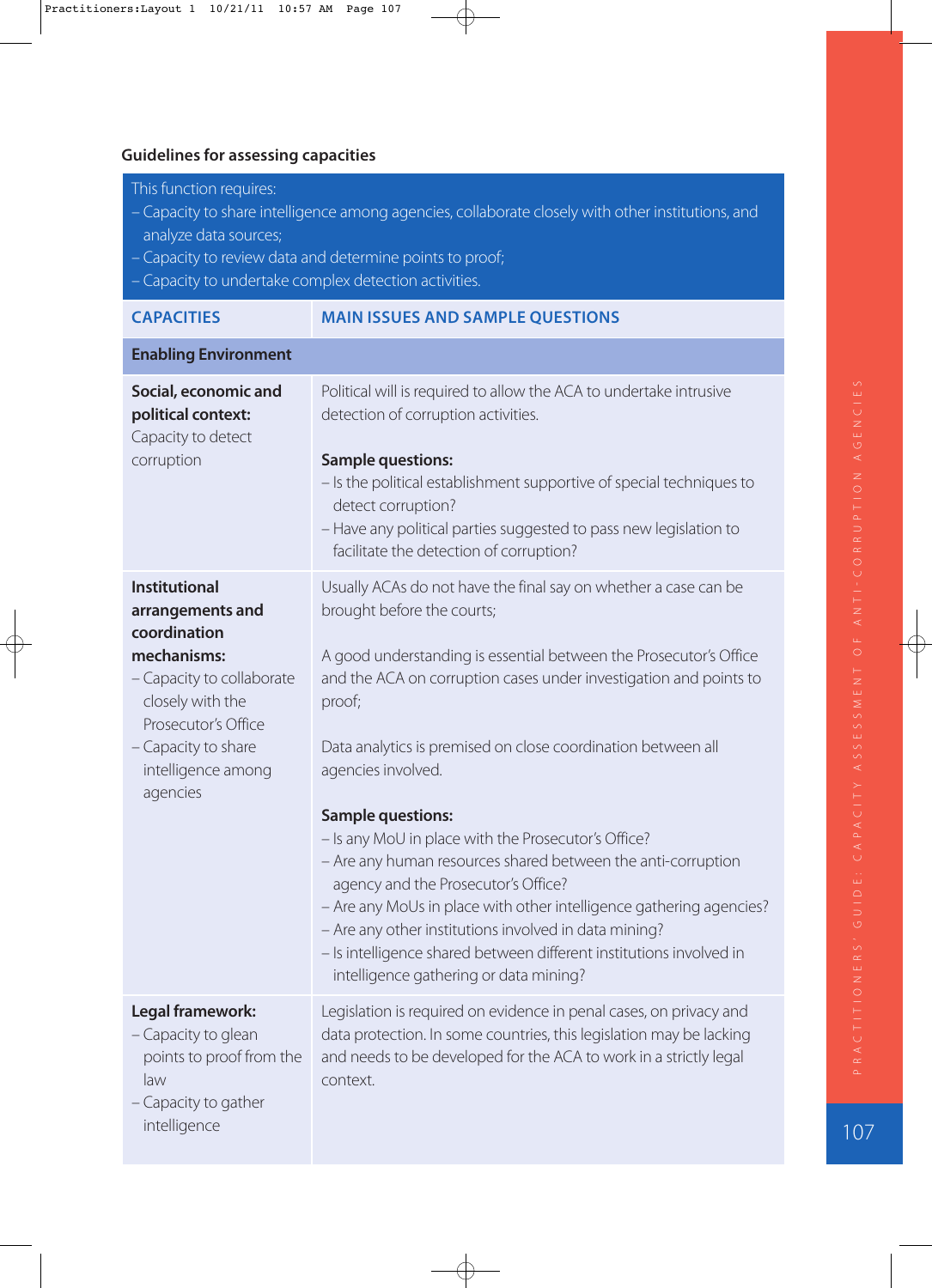| Legal framework:<br>- Capacity to glean<br>points to proof from the<br>law<br>- Capacity to gather<br>intelligence<br>- Capacity to do data<br>analytics | <b>Sample questions:</b><br>- Is there an evidence act or piece of legislation that clearly defines<br>the points to proof for every corruption offence?<br>- Is there legislation and rules and procedures for gathering<br>intelligence through intercepts, surveillance, informants, etc.?<br>- Is there any legislation on the right to privacy? How does it affect<br>the detection of corruption?<br>- Is there any data protection legislation?<br>- Is there any law on state secrets which may hamper the gathering<br>of intelligence?<br>- Is there legislation on data analytics? |
|----------------------------------------------------------------------------------------------------------------------------------------------------------|-----------------------------------------------------------------------------------------------------------------------------------------------------------------------------------------------------------------------------------------------------------------------------------------------------------------------------------------------------------------------------------------------------------------------------------------------------------------------------------------------------------------------------------------------------------------------------------------------|
| <b>Accountability: Capacity</b><br>to detect corruption in<br>full conformity with the<br>law                                                            | Detecting corruption can be an intrusive process. The necessary<br>checks and balances need to be in place to ensure full compliance<br>with human rights law.<br><b>Sample questions:</b><br>- Are any oversight bodies involved in ensuring there are no human<br>rights violations in the course of detecting corruption?<br>- Is there any national human rights institution in the country?<br>- Have they ever received any complaints about breaches of privacy?                                                                                                                       |
| <b>Organizational Level</b>                                                                                                                              |                                                                                                                                                                                                                                                                                                                                                                                                                                                                                                                                                                                               |
| Leadership: Capacity to<br>undertake detection<br>activities                                                                                             | Considering the sensitive nature of detection, approval by senior<br>management is generally required.<br><b>Sample questions:</b>                                                                                                                                                                                                                                                                                                                                                                                                                                                            |
|                                                                                                                                                          | - Is the leadership supportive of detection of corruption activities?                                                                                                                                                                                                                                                                                                                                                                                                                                                                                                                         |
| <b>Strategic planning:</b><br>Capacity to plan the<br>necessary resources for<br>the detection of<br>corruption                                          | Corruption detection is resource intensive.<br><b>Sample questions:</b><br>- What does the strategic plan and work plans say about detection<br>of corruption?<br>- What budget is allocated for the detection of corruption?                                                                                                                                                                                                                                                                                                                                                                 |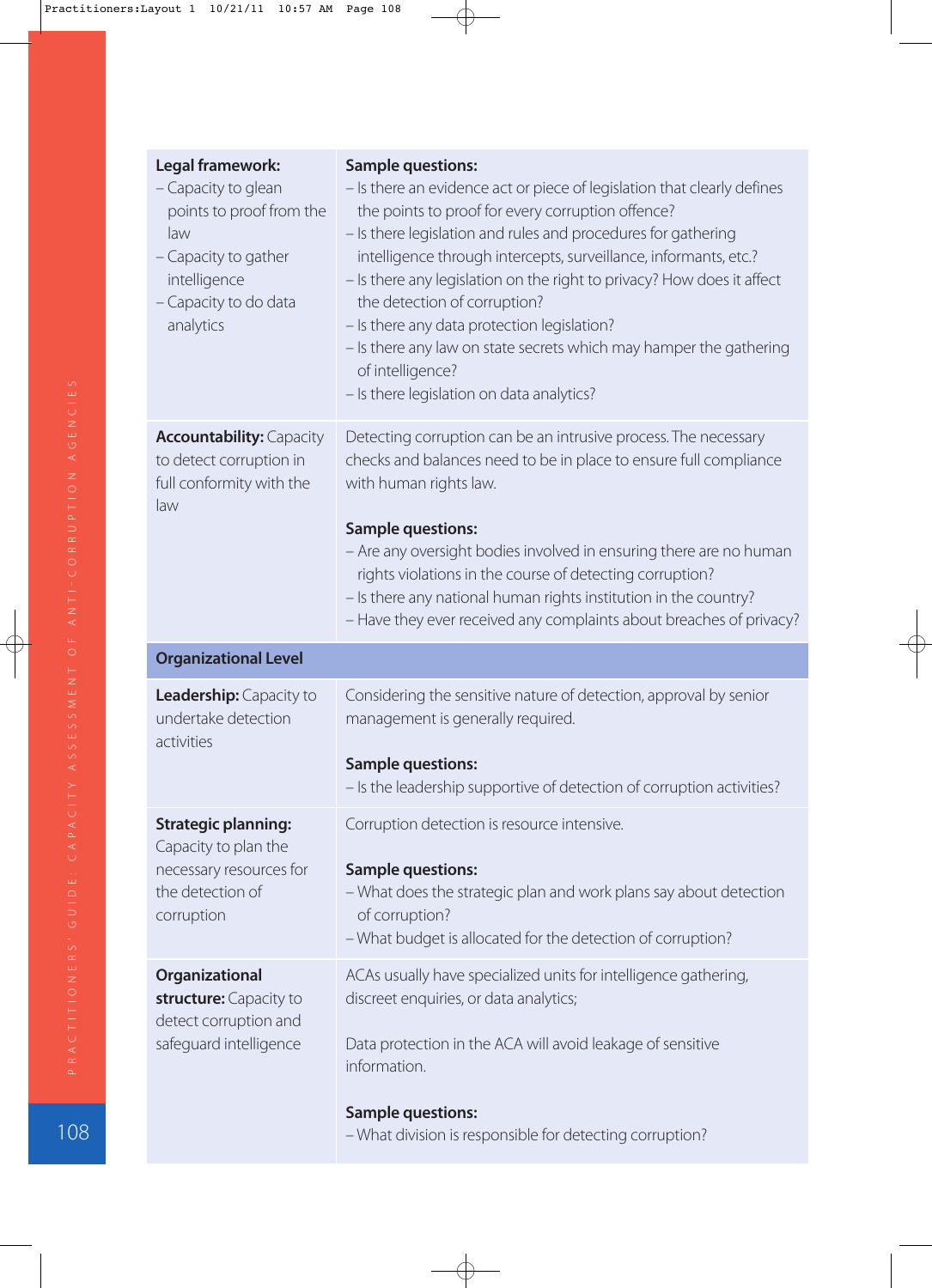| Human resource<br>management: Capacity<br>to undertake detection<br>activities                                              | Corruption detection requires specialized staff.<br><b>Sample questions:</b><br>- How many staff are assigned to detect corruption?<br>- What are the main responsibilities of these staff?                                                                                                                                                                                                                   |  |  |  |
|-----------------------------------------------------------------------------------------------------------------------------|---------------------------------------------------------------------------------------------------------------------------------------------------------------------------------------------------------------------------------------------------------------------------------------------------------------------------------------------------------------------------------------------------------------|--|--|--|
| Knowledge and<br>information<br>management: Capacity<br>to share intelligence<br>within the organization                    | Any information gathered through intelligence activities, discreet<br>enquiries or data analytics should be adequately stored and<br>searchable.<br><b>Sample questions:</b><br>- What systems are in place to share any gathered intelligence?                                                                                                                                                               |  |  |  |
| <b>Monitoring and</b><br>evaluation: Capacity to<br>monitor and evaluate the<br>contribution of the<br>detection activities | ACAs can optimize their detection capacity if they monitor and<br>evaluate their practices in order to improve them.<br><b>Sample questions:</b><br>- Does the anti-corruption agency monitor and evaluate its<br>detection activities?<br>- What are the success stories in terms of detection?<br>- What has been the overall contribution of detection activities to<br>the anti-corruption agency's work? |  |  |  |
| <b>Training and</b><br>mentoring: Capacity to<br>undertake detection in<br>accordance with the law                          | Specialized training is required for staff undertaking detection of<br>corruption activities.<br><b>Sample questions:</b><br>- Are all staff involved in the detection of corruption properly trained<br>on techniques and applicable legislation?<br>- Is any mentoring taking place (or required) in the case of detection<br>of corruption?                                                                |  |  |  |
| <b>Individual level</b>                                                                                                     |                                                                                                                                                                                                                                                                                                                                                                                                               |  |  |  |

#### **Technical capacities:**

- Legal knowledge about all possible corruption offences;
- Ability to use interception technologies;
- Ability to do data analytics;
- Ability to undertake surveillance actions;
- Ability to write intelligence reports;
- Ability to integrate gathered intelligence in a computerized case management system.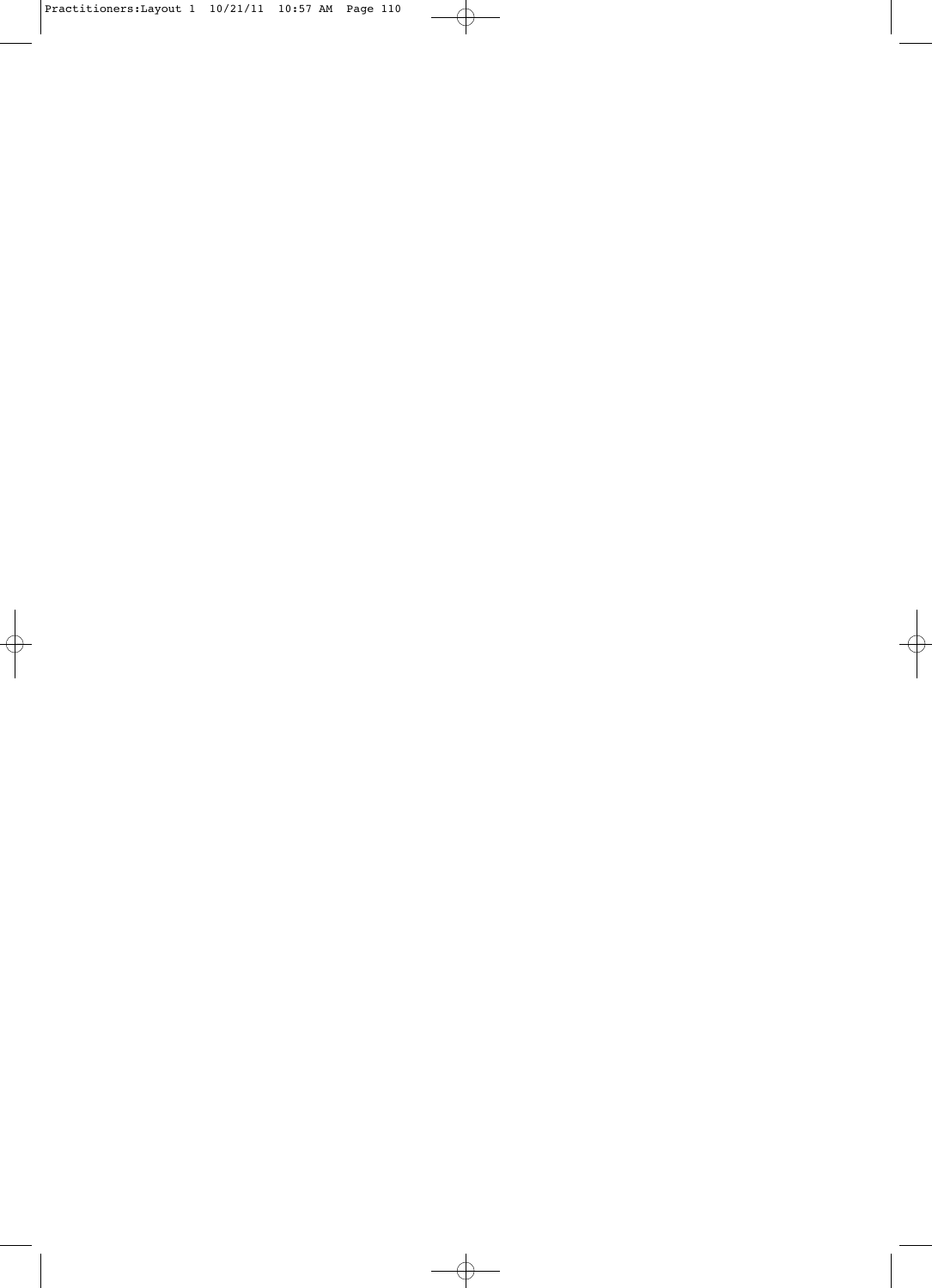# **Module K:**

# Conducting Investigations

Most law enforcing anti-corruption agencies have paper-based or computerised procedures that cover all aspects of investigation, including the investigation plan and tasks (which carries details of the case, background information, investigation scope and objectives, and resources), policy reviews on progress and tasks (and including any  $-$  approved  $-$  variations from original plans and tasks), an investigation report at the end of the investigation (including a summary, investigation process, findings, conclusion and recommendation, together with appropriately numbered documentation) and, after a court case or other sanction, a closure file. During investigations all investigators should complete an investigations diary - provided within the Manual - of all their actions based on the field book. The diary is later consolidated and becomes part of the case file.

## **Surveillance**

Surveillance involves monitoring of individuals and activities associated with the investigation. All surveillance is an expensive and intrusive technique that will need to be assessed against other potential sources of both intelligence or evidence as to its value and importance. Surveillance will, depending on the legal context, will need justification and authority for initiation, and full recording on implementation. In relation to surveillance of people, these will involve static and mobile surveillance, both of which will require sufficient resources to allow continual coverage. For activities, including bank account monitoring, intrusive surveillance (use of bugging or tracking devices) or telephone and email intercepts and monitoring, specialist access and equipment will be necessary. All surveillance work normally requires specialist staff.

## ■ Interviewing witnesses and suspects

The first point about interviewing either witnesses or suspects is that no interview takes place until the investigator has as much intelligence or information as necessary to make interviews worthwhile. Interviews of witnesses are part of the process of collecting further information, having material explained, confirming or validating information, and so on. Witnesses would also be assessed as to their credibility and value as a witness in court. Suspects may be, depending on the legal context, interviewed for facts or in terms of formal statements as to possible offences. Often suspects are interviewed in a specific order in case the legal system allows plea-bargaining or other means of turning lesser suspects into witnesses. Most countries now use variations of structured interview techniques or conversation management, depending on the purpose of the interview, and most require contemporaneous note-taking or tape-recording as a formal (and admissible) record.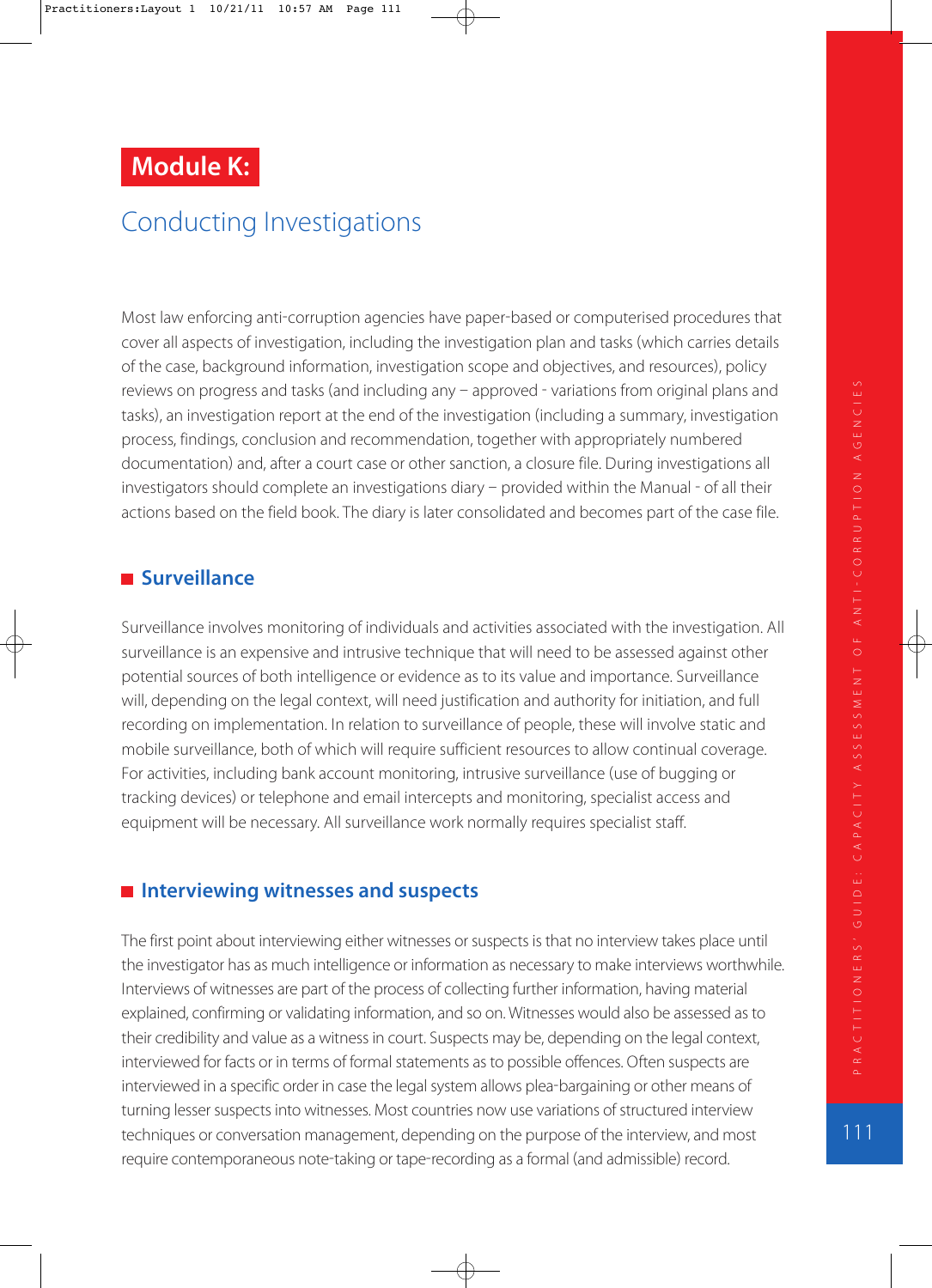#### **Protecting witnesses, experts and victims**

While many corruption investigations are financial crime scene inquiries, and the case often built on documentary evidence, some cases will require key witnesses (such as those who saw payments being made) or experts (who can explain to judges, assessors or juries both the nature of the financial activities and what they may mean in terms of what they say about corrupt relationships or the acquisition of illicit assets) or victims (who can witness how they were deprived of funds or assets by the suspects). In some cases some means may be necessary to avoid intimidation prior to a trial taking place, or some means to ensure the evidence is presented in ways that protects the intimidation or anonymity of any such witnesses when in the court. These may be physical  $-$  such as the presence of anti-corruption agency or law enforcement officials at the person's address  $-$  or may be in terms of temporary relocation until the trial begins or may be in the use of technology to allow evidence to be presented form another location.

Sometimes such threats do not continue after the conclusion of a trial. In the case of those that do (for example a public official in terms of security of their appointment) then some form of legislative protection may be introduced to safeguard terms and conditions of employment (and how good whistleblowing legislation is developed). Where the threat is both physical and likely to be continuing, then some form of witness protection programme may be used. These, however, are costly, complicated and lengthy; they should only be considered where conviction is either unlikely or negated without the presence of the witness and should be subject to appropriate costed, risk-assessment and other established procedures, and usually shared with other law enforcement agencies.

# ■ Open source information gathering

'Open Source' is a term for the collection of information from any source that is available to any citizen. This would include, in terms of surveillance work, working past a suspect's house to verify its existence. Open source also includes publicly-accessible documents (such as the voters roll in the UK or Executive appointment tax and asset declaration forms in the USA) held in paper or electronic format. In most cases, Open Source relates to internet searching which will include free and fee based sources and databases. There are a number of well-known techniques to focus and target the searching, often known as Deep Web Searches.

# ■ Searching individuals, premises and/or technological devices

During investigations, there could be a requirement to secure material before awareness of the investigation is known and/or alteration or disposal. This may be held on individuals, in premises in paper form or, for both, in electronic form. All such activities will be undertaken under rules of investigation and, for relevant countries, human rights legislation (which, in terms of good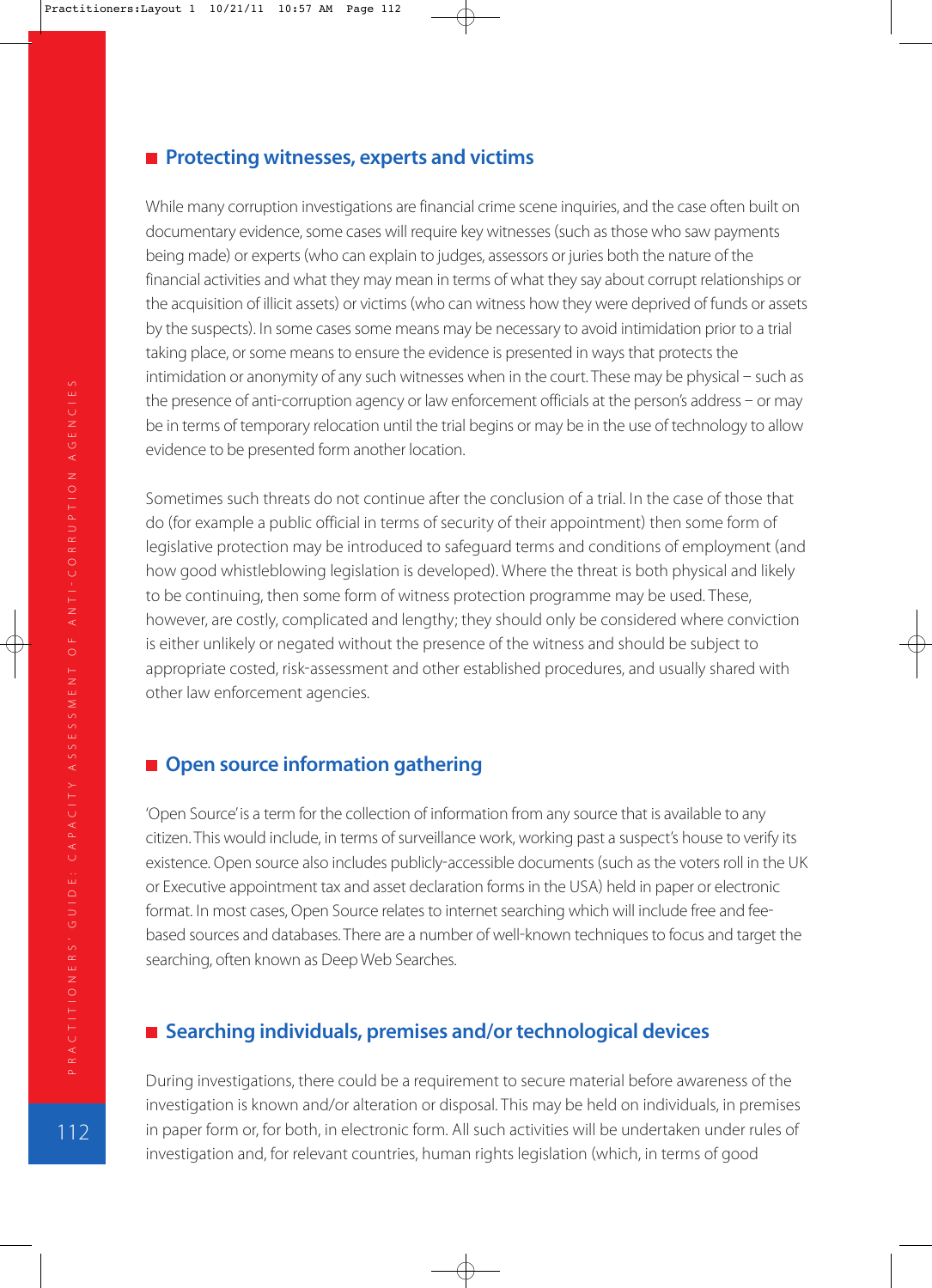practice, require such activities are undertaken in terms of reasonableness, proportionality and respect for privacy). Legislation should prescribe the procedures for searching individuals, in reference to gender, faith, etc. Searching electronic devices - laptops, PCs, mobiles, PDAs, etc. requires both technical support, specific procedural rules (including whether or not to switch off the device, quarding against remote-access interference, etc.), and (usually software-based) means to extract data, all of which are intended to secure the devices for evidential purposes. All searches should be undertaken to pre-determined procedures, with actual searches mapped and/or video-recorded, exhibits formally recorded and secured, etc. All intended searches of individuals and premises should be risk-assessed in terms of health and safety of investigators. Some larger investigative agencies designate a member of staff and/or investigative team to take overall responsibility for searches.

#### ■ Requesting information from individuals and/or institutions, including banks

Most jurisdictions will have legislation under which law enforcement and other agencies can require interviews, production of documents and data, and other access to potential evidence during the course of an investigation (and particularly after the arrest of suspects or interviewing under a legal procedure). Accessing information held by financial institutions or certain professionals, such as doctors or lawyers, is often more difficult. Certainly information from financial services institutions, such as banks, are also governed by confidentiality legislation and require a formal order from a prosecutor or court. Requesting information from foreign jurisdictions further depends on the treaty relationships between countries and would require a formal procedure that can be lengthy. Those countries with a Financial Intelligence Unit (FIU) and money laundering legislation will have access to information reported to the FIU under its suspicious transactions/activities reporting arrangements. Some countries now have legislation that ensures that potential suspects are not alerted and that potential illicit assets are not moved.

## ■ Reading financial statements

Corruption investigations are often financial crime scenes. Investigators, or recruited external experts (often forensic accountants), will need to understand banking, procurement procedures, contracts and company accounts to be able to track and trace the movement of funds, as well as understand how and where that money may be moved and used, such as financial instruments, investments, businesses and trading entities where proceeds can be laundered. One particular technique is the ability to 'read' a potential suspect in financial terms - lifestyle, income/expenditure analysis, and so  $-$  through banking, credit card, assets, property and other documentation. Similar competences will be necessary in relation to foreign jurisdictions and overseas banks. One additional benefit of such competences is the calculation of value of proceeds in terms of asset tracing, restraint and possible confiscation.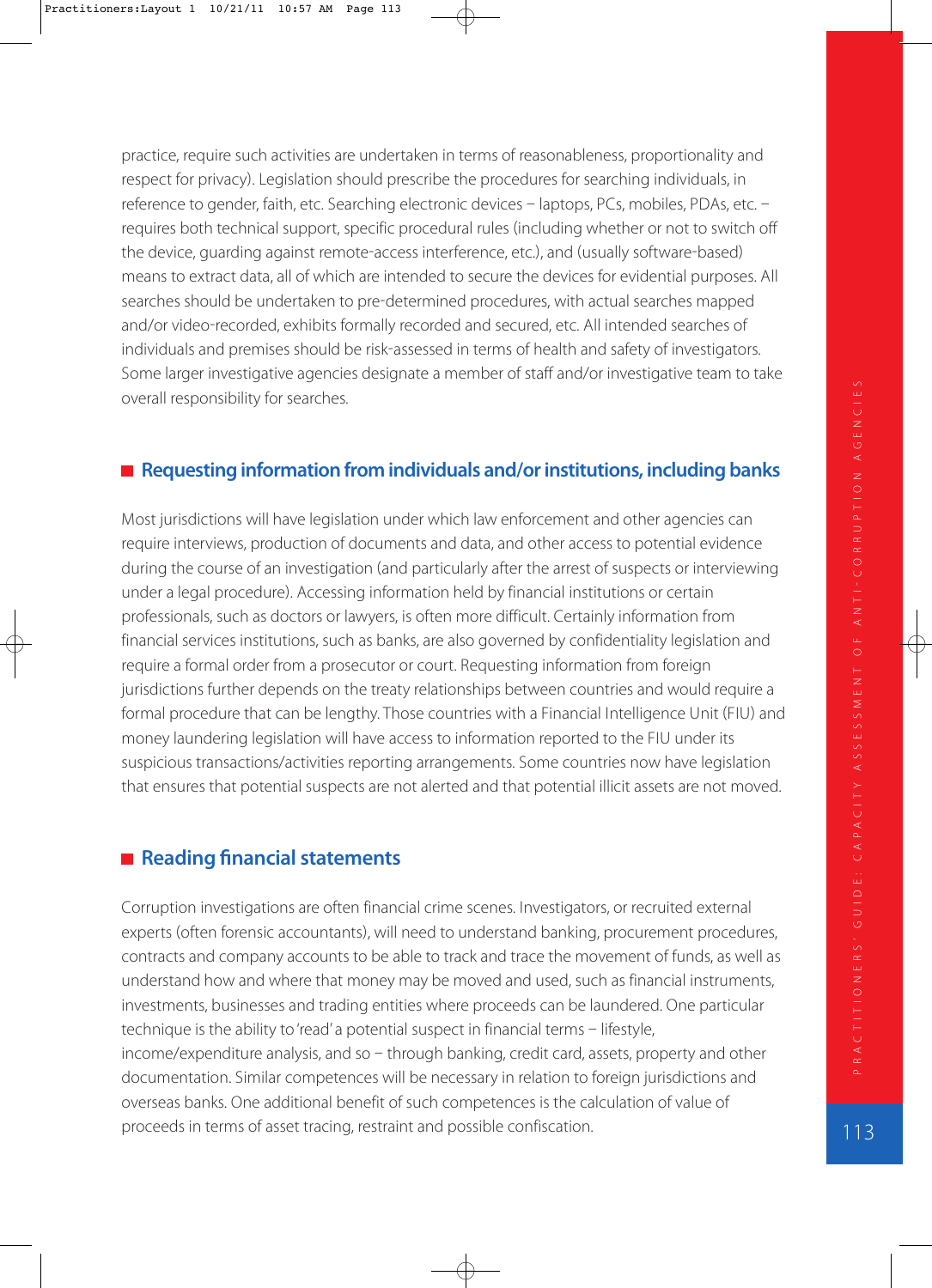#### **Managing files**

As noted in relation to conducting investigations, all investigations should work through established procedures, including the use of templates and other frameworks to record the progress of an investigation and all supporting documentation, including interviews, lists of seized documents, etc. Recording also provides for continuity of evidence, protecting it from allegations of interference or loss. The completeness, up-to-date nature and accuracy of the files has two purposes. First it means that any investigator trained in the same procedures can assist in or take over an investigation. Second, the file will be the basis on which a case-review official prosecutor can decide the progress or direction of an investigation and/or whether there is sufficient evidence to consider taking the cases to court. Some larger investigative agencies designate a member of staff and/or investigative team to take overall responsibility for file management.

## **Ensuring evidence integrity**

In a number of jurisdictions, particularly those with human rights legislation which interprets all investigations as a potential breach, the presentation of all evidence should be free from challenge as to its source, its legitimacy, the security, confidentiality, continuity and monitoring under which it has been held, and its freedom from interference, tampering or alteration. This - evidence integrity may be challenged as inadmissible if the defence can argue that it would be unsafe to rely on that evidence because a breach of any of the above. This can be particularly true of computer hardware and data.

# **Arresting and detaining individuals**

Arresting suspects in corruption cases is often not a responsibility of an anti-corruption agency where such powers lie with the prosecutor and/or law enforcement. The decision to arrest often comes at the end of the investigation when the investigator or prosecutor considers there is enough evidence to proceed to court - most corruption cases, unlike most criminal cases, are financial crime scenes where there are often no obvious victim, the suspects and the crime is known but the means (the bribe, etc.) has to be identified and proved (in criminal cases, the means (the gun, etc.) and the victim are known but the suspects have fled. On the other hand, formal arrest has the advantage of allowing the anti-corruption agency to control the suspect (for example, securing their passport, requiring production of documents and interviews) and place them in a stronger position, if in an appropriate legal environment, to consider them as witness against a more important suspect or to negotiate an appropriate sanction.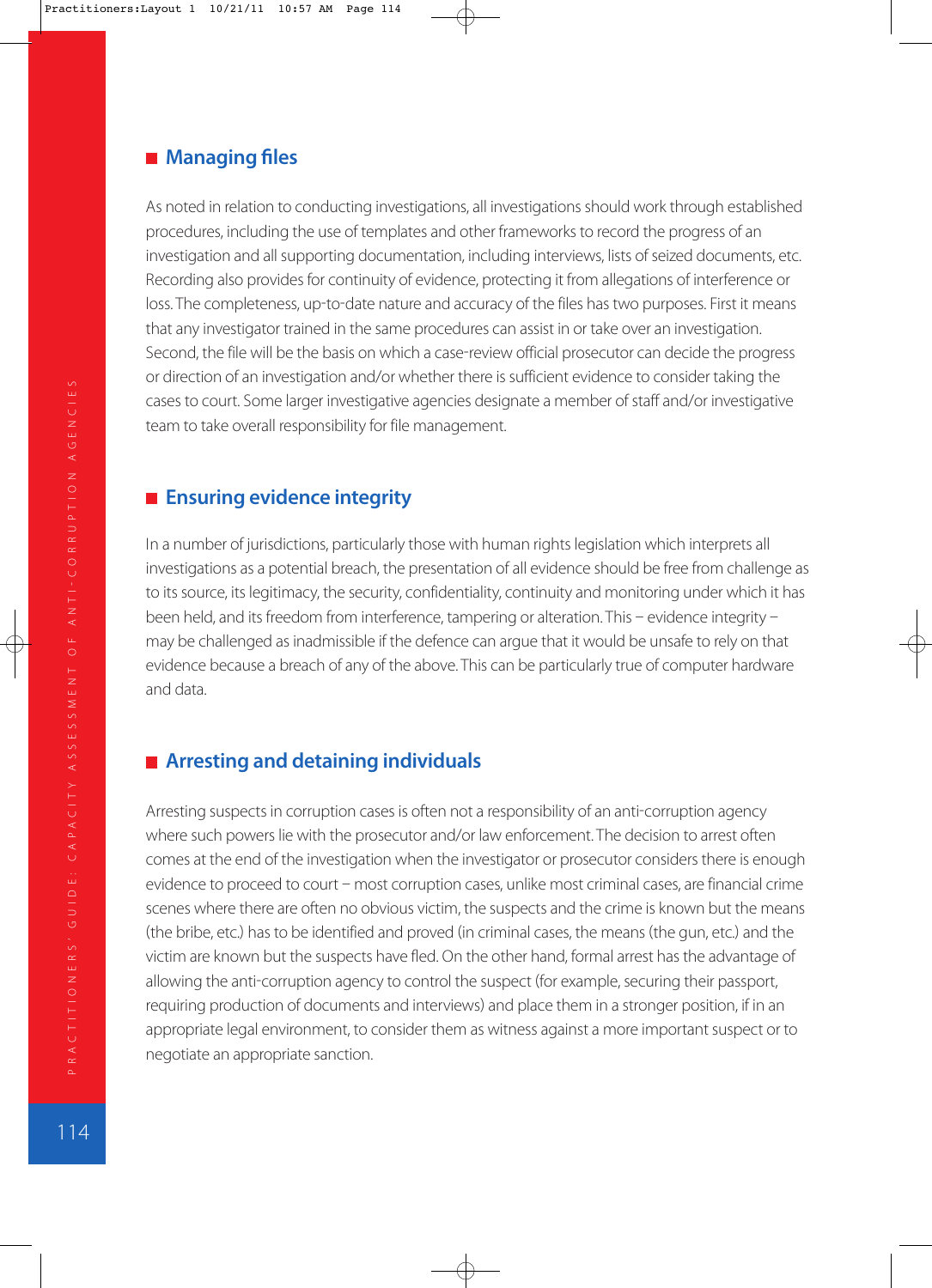#### **Guidelines for assessing capacities**

This function requires:

- Capacity to collaborate closely with the Prosecutor General's Office, the police, and financial institutions, among others;
- Capacity to undertake complex investigations in line with Standard Operating Procedures;
- Capacity to manage cases in compliance with human rights principles.

| <b>CAPACITIES</b>                                                                                                                                 | <b>MAIN ISSUES AND SAMPLE QUESTIONS</b>                                                                                                                                                                                                                                                                                                                                                                                                                                                                                                                                                                                                                                                                                                                                                                                                                                                                                                                        |  |  |  |
|---------------------------------------------------------------------------------------------------------------------------------------------------|----------------------------------------------------------------------------------------------------------------------------------------------------------------------------------------------------------------------------------------------------------------------------------------------------------------------------------------------------------------------------------------------------------------------------------------------------------------------------------------------------------------------------------------------------------------------------------------------------------------------------------------------------------------------------------------------------------------------------------------------------------------------------------------------------------------------------------------------------------------------------------------------------------------------------------------------------------------|--|--|--|
| <b>Enabling Environment</b>                                                                                                                       |                                                                                                                                                                                                                                                                                                                                                                                                                                                                                                                                                                                                                                                                                                                                                                                                                                                                                                                                                                |  |  |  |
| Social, economic and<br>political context:<br>Capacity to investigate<br>corruption                                                               | ACA investigations need to be free from political interference;<br>Political support for ACA investigations will strengthen the<br>institution's standing in public opinion.<br><b>Sample questions:</b><br>- Is the political establishment supportive of corruption<br>investigations?<br>- Have any political statements undermined on-going corruption<br>investigations?<br>- Has there been any interference by politicians in the conduct of<br>investigations?                                                                                                                                                                                                                                                                                                                                                                                                                                                                                         |  |  |  |
| <b>Institutional</b><br>arrangements and<br>coordination<br>mechanisms: Capacity<br>to collaborate closely<br>with other national<br>institutions | ACA investigations depend on close collaboration with other<br>institutions such as the Prosecutor General's Office, the police and<br>the financial institutions.<br><b>Sample questions:</b><br>- Does the anti-corruption agency sometimes collaborate with the<br>police to investigate cases?<br>- How does the police support corruption investigations?<br>- What is the role of the prosecutor in the investigation process?<br>- Do any prosecutors support the investigation process?<br>- Is the prosecutor generally satisfied with the investigation files<br>forwarded to his/her office? Have any investigation files been<br>returned for further investigations?<br>- Does the anti-corruption agency work closely with the Financial<br>Intelligence Unit?<br>- Are the banks collaborative in responding to requests for financial<br>information?<br>- Are national institutions collaborative in responding to requests for<br>documents? |  |  |  |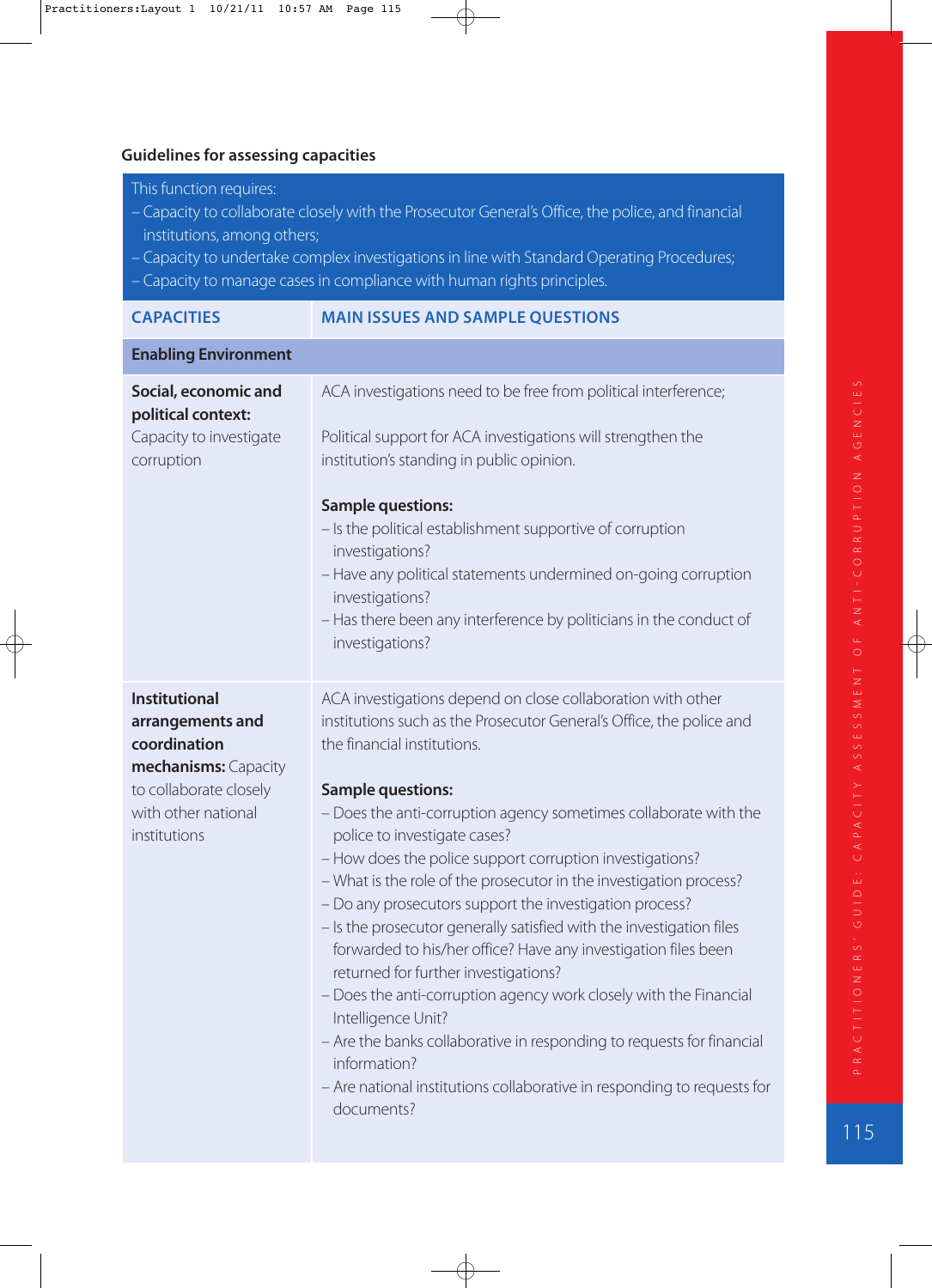| Legal framework:<br>Capacity undertake<br>investigations                         | A legal mandate is required for ACAs to undertake investigations;<br>Many ACAs lack a legal mandate to undertake investigations;<br>Investigations need to be circumscribed by a agency of law on<br>privacy, human rights, and witness protection.<br><b>Sample questions:</b><br>- Does the law authorize the anti-corruption agency to undertake<br>investigations?<br>- Which offences is the anti-corruption agency authorized to<br>investigate?<br>- What is the agency of law that governs corruption investigations?<br>- Are there any specific laws on special investigative techniques?<br>- Are there any laws on state secrets which hamper effective<br>corruption investigations?<br>- What date protection and privacy laws are applicable in the<br>country?<br>- Does the anti-corruption agency have the legal power to request<br>documents from other institutions?<br>- Does the anti-corruption agency have the legal power to request<br>financial information from Banks on suspects?<br>- Is there any whistleblower protection legislation? |
|----------------------------------------------------------------------------------|-------------------------------------------------------------------------------------------------------------------------------------------------------------------------------------------------------------------------------------------------------------------------------------------------------------------------------------------------------------------------------------------------------------------------------------------------------------------------------------------------------------------------------------------------------------------------------------------------------------------------------------------------------------------------------------------------------------------------------------------------------------------------------------------------------------------------------------------------------------------------------------------------------------------------------------------------------------------------------------------------------------------------------------------------------------------------|
| <b>Accountability: Capacity</b><br>to review delayed or<br>closed investigations | ACAs are accountable for the investigations led under their<br>leadership;<br>Any delays or lack of progress in specific investigations needs to be<br>fully justified.<br><b>Sample questions:</b><br>- Is any oversight agency able to review slow progress on specific<br>investigations?<br>- Is any oversight agency authorized to review the decision to end<br>an investigation into a specific case?<br>- Is any oversight agency authorized to order the re-opening of a<br>closed investigation?                                                                                                                                                                                                                                                                                                                                                                                                                                                                                                                                                              |
| <b>Organizational Level</b>                                                      |                                                                                                                                                                                                                                                                                                                                                                                                                                                                                                                                                                                                                                                                                                                                                                                                                                                                                                                                                                                                                                                                         |
| <b>Leadership:</b> Capacity to<br>support investigations                         | The leadership may be under pressure from the government not to<br>investigate specific cases.                                                                                                                                                                                                                                                                                                                                                                                                                                                                                                                                                                                                                                                                                                                                                                                                                                                                                                                                                                          |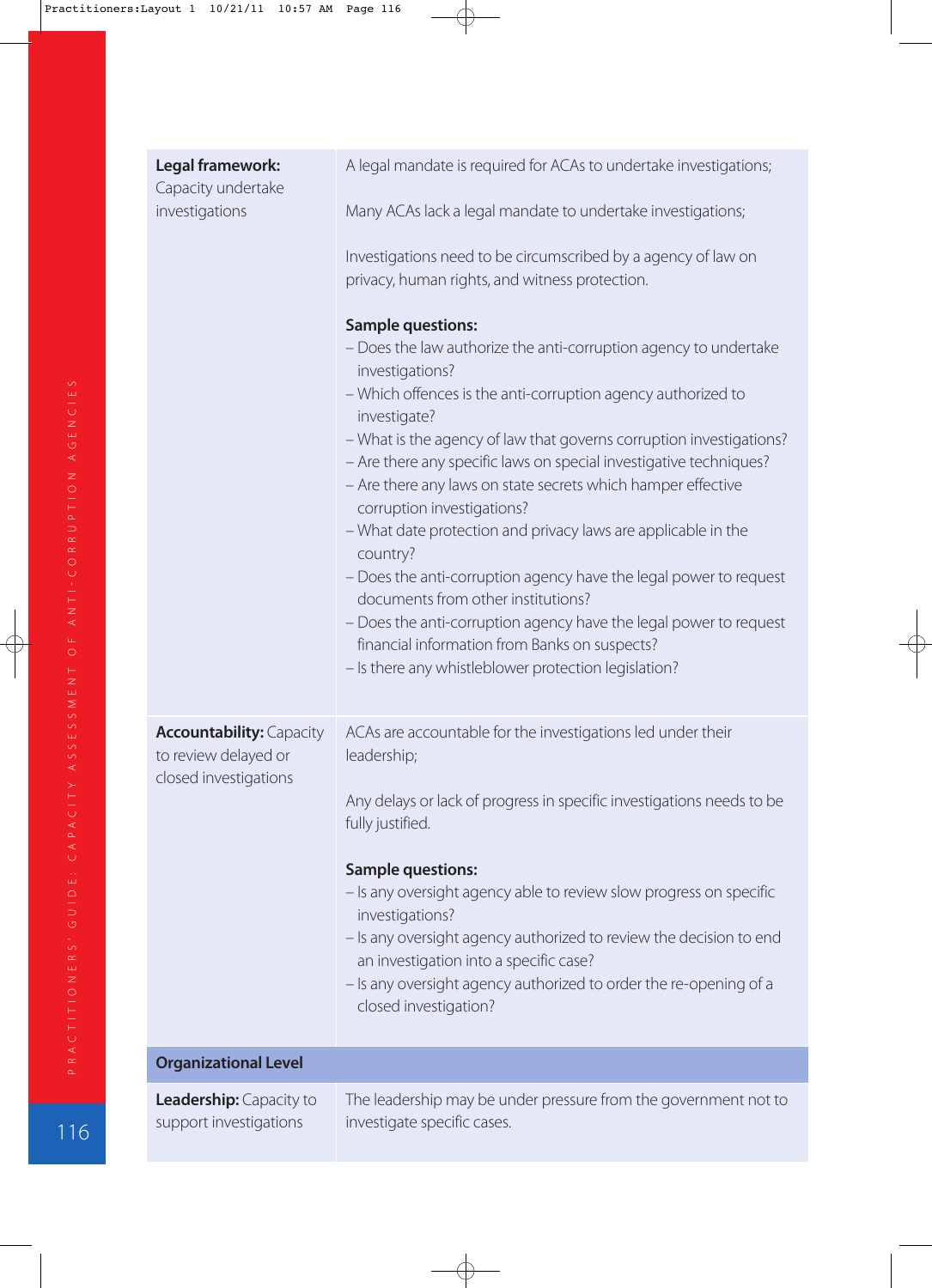| <b>Organizational Level</b>                                                |                                                                                                                                                                                                                                                                                                                                                                                                                                                                                                                                                                                                                                                                                                                                                                                                |
|----------------------------------------------------------------------------|------------------------------------------------------------------------------------------------------------------------------------------------------------------------------------------------------------------------------------------------------------------------------------------------------------------------------------------------------------------------------------------------------------------------------------------------------------------------------------------------------------------------------------------------------------------------------------------------------------------------------------------------------------------------------------------------------------------------------------------------------------------------------------------------|
| Leadership: Capacity to<br>support investigations                          | <b>Sample questions:</b><br>- Is the leadership sufficiently independent from the executive to<br>support investigations into high-profile corruption cases?                                                                                                                                                                                                                                                                                                                                                                                                                                                                                                                                                                                                                                   |
| <b>Strategic planning:</b><br>Capacity to plan<br>investigations           | Investigations are resource intensive undertakings. They need to be<br>properly planned.<br><b>Sample questions:</b><br>- What is the budget allocation for investigations?<br>- Is the budget linked to the number and complexity of on-going<br>investigations?<br>- Has there ever been any budget shortage to undertake<br>investigations?<br>- How are investigations planned?<br>- Is there an investigation team for every case with clearly defined<br>roles for every team member?<br>- Do the investigators fill out investigation reports and investigation<br>progress reports?                                                                                                                                                                                                    |
| Organizational<br>structure: Capacity to<br>investigate corruption         | Without proper procedures for investigation, the investigators risk<br>making professional mistakes or abusing their powers or both;<br>Templates for investigations actions facilitate the investigation work;<br>ACAs are responsible for the personal safety and physical integrity of<br>the persons they interview or detain.<br><b>Sample questions:</b><br>- Does the anti-corruption agency have SOPs or Manuals for<br>conducting investigations?<br>- What system is used to keep records?<br>- Is there a computerized case management system?<br>- Does the anti-corruption agency have adequate interviewing<br>rooms with CCTV?<br>- Does the anti-corruption agency have secure accommodation and<br>files?<br>- Does the anti-corruption agency have any detention facilities? |
| <b>Human resource</b><br>management: Capacity<br>to conduct investigations | Investigators need to avoid any conflicts of interests in corruption<br>cases under their investigation;<br>Investigations need to be properly planned and adequate allocation<br>of staff resources is required to avoid ineffective investigations and<br>overburdened investigation staff.                                                                                                                                                                                                                                                                                                                                                                                                                                                                                                  |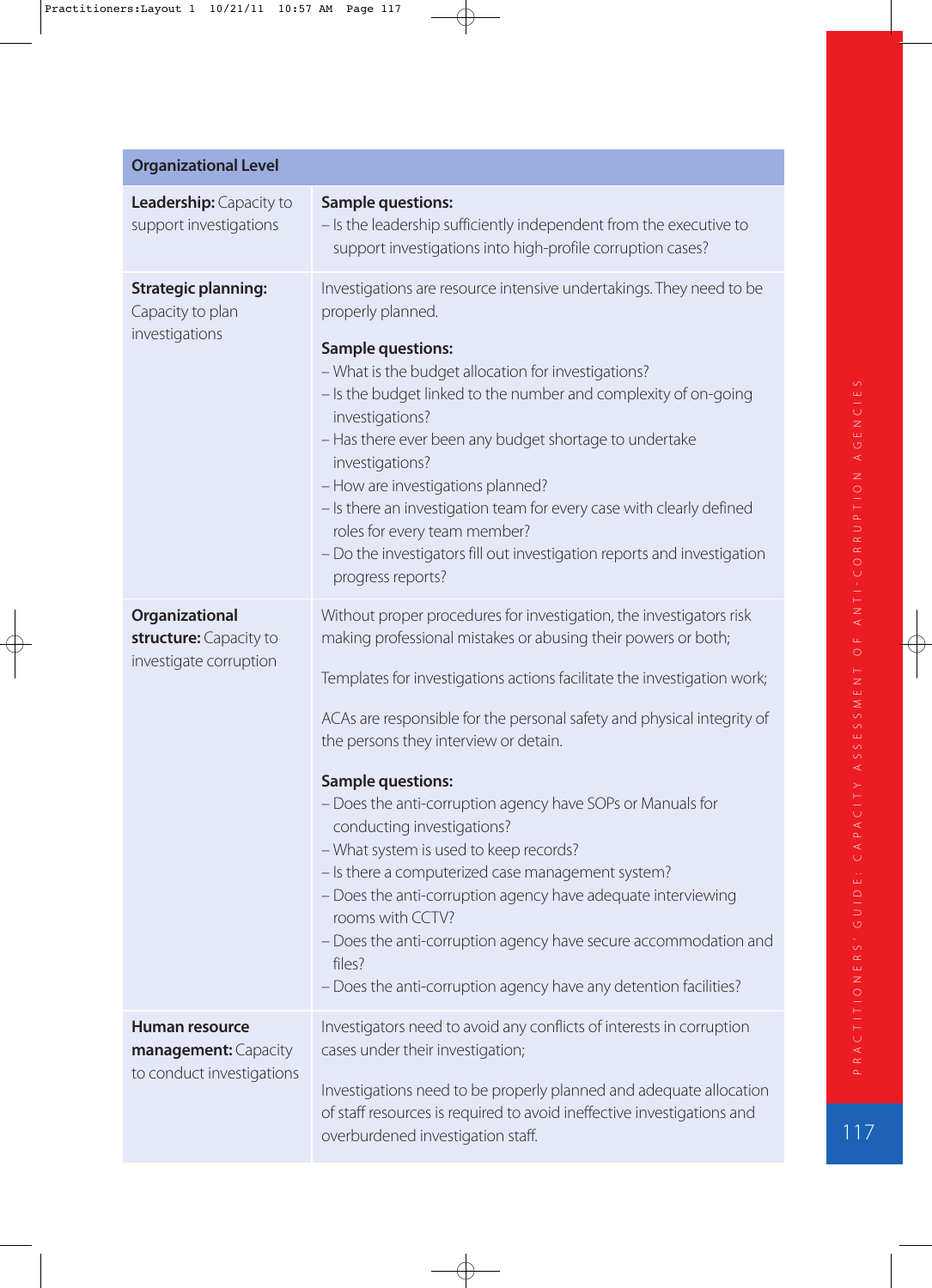| Human resource                                      | <b>Sample questions:</b>                                                                                                           |  |  |  |  |
|-----------------------------------------------------|------------------------------------------------------------------------------------------------------------------------------------|--|--|--|--|
| management: Capacity<br>to conduct investigations   | - How many staff are assigned to investigate corruption?<br>- Do investigators have to fill out a conflict of interest declaration |  |  |  |  |
|                                                     | before taking up specific cases?                                                                                                   |  |  |  |  |
|                                                     | - What are the main responsibilities of these staff?                                                                               |  |  |  |  |
|                                                     | - What are the internal work allocation criteria?                                                                                  |  |  |  |  |
|                                                     | - Is team work used?                                                                                                               |  |  |  |  |
|                                                     | - Who allocates cases?                                                                                                             |  |  |  |  |
|                                                     | - Does the anti-corruption agency use outside experts for cases?                                                                   |  |  |  |  |
| Knowledge and                                       | Based on data analytics or system studies, it may be possible for ACA                                                              |  |  |  |  |
| information<br>management: Capacity                 | investigators to conduct pro-active investigations.                                                                                |  |  |  |  |
| to undertake pro-active                             | <b>Sample questions:</b>                                                                                                           |  |  |  |  |
| investigations                                      | - Does the anti-corruption agency undertake proactive<br>investigations?                                                           |  |  |  |  |
|                                                     | - What is the percentage of reactive and proactive investigations?                                                                 |  |  |  |  |
|                                                     |                                                                                                                                    |  |  |  |  |
| <b>Monitoring and</b>                               | ACAs need to follow-up on their investigation findings to ensure                                                                   |  |  |  |  |
| evaluation: Capacity to<br>monitor and evaluate the | these lead to convictions in the court;                                                                                            |  |  |  |  |
| contribution of                                     | M&E the investigation work may lead to improved procedures and                                                                     |  |  |  |  |
| investigations to the anti-                         | higher success rates in conviction of suspects.                                                                                    |  |  |  |  |
| corruption work of the                              |                                                                                                                                    |  |  |  |  |
| agency                                              | <b>Sample questions:</b>                                                                                                           |  |  |  |  |
|                                                     | - Does the anti-corruption agency monitor and evaluate its<br>investigation activities?                                            |  |  |  |  |
|                                                     | - What are the lessons learned and success stories in terms of<br>investigation?                                                   |  |  |  |  |
|                                                     | - Is the outcome of investigations monitored as the files move on for                                                              |  |  |  |  |
|                                                     | prosecution and adjudication?                                                                                                      |  |  |  |  |
|                                                     | - How many investigations have ended up in successful convictions?                                                                 |  |  |  |  |
|                                                     |                                                                                                                                    |  |  |  |  |
| <b>Training and</b>                                 | Investigation into corruption can be very complex and technical,                                                                   |  |  |  |  |
| mentoring: Capacity to                              | hence proper training for all investigators is required.                                                                           |  |  |  |  |
| conduct investigations in                           |                                                                                                                                    |  |  |  |  |
| accordance with                                     | <b>Sample questions:</b>                                                                                                           |  |  |  |  |
| standard procedures and                             | - Are all staff involved in the investigation of corruption properly                                                               |  |  |  |  |
| the laws                                            | trained on standard operating procedures, techniques and                                                                           |  |  |  |  |
|                                                     | applicable legislation?                                                                                                            |  |  |  |  |
|                                                     | - Is any mentoring taking place (or required) in the case of<br>investigation of corruption?                                       |  |  |  |  |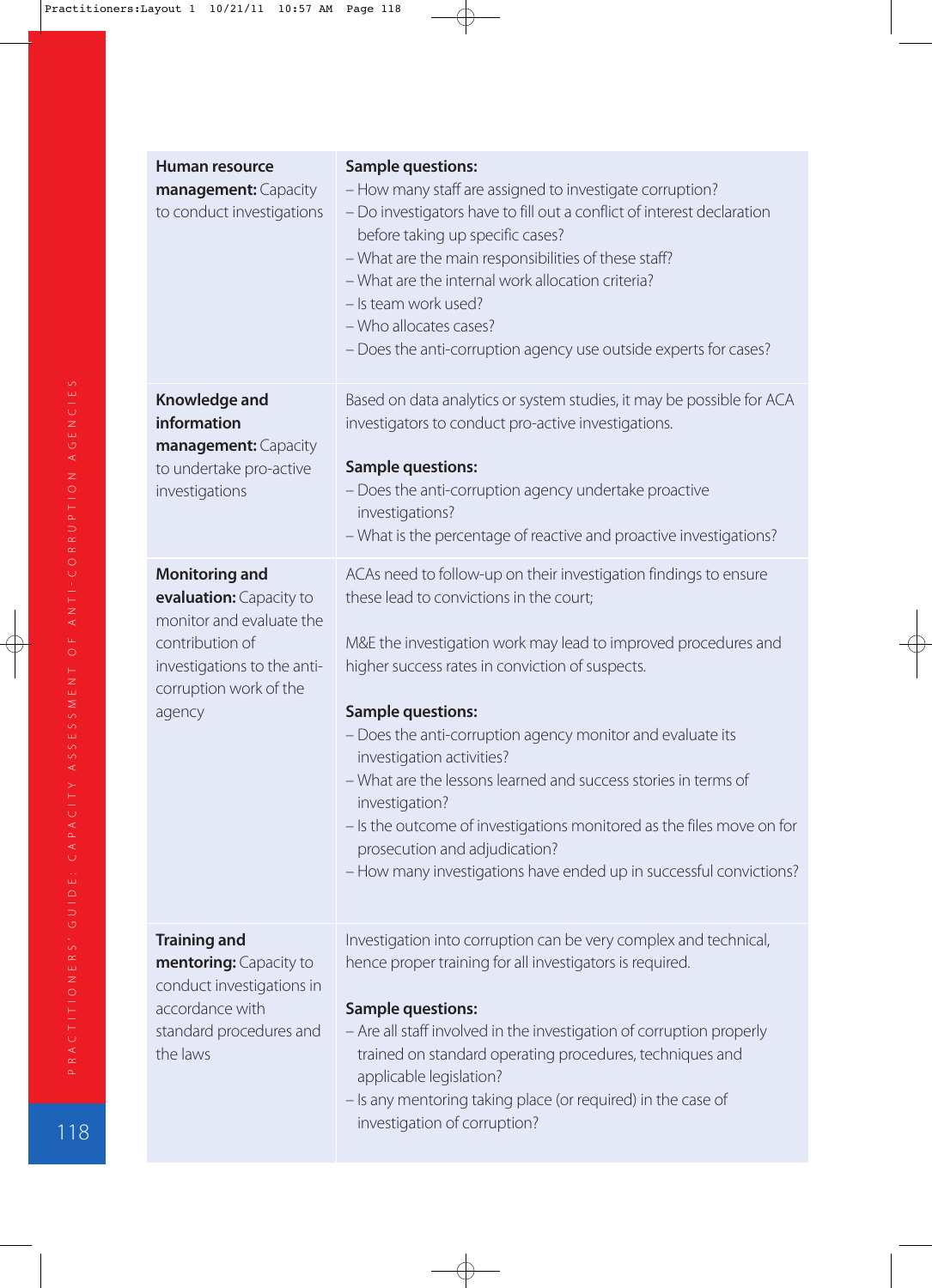#### **Individual level**

#### **Technical capacities:**

- Forensic accounting expertise;
- Ability to read financial statements;
- Familiarity with procurement rules and regulations;
- Legal knowledge about all possible corruption offences;
- Ability to use interception technologies;
- Ability to do data analytics;
- Ability to undertake surveillance actions;
- Ability to write investigation reports;
- Ability to integrate data in a computerized case management system;
- Ability to arrest and detain individuals.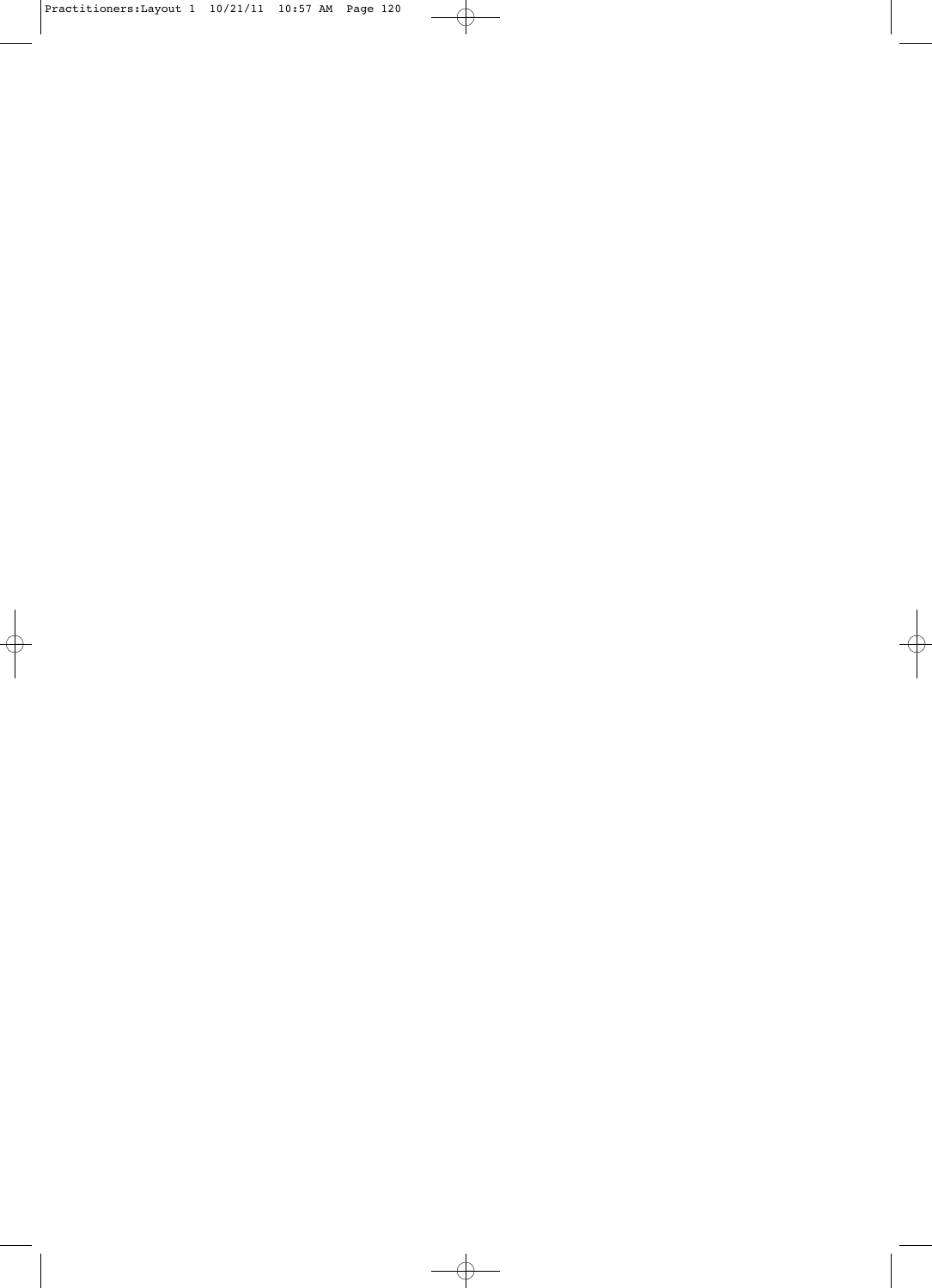# **Module L:**

# Module L: Prosecution

Prosecution has an obvious retributive value in that those involved in corruption are seen as not immune from the rule of law and criminal justice processes. In a number of jurisdictions, a conviction is necessary to trigger confiscation proceedings as an integral part of the process, both domestically and in terms of international applications for recovery. Prosecutions in some jurisdictions, however, may be problematic and a lengthy trial and/or failure to secure a conviction can be counter-productive to the public credibility of an anti-corruption agency. Decisions to prosecute, therefore, should not only involve or be taken by the prosecutor, depending on the jurisdiction, but also be taken in terms of the purpose of the prosecution (retribution or restitution of illicitly-acquired assets, or both), the strength of the case file, witnesses and other material, and the likely outcome. Usually, the Prosecutor-General is responsible for prosecution. However some anti-corruption agencies may also have prosecution powers. In some instances, legislation authorizes anti-corruption agencies to prosecute only in the event that the Prosecutor-General is unable or unwilling to prosecute a case in court.

| This function requires:<br>- Capacity to prosecute suspects before the courts;<br>- Capacity to compile prosecution files and initiate prosecutions. |                                                                                                                                                                                                                                                                                                        |  |  |  |  |
|------------------------------------------------------------------------------------------------------------------------------------------------------|--------------------------------------------------------------------------------------------------------------------------------------------------------------------------------------------------------------------------------------------------------------------------------------------------------|--|--|--|--|
| <b>CAPACITIES</b>                                                                                                                                    | <b>MAIN ISSUES AND SAMPLE QUESTIONS</b>                                                                                                                                                                                                                                                                |  |  |  |  |
| <b>Enabling Environment</b>                                                                                                                          |                                                                                                                                                                                                                                                                                                        |  |  |  |  |
| Social, economic and<br>political context:<br>Capacity to prosecute                                                                                  | Prosecution is usually a prerogative of the Prosecutor-General's<br>Office. The alternative will require political will.<br><b>Sample questions:</b><br>- Is the political establishment supportive of corruption<br>prosecutions?<br>- Is this evidenced in public statements or legislative support? |  |  |  |  |
| <b>Institutional</b><br>arrangements and<br>coordination<br>mechanisms                                                                               | Prosecutions are generally reliant on the Prosecutor-General's Office<br>and the courts to be successful.                                                                                                                                                                                              |  |  |  |  |

#### **Guidelines for assessing capacities**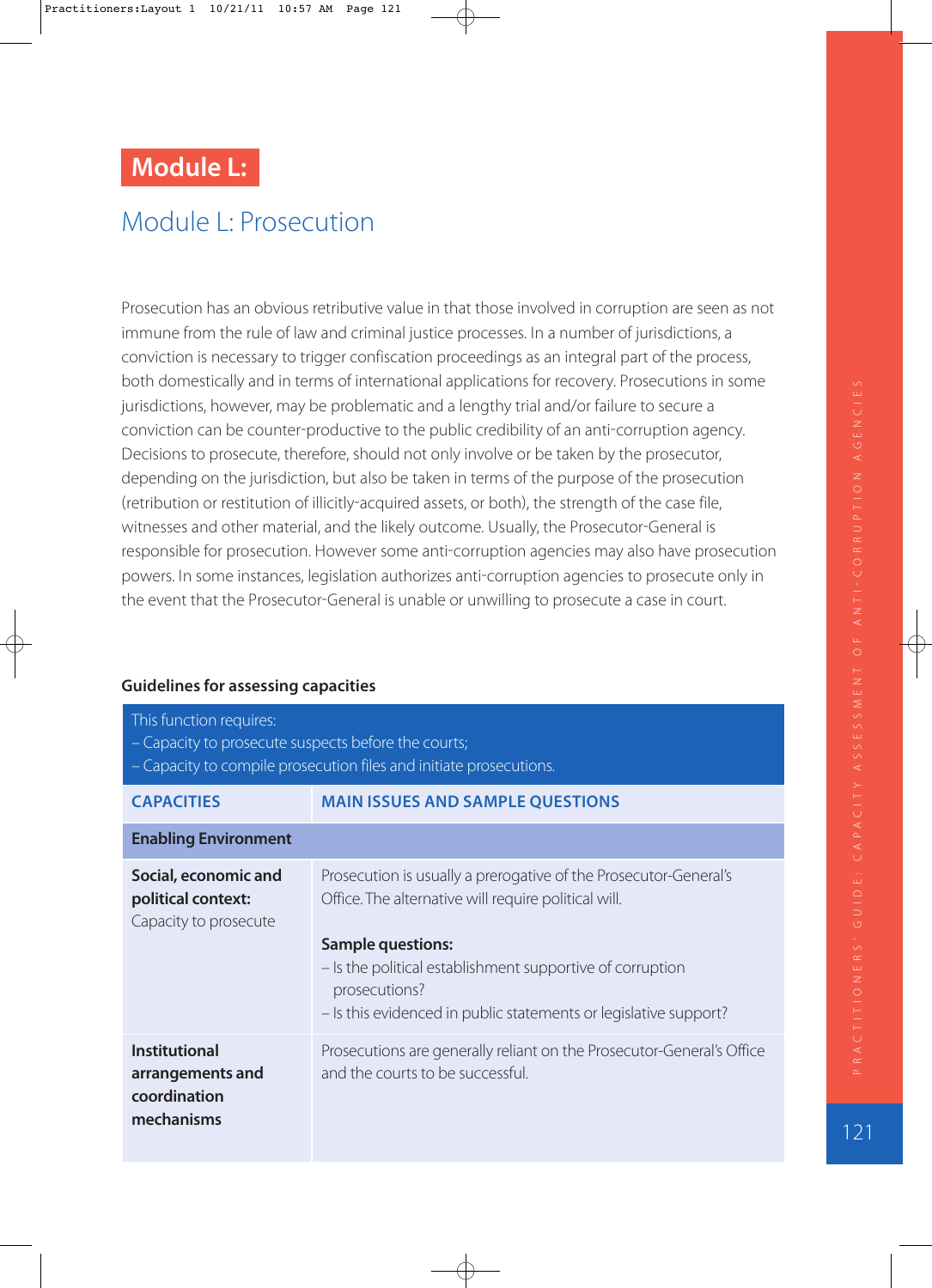| <b>Institutional</b><br>arrangements and<br>coordination<br>mechanisms: Capacity<br>to collaborate closely<br>with the<br>prosecutor/courts | <b>Sample questions:</b><br>- What is the role of the anti-corruption agency in terms of<br>prosecutions?<br>- Do the anti-corruption agency investigators support the<br>prosecution process of the cases they have investigated?<br>- Is there any MoU on prosecution of cases with the Prosecutor-<br>General?<br>- Does the Prosecutor-General report back regularly on the cases<br>forwarded by the anti-corruption agency?<br>- How many cases are in court at the moment?<br>- What is the annual conviction/acquittal rate?<br>- What is the longest period of a current case awaiting a hearing? |
|---------------------------------------------------------------------------------------------------------------------------------------------|------------------------------------------------------------------------------------------------------------------------------------------------------------------------------------------------------------------------------------------------------------------------------------------------------------------------------------------------------------------------------------------------------------------------------------------------------------------------------------------------------------------------------------------------------------------------------------------------------------|
| Legal framework:<br>Capacity to prosecute<br>corruption cases                                                                               | The Constitution may not allow for ACAs to assume the mandate of<br>prosecution;<br>A Constitutional or legal revision may be required to allow for ACAs<br>to prosecute corruption cases.<br><b>Sample questions:</b><br>- Is the anti-corruption agency authorized to prosecute cases in<br>court?<br>- Is the anti-corruption agency authorized to prosecute cases in<br>court in case the Prosecutor-General is unable or unwilling to<br>prosecute the case?                                                                                                                                          |
| <b>Accountability: Capacity</b><br>to review delayed<br>prosecution                                                                         | Delayed prosecution undermines ACA's ant-corruption efforts.<br><b>Sample questions:</b><br>- Is any oversight agency able to review slow progress on specific<br>prosecutions?<br>- Is any oversight agency authorized to review the decision to end<br>the prosecution of a specific case?<br>- Is any oversight agency authorized to order a prosecution to move<br>ahead?                                                                                                                                                                                                                              |
| <b>Organizational Level</b>                                                                                                                 |                                                                                                                                                                                                                                                                                                                                                                                                                                                                                                                                                                                                            |
| <b>Leadership:</b> Capacity to<br>support prosecutions                                                                                      | ACA senior management may be apprehensive about prosecuting<br>high-level politicians or wealthy businessmen.<br><b>Sample questions:</b><br>- Is the leadership sufficiently independent from the executive to<br>undertake prosecution of high-profile corruption cases?                                                                                                                                                                                                                                                                                                                                 |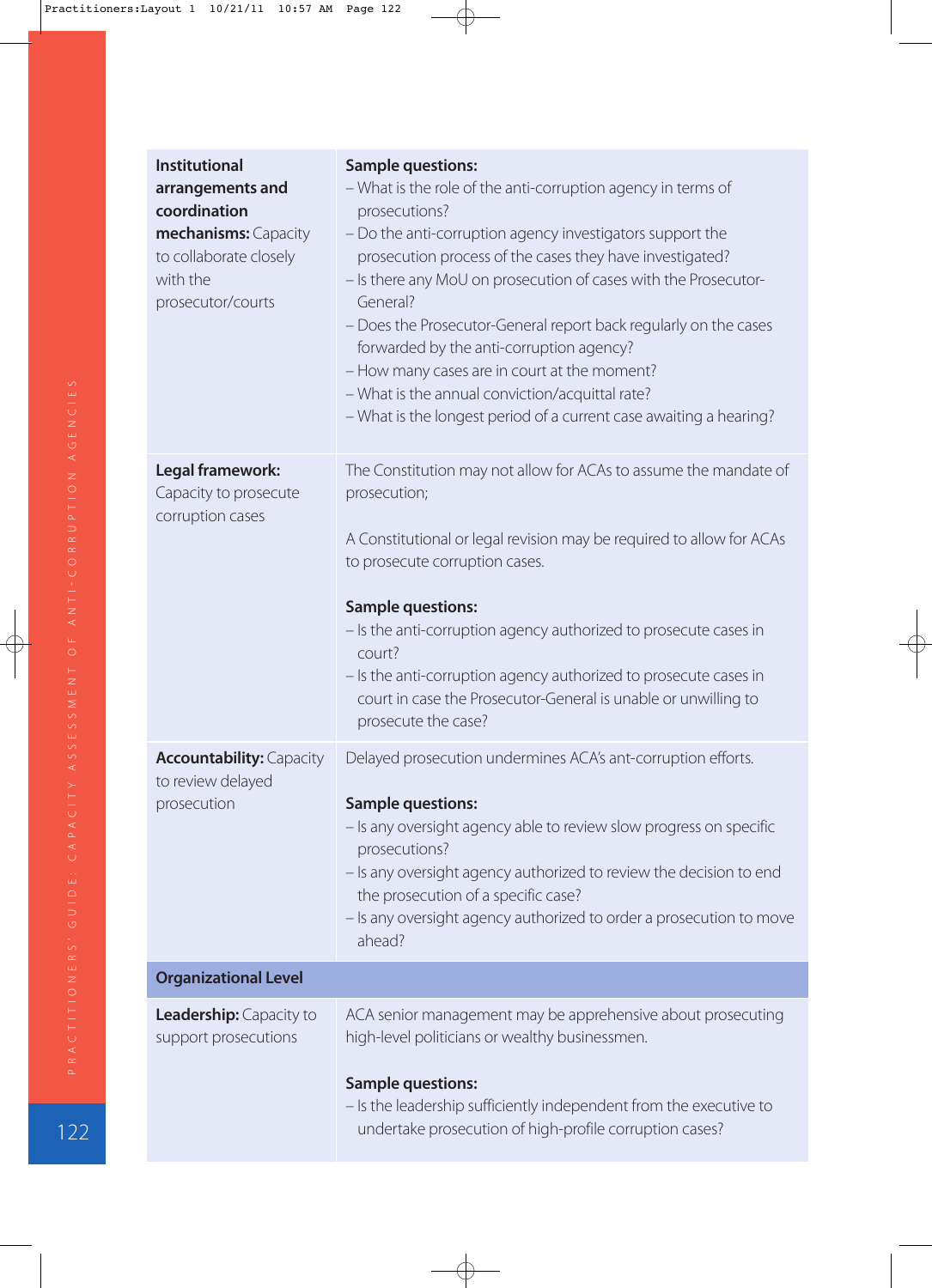| <b>Strategic planning:</b><br>Capacity to plan<br>prosecutions                          | Prosecution will require an additional set of resources.<br><b>Sample questions:</b><br>- What is the budget allocation for prosecutions?                                                                                                                                                                                                                                          |
|-----------------------------------------------------------------------------------------|------------------------------------------------------------------------------------------------------------------------------------------------------------------------------------------------------------------------------------------------------------------------------------------------------------------------------------------------------------------------------------|
| Organizational<br>structure: Capacity to<br>support prosecutions                        | ACAs need a specialized unit to handle prosecution.<br><b>Sample questions:</b><br>- Which division is responsible for collaborating with the Prosecutor-<br>General?<br>- Which division is responsible for prosecuting cases?                                                                                                                                                    |
| Human resource<br>management: Capacity<br>to prosecute                                  | ACAs need staff resources to undertake prosecutions.<br><b>Sample questions:</b><br>- How many staff are assigned to prosecute corruption cases?                                                                                                                                                                                                                                   |
| Knowledge and<br>information<br>management: Capacity<br>to learn from prosecution       | Any information generated from the prosecution process should be<br>fed back into the ACA work processes.<br><b>Sample questions:</b><br>- Had the anti-corruption agency learned anything from previous<br>prosecutions?                                                                                                                                                          |
| <b>Monitoring and</b><br>evaluation: Capacity to<br>monitor and evaluate<br>prosecution | Without M&E of the prosecution outcomes in courts is not possible<br>to measure success, nor to improve internal processes as required.<br><b>Sample questions:</b><br>- Does the anti-corruption agency monitor and evaluate<br>prosecution of corruption cases in court?<br>- Does the anti-corruption agency report on the success rates of<br>prosecution of corruption cases? |
| <b>Training and</b><br>mentoring: Capacity to<br>support prosecutions                   | Prosecution requires a specific set of skills and ACA staff may need<br>training on those.<br><b>Sample questions:</b><br>- Are investigators properly trained to support prosecution of<br>corruption cases in court?                                                                                                                                                             |
| <b>Individual level</b>                                                                 |                                                                                                                                                                                                                                                                                                                                                                                    |
|                                                                                         |                                                                                                                                                                                                                                                                                                                                                                                    |

# **Technical capacities:**

• Legal knowledge about all corruption offences;

• Ability to write clear reports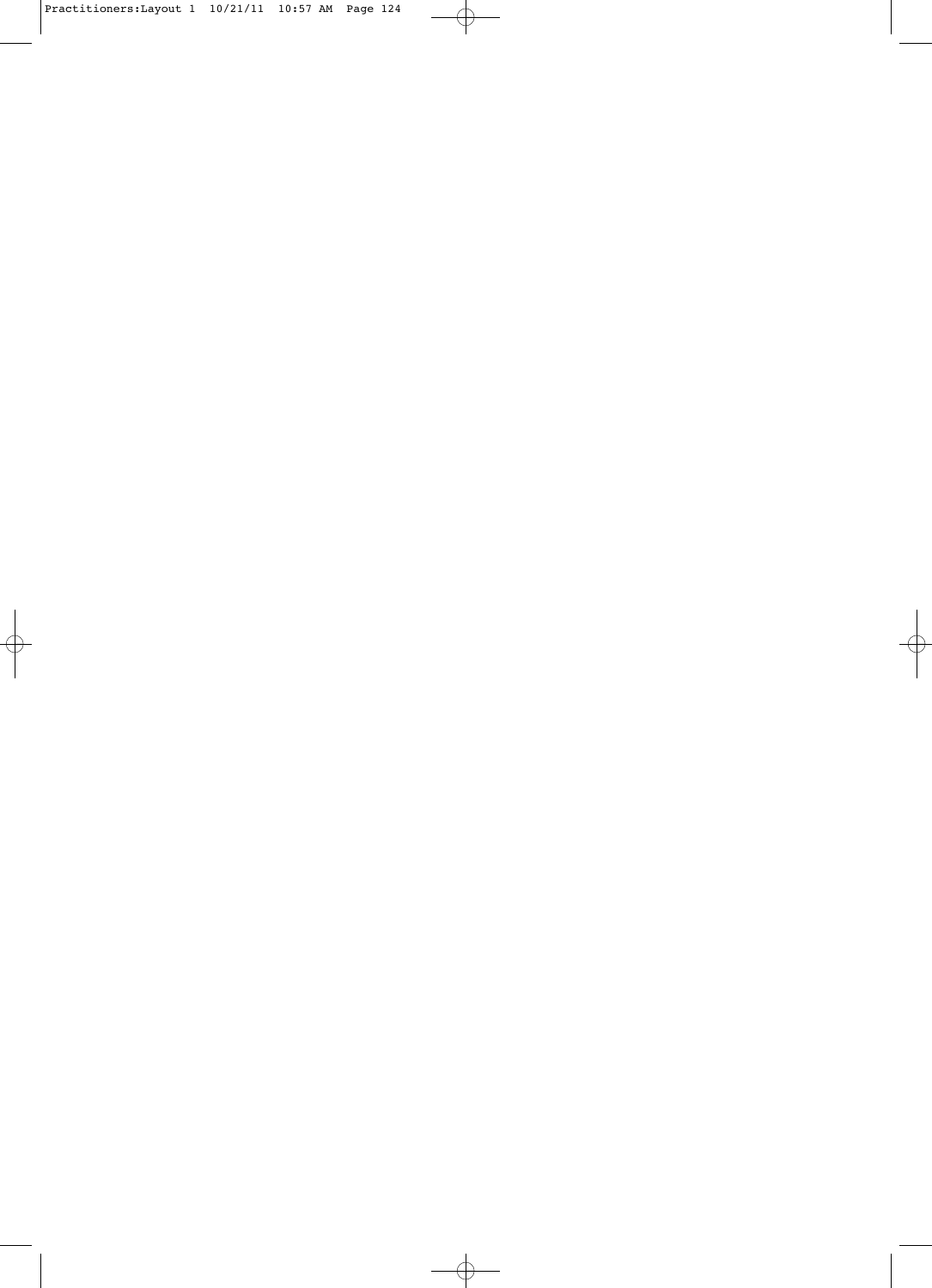# Annex: Sample capacity benchmarking matrix

This annex provides a sample benchmarking matrix that may be helpful for the development of a quick assessment of the existing capacities of the ACA. The aim of this tool is to assess the capacity in place in a standardized way, allowing to measure change over time (by repeating the exercise). Ideally, an assessment should be done to set the baseline at the beginning of the capacity development support, and repeated at the end in order to measure the progress made.

The matrix contains sample statements corresponding to different levels of capacity  $(none - basic - moderate - high)$  for different functions. The assessment exercise will consist in ticking the box with the description that closest matches the reality in the ACA.

The matrix can be used in two main ways:

1) for the conduction of a self-assessment in this case the staff of the ACA are asked to complete the questionnaire anonymously. The results of the self assessment will constitute an input to the actual capacity assessment facilitated by a team of experts and will give preliminary ideas to the assessment team about the perception of capacity that the staff of the ACA has. The self assessment also allows

for a preliminary identification of capacity gaps (that will have to be cross-checked and validated through interviews).

2) as a measurement framework for the capacity assessment (by the assessment team).

The matrix below is NOT to be considered as a comprehensive benchmarking system to be used ad litteram, but rather as a guidance containing practical examples for the development of benchmarking and assessments that will have to be tailored to the characteristics of the individual ACA being assessed. The tailoring of this tool to the ACA being assessed will consist in: the identification of key capacities to be measured; the refinement of statements corresponding to different capacity levels in function of the specific context; and the assessment of existing capacities against those benchmarks.

The matrix is divided in two parts: the first is relative to the general assessment of the capacities of the ACA at the organizational level; these capacities are relevant for the performance of all the functions, they pertain to the good structuring of the organization. The second part relates to the capacities to perform specific anti-corruption functions.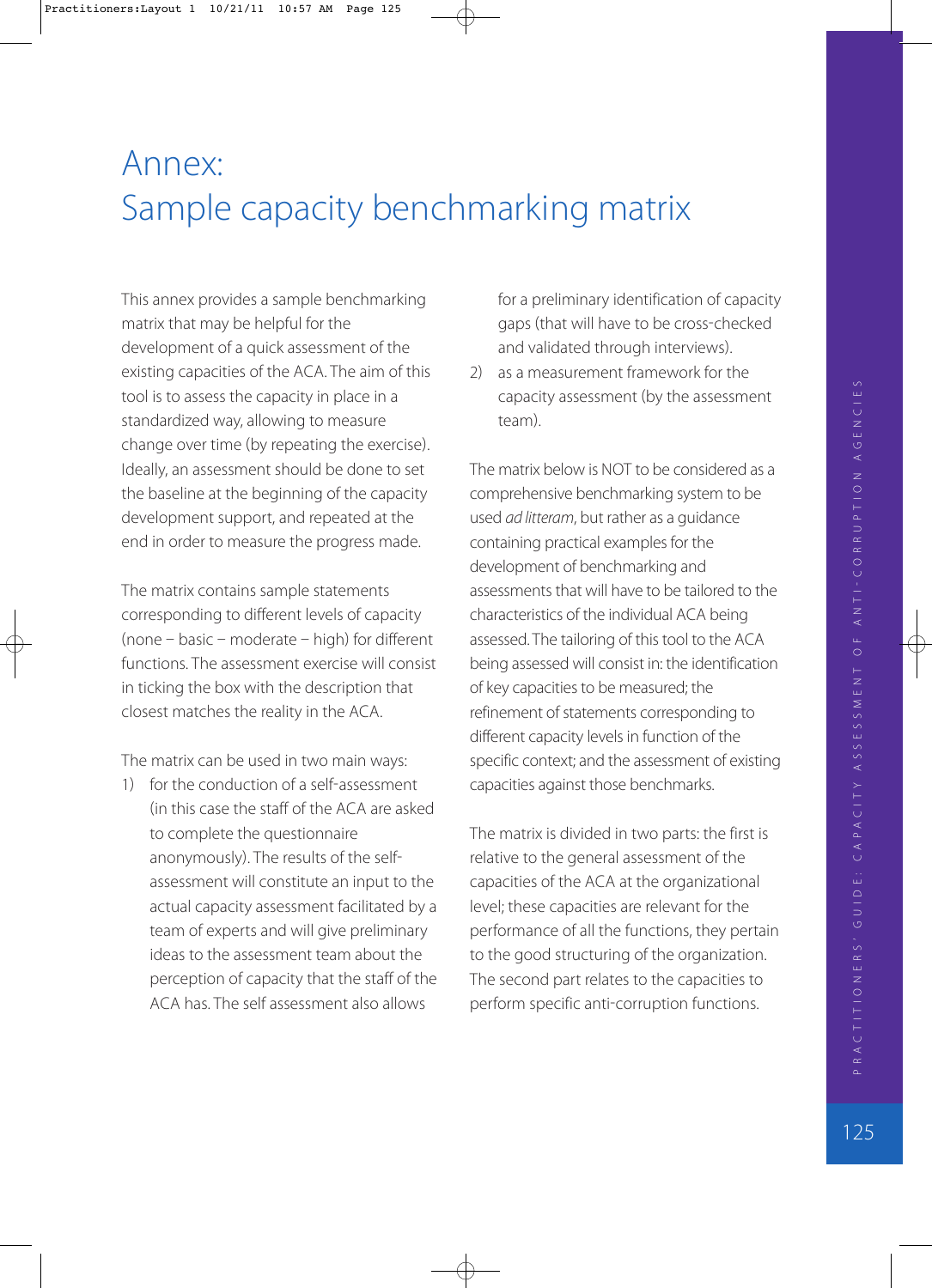| i<br>$\ddot{ }$                |
|--------------------------------|
| ١<br>$\frac{1}{2}$             |
|                                |
| י<br>ג<br>١<br>Ĭ<br>-----<br>١ |
| i<br>ı                         |

**Contract Contract** 

|                                                                                                        | 1. Limited or no capacity                                                                                                                                                                                          | 2. Basic level of capacity                                                                                                                                                                                                | 3. Moderate level of capacity                                                                                                                                                                                                                         | 4. High level of capacity                                                                                                                                                                                                                                                                         |
|--------------------------------------------------------------------------------------------------------|--------------------------------------------------------------------------------------------------------------------------------------------------------------------------------------------------------------------|---------------------------------------------------------------------------------------------------------------------------------------------------------------------------------------------------------------------------|-------------------------------------------------------------------------------------------------------------------------------------------------------------------------------------------------------------------------------------------------------|---------------------------------------------------------------------------------------------------------------------------------------------------------------------------------------------------------------------------------------------------------------------------------------------------|
| Strategy of the ACA                                                                                    |                                                                                                                                                                                                                    |                                                                                                                                                                                                                           |                                                                                                                                                                                                                                                       |                                                                                                                                                                                                                                                                                                   |
| internally in relation to the<br>national AC action plan)<br><b>Goals of the agency set</b>            | may change from year to year;<br>pue<br>confusing, or either too easy<br>targets largely unknown or<br>Targets are non-existent or<br>few; targets are vague, or<br>or impossible to achieve,<br>ignored by staff. | action plan but are short-term,<br>Realistic targets exist in some<br>Staff don't always know and<br>lack implementation plans.<br>aligned with the national<br>key areas, and are mostly<br>adopt targets.               | targets exist in most areas and<br>long term (multi-year). Targets<br>most staff, who use them to<br>are known and adopted by<br>action plan. The targets are<br>Quantified, well designed<br>broadly guide their work.<br>are linked to the national | are tightly linked to the national<br>designed performance targets<br>milestones, and are long-term<br>are present in all areas; targets<br>imited set of quantified, well<br>diligently to achieve them.<br>in nature; staff consistently<br>adopt targets and works<br>action plan, have annual |
| alignment with the broader<br>(services) relevance and<br>strategy of the ACA<br>Projects / activities | clear<br>are few and largely unrelated<br>mission and goals; activities<br>vaguely defined and lack<br>Projects and services are<br>alignment with the ACA<br>to each other.                                       | services are well defined and<br>offerings may be somewhat<br>Most projects, activities and<br>mission and goals; service<br>can be solidly linked with<br>scattered and not fully<br>integrated into a clear<br>strategy | together well as part of clear<br>Core projects, activities and<br>services well defined and<br>aligned with mission and<br>goals; service offerings fit<br>strategy                                                                                  | synergies across programs are<br>services well defined and fully<br>clearly linked to one another<br>goals; service offerings are<br>All projects, activities and<br>aligned with mission and<br>and to overall strategy;<br>captured                                                             |
| Performance Management                                                                                 |                                                                                                                                                                                                                    |                                                                                                                                                                                                                           |                                                                                                                                                                                                                                                       |                                                                                                                                                                                                                                                                                                   |
| <b>Organization's Performance</b><br>Measurement                                                       | activities in an ad-hoc fashion.<br>and tracking of performance;<br>all or most evaluation based<br>some performance data on<br>Very limited measurement<br>organization collects only<br>on anecdotal evidence;   | regularly collects solid data on<br>partially tracked; organization<br>measured and progress<br>activities and outputs<br>Performance partially                                                                           | ways, several times a year, by<br>progress tracked in multiple<br>Performance measured and<br>monitoring a multiplicity of<br>performance indicators.                                                                                                 | measurable, and meaningful<br>basis; small number of clear,<br>organization's performance<br>comprehensive, integrated<br>system used for measuring<br>and progress on continual<br>performance indicators.<br>Well-developed                                                                     |

**Contractor**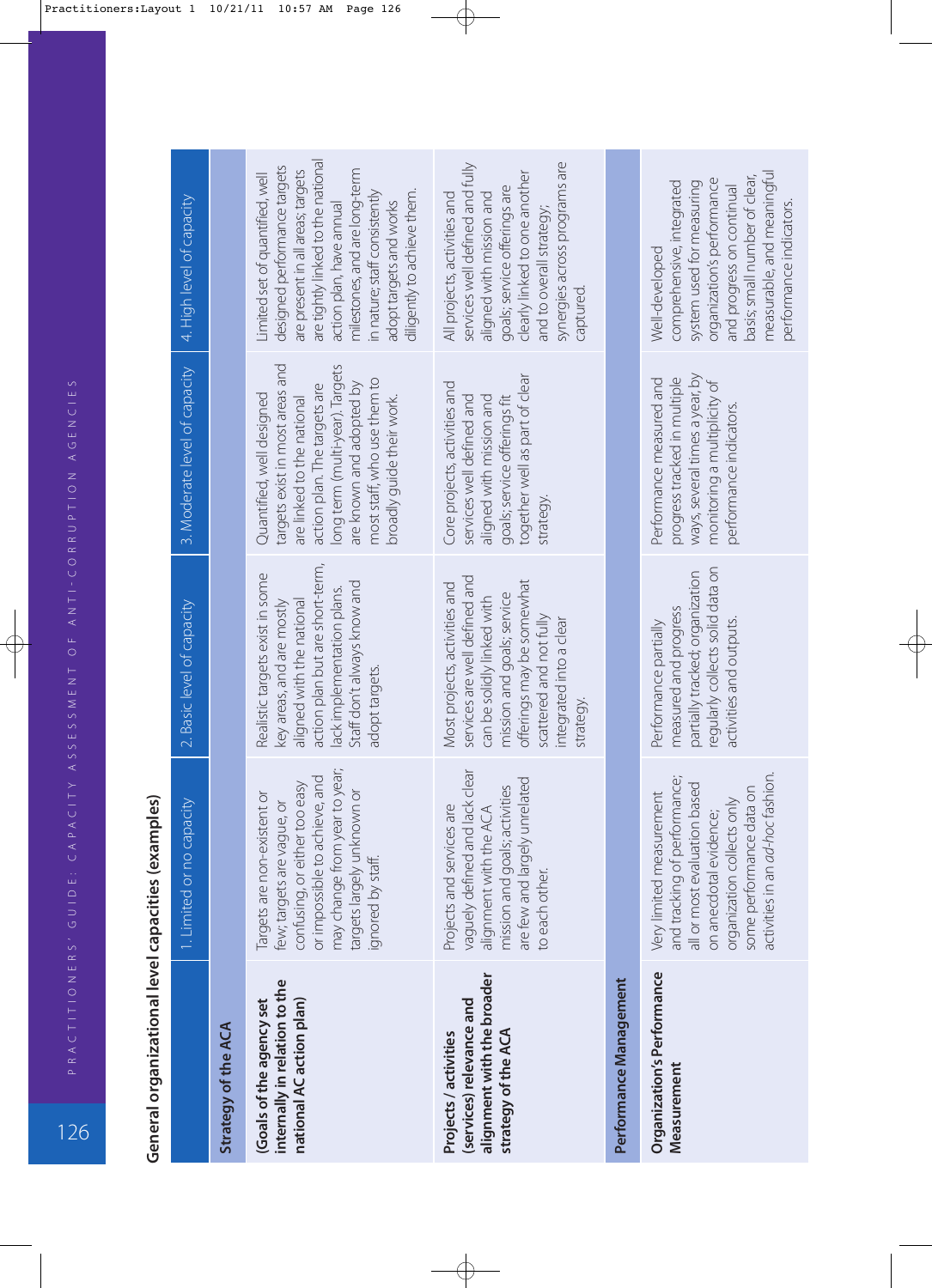| Individual work plans                                                                                                                                                                                                                                      | Decision making | framework (how decisions<br>are taken in the ACA)<br>Decision making                                                                                                                                                             | <b>Human Resources</b> | Human resources planning                                                                                                                                                                                                     |
|------------------------------------------------------------------------------------------------------------------------------------------------------------------------------------------------------------------------------------------------------------|-----------------|----------------------------------------------------------------------------------------------------------------------------------------------------------------------------------------------------------------------------------|------------------------|------------------------------------------------------------------------------------------------------------------------------------------------------------------------------------------------------------------------------|
| indications of my supervisor.<br>plan, work mostly done on<br>demand and following the<br>No individual annual work                                                                                                                                        |                 | Decisions are made largely on<br>person and/or whomever is<br>accessible; highly informal.<br>an ad-hoc basis by one                                                                                                             |                        | Organization tackles HR needs<br>only when too large to ignore;<br>and expertise, no experience<br>lack of HR planning activities<br>in HR planning.                                                                         |
| supervisor, but no formal work<br>reached during the year with<br>A brief discussion every year<br>on the objectives to be<br>plan.                                                                                                                        |                 | down and becomes informal.<br>process fairly well established<br>Appropriate decision makers<br>followed, but often breaks<br>known; decision making<br>and process is generally                                                 |                        | assistance; HR plan not linked<br>Some ability and attempts to<br>to targets and goals of the<br>internally or via external<br>develop HR plan either<br>ACA.                                                                |
| evaluation. However, the work<br>established, with goals for the<br>really relevant for day to day<br>year, linked to performance<br>formality than something<br>A work plan is formally<br>plan remains mostly a<br>work.                                 |                 | systems for decision making,<br>generally good but could be<br>dissemination of decisions<br>however decisions are not<br>implemented or followed;<br>Clear, largely formal lines/<br>always appropriately<br>improved.          |                        | and refine concrete, realistic<br>Ability and drive to develop<br>expertise in HR planning or<br>access to relevant external<br>carried out often but not<br>assistance; HR planning<br>HR plan; some internal<br>regularly. |
| a useful tool used on a regular<br>established, with goals for the<br>objectives of the ACA and it is<br>basis by staff and supervisor.<br>evaluation. The work plan is<br>year, linked to performance<br>A work plan is formally<br>linked to the broader |                 | processes for decision making<br>dissemination/interpretation<br>participation as practical and<br>and documented, replicable<br>Clear, formal lines/ systems<br>appropriate along with<br>that involve as broad<br>of decision. |                        | out regularly and linked to the<br>realistic, and detailed HR plan;<br>targets and goals of the ACA.<br>develop and refine concrete,<br>HR planning exercise carried<br>Organization is able to                              |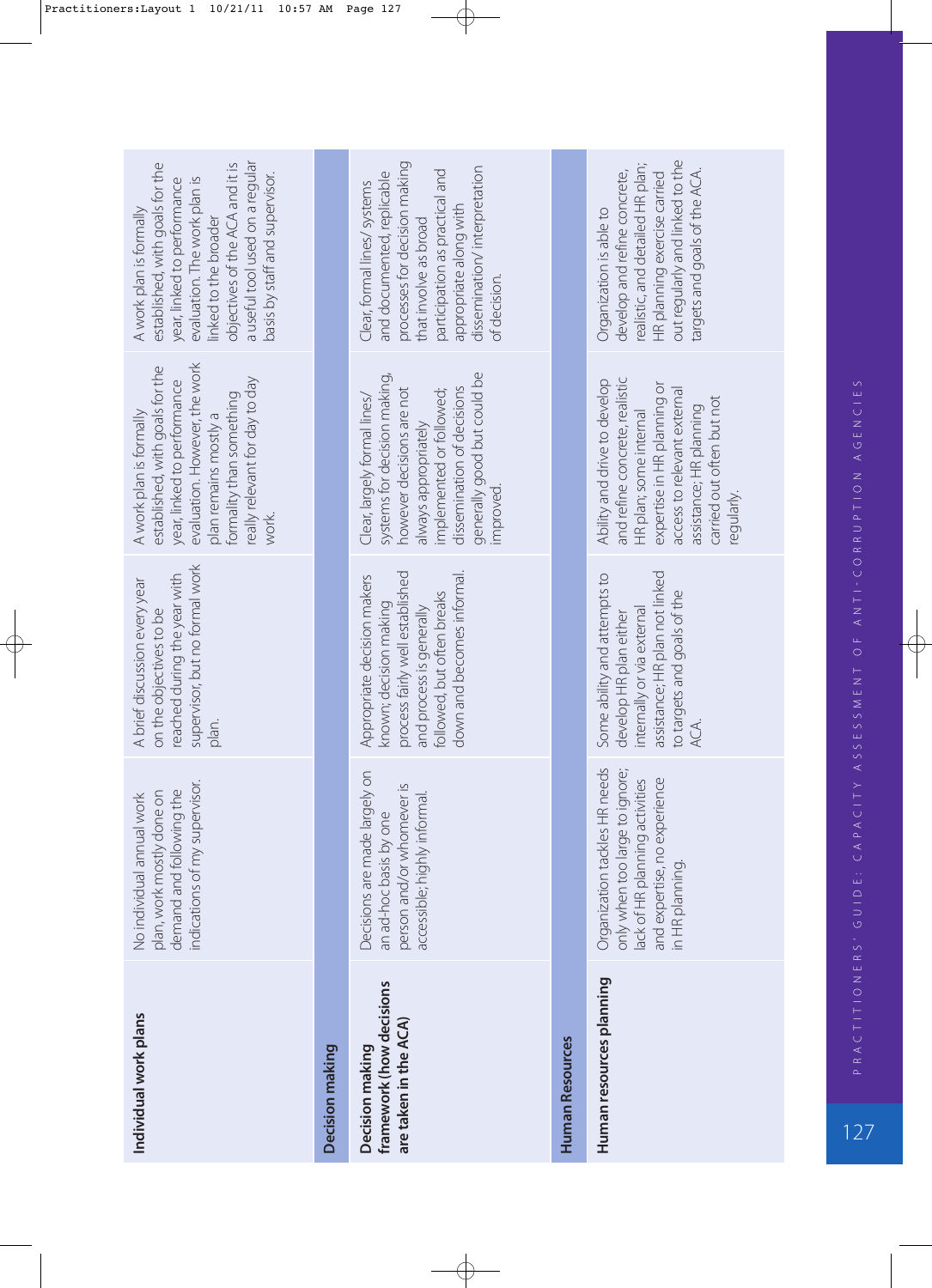|   | ۱                                            |  |
|---|----------------------------------------------|--|
|   | $\frac{1}{2}$                                |  |
|   | Z<br>U<br>U                                  |  |
|   |                                              |  |
|   | $\frac{z}{0}$                                |  |
|   |                                              |  |
|   |                                              |  |
|   |                                              |  |
|   |                                              |  |
|   | $\overline{\phantom{a}}$                     |  |
|   | ⋖                                            |  |
|   | $\overline{O}$                               |  |
|   | H<br>้<br>ษ                                  |  |
|   |                                              |  |
|   | $\zeta$                                      |  |
|   | J<br>Í                                       |  |
|   | Ľ<br>ś<br>d                                  |  |
|   | $\geq$                                       |  |
|   | J                                            |  |
|   | ⊂<br>C                                       |  |
|   | J                                            |  |
|   | $\overline{\Omega}$                          |  |
|   | $\begin{array}{c}\n0 \\ 0 \\ 1\n\end{array}$ |  |
|   |                                              |  |
|   |                                              |  |
|   | Z<br>$\frac{1}{2}$                           |  |
|   | I                                            |  |
|   | I<br>I<br>į<br>$\alpha$                      |  |
|   | $\frac{1}{2}$<br>$\Delta$                    |  |
|   |                                              |  |
|   |                                              |  |
| l |                                              |  |

128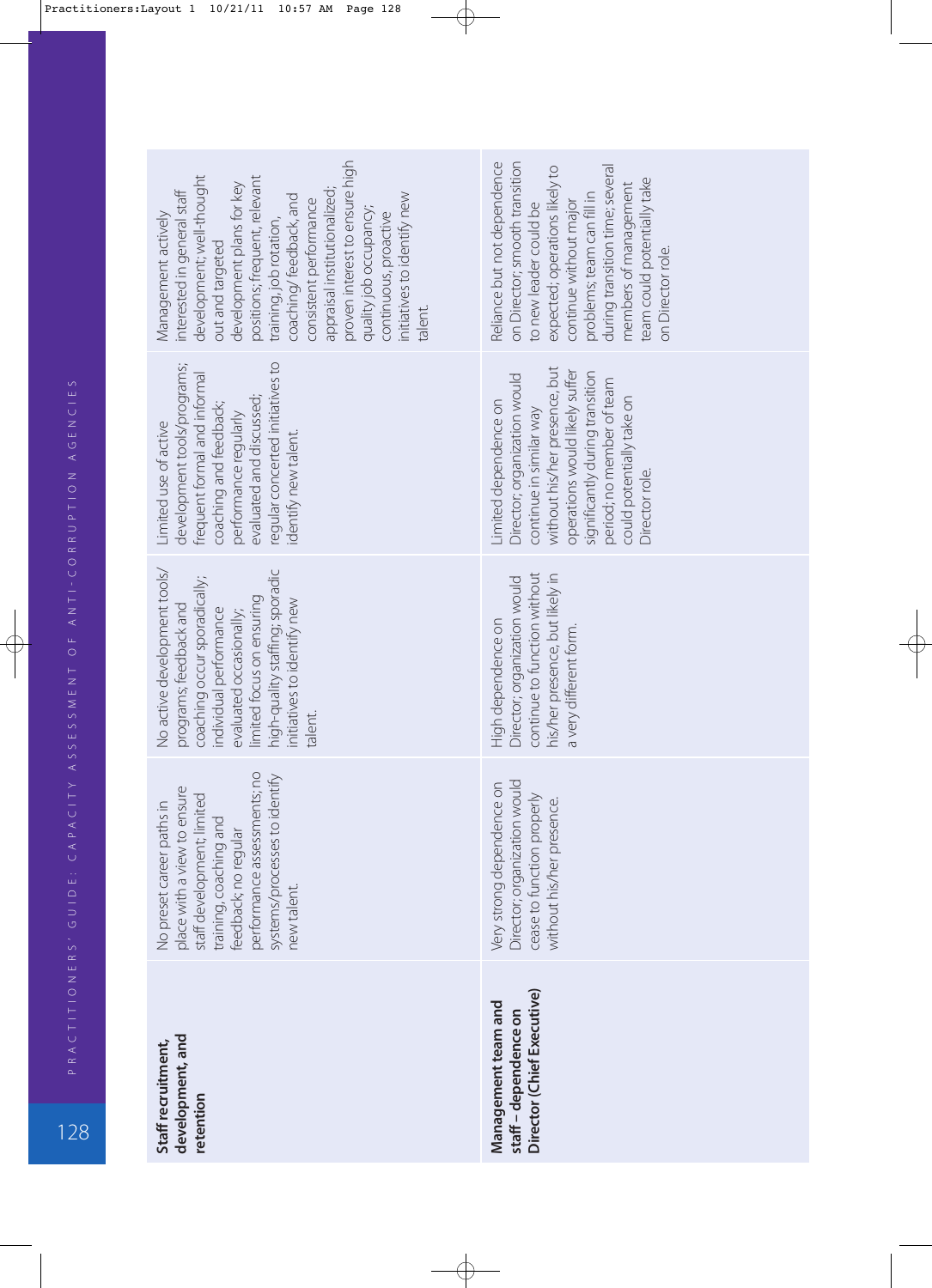|                                                                                                                       | 1. Limited or no capacity                                                                                                                                                                     | 2. Basic level of capacity                                                                                                                                                                                                      | 3. Moderate level of capacity                                                                                                                                                                                                                                                      | 4. High level of capacity                                                                                                                                                                                                                                  |
|-----------------------------------------------------------------------------------------------------------------------|-----------------------------------------------------------------------------------------------------------------------------------------------------------------------------------------------|---------------------------------------------------------------------------------------------------------------------------------------------------------------------------------------------------------------------------------|------------------------------------------------------------------------------------------------------------------------------------------------------------------------------------------------------------------------------------------------------------------------------------|------------------------------------------------------------------------------------------------------------------------------------------------------------------------------------------------------------------------------------------------------------|
|                                                                                                                       | <b>B. ANTI-CORRUPTION POLICY FORMULATION AND IMPLEMENTATION</b>                                                                                                                               |                                                                                                                                                                                                                                 |                                                                                                                                                                                                                                                                                    |                                                                                                                                                                                                                                                            |
| Structures for coordination<br>Organizational Level<br>with stakeholders-                                             | happens ad-hoc and the staff<br>that have some time free are<br>There are no focal points or<br>stakeholders. Cooperation<br>dedicated untit for the<br>coordination with<br>given this task. | stakeholders. Informal internal<br>division of labour is in place<br>There are no focal points or<br>cooperation and keeping<br>track of the information.<br>dedicated untit for the<br>that allows smooth<br>coordination with | equipped with a good system<br>point or unit for inter-agency<br>point / unit performs several<br>cooperation, but the focal<br>There is a dedicated focal<br>coordination with other<br>for keeping track of he<br>information relative to<br>other tasks and in not<br>agencies. | capacity to gather and analyze<br>unit performs predominantely<br>information necessary for the<br>development of the strategy.<br>point or unit for dealing with<br>cooperation, the focal point,<br>There is a dedicated focal<br>this task and has good |
| processes) - Individual Level<br>Staff's technical capacities<br>Parliament and legislative<br>in specific areas (e.g | substantial experience in this<br>area. No learning systems in<br>No staff has received forma<br>training or has long term<br>place.                                                          | provided in the framework of<br>substantial experience in this<br>No staff has received formal<br>larger training events, but<br>training or has long term<br>area. Some training is<br>without follow up.                      | have substantial experience in<br>received formal training and<br>Some staff members have<br>this area, but learning is<br>mostly ad-hoc.                                                                                                                                          | Effective learning systems are<br>There are staff members with<br>experience in this area.<br>formal training or with<br>in place.                                                                                                                         |

Benchmarking for the capacities of the ACA in relation to specific functions (examples) **Benchmarking for the capacities of the ACA in relation to specific functions (examples)**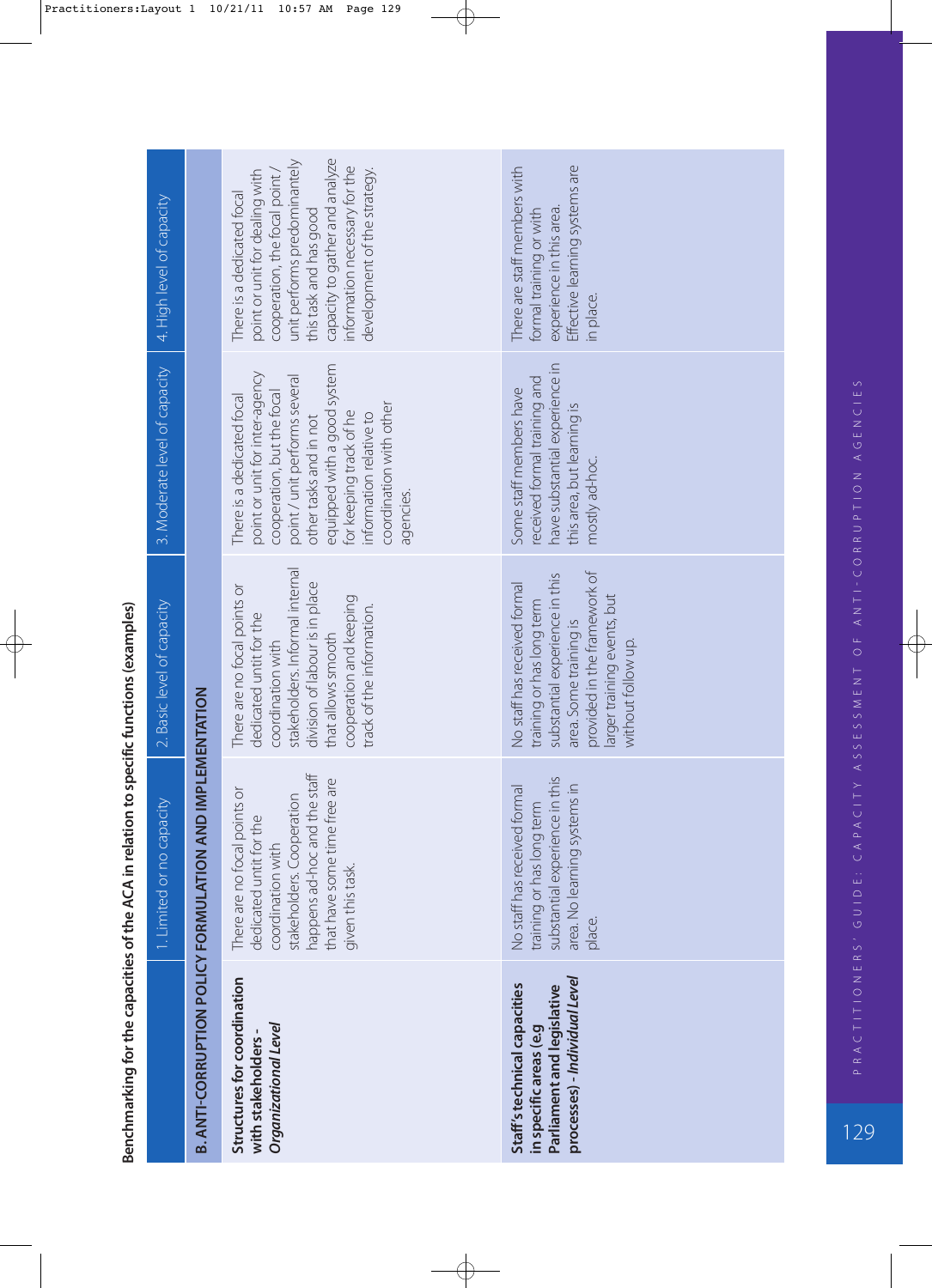| implementation of the AC<br>General cooperation with<br>collection of data on the<br>other Agencies for the<br>Enabling Environment<br>strategy                                                                                                                                                                                                                                                                    | Organizational Level<br>Staff training                                                                                                                                                                                                         | Collection and processing<br>Individual Level<br>of data                                                                                                                                                                                                                                            |
|--------------------------------------------------------------------------------------------------------------------------------------------------------------------------------------------------------------------------------------------------------------------------------------------------------------------------------------------------------------------------------------------------------------------|------------------------------------------------------------------------------------------------------------------------------------------------------------------------------------------------------------------------------------------------|-----------------------------------------------------------------------------------------------------------------------------------------------------------------------------------------------------------------------------------------------------------------------------------------------------|
| Cooperation with most of the<br>need basis). There are no focal<br>consultations organized on a<br>points within the majority of<br>infrequent, based on ad-hoc<br>the agencies that work with<br>procedures (meetings and<br>other State Agencies is<br>the ACA.                                                                                                                                                  | There are no regular trainings;<br>strangthening the capacity of<br>training tools for developing<br>perform data collection and<br>no training programs, no<br>the staff of the ACA to<br>competence and<br>analysis.                         | data.<br>collection, analysis or reports<br>collection and analysis of<br>Most of the work on data<br>Staff of the ACA is not<br>s produced by NGOs.<br>prepared to perform                                                                                                                         |
| other State Agencies is regular<br>Cooperation with most of the<br>There are no permanent focal<br>agencies that work with the<br>procedures for cooperation.<br>but can be improved. There<br>points and referents in the<br>are no institutionalized<br>ACA.                                                                                                                                                     | Some training on conducting<br>provided to the staff of the<br>promoted by international<br>ACA. These activities are<br>research and analysis is<br>mostly designed and<br>organizations                                                      | collection and analysis of data.<br>Some of the analysis work is<br>outsourced. ACA uses some<br>reports produced by NGOs<br>Few staff of the ACA are<br>prepared to perform<br>and other agencies                                                                                                  |
| them. There are no permanent<br>allows the Agency to carry out<br>Cooperation with most of the<br>institutionalized procedures<br>focal points and referents in<br>agencies but not with all of<br>its task, but it has to be very<br>proactive in order to collect<br>other Agencies is regular, it<br>for cooperation with some<br>the information. There are<br>some of the agencies that<br>work with the ACA. | Several trainings each year on<br>trainings are designed mostly<br>by international agencies but<br>analysis are provided to the<br>the ACA tries to link them<br>conducting research and<br>staff of the ACA; these<br>with its main targets. | members are well prepared to<br>produced by NGOs and other<br>agencies are used as well. The<br>activity is somehow useful for<br>implementation of the action<br>plan but could be improved.<br>A certain number of staff<br>analysis of data. Reports<br>perform collection and<br>monitoring the |
| good, the other agencies have<br>the ACA. The role of the ACA is<br>Cooperation with most of the<br>a proactive role in providing<br>institutionalized procedures<br>other State Agencies is very<br>the required information to<br>points or main referents in<br>for cooperation and focal<br>recognized by the other<br>most of the agencies.<br>institutionalized and<br>agencies. There are                   | training strategy related to its<br>analyses are carried out in-<br>ACA has a well developed<br>targets. Training programs<br>tools exist and trainers are<br>house on a regular basis.<br>identified. Research and                            | for monitoring and evaluation<br>very good. Reports are useful<br>NGOs and other agencies in<br>program. Relevant work of<br>collect and analyze data is<br>of the activities of the AC<br>this area is collected and<br>The internal capacity to<br>analyzed.                                      |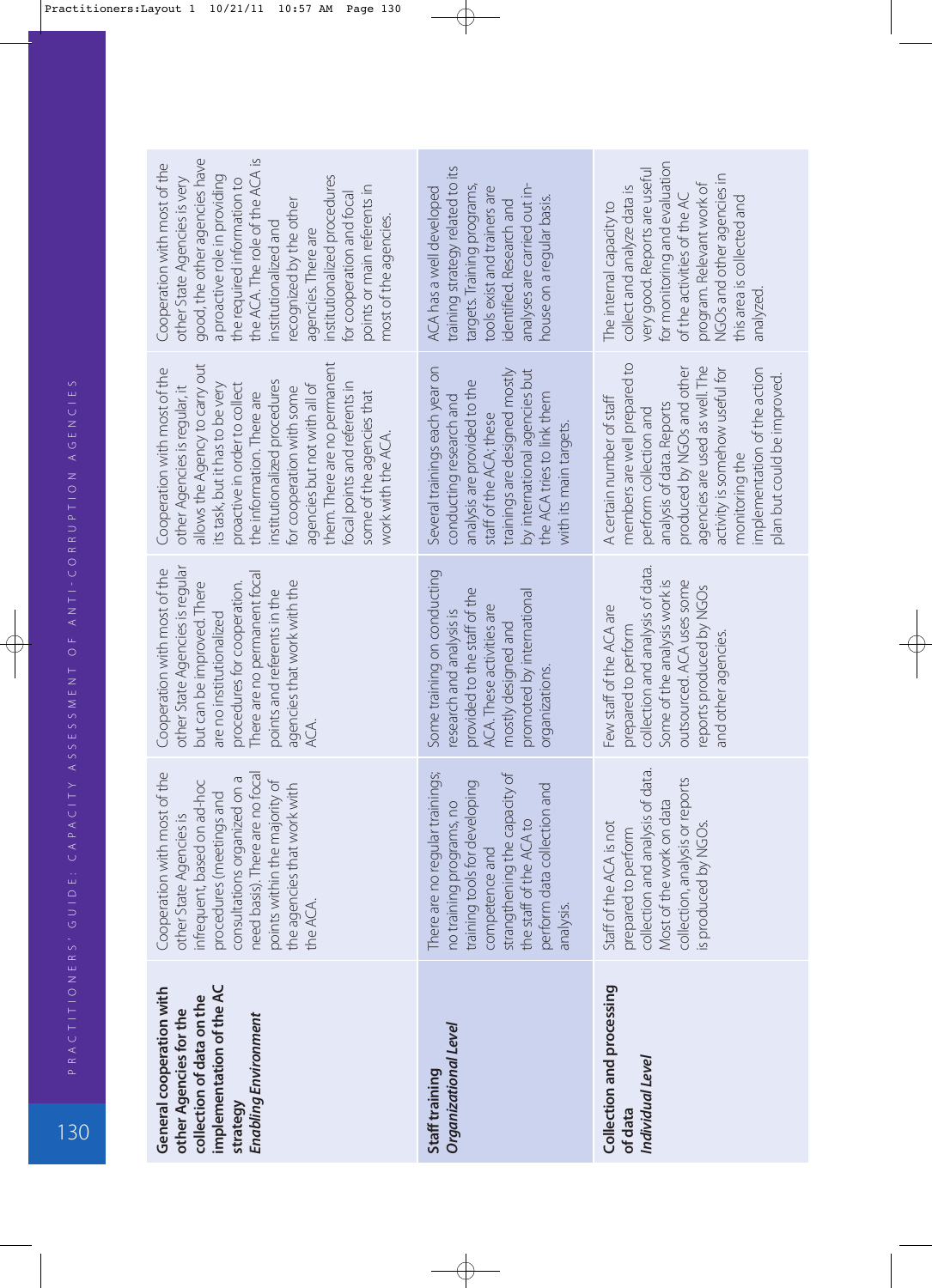| policies, involvement of the<br>Fraud and corruption risk<br><b>Enabling Environment</b><br>ACA                                                                                                                                                                                                                                                                                           | The ACA's risk review and<br>thoroughly documented<br>assessment process is<br>Organizational Level                                                                                                                               |
|-------------------------------------------------------------------------------------------------------------------------------------------------------------------------------------------------------------------------------------------------------------------------------------------------------------------------------------------------------------------------------------------|-----------------------------------------------------------------------------------------------------------------------------------------------------------------------------------------------------------------------------------|
| institutions to undertake risk<br>other national institutions.<br>corruption risk policies of<br>assessments, ACA is not<br>involved in developing<br>requirement for public<br>There is no formal                                                                                                                                                                                        | There are no written records<br>for the ACA's risk review and<br>assessment process.                                                                                                                                              |
| However, there is no effective<br>institutions to undertake risk<br>assessments and the ACA is<br>assessments and follow-up<br>to the findings, and plays a<br>enforcement. The ACA has<br>no leverage to push other<br>limited role, e.g. providing<br>technical assistance if and<br>expected to assist them.<br>required to conduct risk<br>Public institutions are<br>when requested. | exist, but are not effectively<br>methodologies/guidelines<br>Procedures and internal<br>documents/manuals/<br>applied in practice.                                                                                               |
| inconsistent implementation.<br>ACA is expected to play a key<br>monitoring, but coordination<br>role in implementation and<br>assessment and there is an<br>Key public institutions are<br>enforcement mechanism.<br>nstitutional leverage are<br>required to conduct risk<br>mechanisms and inter-<br>weak, which leads to                                                              | risk review and assessment.<br>Some practical application<br>guidelines for conducting<br>procedures and internal<br>documents / manuals,<br>can be documented<br>There are detailed                                              |
| recognized as the main actor<br>Specific fraud and corruption<br>risk policy is at a place in the<br>institutions in implementing<br>effectively applied. The ACA<br>has sufficient authority and<br>proactively supports other<br>and centre of expertise in<br>public institutions and is<br>the policies. The ACA is<br>this area.                                                     | methodologies are regularly<br>application experience, the<br>assessment are thoroughly<br>The ACA's risk review and<br>consistently applied in<br>reviewed and refined<br>practice. Based on<br>documented and<br>guidelines and |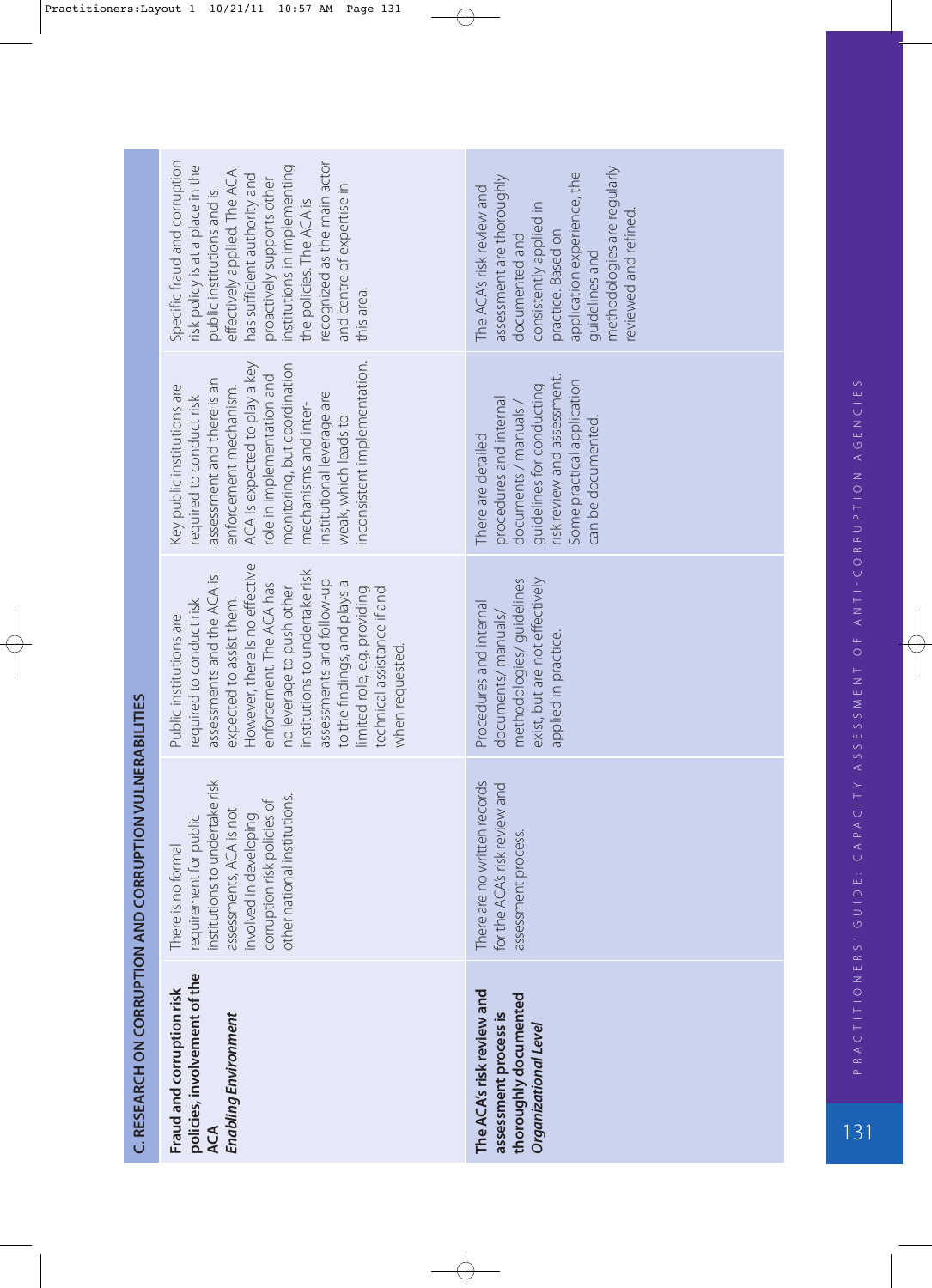132P R AC T I T I O N E R S' G U I D E : C A PAC I T Y A S S E S S M E N T O F A N T I CO R R U P T I O N AG E N C I E S

| $\frac{1}{2}$                                                                                                         |  |
|-----------------------------------------------------------------------------------------------------------------------|--|
|                                                                                                                       |  |
|                                                                                                                       |  |
|                                                                                                                       |  |
|                                                                                                                       |  |
| Ì                                                                                                                     |  |
|                                                                                                                       |  |
|                                                                                                                       |  |
| <b>ACIFUI I UNICO A SINA I A SINA UNICO I ANNI I A SINA I A SINA I A SINA I A SINA I A SINA I A SINA I A SINA I A</b> |  |
|                                                                                                                       |  |

| educational campaigns for<br>increasing of the level of<br>Enabling Environment<br>public awareness of<br>corruption problem<br>promotional and<br>Organization of | organizing significant public<br>Significant resource, political<br>prevent public institutions<br>or regulatory constraints<br>awareness campaigns.<br>(including ACA) from | public awareness campaigns<br>organizations. The role of the<br>Educational activities and<br>developed by other<br>exist, but are mostly<br>ACA is very limited.                                   | The ACA develops some small<br>scale educational projects and<br>public campaigns, but it does<br>not have its own strategy and<br>often depends on donor<br>funding.                                                                                      | initiate such activities, they are<br>and has a strategy in this area<br>The ACA is recognized as the<br>main agency for educational<br>activities on anti-corruption,<br>coordinated with the ACA.<br>When other organizations<br>with a dedicated budget.<br>and public awareness                                                      |
|--------------------------------------------------------------------------------------------------------------------------------------------------------------------|------------------------------------------------------------------------------------------------------------------------------------------------------------------------------|-----------------------------------------------------------------------------------------------------------------------------------------------------------------------------------------------------|------------------------------------------------------------------------------------------------------------------------------------------------------------------------------------------------------------------------------------------------------------|------------------------------------------------------------------------------------------------------------------------------------------------------------------------------------------------------------------------------------------------------------------------------------------------------------------------------------------|
| Participation of civil society<br>and other representatives<br>of the local community<br>(e.g., academics) in the<br>activities of the ACA<br>Organizational Level | society participation to its<br>procedures allowing civil<br>The ACA does not have<br>activities or projects.                                                                | The ACA sometimes organizes<br>seminars or round-tables and<br>and local communities in the<br>invites participation, but the<br>involvement of the citizens<br>work of the ACA is very<br>limited. | with the civil society, but it is<br>from, or in partnership with<br>procedure for consultation<br>Some of ACA's projects or<br>developed upon request<br>loosely implemented<br>NGOs. The ACA has a<br>activities have been                               | applied consistently. Some of<br>the activities of the ACA have<br>society and local community<br>with the NGOs exist and are<br>empowered to monitor the<br>sit on the Board of the ACA.<br>Procedures for consultation<br>Representatives of the civil<br>been promoted by private<br>citizens, who are also<br>activities of the ACA. |
| Organizational Level /<br>Public relations and<br>Individual level<br>marketing                                                                                    | lack of PR/marketing skills and<br>The ACA makes no or limited<br>accessible external expertise)<br>use of PR/marketing; general<br>expertise (either internal or            | to engage in PR/marketing as<br>experience among its staff or<br>they arise; ACA has some PR/<br>The ACA takes opportunities<br>via external assistance.<br>marketing skills and                    | actively seeks opportunities to<br>engage in these activities; the<br>expertise and experience in<br>elevant external assistance.<br>marketing to be useful and<br>PR/marketing or access to<br>ACA has good internal<br>The ACA considers PR <sub>v</sub> | activities. The ACA has a broad<br>necessity of PR/marketing and<br>makes efficient use of external<br>expertise and experience and<br>The ACA is fully aware of the<br>is engaged actively in these<br>pool of PR/marketing<br>assistance.                                                                                              |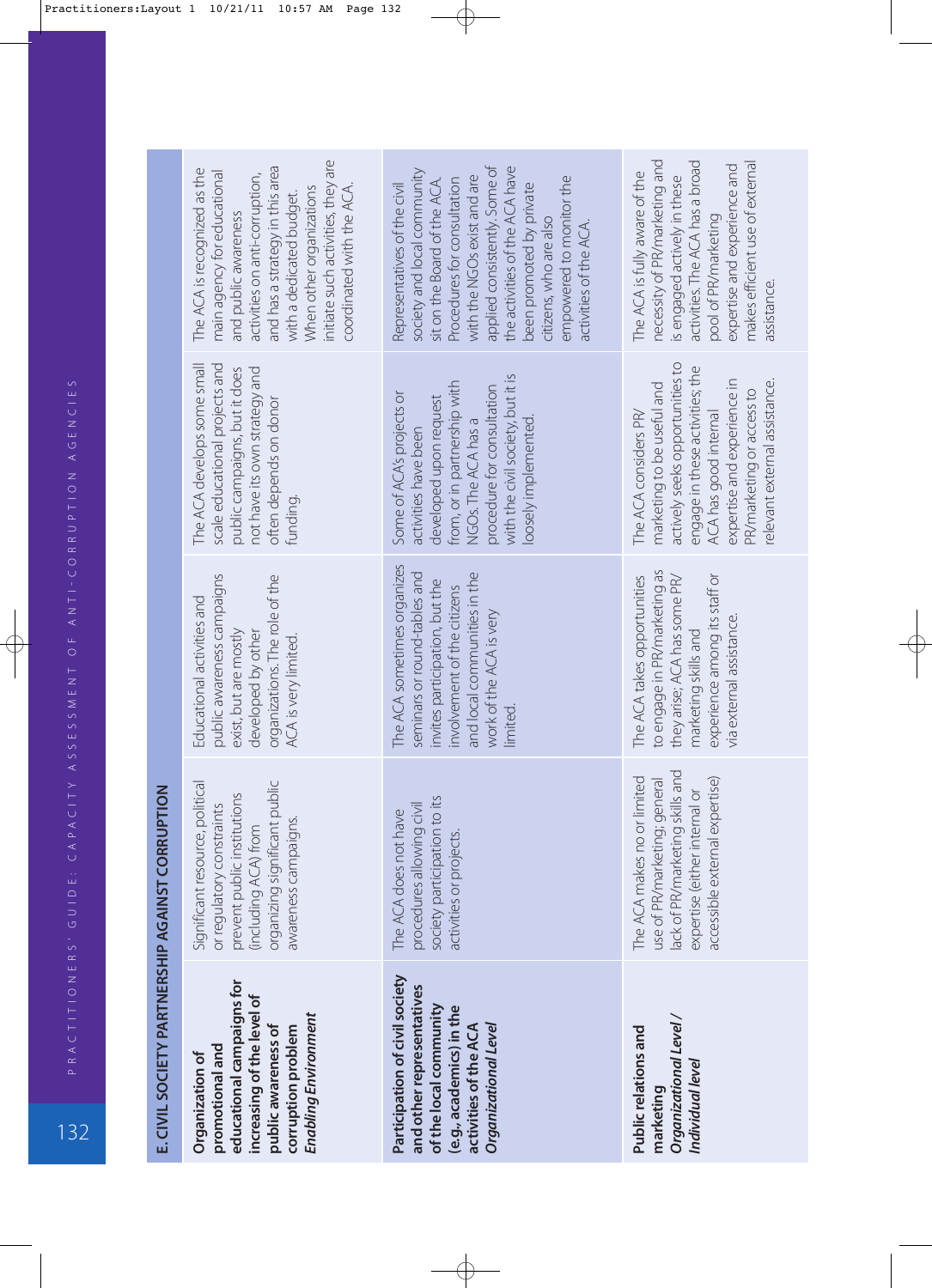| F. PROMOTION OF INTEGRITY | other forms of training for<br>seminars, workshops and<br>Organizing trainings,<br>Organizational Level<br>public officials                                                                                                                                                                         | development of project<br>Project formulation<br>Organizational Level<br>proposals                                                                                                                                                                                                                 |
|---------------------------|-----------------------------------------------------------------------------------------------------------------------------------------------------------------------------------------------------------------------------------------------------------------------------------------------------|----------------------------------------------------------------------------------------------------------------------------------------------------------------------------------------------------------------------------------------------------------------------------------------------------|
|                           | managers with some training<br>delivery) of trainings to other<br>The ACA staff (almost) never<br>consultants or by few senior<br>deliver (or participate in the<br>state agencies. Trainings are<br>delivered by external<br>experience.                                                           | and<br>implement. Projects in reality<br>The ACA does not have the<br>capacity to develop project<br>intenational organizations<br>ideas, plan a budget and<br>are developed by the<br>consultants.                                                                                                |
|                           | for that. The ACA relies mostly<br>on external experts. Trainings<br>there is little internal capacity<br>are organized mostly ad-hoc,<br>international organizations'<br>deliver trainings, however<br>The ACA staff sometimes<br>available or in line with<br>when there are funds<br>programmes. | projects, but most of the work<br>discussions over project ideas<br>and provides some input for<br>s done by the international<br>community or consultants.<br>The ACA participates in<br>implementation of the<br>the development and                                                             |
|                           | strategy. Some of the activities<br>the activities are mostly stand-<br>trainings quite regularly, but<br>alone and not part of a long<br>term capacity development<br>are delivered by own staff.<br><b>ACA</b> hosts or organizes                                                                 | deas that were designed and<br>assistance. Implementation is<br>developed byt the ACA to a<br>stage that has ensured they<br>also partially carried out by<br>will become a full project<br>There are specific project<br>proposal with external<br>the staff of the ACA                           |
|                           | programs for other agencies.<br>It has developed a good in-<br>ACA has long term training<br>house capacity to deliver<br>trainings.                                                                                                                                                                | meaningfully participating in<br>discussions on project ideas<br>including budget plans; the<br>and has formulated project<br>ACA has participated in<br>Full scale projects are<br>formulated in-house,<br>ideas to international<br>donors/consultants,<br>all stages of project<br>development. |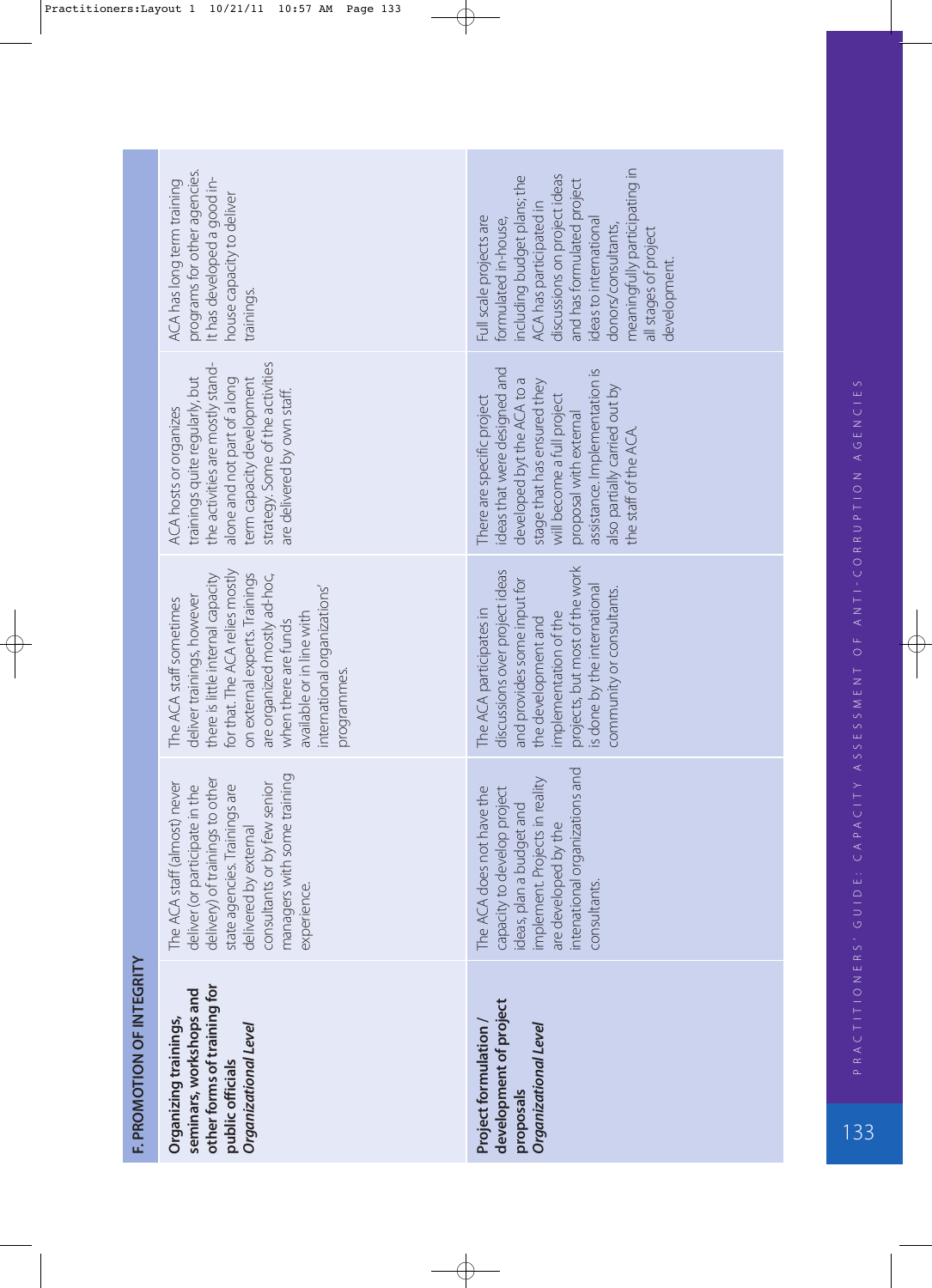134P R AC T I T I O N E R S' G U I D E : C A PAC I T Y A S S E S S M E N T O F A N T I CO R R U P T I O N AG E N C I E S

| G. MANAGING SPECIFIC CORRUPTION PREVENTION REGIMES<br><u>יויינויין</u><br>コミンソニンコ ミフ |  |  |
|--------------------------------------------------------------------------------------|--|--|
|                                                                                      |  |  |
|                                                                                      |  |  |

| Enabling Environment<br><b>Legislation Drafting</b><br>Conflict of Interests                                                                                                                                                                                                                            | Management Section/<br>Organizational Level<br>Conflict of Interests<br>Department                                                                                                                                                                                     | management process<br>Organizational Level<br>Conflict of Interests                                                                                                                                                                                                                                                                      |
|---------------------------------------------------------------------------------------------------------------------------------------------------------------------------------------------------------------------------------------------------------------------------------------------------------|------------------------------------------------------------------------------------------------------------------------------------------------------------------------------------------------------------------------------------------------------------------------|------------------------------------------------------------------------------------------------------------------------------------------------------------------------------------------------------------------------------------------------------------------------------------------------------------------------------------------|
| Legal and policy framework<br>lacking, poor or incomplete.<br>drafting with regard to Col<br>The ACA has provided no<br>for Col management is<br>opinions on legislation<br>management.                                                                                                                 | the ACA, no capacity to report<br>No department exists within<br>Department is not staffed.<br>and manage Col, or the                                                                                                                                                  | additional employment, inside<br>pecuniary and non-pecuniary<br>The ACA does not have a<br>policy and administrative<br>procedures for reviewing<br>nformation issues, gifts<br>management, personal<br>cases of Col, including<br>nterests.                                                                                             |
| are mainly ad-hoc. Regulatory<br>stakeholders involvement are<br>Management, but there is no<br>The ACA has provided some<br>structured process, activities<br>limited and on ad-hoc basis.<br>drafting with regard to Col<br>consultative process and<br>opinions on legislation<br>impact assessment, | not fully operational. The staff<br>department or unit, which is<br>There is a Col Management<br>is not fully trained and<br>competent.                                                                                                                                | administrative procedures for<br>are not consistently applied.<br>Col management, but they<br>document and related<br>The ACA has a policy                                                                                                                                                                                               |
| The ACA is providing opinions<br>the framework of a structured<br>regard to Col management in<br>on legislation drafting with<br>process.                                                                                                                                                               | Department exists within the<br>reporting and managing Col.<br>Structured Col Management<br>adequately staffed and has a<br>well structured Strategy for<br>ACA. The Department is                                                                                     | administrative procedures on<br>Col management, which are<br>working policy and defined<br>The ACA has a full-fledged,<br>implemented in practice.                                                                                                                                                                                       |
| The ACA is regularly providing<br>development with regard to<br>systematically; consultative<br>process; regulation impact<br>stakeholders involvement.<br>framework of a structured<br>process and broad-based<br>Col management in the<br>assessment is done<br>opinions on legal                     | Col Management Department<br>Fully structured and functional<br>management functions of the<br>Department are tightly linked<br>well trained and experienced<br>strategic documents. Staff is<br>within the ACA. The Col<br>to the strategic national<br>in the field. | captured and used to improve<br>experience in application are<br>administrative procedure for<br>Col management are clearly<br>effectively and consistently<br>into practice. Lessons from<br>procedural frameworks for<br>defined in the work of the<br>legal, methodological and<br>The policy and written<br>ACA and are applied<br>ē |

 $\frac{1}{134}$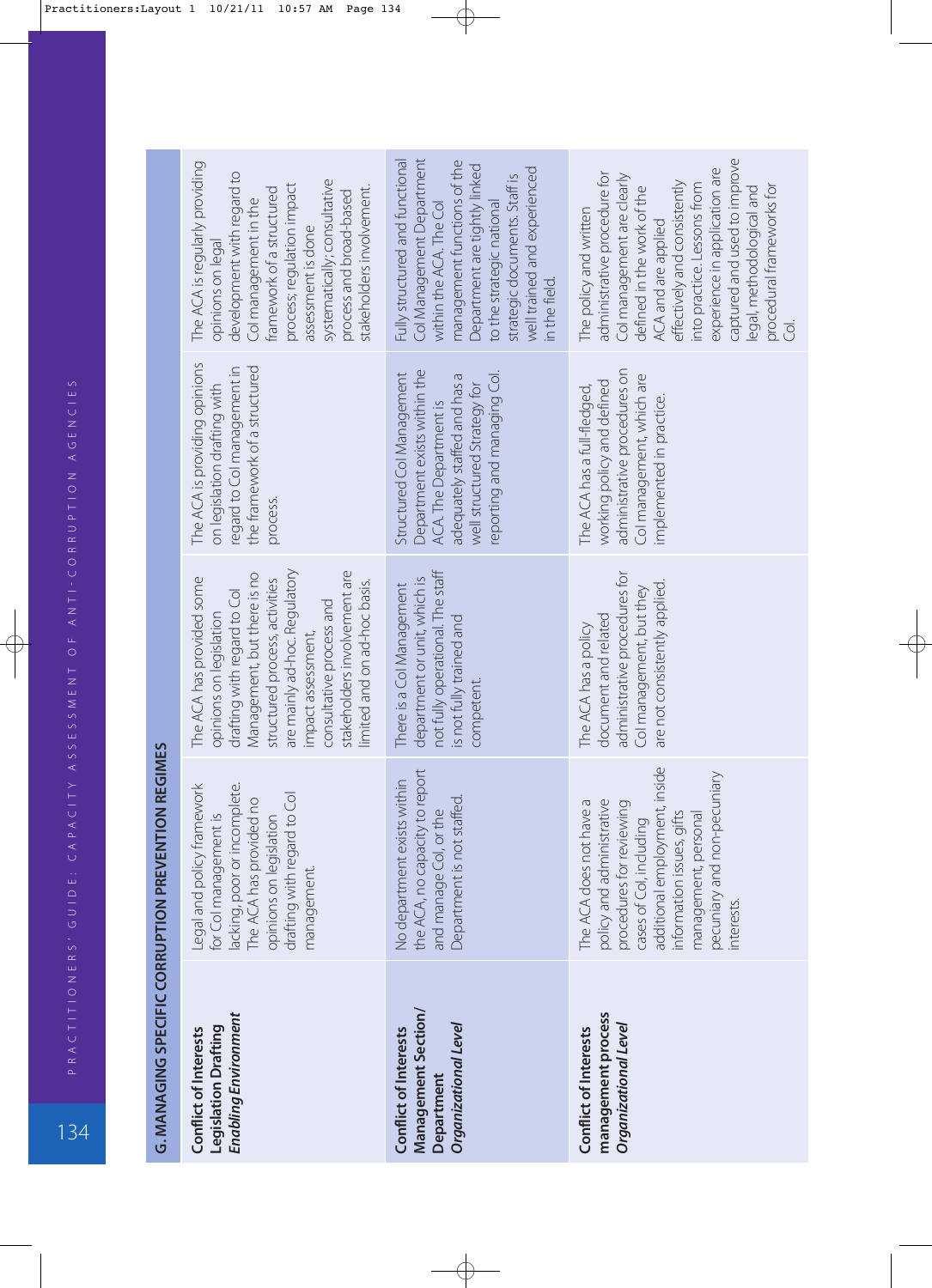| income declarations.<br>Asset disclosure Legislation<br>Enabling Environment                                                                                                                                                                                                                             | processing, or unit is not<br>in charge with asset<br>staffed.<br>Existence of internal unit in<br>declarations collection and<br>Organizational Level<br>charge with Assets<br>processing.                                                  | The staff of the ACA is not<br>national and international<br>standards in the assets<br>disclosure area.<br>standards regarding assets<br>national and international<br>Understanding of the<br>disclosure regimes<br>Individual Level                             |
|----------------------------------------------------------------------------------------------------------------------------------------------------------------------------------------------------------------------------------------------------------------------------------------------------------|----------------------------------------------------------------------------------------------------------------------------------------------------------------------------------------------------------------------------------------------|--------------------------------------------------------------------------------------------------------------------------------------------------------------------------------------------------------------------------------------------------------------------|
| place. There is no mechanism<br>No legislation in the field is in<br>for verification of assets and                                                                                                                                                                                                      | There is no department/unit<br>declarations collection and                                                                                                                                                                                   | limited understanding of the<br>trained in the area and has                                                                                                                                                                                                        |
| There is legislation describing<br>Mechanism for enforcement<br>the assets disclosure regime,<br>international standards and<br>and verification exist in law<br>not applied into practice.<br>but it is not up to the<br>but are not applied.                                                           | There is a unit; but no specific<br>work; staff does not receive<br>guidelines exist to guide its<br>procedures/manuals/<br>proper training.                                                                                                 | provided in order to raise the<br>qualification requirements.<br>qualification of staff in this<br>area. There are no formal<br>There is limited training                                                                                                          |
| Application is not complete or<br>fully consistent due to various<br>mechanism for enforcement<br>There is a proper legislation<br>disclosure regimes and<br>and verification exists.<br>describing the assets<br>limitations.                                                                           | guidelines exist and applied to<br>some extent. Some training is<br>provided to staff, but mostly<br>There is a unit performing<br>such functions. Internal<br>procedures/ manuals/<br>ad-hoc.                                               | qualification is required for the<br>standards in the field of assets<br>the national and international<br>There is an understanding of<br>disclosure. Formal<br>staff.                                                                                            |
| applied in practice with results<br>functions effectively. The law is<br>and enabling the mechanism<br>There is a proper legislation,<br>verification to perform their<br>ensuring the transparency<br>that can be documented.<br>disclosure regimes and<br>describing the assets<br>for enforcement and | guidelines exist and operate<br>basis to cover capacity gaps;<br>There is a unit performing<br>provided on a systematic<br>good HR practices are in<br>such functions; specific<br>procedures/manuals/<br>in practice; training is<br>place. | international standards in the<br>There are formal qualification<br>There is an understanding of<br>experience exchange system<br>e-training and international<br>requirements for the staff. A<br>field of assets disclosure.<br>the national and<br>is in place. |